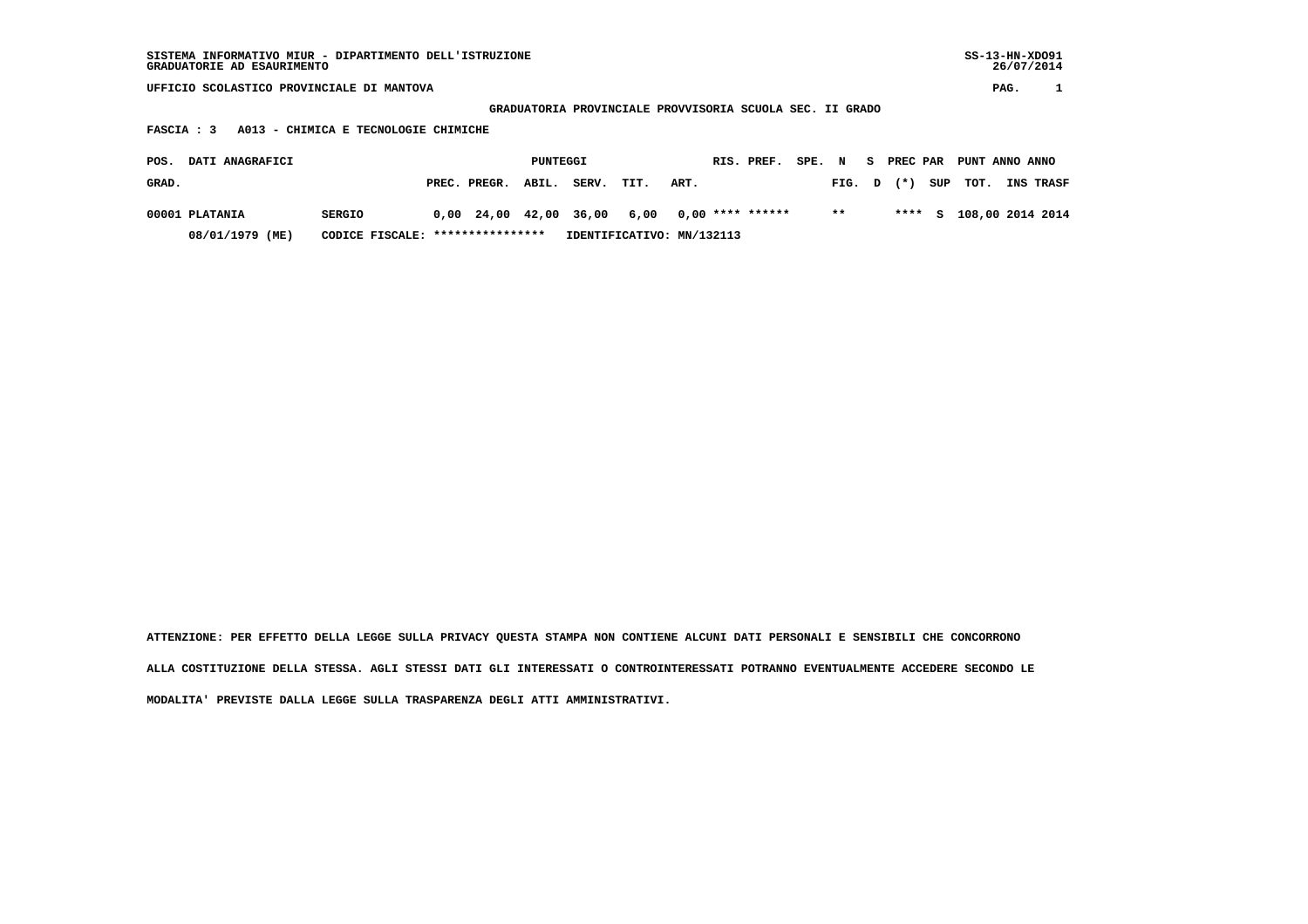#### **GRADUATORIA PROVINCIALE PROVVISORIA SCUOLA SEC. II GRADO**

 **FASCIA : 3 A016 - COSTRUZIONI, TECNOLOGIA DELLE COSTRUZIONI E DISEGNO TECNICO**

| POS.  | DATI ANAGRAFICI  |                                   |      |                                | PUNTEGGI   |                           |      |      | RIS. PREF.         | SPE. N |       | S. | PREC PAR     |     | PUNT ANNO ANNO   |                 |
|-------|------------------|-----------------------------------|------|--------------------------------|------------|---------------------------|------|------|--------------------|--------|-------|----|--------------|-----|------------------|-----------------|
| GRAD. |                  |                                   |      | PREC. PREGR.                   | ABIL.      | SERV.                     | TIT. | ART. |                    |        |       |    | FIG. D $(*)$ | SUP | тот.             | INS TRASF       |
|       | 00001 FIGLIANO   | <b>DOMENICO</b>                   |      | $0.00$ 30.00 40.00             |            | 36,00                     | 4,00 |      | $0,00$ **** ****** |        | $* *$ |    | ****         | S.  | 110,00 2014 2014 |                 |
|       | 29/09/1980 (VV)  | CODICE FISCALE: ***************** |      |                                |            | IDENTIFICATIVO: MN/132213 |      |      |                    |        |       |    |              |     |                  |                 |
|       | 00002 FIUMARA    | MARIAGIOVANNA                     | 0.00 |                                | 0,00 42,00 | 2,00                      | 3,00 |      | $0,00$ **** ****** |        | $**$  |    | ****         | s   |                  | 47,00 2014 2014 |
|       | 04/09/1980 (ME)  | CODICE FISCALE: ****************  |      |                                |            | IDENTIFICATIVO: MN/132214 |      |      |                    |        |       |    |              |     |                  |                 |
|       | 00003 BIRICCHINI | FELICE                            |      | $0.00 \quad 16.00 \quad 14.00$ |            | 1,00                      | 0,00 |      | $0.00$ **** ****** |        | $* *$ |    | $***$ S      |     |                  | 31,00 2014 2014 |
|       | 29/12/1961 (NA)  | CODICE FISCALE: ****************  |      |                                |            | IDENTIFICATIVO: MN/132088 |      |      |                    |        |       |    |              |     |                  |                 |
|       | 00004 TROPIANO   | RICCARDO MARI                     | 0.00 |                                | 9,00 10,00 | 0,00                      | 0,00 |      | $0,00$ **** ****** |        | $**$  |    | ****         | s   | 19,00 2007       |                 |
|       | 21/07/1959 (RM)  | CODICE FISCALE: ****************  |      |                                |            | IDENTIFICATIVO: MN/020739 |      |      |                    |        |       |    |              |     |                  |                 |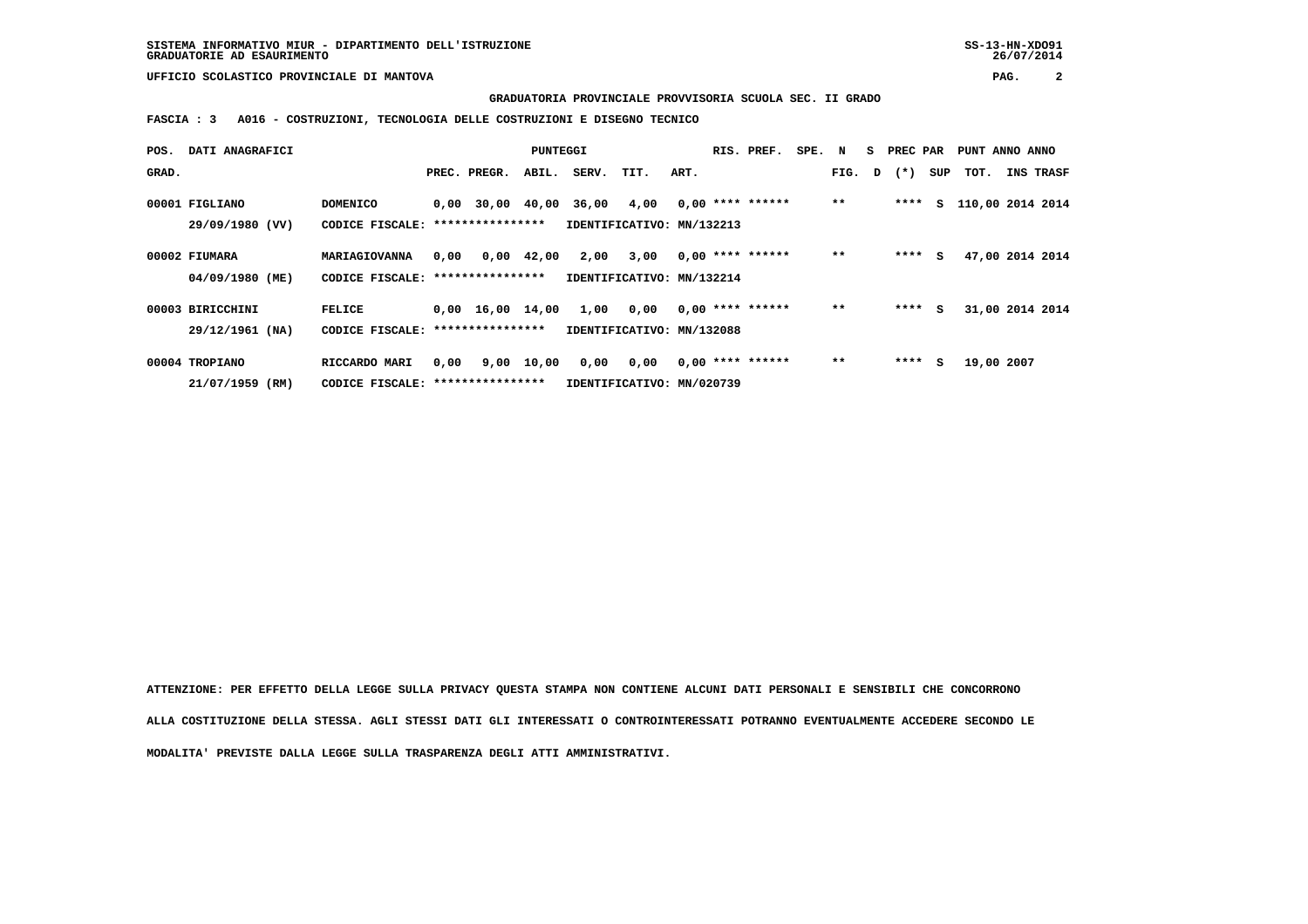**GRADUATORIA PROVINCIALE PROVVISORIA SCUOLA SEC. II GRADO**

 **FASCIA : 3 A017 - DISCIPLINE ECONOMICO-AZIENDALI**

|       | POS. DATI ANAGRAFICI                                                                                                            |                                   |                           | PUNTEGGI |                             |                           |      | RIS. PREF.           | SPE. | N     | s | PREC PAR |     |                      | PUNT ANNO ANNO          |  |
|-------|---------------------------------------------------------------------------------------------------------------------------------|-----------------------------------|---------------------------|----------|-----------------------------|---------------------------|------|----------------------|------|-------|---|----------|-----|----------------------|-------------------------|--|
| GRAD. |                                                                                                                                 |                                   | PREC. PREGR.              | ABIL.    | SERV.                       | TIT.                      | ART. |                      |      | FIG.  | D | $(*)$    | SUP | тот.                 | <b>INS TRASF</b>        |  |
|       | 00001 DE NEGRI                                                                                                                  | <b>BRUNO</b>                      | $0.00$ 192.00 16.00 36.00 |          |                             | 7,00                      |      | $0.00$ **** ******   |      | $***$ |   |          |     | X **** S 251,00 2000 |                         |  |
|       | 09/10/1962 (MN)                                                                                                                 | CODICE FISCALE: ****************  |                           |          |                             | IDENTIFICATIVO: MN/020663 |      |                      |      |       |   |          |     |                      |                         |  |
|       | 00002 COTTI                                                                                                                     | <b>ENNIO</b>                      | $0.00$ 183,00 14,00 36,00 |          |                             | 0.00                      |      | $0.00$ **** ******   |      | $***$ |   |          |     | X **** S 233,00 2000 |                         |  |
|       | $10/03/1964$ (MN)                                                                                                               | CODICE FISCALE: ****************  |                           |          |                             | IDENTIFICATIVO: MN/020698 |      |                      |      |       |   |          |     |                      |                         |  |
|       | 00003 BELLINGERI                                                                                                                | <b>RENATO</b>                     |                           |          | 0,00 168,00 15,00 36,00     | 0,00                      |      | $0.00$ **** ******   |      | $***$ |   |          |     | X **** S 219,00 2000 |                         |  |
|       | $01/08/1955$ (MN)                                                                                                               | CODICE FISCALE: ****************  |                           |          |                             | IDENTIFICATIVO: MN/020096 |      |                      |      |       |   |          |     |                      |                         |  |
|       | 00004 RESTANI                                                                                                                   | DARIA                             | $0,00$ $141,00$ $18,00$   |          | 36,00                       | 0,00                      |      | $0.00$ **** ******   |      | $**$  |   |          |     | **** S 195,00 2000   |                         |  |
|       | $12/01/1968$ (MN)                                                                                                               | CODICE FISCALE: ****************  |                           |          |                             | IDENTIFICATIVO: MN/020559 |      |                      |      |       |   |          |     |                      |                         |  |
|       | 00005 LOCOCO                                                                                                                    | FRANCESCA ASS                     | 0.00 113.00 42.00 24.00   |          |                             | 9,00                      |      | $0.00$ **** ****** T |      | $* *$ |   |          |     |                      | **** S 188,00 2014 2014 |  |
|       | 05/08/1971 (VV)                                                                                                                 | CODICE FISCALE: ****************  |                           |          |                             | IDENTIFICATIVO: MN/132319 |      |                      |      |       |   |          |     |                      |                         |  |
|       | 00006 COLAFRANCESCO                                                                                                             | <b>BERNADETTE</b>                 | 0,00 85,00 42,00          |          |                             | 36,00 10,00               |      | $0.00$ **** ****** T |      | $* *$ |   |          |     |                      | **** S 173,00 2007 2007 |  |
|       | 28/09/1972 (FR)                                                                                                                 | CODICE FISCALE: ***************** |                           |          |                             | IDENTIFICATIVO: MN/026292 |      |                      |      |       |   |          |     |                      |                         |  |
|       | 00007 DE CILLIS                                                                                                                 | TOMMASO                           | 0,00 70,00 42,00          |          | 36,00                       | 0,00                      |      | $0.00$ **** ******   |      | $***$ |   |          |     | **** S 148,00 2007   |                         |  |
|       | 26/10/1973 (BR)                                                                                                                 | CODICE FISCALE: ****************  |                           |          |                             | IDENTIFICATIVO: MN/026090 |      |                      |      |       |   |          |     |                      |                         |  |
|       | 00008 AGAZZANI                                                                                                                  | ANNA                              |                           |          | 0,00 61,00 40,00 36,00 6,00 |                           |      | $0.00$ **** ******   |      | $* *$ |   |          |     | **** S 143,00 2007   |                         |  |
|       | 15/09/1967 (MN)                                                                                                                 | CODICE FISCALE: ****************  |                           |          |                             | IDENTIFICATIVO: MN/025895 |      |                      |      |       |   |          |     |                      |                         |  |
|       | 00009 FAZZONE                                                                                                                   | <b>PASQUALE</b>                   |                           |          | 0,00 39,00 42,00 36,00      | 6,00                      |      | $0.00$ **** ******   |      | $***$ |   |          |     | **** S 123,00 2007   |                         |  |
|       | 04/10/1981 (CE)                                                                                                                 | CODICE FISCALE: ****************  |                           |          | IDENTIFICATIVO: MN/026261   |                           |      |                      |      |       |   |          |     |                      |                         |  |
|       | ATTENZIONE: PER EFFETTO DELLA LEGGE SULLA PRIVACY QUESTA STAMPA NON CONTIENE ALCUNI DATI PERSONALI E SENSIBILI CHE CONCORRONO   |                                   |                           |          |                             |                           |      |                      |      |       |   |          |     |                      |                         |  |
|       | ALLA COSTITUZIONE DELLA STESSA. AGLI STESSI DATI GLI INTERESSATI O CONTROINTERESSATI POTRANNO EVENTUALMENTE ACCEDERE SECONDO LE |                                   |                           |          |                             |                           |      |                      |      |       |   |          |     |                      |                         |  |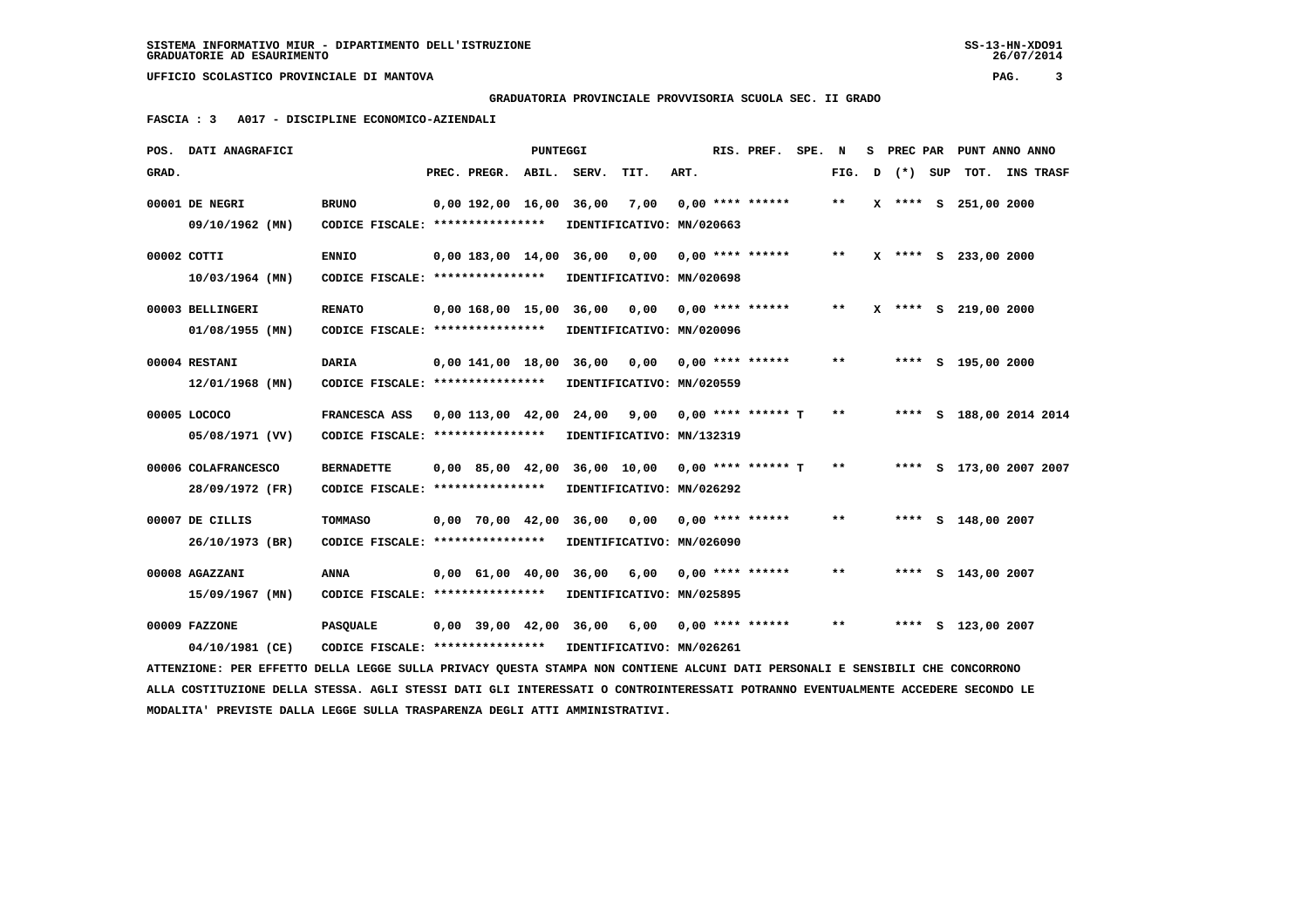**GRADUATORIA PROVINCIALE PROVVISORIA SCUOLA SEC. II GRADO**

 **FASCIA : 3 A017 - DISCIPLINE ECONOMICO-AZIENDALI**

|       | POS. DATI ANAGRAFICI                        |                                                     |      |                                | PUNTEGGI     |                                                |                                        |      | RIS. PREF.                 | SPE. | N     | s | PREC PAR   |                    | PUNT ANNO ANNO  |  |
|-------|---------------------------------------------|-----------------------------------------------------|------|--------------------------------|--------------|------------------------------------------------|----------------------------------------|------|----------------------------|------|-------|---|------------|--------------------|-----------------|--|
| GRAD. |                                             |                                                     |      | PREC. PREGR.                   | ABIL.        | SERV.                                          | TIT.                                   | ART. |                            |      | FIG.  | D | (*) SUP    |                    | TOT. INS TRASF  |  |
|       | 00010 RENDE<br>24/08/1971 (PZ)              | <b>GERARDO</b><br>CODICE FISCALE: ***************** |      |                                |              | 0,00 36,00 42,00 36,00 9,00                    | IDENTIFICATIVO: MN/026332              |      | $0.00$ **** ******         |      | $* *$ |   |            | **** S 123,00 2007 |                 |  |
|       | 00011 MALAVASI<br>$02/06/1964$ (MN)         | <b>STEFANO</b><br>CODICE FISCALE: ***************** |      | 0,00 54,00 16,00               |              | 0,00                                           | IDENTIFICATIVO: MN/020672              |      | $3,00$ 0,00 **** ****** ** |      |       |   | $X$ **** S | 73,00 2000         |                 |  |
|       | 00012 FERTONANI AFFINI<br>$16/07/1969$ (CO) | <b>ALFREDO</b><br>CODICE FISCALE: ****************  |      | $0.00 \quad 41.00 \quad 18.00$ |              | 0,00                                           | 0,00<br>IDENTIFICATIVO: MN/025106      |      | $0,00$ **** ****** T       |      | $* *$ |   | $X$ **** S |                    | 59,00 2005 2005 |  |
|       | 00013 GOZZI<br>29/03/1963 (MN)              | GUIDO<br>CODICE FISCALE: ****************           |      |                                |              | $0,00$ 23,00 11,00 12,00 0,00 0,00 **** ****** | IDENTIFICATIVO: MN/020603              |      |                            |      | $* *$ |   | $***$ S    | 46,00 2000         |                 |  |
|       | 00014 AZZINI<br>21/03/1970 (MN)             | <b>ELISA</b><br>CODICE FISCALE: *****************   |      | $0,00$ $9,00$ $14,00$          |              |                                                | 0,00 8,00<br>IDENTIFICATIVO: MN/020683 |      | $0.00$ **** ******         |      | $***$ |   | $***$ S    | 31,00 2000         |                 |  |
|       | 00015 MANFRIN<br>$03/09/1977$ (MN)          | <b>SARA</b><br>CODICE FISCALE: ****************     |      | $0.00 \quad 10.00 \quad 18.00$ |              | 0,00                                           | 0,00<br>IDENTIFICATIVO: MN/026351      |      | $0.00$ **** ****** T       |      | **    |   | $***$ S    | 28,00 2007         |                 |  |
|       | 00016 PIROLI<br>04/04/1966 (MN)             | <b>SIMONE</b><br>CODICE FISCALE: ****************   | 0.00 | 0,00 17,00                     |              |                                                | 0,00 6,00<br>IDENTIFICATIVO: MN/026372 |      | $0.00$ **** ****** T       |      | $***$ |   | $***$ S    | 23,00 2007         |                 |  |
|       | 00017 FRANCHINI<br>23/11/1971 (VR)          | <b>PAOLA</b><br>CODICE FISCALE: ****************    | 0.00 |                                | $3,00$ 16,00 |                                                | 0,00 0,00<br>IDENTIFICATIVO: MN/129622 |      | $0.00$ **** ******         |      | **    |   | **** S     |                    | 19,00 2011 2011 |  |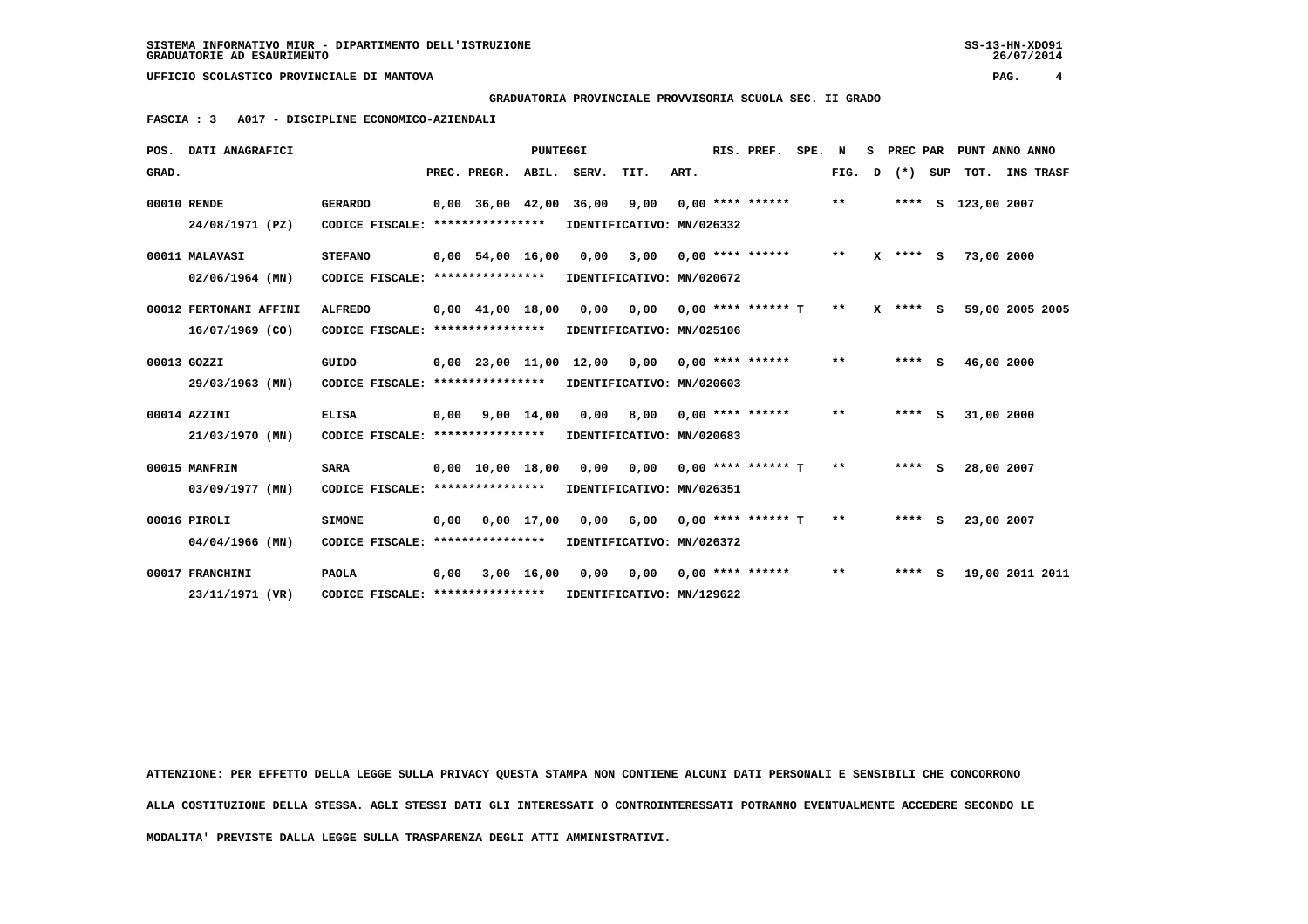**GRADUATORIA PROVINCIALE PROVVISORIA SCUOLA SEC. II GRADO**

 **FASCIA : 3 A018 - DISCIPLINE GEOMETRICHE, ARCHITETTONICHE ARREDAMENTO E SCENOTECNICA**

| POS.  | DATI ANAGRAFICI |                                   |                          | PUNTEGGI |       |                           |      | RIS. PREF.         | SPE. | N     | s. | PREC PAR |     | PUNT ANNO ANNO |                  |
|-------|-----------------|-----------------------------------|--------------------------|----------|-------|---------------------------|------|--------------------|------|-------|----|----------|-----|----------------|------------------|
| GRAD. |                 |                                   | PREC. PREGR.             | ABIL.    | SERV. | TIT.                      | ART. |                    |      | FIG.  | D  | $(* )$   | SUP | тот.           | <b>INS TRASF</b> |
|       | 00001 TROMBANI  | <b>PAOLA</b>                      | $0,00$ 113,00 16,00      |          | 36,00 | 3,00                      |      | $0.00$ **** ****** |      | $* *$ |    | ****     | S.  | 168,00 2007    |                  |
|       | 11/03/1967 (MN) | CODICE FISCALE: ****************  |                          |          |       | IDENTIFICATIVO: MN/026388 |      |                    |      |       |    |          |     |                |                  |
|       | 00002 MOIETTA   | <b>CLAUDIA</b>                    | $0,00$ 34,00 42,00 18,00 |          |       | 3,00                      |      | $0,00$ **** ****** |      | $* *$ | x  | ****     | s   | 97,00 2007     |                  |
|       | 23/09/1975 (MN) | CODICE FISCALE: ***************** |                          |          |       | IDENTIFICATIVO: MN/026414 |      |                    |      |       |    |          |     |                |                  |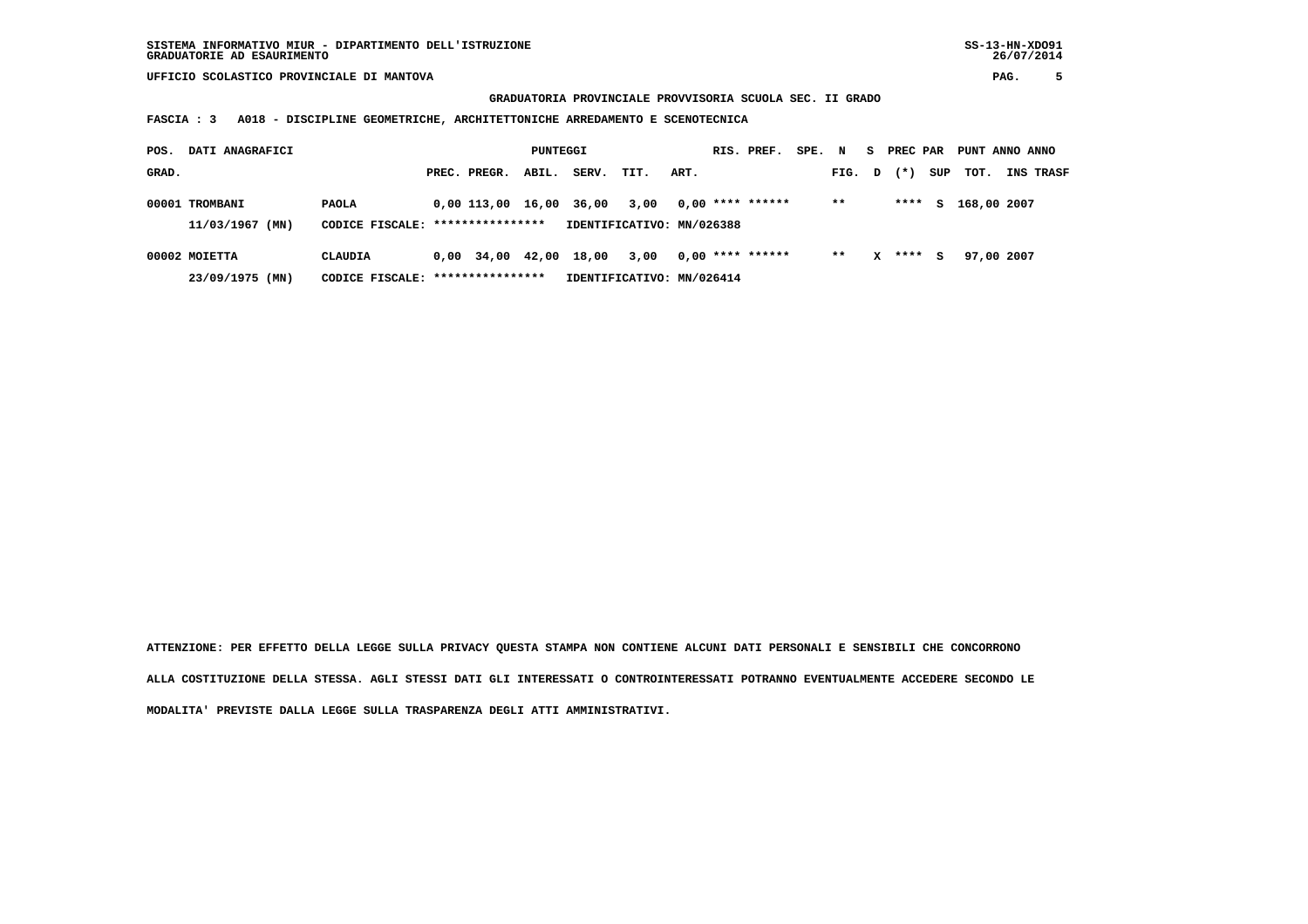**GRADUATORIA PROVINCIALE PROVVISORIA SCUOLA SEC. II GRADO**

 **FASCIA : 2 A019 - DISCIPLINE GIURIDICHE ED ECONOMICHE**

| POS.  | <b>DATI ANAGRAFICI</b> |                                  |        |              | PUNTEGGI |                           |      |      | RIS. PREF.       | SPE. N |        | - SI | PREC PAR | PUNT ANNO ANNO |                         |
|-------|------------------------|----------------------------------|--------|--------------|----------|---------------------------|------|------|------------------|--------|--------|------|----------|----------------|-------------------------|
| GRAD. |                        |                                  |        | PREC. PREGR. | ABIL.    | SERV.                     | TIT. | ART. |                  |        | FIG. D |      | $(*)$    | SUP TOT.       | <b>INS TRASF</b>        |
|       | 00001 INZILLO          | <b>CATERINA</b>                  | 232,00 |              |          | 0,00 0,00 36,00 0,00      |      |      | 0,00 **** ****** |        | $* *$  |      |          |                | **** S 268,00 2014 2014 |
|       | 14/08/1959 (VV)        | CODICE FISCALE: **************** |        |              |          | IDENTIFICATIVO: MN/132359 |      |      |                  |        |        |      |          |                |                         |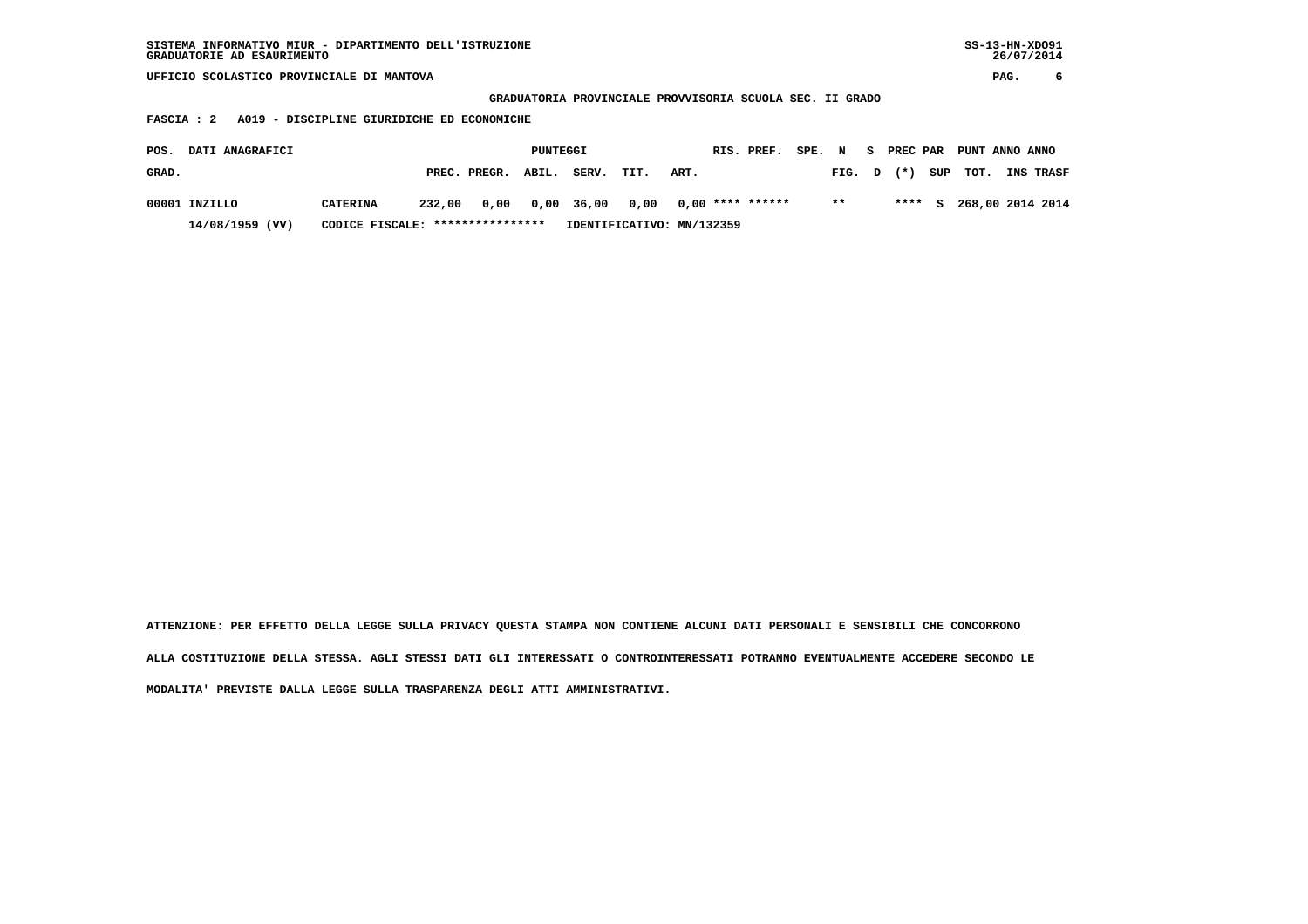## **GRADUATORIA PROVINCIALE PROVVISORIA SCUOLA SEC. II GRADO**

 **FASCIA : 3 A019 - DISCIPLINE GIURIDICHE ED ECONOMICHE**

|       | POS. DATI ANAGRAFICI                                                                                                          |                                   |                         | PUNTEGGI |       |                           |      | RIS. PREF.         | SPE. | N     | s | PREC PAR |     |                    | PUNT ANNO ANNO          |  |
|-------|-------------------------------------------------------------------------------------------------------------------------------|-----------------------------------|-------------------------|----------|-------|---------------------------|------|--------------------|------|-------|---|----------|-----|--------------------|-------------------------|--|
| GRAD. |                                                                                                                               |                                   | PREC. PREGR.            | ABIL.    | SERV. | TIT.                      | ART. |                    |      | FIG.  | D | $(*)$    | SUP | тот.               | <b>INS TRASF</b>        |  |
|       | 00002 PISCITELLI                                                                                                              | <b>ALFREDO</b>                    | 0,00 242,00 16,00 30,00 |          |       | 0,00                      |      | $0.00$ **** ****** |      | $* *$ |   | ****     |     |                    | S 288,00 2014 2014      |  |
|       | 01/08/1955 (CE)                                                                                                               | CODICE FISCALE: ****************  |                         |          |       | IDENTIFICATIVO: MN/132114 |      |                    |      |       |   |          |     |                    |                         |  |
|       | 00003 ACCARDI                                                                                                                 | VINCENZA MARI                     | 0,00 205,00 15,00       |          | 36,00 | 7,00                      |      | $0,00$ **** ****** |      | $***$ |   | ****     |     |                    | S 263,00 2014 2014      |  |
|       | $12/01/1959$ (CL)                                                                                                             | CODICE FISCALE: ****************  |                         |          |       | IDENTIFICATIVO: MN/132053 |      |                    |      |       |   |          |     |                    |                         |  |
|       | 00004 VULLO                                                                                                                   | <b>FILIPPO</b>                    | 0,00 208,00 16,00 36,00 |          |       | 0,00                      |      | $0,00$ **** ****** |      | $* *$ |   |          |     |                    | **** S 260,00 2014 2014 |  |
|       | 30/11/1964 (CL)                                                                                                               | CODICE FISCALE: ****************  |                         |          |       | IDENTIFICATIVO: MN/132079 |      |                    |      |       |   |          |     |                    |                         |  |
|       | 00005 TOSETTI                                                                                                                 | <b>ANNA</b>                       | 0,00 183,00 16,00       |          | 36,00 | 0,00                      |      | $0.00$ **** ****** |      | $**$  |   |          |     | **** S 235,00 2000 |                         |  |
|       | 07/07/1961 (MN)                                                                                                               | CODICE FISCALE: ****************  |                         |          |       | IDENTIFICATIVO: MN/020735 |      |                    |      |       |   |          |     |                    |                         |  |
|       | 00006 GUADAGNO                                                                                                                | PIETRO                            | 0.00154.0040.00         |          | 36,00 | 0.00                      |      | $0.00$ **** ****** |      | $* *$ |   | ****     |     | S 230,00 2004      |                         |  |
|       | 28/08/1948 (NA)                                                                                                               | CODICE FISCALE: ****************  |                         |          |       | IDENTIFICATIVO: MN/023881 |      |                    |      |       |   |          |     |                    |                         |  |
|       | 00007 BENATTI                                                                                                                 | <b>PAOLO</b>                      | 0,00 174,00 15,00 36,00 |          |       | 3,00                      |      | $0,00$ **** ****** |      | $* *$ |   |          |     | **** S 228,00 2000 |                         |  |
|       | 13/07/1963 (MN)                                                                                                               | CODICE FISCALE: ****************  |                         |          |       | IDENTIFICATIVO: MN/020668 |      |                    |      |       |   |          |     |                    |                         |  |
|       | 00008 COPPOLINO                                                                                                               | <b>GIUSEPPINA</b>                 | 0,00 165,00 15,00       |          | 36,00 | 0,00                      |      | $0.00$ **** ****** |      | **    |   |          |     | **** S 216,00 2000 |                         |  |
|       | 25/02/1968 (MO)                                                                                                               | CODICE FISCALE: ***************** |                         |          |       | IDENTIFICATIVO: MN/020269 |      |                    |      |       |   |          |     |                    |                         |  |
|       | 00009 MALAVASI                                                                                                                | <b>STEFANO</b>                    | 0,00 158,00 15,00       |          | 36,00 | 3,00                      |      | $0,00$ **** ****** |      | $* *$ | x | ****     |     | $S$ 212,00 2000    |                         |  |
|       | $02/06/1964$ (MN)                                                                                                             | CODICE FISCALE: ****************  |                         |          |       | IDENTIFICATIVO: MN/020672 |      |                    |      |       |   |          |     |                    |                         |  |
|       | 00010 AZZINI                                                                                                                  | <b>ELISA</b>                      | 0,00 147,00 15,00 36,00 |          |       | 8,00                      |      | $0,00$ **** ****** |      | $* *$ |   |          |     | **** S 206,00 2000 |                         |  |
|       | 21/03/1970 (MN)                                                                                                               | CODICE FISCALE: ****************  |                         |          |       | IDENTIFICATIVO: MN/020683 |      |                    |      |       |   |          |     |                    |                         |  |
|       | ATTENZIONE: PER EFFETTO DELLA LEGGE SULLA PRIVACY QUESTA STAMPA NON CONTIENE ALCUNI DATI PERSONALI E SENSIBILI CHE CONCORRONO |                                   |                         |          |       |                           |      |                    |      |       |   |          |     |                    |                         |  |

 **ALLA COSTITUZIONE DELLA STESSA. AGLI STESSI DATI GLI INTERESSATI O CONTROINTERESSATI POTRANNO EVENTUALMENTE ACCEDERE SECONDO LE MODALITA' PREVISTE DALLA LEGGE SULLA TRASPARENZA DEGLI ATTI AMMINISTRATIVI.**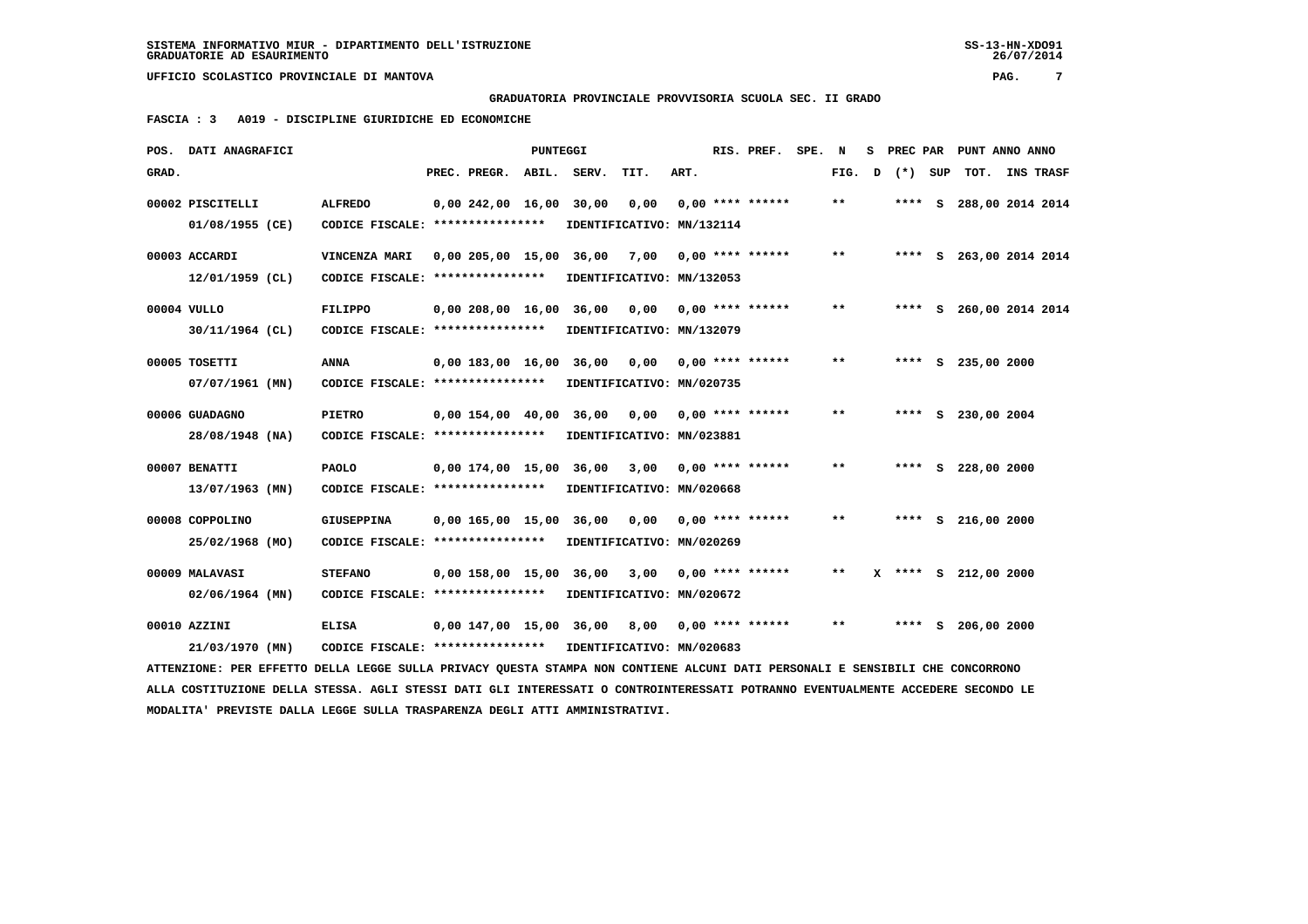**GRADUATORIA PROVINCIALE PROVVISORIA SCUOLA SEC. II GRADO**

 **FASCIA : 3 A019 - DISCIPLINE GIURIDICHE ED ECONOMICHE**

|            | POS. DATI ANAGRAFICI                                                                                                            |                                                            |                          | PUNTEGGI |                                                      |      |      | RIS. PREF. SPE. N           |        |  |                      | S PREC PAR PUNT ANNO ANNO |
|------------|---------------------------------------------------------------------------------------------------------------------------------|------------------------------------------------------------|--------------------------|----------|------------------------------------------------------|------|------|-----------------------------|--------|--|----------------------|---------------------------|
| GRAD.      |                                                                                                                                 |                                                            | PREC. PREGR. ABIL. SERV. |          |                                                      | TIT. | ART. |                             | FIG. D |  |                      | (*) SUP TOT. INS TRASF    |
|            | 00011 MARRA                                                                                                                     | LUIGIA                                                     |                          |          | $0.00$ 140.00 14.00 36.00 4.00 0.00 **** ****** T    |      |      |                             | $***$  |  | **** S 194,00 2002   |                           |
|            | 12/10/1964 (LE)                                                                                                                 | CODICE FISCALE: *****************                          |                          |          | IDENTIFICATIVO: MN/022919                            |      |      |                             |        |  |                      |                           |
|            | 00012 DELL'ARINGA                                                                                                               | <b>GIULIA</b>                                              |                          |          | 0,00 99,00 42,00 36,00 7,00 0,00 **** ****** T **    |      |      |                             |        |  |                      | X **** S 184,00 2004 2004 |
|            | 23/06/1974 (MN)                                                                                                                 | CODICE FISCALE: **************** IDENTIFICATIVO: MN/023933 |                          |          |                                                      |      |      |                             |        |  |                      |                           |
| 00013 BOSI |                                                                                                                                 | <b>CHIARA</b>                                              |                          |          | 0,00 99,00 41,00 36,00 7,00 0,00 **** ****** T       |      |      |                             | $* *$  |  | **** S 183,00 2003   |                           |
|            | 04/10/1974 (RE)                                                                                                                 | CODICE FISCALE: *****************                          |                          |          | IDENTIFICATIVO: MN/023442                            |      |      |                             |        |  |                      |                           |
|            | 00014 GENTILE                                                                                                                   | <b>ANDREA</b>                                              |                          |          | 0,00 99,00 41,00 36,00 7,00 0,00 **** ****** T **    |      |      |                             |        |  |                      | **** S 183,00 2007 2007   |
|            | 27/07/1974 (MN)                                                                                                                 | CODICE FISCALE: *****************                          |                          |          | IDENTIFICATIVO: MN/026290                            |      |      |                             |        |  |                      |                           |
|            | 00015 EMMANUELLO                                                                                                                | <b>KATIA</b>                                               |                          |          | $0.00$ 131.00 12.00 36.00 3.00 0.00 **** ****** T ** |      |      |                             |        |  |                      | X **** S 182,00 2005 2005 |
|            | 19/05/1970 (CL)                                                                                                                 | CODICE FISCALE: *****************                          |                          |          | IDENTIFICATIVO: MN/025177                            |      |      |                             |        |  |                      |                           |
|            | 00016 STORTI                                                                                                                    | <b>KATIA</b>                                               |                          |          | $0,00$ 116,00 14,00 36,00 3,00 0,00 **** ****** T ** |      |      |                             |        |  | X **** S 169,00 2002 |                           |
|            | $03/02/1959$ (AV)                                                                                                               | CODICE FISCALE: *****************                          |                          |          | IDENTIFICATIVO: MN/022913                            |      |      |                             |        |  |                      |                           |
|            | 00017 FERTONANI AFFINI                                                                                                          | <b>ALFREDO</b>                                             |                          |          | 0,00 71,00 42,00 36,00                               |      |      | $0,00$ $0,00$ **** ****** T | $***$  |  |                      | X **** S 149,00 2005 2005 |
|            | $16/07/1969$ (CO)                                                                                                               | CODICE FISCALE: **************** IDENTIFICATIVO: MN/025106 |                          |          |                                                      |      |      |                             |        |  |                      |                           |
|            | 00018 FAVRETTO                                                                                                                  | <b>GIULIANO</b>                                            |                          |          | 0,00 71,00 41,00 36,00 1,00 0,00 **** ****** T **    |      |      |                             |        |  | **** S 149,00 2007   |                           |
|            | 21/07/1970 (MN)                                                                                                                 | CODICE FISCALE: *****************                          |                          |          | IDENTIFICATIVO: MN/026260                            |      |      |                             |        |  |                      |                           |
|            | 00019 MANFRIN                                                                                                                   | <b>SARA</b>                                                |                          |          | 0,00 68,00 42,00 36,00 0,00 0,00 **** ****** T **    |      |      |                             |        |  | **** S 146,00 2007   |                           |
|            | 03/09/1977 (MN)                                                                                                                 | CODICE FISCALE: ****************                           |                          |          | IDENTIFICATIVO: MN/026351                            |      |      |                             |        |  |                      |                           |
|            | ATTENZIONE: PER EFFETTO DELLA LEGGE SULLA PRIVACY QUESTA STAMPA NON CONTIENE ALCUNI DATI PERSONALI E SENSIBILI CHE CONCORRONO   |                                                            |                          |          |                                                      |      |      |                             |        |  |                      |                           |
|            | ALLA COSTITUZIONE DELLA STESSA. AGLI STESSI DATI GLI INTERESSATI O CONTROINTERESSATI POTRANNO EVENTUALMENTE ACCEDERE SECONDO LE |                                                            |                          |          |                                                      |      |      |                             |        |  |                      |                           |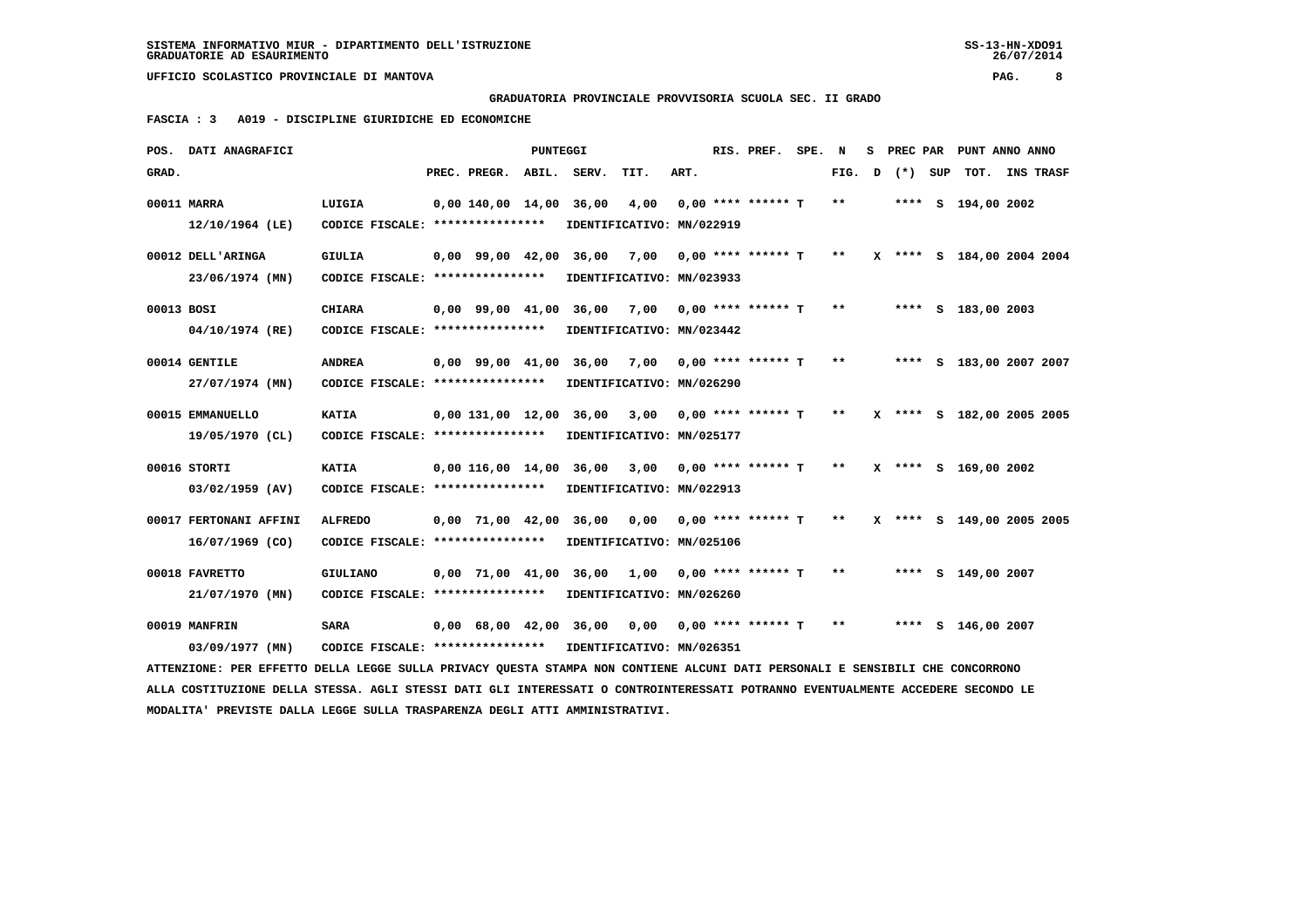**GRADUATORIA PROVINCIALE PROVVISORIA SCUOLA SEC. II GRADO**

 **FASCIA : 3 A019 - DISCIPLINE GIURIDICHE ED ECONOMICHE**

|             | POS. DATI ANAGRAFICI                                                                                                            |                                                            |                                | PUNTEGGI |                                                  |                           |      | RIS. PREF. SPE. N         |       |   | S PREC PAR |     | PUNT ANNO ANNO            |                 |  |
|-------------|---------------------------------------------------------------------------------------------------------------------------------|------------------------------------------------------------|--------------------------------|----------|--------------------------------------------------|---------------------------|------|---------------------------|-------|---|------------|-----|---------------------------|-----------------|--|
| GRAD.       |                                                                                                                                 |                                                            | PREC. PREGR.                   |          | ABIL. SERV.                                      | TIT.                      | ART. |                           | FIG.  | D | $(\star)$  | SUP |                           | TOT. INS TRASF  |  |
| 00020 FERRI |                                                                                                                                 | <b>FEDERICA</b>                                            | $0.00 \quad 62.00 \quad 41.00$ |          | 36,00                                            | 4,00                      |      | $0.00$ **** ****** T      | $* *$ |   |            |     | X **** S 143,00 2007      |                 |  |
|             | 31/07/1975 (MN)                                                                                                                 | CODICE FISCALE: ****************                           |                                |          | IDENTIFICATIVO: MN/026273                        |                           |      |                           |       |   |            |     |                           |                 |  |
|             |                                                                                                                                 |                                                            |                                |          |                                                  |                           |      |                           |       |   |            |     |                           |                 |  |
|             | 00021 PIROLI                                                                                                                    | <b>SIMONE</b>                                              | $0,00$ 48,00 42,00 36,00       |          |                                                  | 9,00                      |      | $0.00$ **** ****** T      | $* *$ |   |            |     | **** S 135,00 2007        |                 |  |
|             | $04/04/1966$ (MN)                                                                                                               | CODICE FISCALE: ****************                           |                                |          | IDENTIFICATIVO: MN/026372                        |                           |      |                           |       |   |            |     |                           |                 |  |
|             | 00022 FERRARINI                                                                                                                 | LUIGI                                                      | 0,00 79,00 13,00               |          |                                                  | 36,00 4,00                |      | $0.00$ **** ****** T      | $***$ |   |            |     | X **** S 132,00 2005 2005 |                 |  |
|             | 19/09/1957 (MN)                                                                                                                 | CODICE FISCALE: ****************                           |                                |          | IDENTIFICATIVO: MN/025188                        |                           |      |                           |       |   |            |     |                           |                 |  |
|             |                                                                                                                                 |                                                            |                                |          |                                                  |                           |      |                           |       |   |            |     |                           |                 |  |
|             | 00023 FRANCO                                                                                                                    | <b>GRAZIELLA</b>                                           | $0.00$ 72.00 14.00 36.00       |          |                                                  | 6,00 0,00 **** ****** T   |      |                           | $* *$ |   |            |     | **** S 128,00 2002        |                 |  |
|             | 08/02/1965 (SA)                                                                                                                 | CODICE FISCALE: ****************                           |                                |          |                                                  | IDENTIFICATIVO: MN/022655 |      |                           |       |   |            |     |                           |                 |  |
|             | 00024 CAPPUCCIO                                                                                                                 | ANNA MARIA                                                 | $0.00$ $96.00$ $16.00$         |          | 6,00                                             | 0,00                      |      | $0.00$ **** ******        | **    |   |            |     | **** S 118,00 2014 2014   |                 |  |
|             |                                                                                                                                 | CODICE FISCALE: *****************                          |                                |          |                                                  | IDENTIFICATIVO: MN/132097 |      |                           |       |   |            |     |                           |                 |  |
|             | 29/10/1966 (RC)                                                                                                                 |                                                            |                                |          |                                                  |                           |      |                           |       |   |            |     |                           |                 |  |
| 00025 ELIA  |                                                                                                                                 | <b>NICOLETTA</b>                                           |                                |          | $0,00$ 30,00 42,00 36,00 4,00 0,00 **** ****** T |                           |      |                           | $* *$ |   |            |     | **** S 112,00 2009        |                 |  |
|             | 28/05/1978 (BA)                                                                                                                 | CODICE FISCALE: ****************                           |                                |          |                                                  | IDENTIFICATIVO: MN/127465 |      |                           |       |   |            |     |                           |                 |  |
|             |                                                                                                                                 |                                                            |                                |          |                                                  |                           |      |                           |       |   |            |     |                           |                 |  |
|             | 00026 TENEDINI                                                                                                                  | <b>GIOVANNA</b>                                            | 0,00 92,00 16,00               |          | 2,00                                             | 0,00                      |      | $0.00$ **** ******        | $* *$ |   |            |     | **** S 110,00 2000        |                 |  |
|             | 03/07/1961 (MN)                                                                                                                 | CODICE FISCALE: ****************                           |                                |          |                                                  | IDENTIFICATIVO: MN/020519 |      |                           |       |   |            |     |                           |                 |  |
|             | 00027 BILLO                                                                                                                     | <b>GIANLUCA</b>                                            |                                |          | 0,00 22,00 42,00 24,00 12,00                     |                           |      | $0.00$ **** ******        | $**$  |   |            |     | X **** S 100,00 2009      |                 |  |
|             | 09/05/1977 (MN)                                                                                                                 | CODICE FISCALE: ****************                           |                                |          |                                                  | IDENTIFICATIVO: MN/127444 |      |                           |       |   |            |     |                           |                 |  |
|             |                                                                                                                                 |                                                            |                                |          |                                                  |                           |      |                           |       |   |            |     |                           |                 |  |
|             | 00028 FRANCHINI                                                                                                                 | <b>PAOLA</b>                                               | 0,00 59,00 40,00               |          | 0,00                                             |                           |      | $0,00$ $0,00$ **** ****** | $* *$ |   | **** S     |     |                           | 99,00 2011 2011 |  |
|             | 23/11/1971 (VR)                                                                                                                 | CODICE FISCALE: **************** IDENTIFICATIVO: MN/129622 |                                |          |                                                  |                           |      |                           |       |   |            |     |                           |                 |  |
|             | ATTENZIONE: PER EFFETTO DELLA LEGGE SULLA PRIVACY QUESTA STAMPA NON CONTIENE ALCUNI DATI PERSONALI E SENSIBILI CHE CONCORRONO   |                                                            |                                |          |                                                  |                           |      |                           |       |   |            |     |                           |                 |  |
|             | ALLA COSTITUZIONE DELLA STESSA. AGLI STESSI DATI GLI INTERESSATI O CONTROINTERESSATI POTRANNO EVENTUALMENTE ACCEDERE SECONDO LE |                                                            |                                |          |                                                  |                           |      |                           |       |   |            |     |                           |                 |  |
|             | MODALITA' PREVISTE DALLA LEGGE SULLA TRASPARENZA DEGLI ATTI AMMINISTRATIVI.                                                     |                                                            |                                |          |                                                  |                           |      |                           |       |   |            |     |                           |                 |  |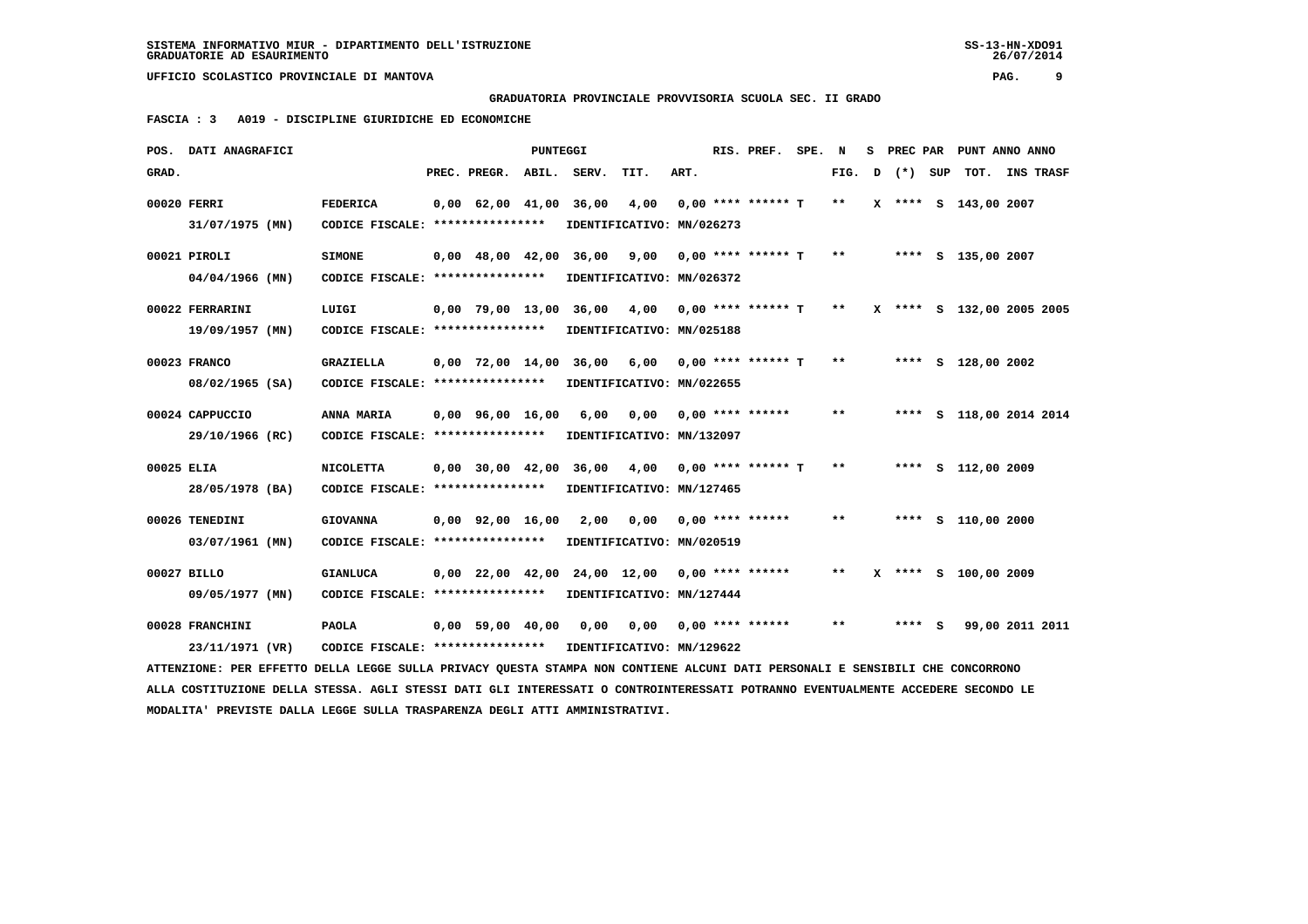# **GRADUATORIA PROVINCIALE PROVVISORIA SCUOLA SEC. II GRADO**

 **FASCIA : 3 A019 - DISCIPLINE GIURIDICHE ED ECONOMICHE**

|            | POS. DATI ANAGRAFICI                                                                                                            |                                                            |      |                                | <b>PUNTEGGI</b> |                                                    |                           |      | RIS. PREF.                | SPE. N |        | s | PREC PAR   | PUNT ANNO ANNO  |  |
|------------|---------------------------------------------------------------------------------------------------------------------------------|------------------------------------------------------------|------|--------------------------------|-----------------|----------------------------------------------------|---------------------------|------|---------------------------|--------|--------|---|------------|-----------------|--|
| GRAD.      |                                                                                                                                 |                                                            |      | PREC. PREGR.                   |                 | ABIL. SERV.                                        | TIT.                      | ART. |                           |        | FIG. D |   | (*) SUP    | TOT. INS TRASF  |  |
|            | 00029 FALVO                                                                                                                     | ROSSELLA ADEL                                              |      |                                |                 | 0,00 24,00 14,00 34,00                             | 9,00                      |      | $0.00$ **** ******        |        | $* *$  |   | **** S     | 81,00 2014 2014 |  |
|            | 18/12/1969 (BA)                                                                                                                 | CODICE FISCALE: ****************                           |      |                                |                 |                                                    | IDENTIFICATIVO: MN/132212 |      |                           |        |        |   |            |                 |  |
| 00030 PUCE |                                                                                                                                 | <b>DANIELA</b>                                             |      |                                |                 | 0,00 17,00 15,00 36,00                             | 0,00                      |      | $0,00$ **** ******        |        | $***$  |   | $***$ S    | 68,00 2007 2004 |  |
|            | 02/09/1970 (BA)                                                                                                                 | CODICE FISCALE: ****************                           |      |                                |                 |                                                    | IDENTIFICATIVO: MN/023962 |      |                           |        |        |   |            |                 |  |
|            | 00031 PACITTO                                                                                                                   | <b>NADIA</b>                                               |      |                                |                 | $0,00$ 29,00 17,00 12,00 3,00 0,00 **** ******     |                           |      |                           |        | $* *$  |   | **** S     | 61,00 2007 2007 |  |
|            | $16/04/1968$ (FR)                                                                                                               | CODICE FISCALE: ****************                           |      |                                |                 |                                                    | IDENTIFICATIVO: MN/026268 |      |                           |        |        |   |            |                 |  |
|            | 00032 ZOCCO                                                                                                                     | <b>FELICIA</b>                                             |      | $0,00$ 46,00 15,00 0,00        |                 |                                                    | 0,00                      |      | $0.00$ **** ******        |        | $***$  |   | $***$ S    | 61,00 2014 2014 |  |
|            | 09/07/1966 (RG)                                                                                                                 | CODICE FISCALE: *****************                          |      |                                |                 |                                                    | IDENTIFICATIVO: MN/132078 |      |                           |        |        |   |            |                 |  |
|            | 00033 RESTANI                                                                                                                   | <b>DARIA</b>                                               |      | $0,00$ $41,00$ $11,00$         |                 | 0,00                                               |                           |      | $0,00$ $0,00$ **** ****** |        | $***$  |   | $***$ S    | 52,00 2000      |  |
|            | 12/01/1968 (MN)                                                                                                                 | CODICE FISCALE: ****************                           |      |                                |                 |                                                    | IDENTIFICATIVO: MN/020559 |      |                           |        |        |   |            |                 |  |
|            | 00034 LIUZZO                                                                                                                    | <b>GIUSEPPE</b>                                            | 0,00 | 8,00 42,00                     |                 | 2,00                                               | 0.00                      |      | $0.00$ **** ****** T      |        | $***$  |   | $***$ S    | 52,00 2014 2014 |  |
|            | 14/02/1979 (CT)                                                                                                                 | CODICE FISCALE: ****************                           |      |                                |                 |                                                    | IDENTIFICATIVO: MN/132322 |      |                           |        |        |   |            |                 |  |
|            | 00035 LIZZANO                                                                                                                   | <b>ALESSIO</b>                                             |      |                                |                 | 0,00  0,00  14,00  36,00  0,00  0,00  ****  ****** |                           |      |                           |        | $* *$  |   | $X$ **** S | 50,00 2011 2011 |  |
|            | $04/12/1965$ (CS)                                                                                                               | CODICE FISCALE: ****************                           |      |                                |                 |                                                    | IDENTIFICATIVO: MN/129711 |      |                           |        |        |   |            |                 |  |
|            | 00036 RUSSO                                                                                                                     | <b>ELEONORA</b>                                            |      | $0.00 \quad 26.00 \quad 14.00$ |                 | 0,00                                               | 0.00                      |      | $0,00$ **** ******        |        | $***$  |   | **** S     | 40,00 2014 2014 |  |
|            | 30/06/1974 (MN)                                                                                                                 | CODICE FISCALE: *****************                          |      |                                |                 |                                                    | IDENTIFICATIVO: MN/132112 |      |                           |        |        |   |            |                 |  |
|            | 00037 PARILLO                                                                                                                   | <b>ANTONIETTA</b>                                          |      |                                |                 | $0,00$ 20,00 15,00 0,00 0,00 0,00 **** ******      |                           |      |                           |        | $* *$  |   | $X$ **** S | 35,00 2002      |  |
|            | 19/04/1967 (CE)                                                                                                                 | CODICE FISCALE: **************** IDENTIFICATIVO: MN/022423 |      |                                |                 |                                                    |                           |      |                           |        |        |   |            |                 |  |
|            | ATTENZIONE: PER EFFETTO DELLA LEGGE SULLA PRIVACY QUESTA STAMPA NON CONTIENE ALCUNI DATI PERSONALI E SENSIBILI CHE CONCORRONO   |                                                            |      |                                |                 |                                                    |                           |      |                           |        |        |   |            |                 |  |
|            | ALLA COSTITUZIONE DELLA STESSA. AGLI STESSI DATI GLI INTERESSATI O CONTROINTERESSATI POTRANNO EVENTUALMENTE ACCEDERE SECONDO LE |                                                            |      |                                |                 |                                                    |                           |      |                           |        |        |   |            |                 |  |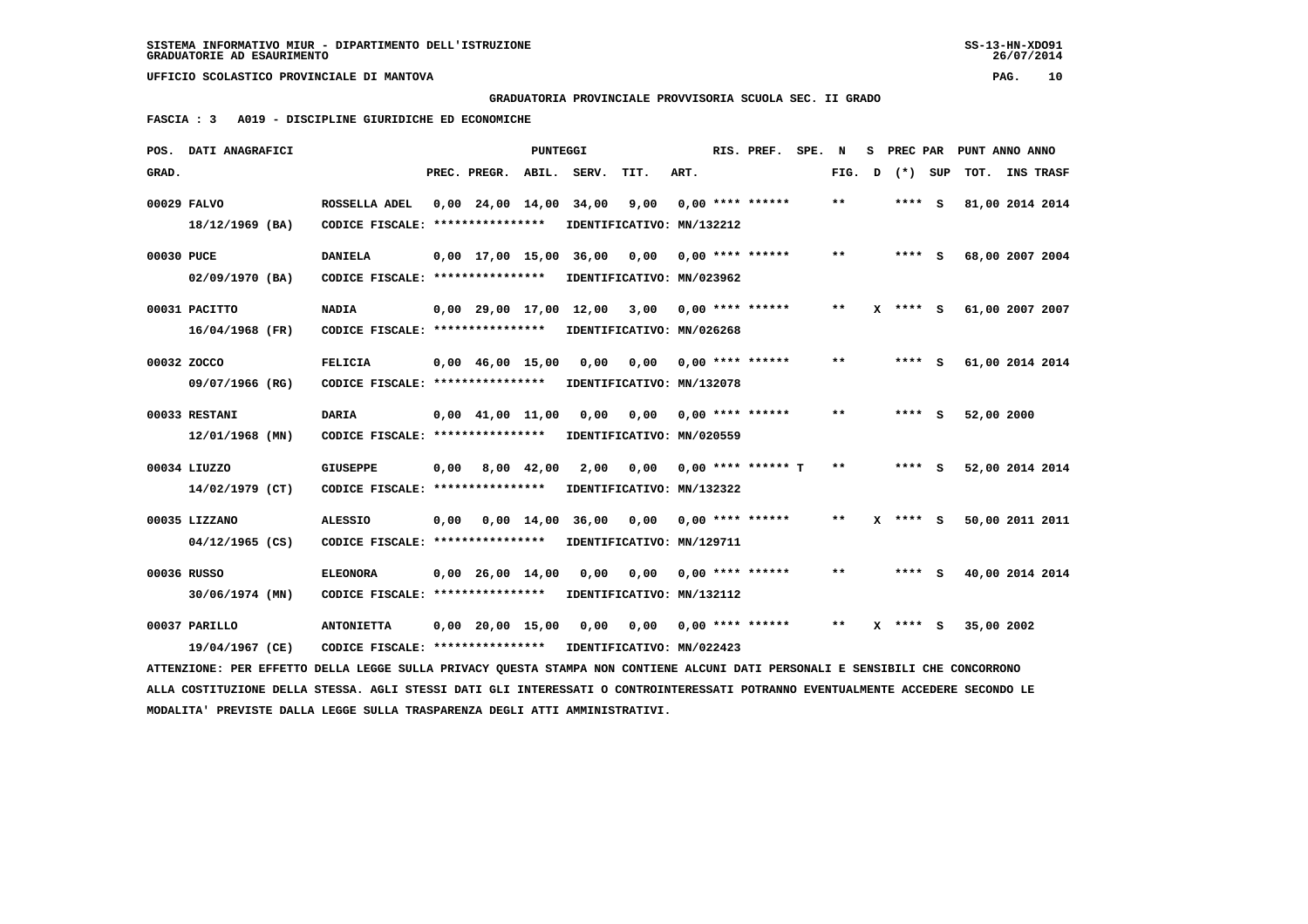**GRADUATORIA PROVINCIALE PROVVISORIA SCUOLA SEC. II GRADO**

 **FASCIA : 3 A019 - DISCIPLINE GIURIDICHE ED ECONOMICHE**

| POS.        | DATI ANAGRAFICI                                      |                                                                                     |      |                                | <b>PUNTEGGI</b> |      |                                                                                        |      | RIS. PREF.         | SPE. | N             | s | PREC PAR     |            | PUNT ANNO ANNO  |
|-------------|------------------------------------------------------|-------------------------------------------------------------------------------------|------|--------------------------------|-----------------|------|----------------------------------------------------------------------------------------|------|--------------------|------|---------------|---|--------------|------------|-----------------|
| GRAD.       |                                                      |                                                                                     |      | PREC. PREGR. ABIL. SERV.       |                 |      | TIT.                                                                                   | ART. |                    |      | FIG.          | D | (*) SUP      | TOT.       | INS TRASF       |
|             | 00038 DE NEGRI<br>09/10/1962 (MN)                    | <b>BRUNO</b><br>CODICE FISCALE: *****************                                   |      | $0.00 \quad 12.00 \quad 15.00$ |                 | 0,00 | 7,00<br>IDENTIFICATIVO: MN/020663                                                      |      | $0.00$ **** ****** |      | $***$         |   | $X$ **** $S$ | 34,00 2000 |                 |
|             | 00039 COLAFRANCESCO                                  | <b>BERNADETTE</b>                                                                   | 0,00 |                                | $6,00$ 17,00    |      | $0,00$ 10,00 0,00 **** ****** T                                                        |      |                    |      | $\star \star$ |   | $***$ S      |            | 33,00 2007 2007 |
|             | 28/09/1972 (FR)<br>00040 LOCOCO                      | CODICE FISCALE: ****************<br>FRANCESCA ASS                                   | 0,00 |                                | $0,00$ 13,00    |      | IDENTIFICATIVO: MN/026292<br>$0,00$ 13,00 0,00 **** ****** T                           |      |                    |      | **            |   | $***$ S      |            | 26,00 2014 2014 |
|             | 05/08/1971 (VV)<br>00041 AGAZZANI<br>15/09/1967 (MN) | CODICE FISCALE: ****************<br><b>ANNA</b><br>CODICE FISCALE: **************** | 0,00 |                                | 0.00 16.00      |      | IDENTIFICATIVO: MN/132319<br>$0.00$ 6.00 0.00 **** ******<br>IDENTIFICATIVO: MN/025895 |      |                    |      | $***$         |   | $***$ S      | 22,00 2007 |                 |
| 00042 GAETA | 18/06/1971 (AV)                                      | <b>MARIA TERESA</b><br>CODICE FISCALE: ****************                             | 0,00 |                                | 2,00 15,00      | 0,00 | 1,00 0,00 **** ******<br>IDENTIFICATIVO: MN/022904                                     |      |                    |      | $* *$         |   | $***$ S      | 18,00 2002 |                 |
| 00043 COTTI | $10/03/1964$ (MN)                                    | <b>ENNIO</b><br>CODICE FISCALE: ****************                                    | 0.00 |                                | $3,00$ 13,00    | 0,00 | 0,00<br>IDENTIFICATIVO: MN/020698                                                      |      | $0,00$ **** ****** |      | $***$         |   | $X$ **** S   | 16,00 2000 |                 |
|             | 00044 NUCIFERO<br>05/08/1969 (CZ)                    | <b>FERNANDO</b><br>CODICE FISCALE: ****************                                 | 0.00 |                                | $0,00$ 15,00    |      | 0,00 0,00 0,00 **** ****** T<br>IDENTIFICATIVO: MN/022405                              |      |                    |      | $* *$         |   | $***$ S      | 15,00 2002 |                 |
|             | 00045 DIMATTEO<br>03/12/1970 (FG)                    | <b>GRAZIA</b><br>CODICE FISCALE: ****************                                   | 0.00 |                                | $0.00$ 13.00    | 0,00 | 0,00<br>IDENTIFICATIVO: MN/129642                                                      |      | $0.00$ **** ****** |      | $* *$         |   | $***$ S      |            | 13,00 2011 2011 |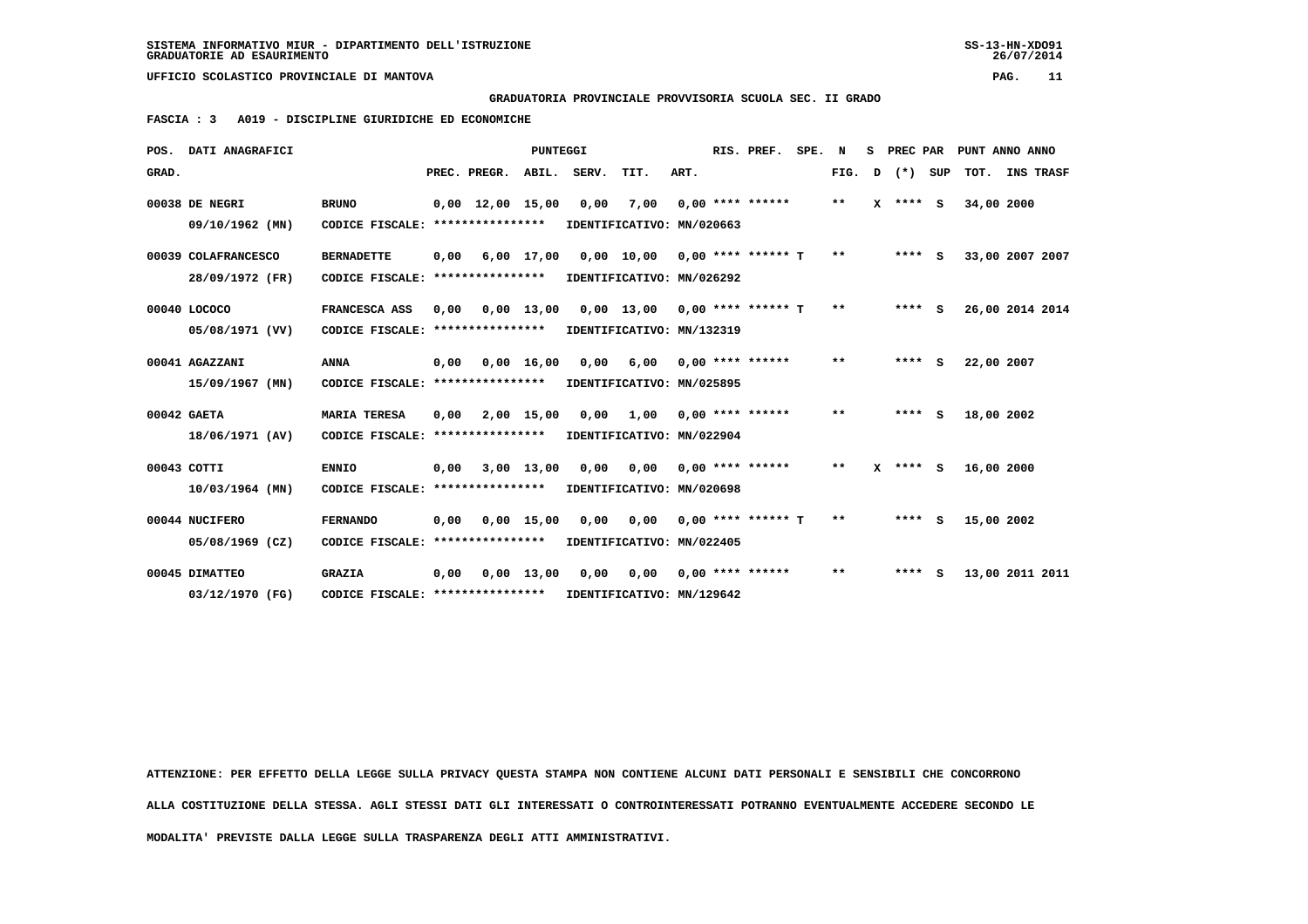### **GRADUATORIA PROVINCIALE PROVVISORIA SCUOLA SEC. II GRADO**

 **FASCIA : 3 A021 - DISCIPLINE PITTORICHE**

|       | POS. DATI ANAGRAFICI                                                                                                            |                                                            |      |                                | PUNTEGGI |                                   |                                        |      | RIS. PREF.              | SPE. | N            | s | PREC PAR |     | PUNT ANNO ANNO          |  |
|-------|---------------------------------------------------------------------------------------------------------------------------------|------------------------------------------------------------|------|--------------------------------|----------|-----------------------------------|----------------------------------------|------|-------------------------|------|--------------|---|----------|-----|-------------------------|--|
| GRAD. |                                                                                                                                 |                                                            |      | PREC. PREGR. ABIL.             |          | SERV.                             | TIT.                                   | ART. |                         |      | FIG.         | D | $(*)$    | SUP | TOT. INS TRASF          |  |
|       | 00001 MONASTRA                                                                                                                  | <b>PAOLA</b>                                               |      |                                |          | 0,00 97,00 14,00 15,00            | 6,00                                   |      | $0.00$ **** ******      |      | $***$        |   |          |     | **** S 132,00 2014 2014 |  |
|       | 01/01/1974 (PA)                                                                                                                 | CODICE FISCALE: ****************                           |      |                                |          | IDENTIFICATIVO: MN/132306         |                                        |      |                         |      |              |   |          |     |                         |  |
|       | 00002 PAONESSA                                                                                                                  | <b>VINCENZO</b>                                            |      |                                |          | $0,00$ 22,00 42,00 36,00          | 3,00                                   |      | $0.00$ **** ******      |      | $\star\star$ |   |          |     | **** S 103,00 2014 2014 |  |
|       | 25/05/1970 (CZ)                                                                                                                 | CODICE FISCALE: ****************                           |      |                                |          | IDENTIFICATIVO: MN/132115         |                                        |      |                         |      |              |   |          |     |                         |  |
|       | 00003 LOCONDRO                                                                                                                  | <b>LAURA</b>                                               |      | $0,00$ $22,00$ $41,00$         |          |                                   | $27,00$ 0,00 0,00 **** ******          |      |                         |      | $***$        |   | $***$ S  |     | 90,00 2007              |  |
|       | 08/08/1978 (SR)                                                                                                                 | CODICE FISCALE: ****************                           |      |                                |          | IDENTIFICATIVO: MN/026308         |                                        |      |                         |      |              |   |          |     |                         |  |
|       | 00004 VALINOTI                                                                                                                  | <b>ANTONIO</b>                                             |      | $0,00 \quad 14,00 \quad 42,00$ |          | 28,00                             | 4,00                                   |      | $0.00$ **** ******      |      | $* *$        |   | $***$ S  |     | 88,00 2014 2014         |  |
|       | 10/01/1961 (PZ)                                                                                                                 | CODICE FISCALE: ****************                           |      |                                |          | IDENTIFICATIVO: MN/132084         |                                        |      |                         |      |              |   |          |     |                         |  |
|       | 00005 IULIANO                                                                                                                   | TOMMASO                                                    | 0,00 | 6,00 42,00                     |          | 36,00                             | 3,00                                   |      | $0.00$ **** ******      |      | $* *$        |   | $***$ S  |     | 87,00 2014 2014         |  |
|       | 26/05/1982 (NA)                                                                                                                 | CODICE FISCALE: *****************                          |      |                                |          | IDENTIFICATIVO: MN/132333         |                                        |      |                         |      |              |   |          |     |                         |  |
|       | 00006 SOZZI                                                                                                                     | <b>VERONICA</b>                                            |      |                                |          | 0,00 19,00 42,00 13,00            | 0.00                                   |      | $0.00$ **** ******      |      | $**$         |   | **** S   |     | 74,00 2014 2014         |  |
|       | 12/09/1980 (BS)                                                                                                                 | CODICE FISCALE: ****************                           |      |                                |          | IDENTIFICATIVO: MN/132094         |                                        |      |                         |      |              |   |          |     |                         |  |
|       |                                                                                                                                 |                                                            |      |                                |          |                                   |                                        |      |                         |      |              |   |          |     |                         |  |
|       | 00007 MARTINO<br>20/11/1983 (PZ)                                                                                                | <b>MARZIA</b><br>CODICE FISCALE: ****************          | 0.00 | 3,00 42,00                     |          | 6,00<br>IDENTIFICATIVO: MN/132313 |                                        |      | $7.00$ 0.00 **** ****** |      | $* *$        |   | **** S   |     | 58,00 2014 2014         |  |
|       |                                                                                                                                 |                                                            |      |                                |          |                                   |                                        |      |                         |      |              |   |          |     |                         |  |
|       | 00008 TRENTINELLA                                                                                                               | <b>ANTONELLA</b>                                           | 0.00 |                                |          | 0,00 42,00 12,00                  | 3,00                                   |      | $0.00$ **** ******      |      | $**$         |   | **** S   |     | 57,00 2009              |  |
|       | 28/01/1984 (RC)                                                                                                                 | CODICE FISCALE: *****************                          |      |                                |          | IDENTIFICATIVO: MN/127507         |                                        |      |                         |      |              |   |          |     |                         |  |
|       | 00009 DONATO                                                                                                                    | <b>GIANFRANCO</b>                                          | 0,00 | 0,00 42,00                     |          |                                   | $6,00$ $6,00$ $0,00$ $***$ **** ****** |      |                         |      | $**$         |   | **** S   |     | 54,00 2014 2014         |  |
|       | 13/04/1983 (ME)                                                                                                                 | CODICE FISCALE: **************** IDENTIFICATIVO: MN/132209 |      |                                |          |                                   |                                        |      |                         |      |              |   |          |     |                         |  |
|       | ATTENZIONE: PER EFFETTO DELLA LEGGE SULLA PRIVACY QUESTA STAMPA NON CONTIENE ALCUNI DATI PERSONALI E SENSIBILI CHE CONCORRONO   |                                                            |      |                                |          |                                   |                                        |      |                         |      |              |   |          |     |                         |  |
|       | ALLA COSTITUZIONE DELLA STESSA. AGLI STESSI DATI GLI INTERESSATI O CONTROINTERESSATI POTRANNO EVENTUALMENTE ACCEDERE SECONDO LE |                                                            |      |                                |          |                                   |                                        |      |                         |      |              |   |          |     |                         |  |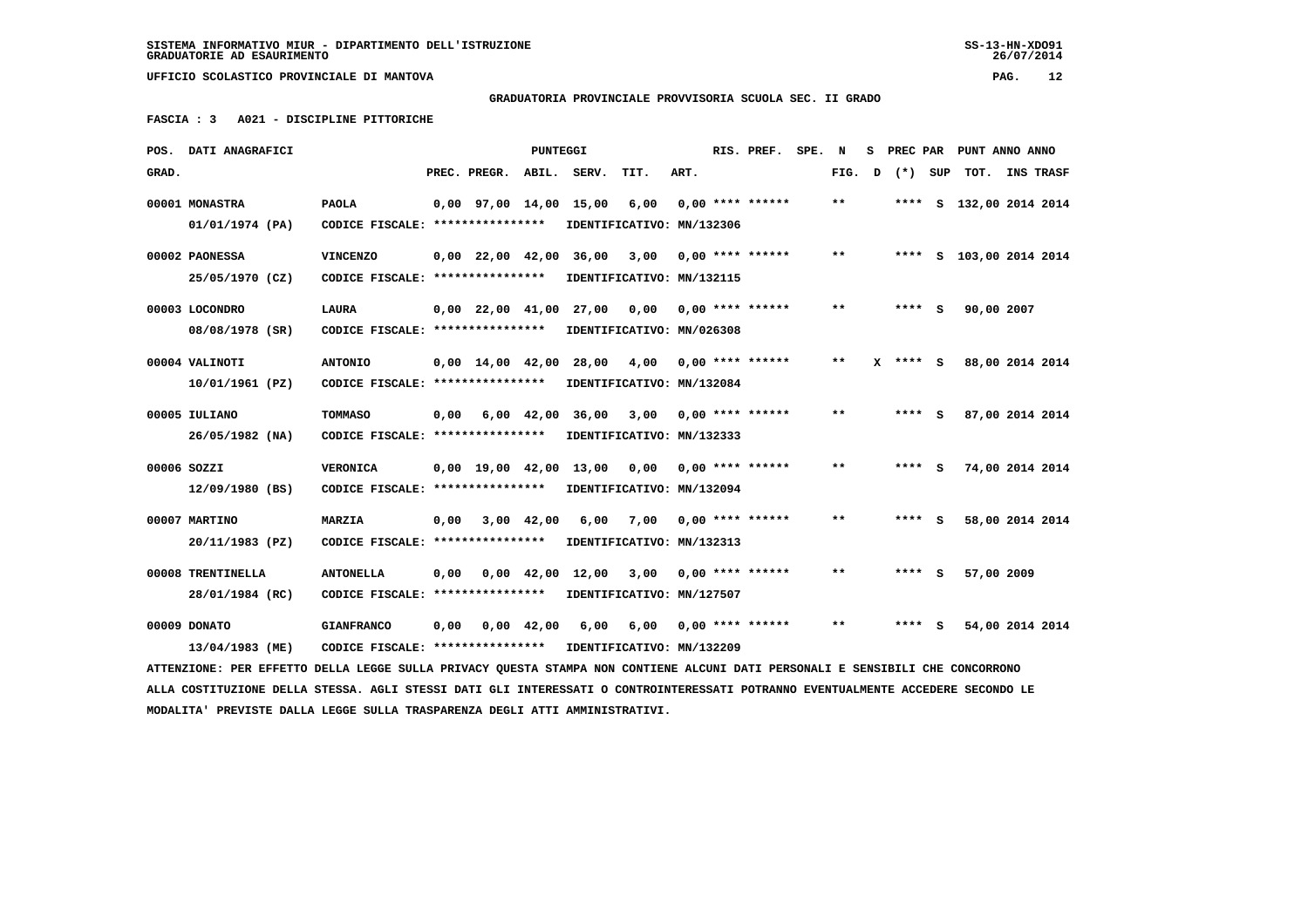**SISTEMA INFORMATIVO MIUR - DIPARTIMENTO DELL'ISTRUZIONE SS-13-HN-XDO91 GRADUATORIE AD ESAURIMENTO 26/07/2014**

 **UFFICIO SCOLASTICO PROVINCIALE DI MANTOVA PAG. 13**

 **GRADUATORIA PROVINCIALE PROVVISORIA SCUOLA SEC. II GRADO**

 **FASCIA : 3 A021 - DISCIPLINE PITTORICHE**

| DATI ANAGRAFICI<br>POS.         |                                                  |      |              | PUNTEGGI   |       |                                   |      | RIS. PREF.         | SPE. | N      | s | PREC PAR |     | PUNT ANNO ANNO |                 |
|---------------------------------|--------------------------------------------------|------|--------------|------------|-------|-----------------------------------|------|--------------------|------|--------|---|----------|-----|----------------|-----------------|
| GRAD.                           |                                                  |      | PREC. PREGR. | ABIL.      | SERV. | TIT.                              | ART. |                    |      | FIG. D |   | $(* )$   | SUP | тот.           | INS TRASF       |
| 00010 NEGRO<br>09/06/1974 (CZ)  | GIUSEPPE<br>CODICE FISCALE: ****************     | 0.00 |              | 3,00 42,00 | 0,00  | 0,00<br>IDENTIFICATIVO: MN/026258 |      | $0.00$ **** ****** |      | $* *$  | x | ****     | s   | 45,00 2007     |                 |
| 00011 GAROSI<br>27/05/1979 (MN) | <b>SARA</b><br>CODICE FISCALE: ***************** | 0,00 |              | 2,00 42,00 | 0,00  | 0,00<br>IDENTIFICATIVO: MN/132215 |      | $0.00$ **** ****** |      | $* *$  |   | ****     | s   |                | 44,00 2014 2014 |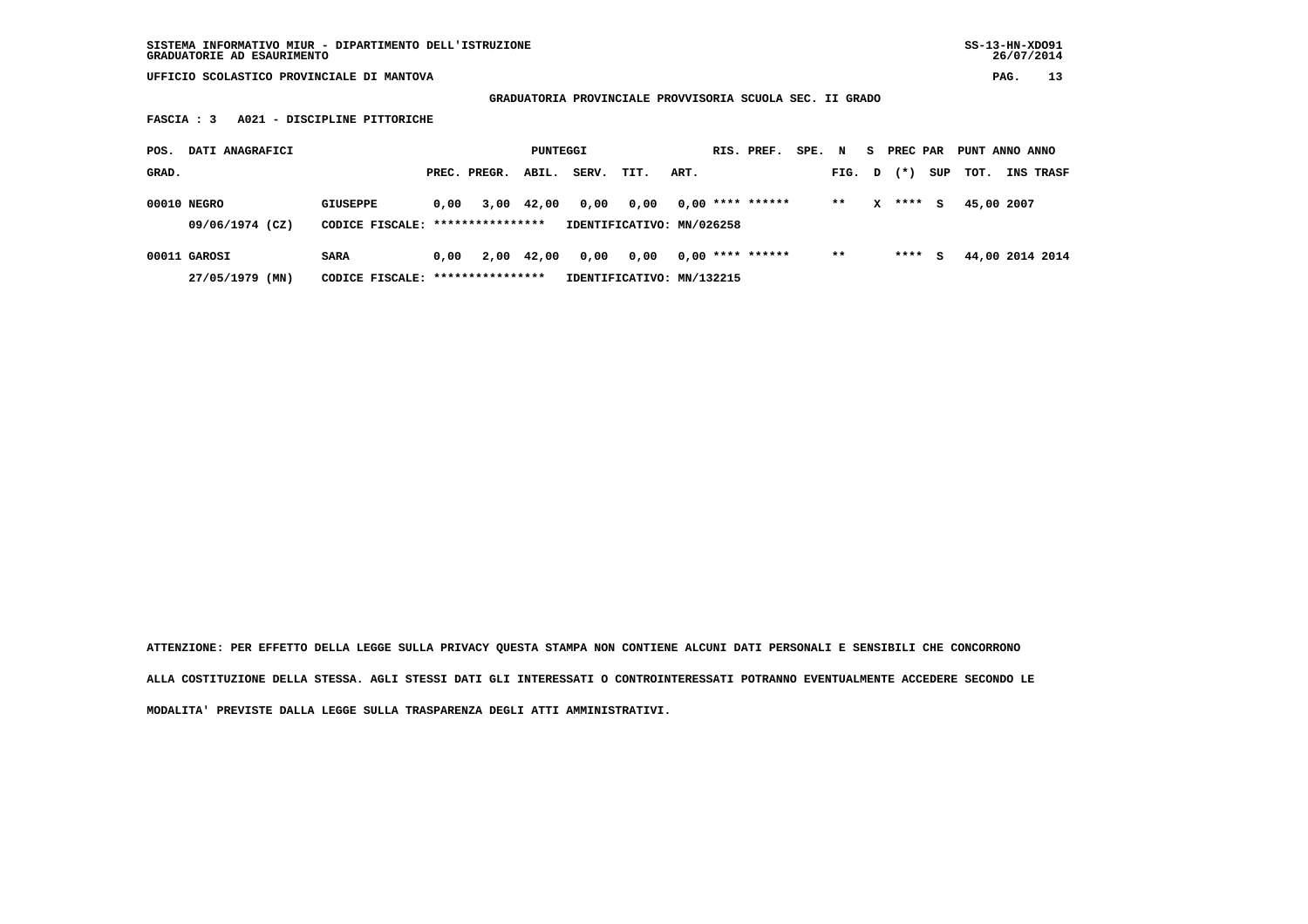**SISTEMA INFORMATIVO MIUR - DIPARTIMENTO DELL'ISTRUZIONE SS-13-HN-XDO91 GRADUATORIE AD ESAURIMENTO 26/07/2014**

 **UFFICIO SCOLASTICO PROVINCIALE DI MANTOVA PAG. 14**

 **GRADUATORIA PROVINCIALE PROVVISORIA SCUOLA SEC. II GRADO**

 **FASCIA : 3 A022 - DISCIPLINE PLASTICHE**

| POS.  | DATI ANAGRAFICI                    |                                             |      |              | PUNTEGGI   |                  |                                   |      | RIS. PREF.         | SPE. | $\mathbf N$ | S. | PREC PAR |     | PUNT ANNO ANNO |                 |
|-------|------------------------------------|---------------------------------------------|------|--------------|------------|------------------|-----------------------------------|------|--------------------|------|-------------|----|----------|-----|----------------|-----------------|
| GRAD. |                                    |                                             |      | PREC. PREGR. | ABIL.      | SERV.            | TIT.                              | ART. |                    |      | FIG. D      |    | $(*)$    | SUP | тот.           | INS TRASF       |
|       | 00001 GALAFASSI<br>31/01/1976 (MN) | MARCO<br>CODICE FISCALE: ****************   | 0.00 |              | 6,00 42,00 | 36,00            | 0.00<br>IDENTIFICATIVO: MN/129659 |      | $0.00$ **** ****** |      | $* *$       | x  | ****     | s   |                | 84,00 2011 2011 |
|       | 00002 VALENTI<br>09/05/1981 (EN)   | ORAZIO<br>CODICE FISCALE: ***************** | 0.00 |              |            | 2,00 42,00 24,00 | 0.00<br>IDENTIFICATIVO: MN/129874 |      | $0.00$ **** ****** |      | $***$       |    | ****     | s   |                | 68,00 2011 2011 |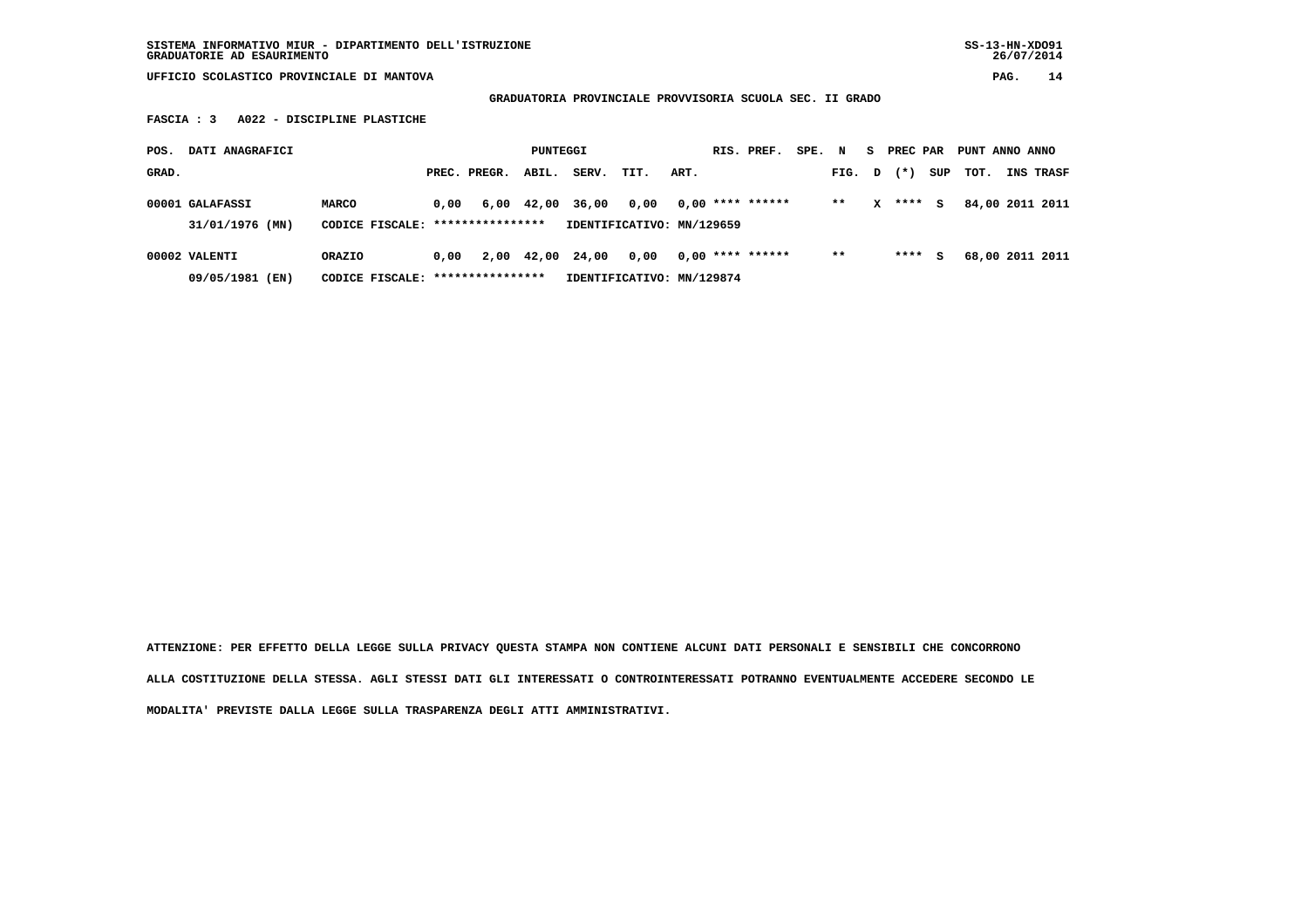**GRADUATORIA PROVINCIALE PROVVISORIA SCUOLA SEC. II GRADO**

 **FASCIA : 3 A025 - DISEGNO E STORIA DELL'ARTE**

|       | POS. DATI ANAGRAFICI                                                                                                            |                                                            |      |                                | PUNTEGGI |                                                |      |      | RIS. PREF.                      | SPE. | N      | s | PREC PAR | PUNT ANNO ANNO          |  |
|-------|---------------------------------------------------------------------------------------------------------------------------------|------------------------------------------------------------|------|--------------------------------|----------|------------------------------------------------|------|------|---------------------------------|------|--------|---|----------|-------------------------|--|
| GRAD. |                                                                                                                                 |                                                            |      | PREC. PREGR.                   | ABIL.    | SERV.                                          | TIT. | ART. |                                 |      | FIG. D |   | (*) SUP  | TOT. INS TRASF          |  |
|       | 00001 GIAMMANCO                                                                                                                 | <b>DANIELA</b>                                             |      | $0,00$ 72,00 42,00             |          | 36,00                                          | 6,00 |      | $0,00$ **** ******              |      | $* *$  |   |          | **** S 156,00 2014 2014 |  |
|       | 22/02/1968 (PA)                                                                                                                 | CODICE FISCALE: ****************                           |      |                                |          | IDENTIFICATIVO: MN/132218                      |      |      |                                 |      |        |   |          |                         |  |
|       | 00002 MANTINI                                                                                                                   | <b>ANGELA</b>                                              |      |                                |          | 0,00 87,00 15,00 36,00 7,00                    |      |      | $0.00$ **** ******              |      | $***$  |   |          | **** S 145,00 2007 2007 |  |
|       | 17/07/1974 (PA)                                                                                                                 | CODICE FISCALE: ****************                           |      |                                |          | IDENTIFICATIVO: MN/026353                      |      |      |                                 |      |        |   |          |                         |  |
|       | 00003 MOLINARI                                                                                                                  | MARGHERITA                                                 |      |                                |          | $0,00$ 54,00 42,00 36,00 4,00 0,00 **** ****** |      |      |                                 |      | $***$  |   |          | **** S 136,00 2007      |  |
|       | $02/12/1980$ (MO)                                                                                                               | CODICE FISCALE: ****************                           |      |                                |          | IDENTIFICATIVO: MN/026416                      |      |      |                                 |      |        |   |          |                         |  |
|       | 00004 TUZZA                                                                                                                     | <b>SUSANNA</b>                                             |      |                                |          | 0,00 70,00 18,00 36,00                         | 3,00 |      | $0.00$ **** ******              |      | $* *$  |   |          | X **** S 127,00 2007    |  |
|       | 21/05/1963 (CR)                                                                                                                 | CODICE FISCALE: ****************                           |      |                                |          | IDENTIFICATIVO: MN/026382                      |      |      |                                 |      |        |   |          |                         |  |
|       | 00005 SCOLLICA                                                                                                                  | <b>GIUSEPPINA</b>                                          |      | $0,00$ 36,00 42,00             |          | 0,00                                           |      |      | $0.00$ $0.00$ $***$ **** ****** |      | $* *$  |   | $***$ S  | 78,00 2007              |  |
|       | 03/05/1982 (BI)                                                                                                                 | CODICE FISCALE: ****************                           |      |                                |          | IDENTIFICATIVO: MN/026378                      |      |      |                                 |      |        |   |          |                         |  |
|       | 00006 SCHIAVONE                                                                                                                 | <b>MANUELA</b>                                             |      | $0,00 \quad 12,00 \quad 42,00$ |          | 0.00                                           | 9,00 |      | $0,00$ **** ******              |      | $* *$  |   | $***$ S  | 63,00 2011 2011         |  |
|       | 30/03/1981 (LE)                                                                                                                 | CODICE FISCALE: ****************                           |      |                                |          | IDENTIFICATIVO: MN/129810                      |      |      |                                 |      |        |   |          |                         |  |
|       | 00007 LUBRANO                                                                                                                   | <b>DANIELA</b>                                             | 0,00 |                                |          | 0,00 41,00 12,00                               |      |      | $3,00$ 0,00 **** ******         |      | $* *$  |   | $***$ S  | 56,00 2014 2014         |  |
|       | $30/04/1977$ (RC)                                                                                                               | CODICE FISCALE: ****************                           |      |                                |          | IDENTIFICATIVO: MN/132318                      |      |      |                                 |      |        |   |          |                         |  |
|       | 00008 FALANGA                                                                                                                   | <b>SIMONA</b>                                              | 0,00 | 0,00 42,00                     |          | 0,00                                           | 9,00 |      | $0.00$ **** ******              |      | $***$  |   | **** S   | 51,00 2009              |  |
|       | 30/03/1982 (NA)                                                                                                                 | CODICE FISCALE: *****************                          |      |                                |          | IDENTIFICATIVO: MN/127563                      |      |      |                                 |      |        |   |          |                         |  |
|       |                                                                                                                                 |                                                            |      |                                |          |                                                |      |      |                                 |      | $* *$  |   |          |                         |  |
|       | 00009 LO BIANCO                                                                                                                 | <b>LEANDRO</b>                                             |      |                                |          | $0,00$ 32,00 15,00 0,00 0,00 0,00 **** ******  |      |      |                                 |      |        |   | $***$ S  | 47,00 2014 2014         |  |
|       | 26/08/1966 (PA)                                                                                                                 | CODICE FISCALE: **************** IDENTIFICATIVO: MN/132321 |      |                                |          |                                                |      |      |                                 |      |        |   |          |                         |  |
|       | ATTENZIONE: PER EFFETTO DELLA LEGGE SULLA PRIVACY OUESTA STAMPA NON CONTIENE ALCUNI DATI PERSONALI E SENSIBILI CHE CONCORRONO   |                                                            |      |                                |          |                                                |      |      |                                 |      |        |   |          |                         |  |
|       | ALLA COSTITUZIONE DELLA STESSA. AGLI STESSI DATI GLI INTERESSATI O CONTROINTERESSATI POTRANNO EVENTUALMENTE ACCEDERE SECONDO LE |                                                            |      |                                |          |                                                |      |      |                                 |      |        |   |          |                         |  |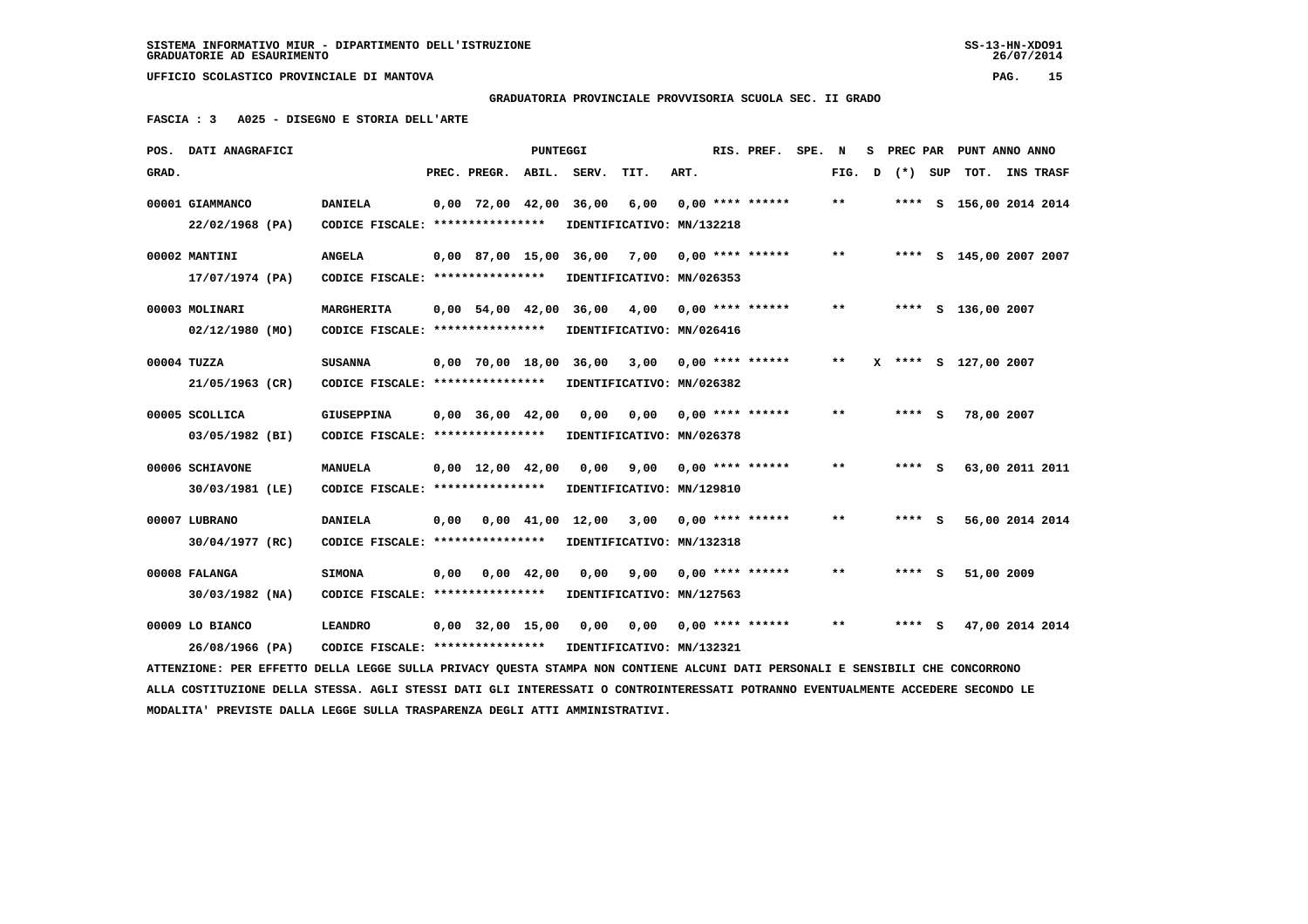**GRADUATORIA PROVINCIALE PROVVISORIA SCUOLA SEC. II GRADO**

 **FASCIA : 3 A025 - DISEGNO E STORIA DELL'ARTE**

|       | POS. DATI ANAGRAFICI                                                                                                            |                                                            |      |              | <b>PUNTEGGI</b> |       |                               |      | RIS. PREF.              | SPE. | N            | s            | PREC PAR   | PUNT ANNO ANNO  |                  |  |
|-------|---------------------------------------------------------------------------------------------------------------------------------|------------------------------------------------------------|------|--------------|-----------------|-------|-------------------------------|------|-------------------------|------|--------------|--------------|------------|-----------------|------------------|--|
| GRAD. |                                                                                                                                 |                                                            |      | PREC. PREGR. | ABIL.           | SERV. | TIT.                          | ART. |                         |      | FIG.         | $\mathbf{D}$ | (*) SUP    | TOT.            | <b>INS TRASF</b> |  |
|       | 00010 AMMIRATI                                                                                                                  | <b>ANTONELLA</b>                                           | 0,00 |              | $0,00$ 41,00    | 0,00  | 0,00                          |      | $0.00$ **** ******      |      | $***$        |              | $***$ S    | 41,00 2014 2014 |                  |  |
|       | 13/06/1978 (TA)                                                                                                                 | CODICE FISCALE: ****************                           |      |              |                 |       | IDENTIFICATIVO: MN/132054     |      |                         |      |              |              |            |                 |                  |  |
|       | 00011 BACCARI                                                                                                                   | <b>ROSSANA</b>                                             | 0,00 |              | $6,00$ 13,00    |       | 0,00 12,00 0,00 **** ******   |      |                         |      | $\star\star$ |              | $X$ **** S | 31,00 2011 2011 |                  |  |
|       | $20/04/1975$ (CS)                                                                                                               | CODICE FISCALE: ****************                           |      |              |                 |       | IDENTIFICATIVO: MN/129568     |      |                         |      |              |              |            |                 |                  |  |
|       | 00012 GRANDE                                                                                                                    | <b>SILVIA</b>                                              | 0,00 |              | 9,00 18,00      | 0,00  |                               |      | $3,00$ 0,00 **** ****** |      | **           |              | **** S     | 30,00 2007      |                  |  |
|       | 20/11/1978 (CZ)                                                                                                                 | CODICE FISCALE: ****************                           |      |              |                 |       | IDENTIFICATIVO: MN/026362     |      |                         |      |              |              |            |                 |                  |  |
|       | 00013 DE GRAZIA                                                                                                                 | <b>ALESSIA</b>                                             | 0,00 |              | 3,00 18,00      | 0,00  | 7,00                          |      | $0,00$ **** ******      |      | $* *$        |              | $***$ S    | 28,00 2007      |                  |  |
|       | 02/02/1983 (ME)                                                                                                                 | CODICE FISCALE: *****************                          |      |              |                 |       | IDENTIFICATIVO: MN/026082     |      |                         |      |              |              |            |                 |                  |  |
|       | 00014 BRASILE                                                                                                                   | <b>VINCENZA</b>                                            | 0,00 |              | $6,00$ 18,00    | 0.00  |                               |      | $4,00$ 0,00 **** ****** |      | $* *$        |              | $***$ S    | 28,00 2007      |                  |  |
|       | 08/06/1974 (TP)                                                                                                                 | CODICE FISCALE: ****************                           |      |              |                 |       | IDENTIFICATIVO: MN/026239     |      |                         |      |              |              |            |                 |                  |  |
|       | 00015 TASSONE                                                                                                                   | <b>SIMONA</b>                                              | 0,00 |              | $6,00$ 18,00    | 0.00  | 4,00                          |      | $0.00$ **** ******      |      | $* *$        |              | **** S     | 28,00 2007      |                  |  |
|       | 21/11/1973 (CZ)                                                                                                                 | CODICE FISCALE: ****************                           |      |              |                 |       | IDENTIFICATIVO: MN/026426     |      |                         |      |              |              |            |                 |                  |  |
|       | 00016 CARADONNA                                                                                                                 | <b>MARIELLA</b>                                            | 0,00 |              | $6,00$ 18,00    | 0,00  |                               |      | $4,00$ 0,00 **** ****** |      | $**$         |              | $X$ **** S | 28,00 2011 2011 |                  |  |
|       | $02/11/1979$ (TP)                                                                                                               | CODICE FISCALE: ****************                           |      |              |                 |       | IDENTIFICATIVO: MN/129878     |      |                         |      |              |              |            |                 |                  |  |
|       | 00017 TRIVELLI                                                                                                                  | <b>SALVATORE</b>                                           | 0,00 |              | $0,00$ 18,00    |       | $0,00$ 10,00 0,00 **** ****** |      |                         |      | $***$        |              | $***$ S    | 28,00 2011 2011 |                  |  |
|       | 07/11/1981 (NA)                                                                                                                 | CODICE FISCALE: *****************                          |      |              |                 |       | IDENTIFICATIVO: MN/129826     |      |                         |      |              |              |            |                 |                  |  |
|       | 00018 CHIANTIA                                                                                                                  | LUIGI                                                      | 0,00 |              | $0,00$ 17,00    |       | 0,00 10,00 0,00 **** ******   |      |                         |      | $***$        |              | $***$ S    | 27,00 2011 2011 |                  |  |
|       | 23/04/1979 (CL)                                                                                                                 | CODICE FISCALE: **************** IDENTIFICATIVO: MN/129890 |      |              |                 |       |                               |      |                         |      |              |              |            |                 |                  |  |
|       | ATTENZIONE: PER EFFETTO DELLA LEGGE SULLA PRIVACY QUESTA STAMPA NON CONTIENE ALCUNI DATI PERSONALI E SENSIBILI CHE CONCORRONO   |                                                            |      |              |                 |       |                               |      |                         |      |              |              |            |                 |                  |  |
|       | ALLA COSTITUZIONE DELLA STESSA. AGLI STESSI DATI GLI INTERESSATI O CONTROINTERESSATI POTRANNO EVENTUALMENTE ACCEDERE SECONDO LE |                                                            |      |              |                 |       |                               |      |                         |      |              |              |            |                 |                  |  |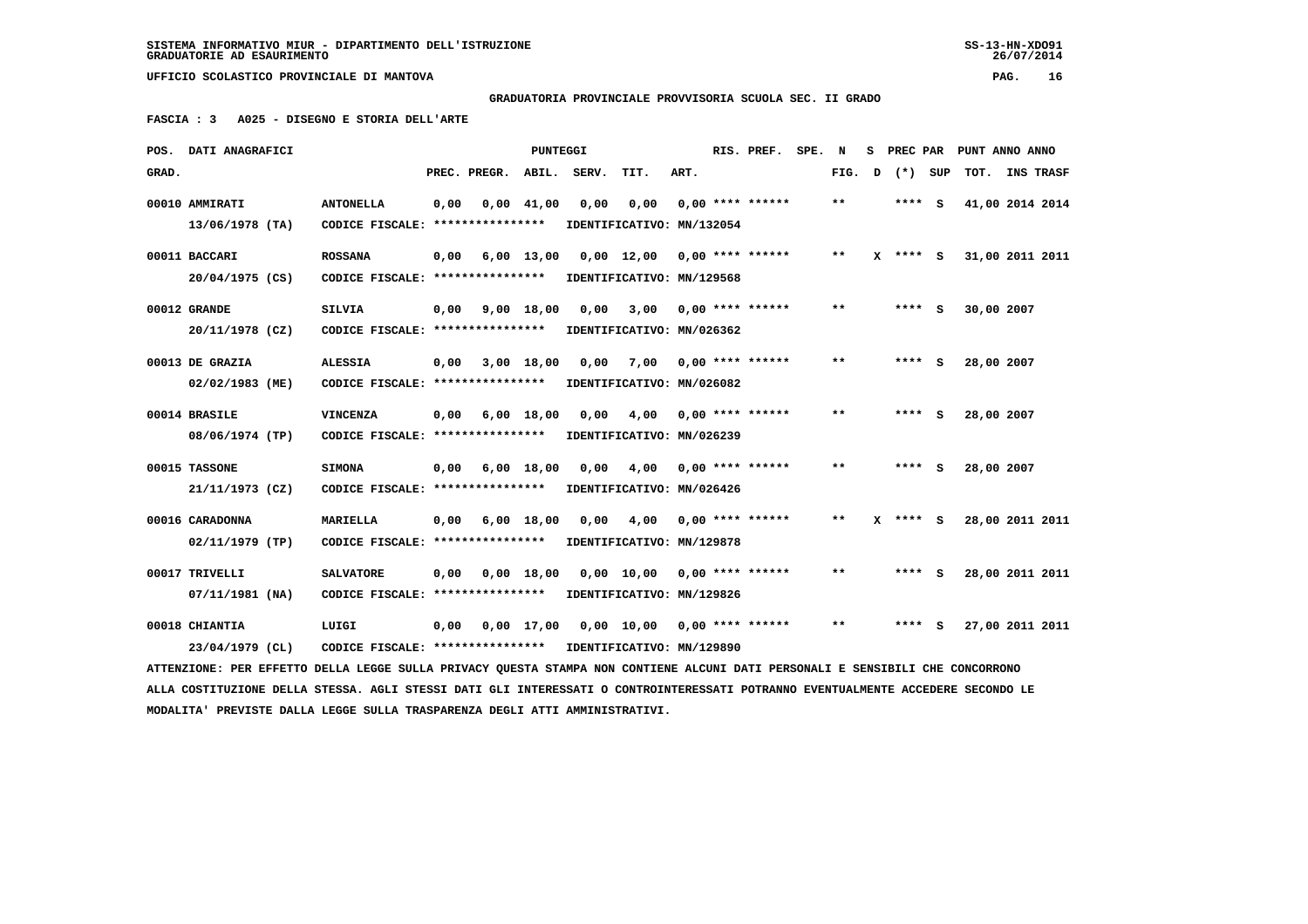## **GRADUATORIA PROVINCIALE PROVVISORIA SCUOLA SEC. II GRADO**

 **FASCIA : 3 A025 - DISEGNO E STORIA DELL'ARTE**

|            | POS. DATI ANAGRAFICI                                                                                                            |                                                            |      |                       | PUNTEGGI           |       |                           |      | RIS. PREF.                | SPE. | N      | s | PREC PAR |            | PUNT ANNO ANNO           |  |
|------------|---------------------------------------------------------------------------------------------------------------------------------|------------------------------------------------------------|------|-----------------------|--------------------|-------|---------------------------|------|---------------------------|------|--------|---|----------|------------|--------------------------|--|
| GRAD.      |                                                                                                                                 |                                                            |      | PREC. PREGR.          | ABIL.              | SERV. | TIT.                      | ART. |                           |      | FIG. D |   | (*) SUP  | TOT.       | INS TRASF                |  |
|            | 00019 MIROBALLO                                                                                                                 | <b>MARCO</b>                                               | 0,00 |                       | $0,00$ 18,00       | 0,00  | 9,00                      |      | $0.00$ **** ******        |      | $***$  |   | **** S   |            | 27,00 2011 2011          |  |
|            | 16/01/1979 (TE)                                                                                                                 | CODICE FISCALE: ****************                           |      |                       |                    |       | IDENTIFICATIVO: MN/129707 |      |                           |      |        |   |          |            |                          |  |
|            |                                                                                                                                 |                                                            |      |                       |                    |       |                           |      |                           |      |        |   |          |            |                          |  |
|            | 00020 MORICONI                                                                                                                  | <b>DENIS</b>                                               | 0,00 |                       | $6,00 \quad 16,00$ | 0.00  | 3,00                      |      | $0.00$ **** ******        |      | $**$   |   | $***$ S  |            | 25,00 2011 2011          |  |
|            | 06/05/1983 (AP)                                                                                                                 | CODICE FISCALE: *****************                          |      |                       |                    |       | IDENTIFICATIVO: MN/129739 |      |                           |      |        |   |          |            |                          |  |
|            | 00021 MONASTRA                                                                                                                  | <b>PAOLA</b>                                               | 0.00 |                       | $5,00$ 14,00       | 0.00  | 6,00                      |      | $0.00$ **** ******        |      | $* *$  |   | $***$ S  |            | 25,00 2014 2014          |  |
|            | 01/01/1974 (PA)                                                                                                                 | CODICE FISCALE: ****************                           |      |                       |                    |       | IDENTIFICATIVO: MN/132306 |      |                           |      |        |   |          |            |                          |  |
|            | 00022 BANDERA                                                                                                                   | <b>ELENA</b>                                               | 0,00 |                       | 6,00 15,00         | 0,00  |                           |      | $3,00$ 0,00 **** ******   |      | $* *$  |   | $***$ S  | 24,00 2007 |                          |  |
|            | $14/09/1977$ (MN)                                                                                                               | CODICE FISCALE: ****************                           |      |                       |                    |       | IDENTIFICATIVO: MN/026127 |      |                           |      |        |   |          |            |                          |  |
|            |                                                                                                                                 |                                                            |      |                       |                    |       |                           |      |                           |      |        |   |          |            |                          |  |
| 00023 BENE |                                                                                                                                 | <b>NUNZIA</b>                                              | 0,00 |                       | $0,00$ 14,00       | 0.00  |                           |      | $9,00$ 0,00 **** ******   |      | $**$   |   | **** S   | 23,00 2004 |                          |  |
|            | $02/01/1959$ (NA)                                                                                                               | CODICE FISCALE: ****************                           |      |                       |                    |       | IDENTIFICATIVO: MN/023887 |      |                           |      |        |   |          |            |                          |  |
|            | 00024 BAJOCCHI                                                                                                                  | <b>ENZO</b>                                                | 0,00 | 3,00 13,00            |                    | 0,00  | 6,00 0,00 **** ******     |      |                           |      | $* *$  |   | **** S   | 22,00 2000 |                          |  |
|            | $11/10/1959$ (MN)                                                                                                               | CODICE FISCALE: ****************                           |      |                       |                    |       | IDENTIFICATIVO: MN/020157 |      |                           |      |        |   |          |            |                          |  |
|            |                                                                                                                                 |                                                            |      |                       |                    |       |                           |      |                           |      |        |   |          |            |                          |  |
|            | 00025 SPIGONI                                                                                                                   | <b>NADIA</b>                                               | 0,00 |                       | 0.00 18.00         | 0.00  | 0,00                      |      | $0.00$ **** ******        |      | $* *$  |   | $***$ S  | 18,00 2009 |                          |  |
|            | 23/07/1975 (RM)                                                                                                                 | CODICE FISCALE: ****************                           |      |                       |                    |       | IDENTIFICATIVO: MN/127502 |      |                           |      |        |   |          |            |                          |  |
|            | 00026 CANNIZZARO                                                                                                                | <b>PIETRO</b>                                              | 0.00 |                       | 0.00 15.00         | 0.00  | 0,00                      |      | $0.00$ **** ******        |      | $***$  |   |          |            | X **** S 15,00 2011 2011 |  |
|            | 05/10/1968 (AG)                                                                                                                 | CODICE FISCALE: ****************                           |      |                       |                    |       | IDENTIFICATIVO: MN/129631 |      |                           |      |        |   |          |            |                          |  |
|            |                                                                                                                                 |                                                            |      |                       |                    |       |                           |      |                           |      |        |   |          |            |                          |  |
|            | 00027 SACCHI                                                                                                                    | <b>ENRICA</b>                                              |      | $0,00$ $0,00$ $14,00$ |                    | 0,00  |                           |      | $0,00$ $0,00$ **** ****** |      | $**$   |   | $***$ S  | 14,00 2009 |                          |  |
| s          | 19/08/1976 (MN)                                                                                                                 | CODICE FISCALE: **************** IDENTIFICATIVO: MN/127493 |      |                       |                    |       |                           |      |                           |      |        |   |          |            |                          |  |
|            | ATTENZIONE: PER EFFETTO DELLA LEGGE SULLA PRIVACY QUESTA STAMPA NON CONTIENE ALCUNI DATI PERSONALI E SENSIBILI CHE CONCORRONO   |                                                            |      |                       |                    |       |                           |      |                           |      |        |   |          |            |                          |  |
|            | ALLA COSTITUZIONE DELLA STESSA. AGLI STESSI DATI GLI INTERESSATI O CONTROINTERESSATI POTRANNO EVENTUALMENTE ACCEDERE SECONDO LE |                                                            |      |                       |                    |       |                           |      |                           |      |        |   |          |            |                          |  |
|            | MODALITA' PREVISTE DALLA LEGGE SULLA TRASPARENZA DEGLI ATTI AMMINISTRATIVI.                                                     |                                                            |      |                       |                    |       |                           |      |                           |      |        |   |          |            |                          |  |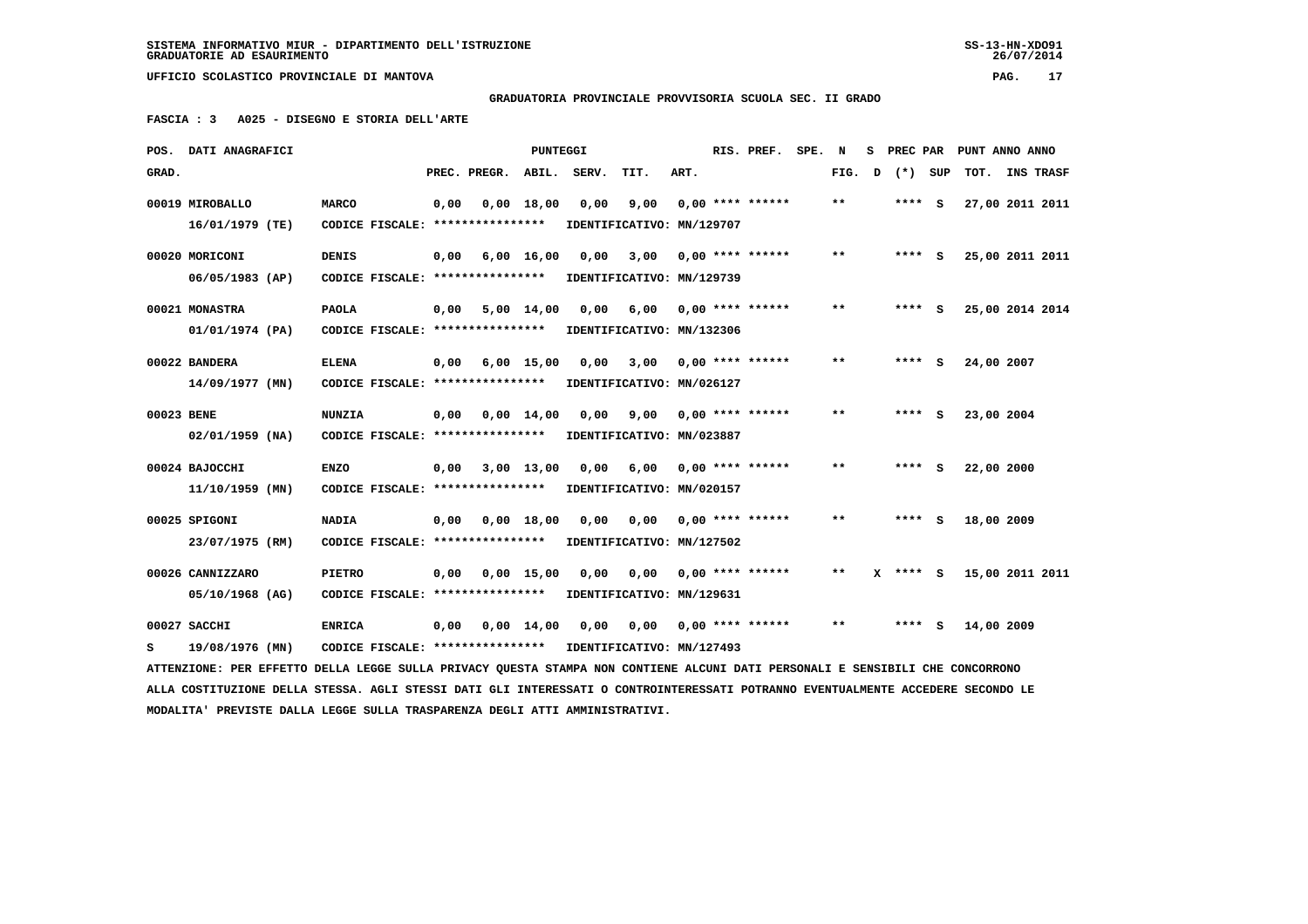| SISTEMA INFORMATIVO MIUR - DIPARTIMENTO DELL'ISTRUZIONE | SS-13-HN-XD091 |
|---------------------------------------------------------|----------------|
| GRADUATORIE AD ESAURIMENTO                              | 26/07/2014     |

 **GRADUATORIA PROVINCIALE PROVVISORIA SCUOLA SEC. II GRADO**

 **FASCIA : 3 A025 - DISEGNO E STORIA DELL'ARTE**

| POS.  | <b>DATI ANAGRAFICI</b> |                                  |      |                    | PUNTEGGI |                                       |                           |      | RIS. PREF. | SPE. | $\mathbf N$ | - S | PREC PAR |     | PUNT ANNO ANNO |                  |
|-------|------------------------|----------------------------------|------|--------------------|----------|---------------------------------------|---------------------------|------|------------|------|-------------|-----|----------|-----|----------------|------------------|
| GRAD. |                        |                                  |      | PREC. PREGR. ABIL. |          | SERV.                                 | TIT.                      | ART. |            |      | FIG. D      |     | $(*)$    | SUP | тот.           | <b>INS TRASF</b> |
|       | 00028 SCIORTINO        | <b>GIOVANNA</b>                  | 0,00 |                    |          | 0,00 14,00 0,00 0,00 0,00 **** ****** |                           |      |            |      | $**$        | x   | **** S   |     |                | 14,00 2014 2014  |
|       | 07/08/1966 (PA)        | CODICE FISCALE: **************** |      |                    |          |                                       | IDENTIFICATIVO: MN/132349 |      |            |      |             |     |          |     |                |                  |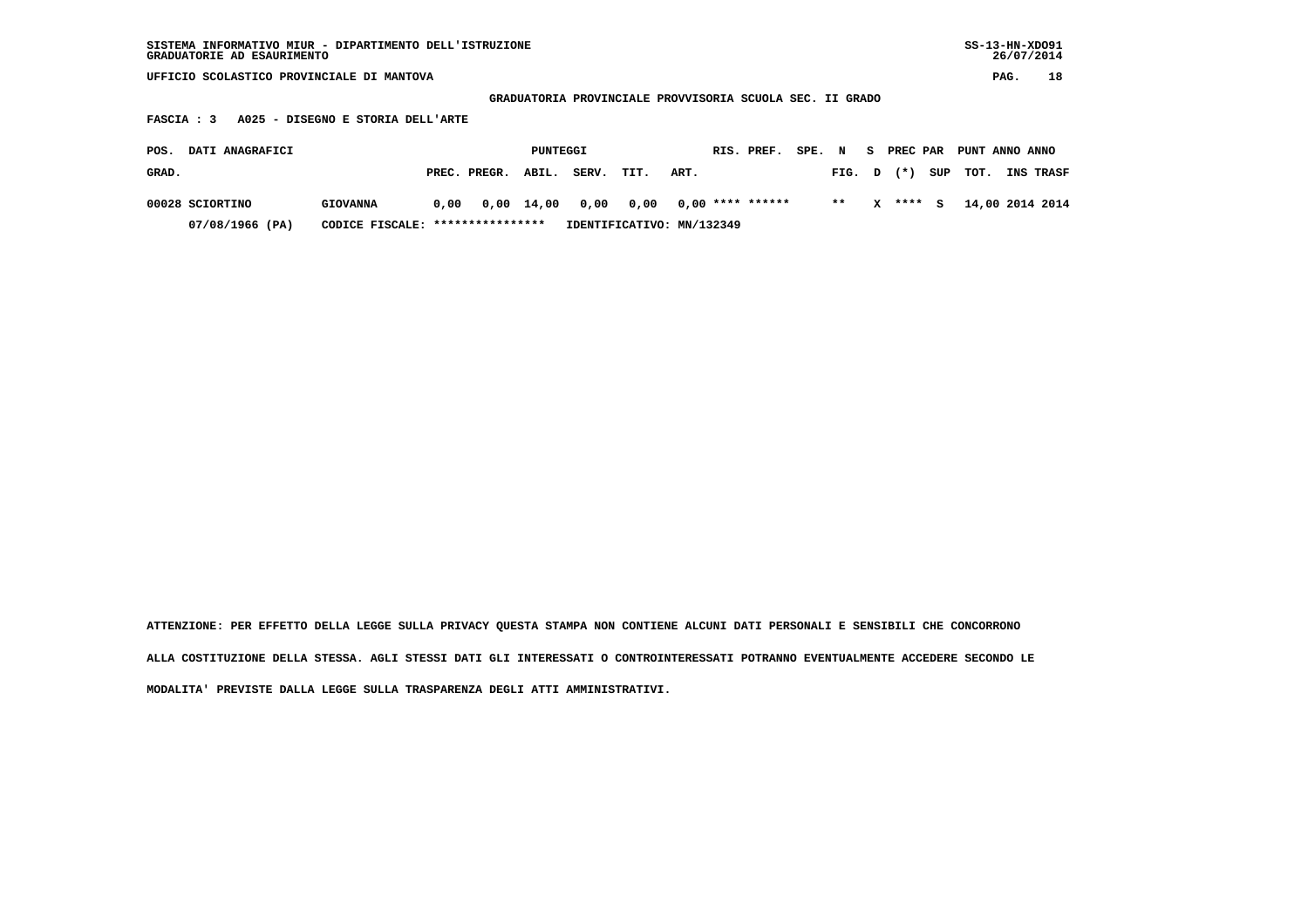| SISTEMA INFORMATIVO MIUR - DIPARTIMENTO DELL'ISTRUZIONE<br>GRADUATORIE AD ESAURIMENTO |              |          |       |      |                                                          |            |        |        |   |          |     |      | $SS-13-HN-XDO91$<br>26/07/2014 |          |
|---------------------------------------------------------------------------------------|--------------|----------|-------|------|----------------------------------------------------------|------------|--------|--------|---|----------|-----|------|--------------------------------|----------|
| UFFICIO SCOLASTICO PROVINCIALE DI MANTOVA                                             |              |          |       |      |                                                          |            |        |        |   |          |     |      | PAG.                           | 19       |
|                                                                                       |              |          |       |      | GRADUATORIA PROVINCIALE PROVVISORIA SCUOLA SEC. II GRADO |            |        |        |   |          |     |      |                                |          |
| A025 - DISEGNO E STORIA DELL'ARTE<br>FASCIA : 4                                       |              |          |       |      |                                                          |            |        |        |   |          |     |      |                                |          |
| DATI ANAGRAFICI<br>POS.                                                               |              | PUNTEGGI |       |      |                                                          | RIS. PREF. | SPE. N |        | s | PREC PAR |     |      | PUNT ANNO ANNO                 |          |
| GRAD.                                                                                 | PREC. PREGR. | ABIL.    | SERV. | TIT. | ART.                                                     |            |        | FIG. D |   | (*)      | SUP | TOT. |                                | INS TRAS |

 **00029 SANFILIPPO DEBORA 0,00 41,00 42,00 12,00 3,00 0,00 \*\*\*\* \*\*\*\*\*\* \*\* \*\*\*\* S 98,00 2012**

 **19/08/1977 (EE) CODICE FISCALE: \*\*\*\*\*\*\*\*\*\*\*\*\*\*\*\* IDENTIFICATIVO: MN/127495**

 **ATTENZIONE: PER EFFETTO DELLA LEGGE SULLA PRIVACY QUESTA STAMPA NON CONTIENE ALCUNI DATI PERSONALI E SENSIBILI CHE CONCORRONO ALLA COSTITUZIONE DELLA STESSA. AGLI STESSI DATI GLI INTERESSATI O CONTROINTERESSATI POTRANNO EVENTUALMENTE ACCEDERE SECONDO LE MODALITA' PREVISTE DALLA LEGGE SULLA TRASPARENZA DEGLI ATTI AMMINISTRATIVI.**

TOT. INS TRASF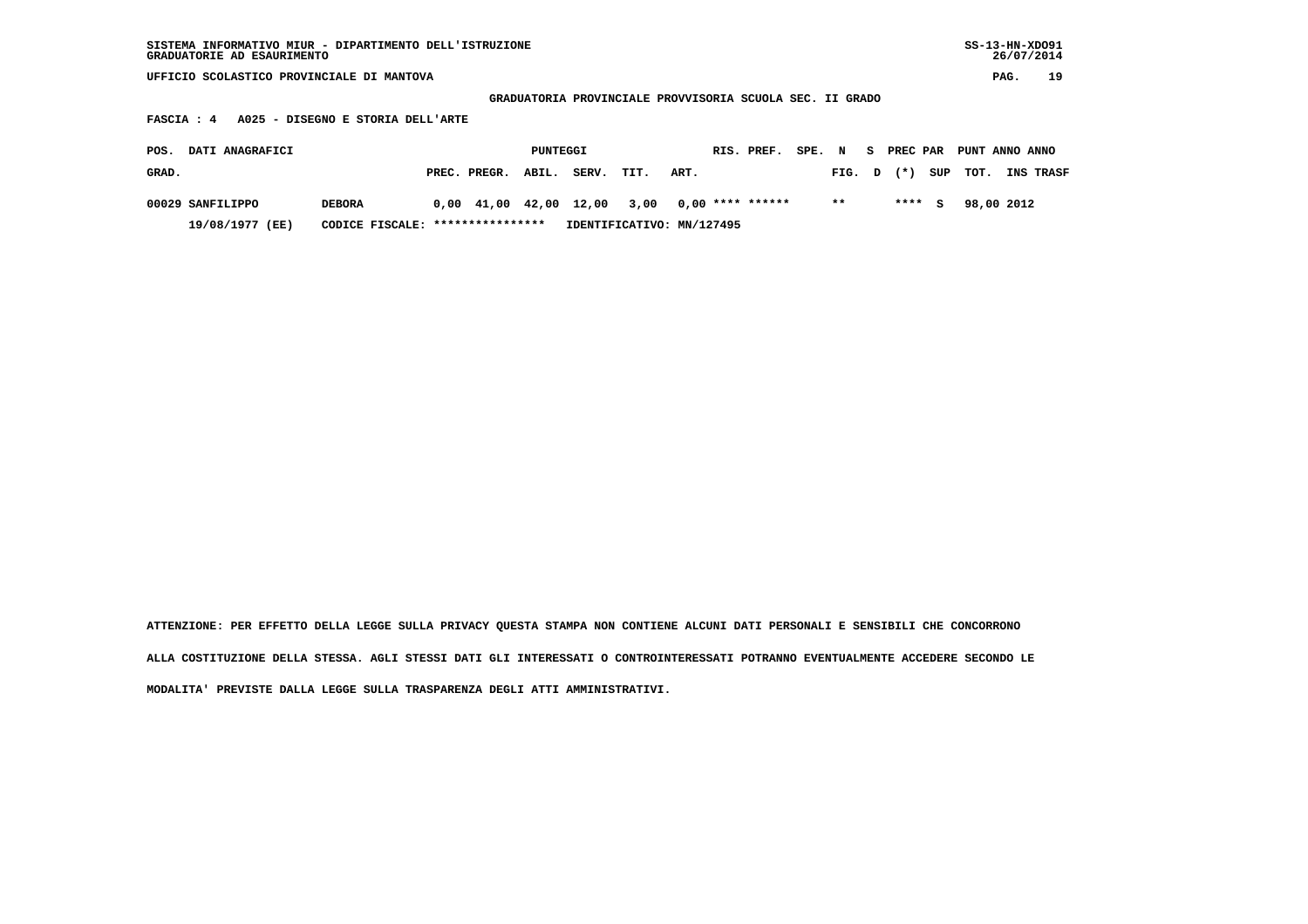**GRADUATORIA PROVINCIALE PROVVISORIA SCUOLA SEC. II GRADO**

 **FASCIA : 3 A029 - EDUCAZIONE FISICA NEGLI ISTITUTI E SCUOLE DI ISTRUZIONE SECONDARIA II GRADO**

| POS.  | DATI ANAGRAFICI                                                                                                                 |                                   |                                  | <b>PUNTEGGI</b> |                           |                           |      | RIS. PREF.         | SPE. | N     | s | PREC PAR |     |                    | PUNT ANNO ANNO  |
|-------|---------------------------------------------------------------------------------------------------------------------------------|-----------------------------------|----------------------------------|-----------------|---------------------------|---------------------------|------|--------------------|------|-------|---|----------|-----|--------------------|-----------------|
| GRAD. |                                                                                                                                 |                                   | PREC. PREGR.                     | ABIL.           | SERV.                     | TIT.                      | ART. |                    |      | FIG.  | D | $(*)$    | SUP | тот.               | INS TRASF       |
|       | 00001 FRANZETTI                                                                                                                 | <b>MASSIMO</b>                    | $0.00$ 129.00 15.00              |                 | 36,00                     | 0,00                      |      | $0.00$ **** ****** |      | $* *$ |   |          |     | **** S 180,00 2000 |                 |
|       | 08/02/1965 (MN)                                                                                                                 | CODICE FISCALE: ****************  |                                  |                 |                           | IDENTIFICATIVO: MN/020487 |      |                    |      |       |   |          |     |                    |                 |
|       | 00002 VECCHI                                                                                                                    | CRISTIANO                         | $0.00$ 74,00 39,00 36,00         |                 |                           | 0.00                      |      | $0.00$ **** ****** |      | $* *$ |   |          |     | **** S 149,00 2004 |                 |
|       | 24/05/1974 (MN)                                                                                                                 | CODICE FISCALE: ****************  |                                  |                 | IDENTIFICATIVO: MN/023896 |                           |      |                    |      |       |   |          |     |                    |                 |
|       | 00003 SAGGESE                                                                                                                   | <b>NICOLA</b>                     | 0,00 41,00 14,00 36,00           |                 |                           | 3,00                      |      | $0.00$ **** ****** |      | $* *$ |   | **** S   |     |                    | 94,00 2014 2014 |
|       | 18/09/1967 (FG)                                                                                                                 | CODICE FISCALE: ****************  |                                  |                 |                           | IDENTIFICATIVO: MN/132110 |      |                    |      |       |   |          |     |                    |                 |
|       | 00004 MAUGERI                                                                                                                   | MARIA CONCETT                     | 0,00 56,00 18,00 12,00           |                 |                           | 0,00                      |      | $0.00$ **** ****** |      | $***$ |   | $***$ S  |     |                    | 86,00 2014 2014 |
|       | 14/12/1971 (CT)                                                                                                                 | CODICE FISCALE: ****************  |                                  |                 | IDENTIFICATIVO: MN/132312 |                           |      |                    |      |       |   |          |     |                    |                 |
|       | 00005 MAZZARELLA                                                                                                                | PAOLA MARIA T                     | $0,00$ 46,00 15,00 24,00         |                 |                           | 0,00                      |      | 0,00 **** ******   |      | $***$ |   | $***$ S  |     |                    | 85,00 2011 2011 |
|       | 05/04/1968 (LE)                                                                                                                 | CODICE FISCALE: ****************  |                                  |                 | IDENTIFICATIVO: MN/129690 |                           |      |                    |      |       |   |          |     |                    |                 |
|       | 00006 BUCHICCHIO                                                                                                                | <b>UMBERTO</b>                    | $0,00$ 36,00 13,00               |                 | 36,00                     | 0,00                      |      | $0.00$ **** ****** |      | $***$ |   | **** S   |     |                    | 85,00 2014 2014 |
|       | $11/08/1962$ (SA)                                                                                                               | CODICE FISCALE: ***************** |                                  |                 | IDENTIFICATIVO: MN/132090 |                           |      |                    |      |       |   |          |     |                    |                 |
|       | 00007 GUALTIERI                                                                                                                 | <b>FRANCESCO</b>                  | $0,00$ 43,00 15,00               |                 | 0,00                      | 6,00                      |      | $0.00$ **** ****** |      | $**$  | x | $***$ S  |     |                    | 64,00 2011 2011 |
|       | 08/05/1965 (MI)                                                                                                                 | CODICE FISCALE: ****************  |                                  |                 | IDENTIFICATIVO: MN/129682 |                           |      |                    |      |       |   |          |     |                    |                 |
|       | 00008 MALAVASI                                                                                                                  | <b>ALBERTO</b>                    | $0.00 \quad 45.00 \quad 16.00$   |                 | 0,00                      | 0,00                      |      | $0.00$ **** ****** |      | $* *$ |   | **** S   |     | 61,00 2000         |                 |
|       | $02/12/1966$ (MN)                                                                                                               | CODICE FISCALE: ****************  |                                  |                 | IDENTIFICATIVO: MN/020592 |                           |      |                    |      |       |   |          |     |                    |                 |
|       | 00009 MALERBA                                                                                                                   | <b>STEFANIA</b>                   | $0.00 \t 0.00 \t 18.00 \t 24.00$ |                 |                           | 0.00                      |      | $0,00$ **** ****** |      | $* *$ |   | **** S   |     | 42,00 2007         |                 |
|       | 19/08/1969 (MN)                                                                                                                 | CODICE FISCALE: ****************  |                                  |                 | IDENTIFICATIVO: MN/023889 |                           |      |                    |      |       |   |          |     |                    |                 |
|       | ATTENZIONE: PER EFFETTO DELLA LEGGE SULLA PRIVACY QUESTA STAMPA NON CONTIENE ALCUNI DATI PERSONALI E SENSIBILI CHE CONCORRONO   |                                   |                                  |                 |                           |                           |      |                    |      |       |   |          |     |                    |                 |
|       | ALLA COSTITUZIONE DELLA STESSA. AGLI STESSI DATI GLI INTERESSATI O CONTROINTERESSATI POTRANNO EVENTUALMENTE ACCEDERE SECONDO LE |                                   |                                  |                 |                           |                           |      |                    |      |       |   |          |     |                    |                 |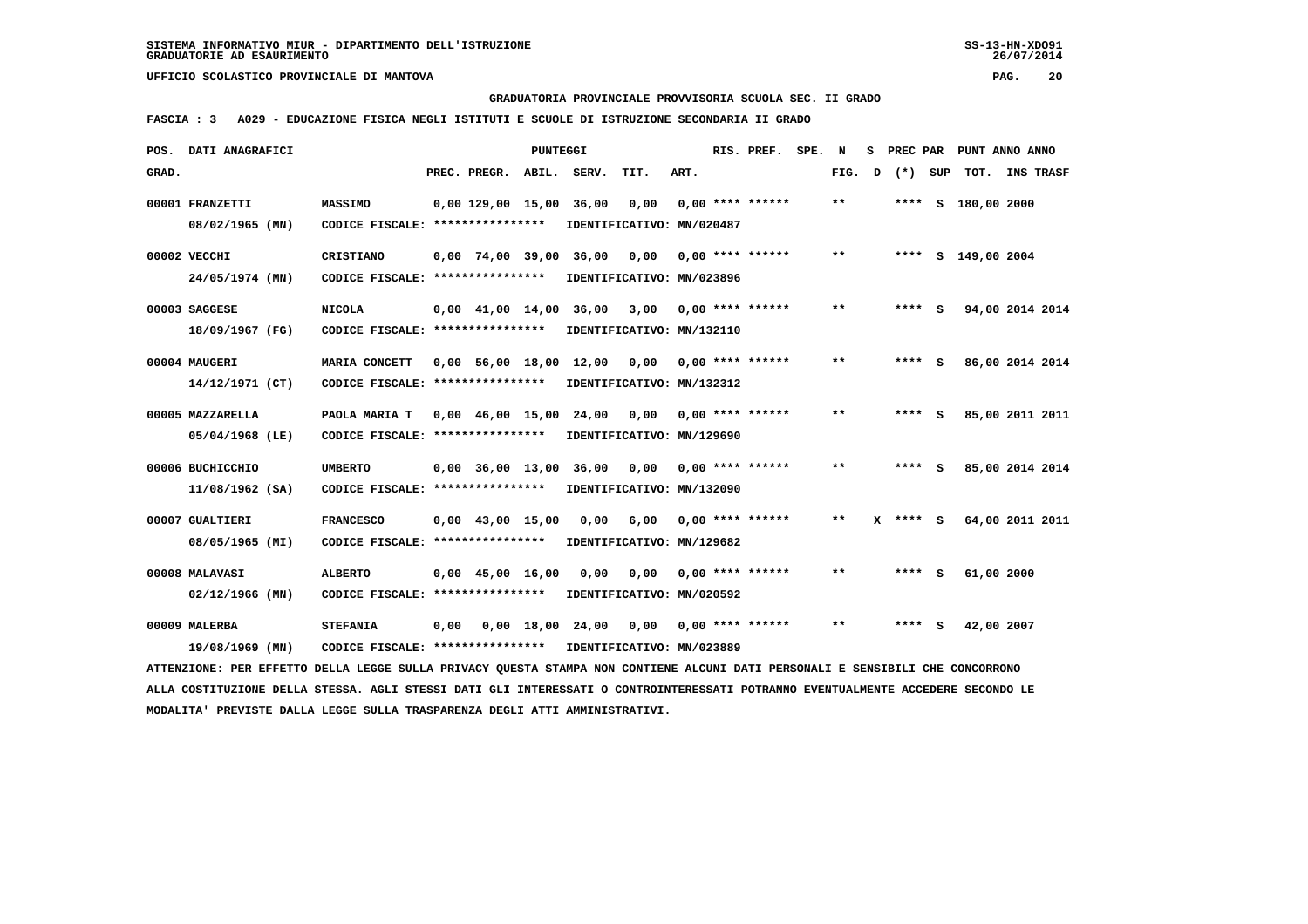#### **GRADUATORIA PROVINCIALE PROVVISORIA SCUOLA SEC. II GRADO**

 **FASCIA : 3 A029 - EDUCAZIONE FISICA NEGLI ISTITUTI E SCUOLE DI ISTRUZIONE SECONDARIA II GRADO**

|            | POS. DATI ANAGRAFICI                  |                                                      |      |                        | PUNTEGGI           |             |                                                         |      | RIS. PREF.         | SPE. | N            | s | PREC PAR     |     |            | PUNT ANNO ANNO   |
|------------|---------------------------------------|------------------------------------------------------|------|------------------------|--------------------|-------------|---------------------------------------------------------|------|--------------------|------|--------------|---|--------------|-----|------------|------------------|
| GRAD.      |                                       |                                                      |      | PREC. PREGR.           |                    | ABIL. SERV. | TIT.                                                    | ART. |                    |      | FIG.         | D | $(*)$        | SUP | тот.       | <b>INS TRASF</b> |
|            | 00010 APICELLA<br>$02/12/1960$ (SA)   | <b>PIETRO</b><br>CODICE FISCALE: ****************    |      | $0.00$ 23.00 14.00     |                    | 0,00        | 0,00<br>IDENTIFICATIVO: MN/023477                       |      | $0.00$ **** ****** |      | $\star\star$ |   | $***$ S      |     | 37,00 2003 |                  |
|            | 00011 GIANSIRACUSA<br>08/04/1976 (SR) | <b>LOREDANA</b><br>CODICE FISCALE: ****************  | 0,00 |                        | $6,00$ 18,00       | 0,00        | 3,00 0,00 **** ****** T<br>IDENTIFICATIVO: MN/129672    |      |                    |      | $***$        |   | $***$ S      |     |            | 27,00 2011 2011  |
|            | 00012 SACCHI<br>$22/11/1963$ (MN)     | <b>SILVIA</b><br>CODICE FISCALE: ****************    |      | $0,00$ $10,00$ $16,00$ |                    | 0,00        | 0,00<br>IDENTIFICATIVO: MN/023884                       |      | $0,00$ **** ****** |      | $**$         |   | $***$ S      |     | 26,00 2004 |                  |
|            | 00013 BASSANI<br>17/08/1962 (MN)      | <b>MARCO</b><br>CODICE FISCALE: ****************     | 0,00 |                        | $6,00$ 12,00       |             | 0,00 0,00 0,00 **** ******<br>IDENTIFICATIVO: MN/022627 |      |                    |      | $* *$        |   | $***$ S      |     | 18,00 2002 |                  |
|            | 00014 PALMIERI<br>11/01/1967 (EE)     | MARIA GRAZIA<br>CODICE FISCALE:                      | 0.00 | ****************       | 0.00 18.00         | 0,00        | IDENTIFICATIVO: MN/026277                               |      |                    |      | $* *$        |   | $X$ **** $S$ |     | 18,00 2007 |                  |
|            | 00015 FEDELE<br>$11/01/1967$ (NA)     | <b>ANNA</b><br>CODICE FISCALE: ****************      | 0,00 |                        | $0,00$ 15,00       | 0,00        | 0,00<br>IDENTIFICATIVO: MN/024974                       |      | $0,00$ **** ****** |      | $* *$        |   | $***$ S      |     | 15,00 2005 |                  |
| 00016 LINI | 08/02/1963 (MI)                       | <b>CRISTINA</b><br>CODICE FISCALE: ***************** | 0,00 |                        | $0,00$ 13,00       |             | 0,00 0,00 0,00 **** ******<br>IDENTIFICATIVO: MN/020257 |      |                    |      | $* *$        |   | $***$ S      |     | 13,00 2000 |                  |
|            | 00017 BENEDINI<br>$01/07/1963$ (MN)   | <b>ROBERTA</b><br>CODICE FISCALE: *****************  | 0,00 |                        | $0,00 \quad 12,00$ | 0,00        | 0,00<br>IDENTIFICATIVO: MN/020139                       |      | $0.00$ **** ****** |      | $* *$        |   | $***$ S      |     | 12,00 2000 |                  |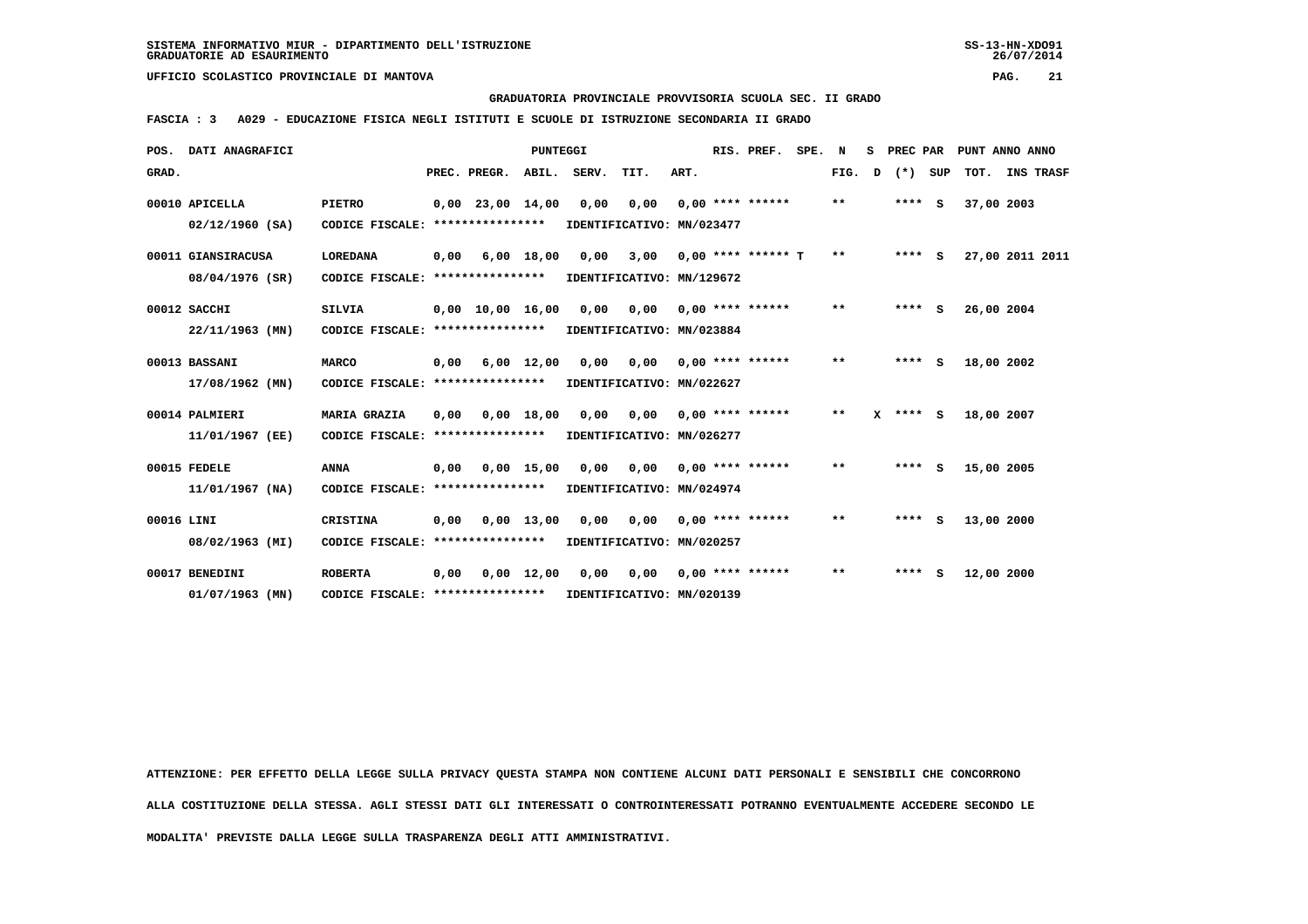**GRADUATORIA PROVINCIALE PROVVISORIA SCUOLA SEC. II GRADO**

 **FASCIA : 1 A031 - EDUCAZIONE MUSICALE NEGLI ISTITUTI DI ISTRUZIONE SECONDARIA DI II GRADO**

| POS.  | <b>DATI ANAGRAFICI</b> |                                  |        |              | PUNTEGGI |                 |                           |                  | RIS. PREF. | SPE. N |        | - S | PREC PAR |     | PUNT ANNO ANNO |                  |
|-------|------------------------|----------------------------------|--------|--------------|----------|-----------------|---------------------------|------------------|------------|--------|--------|-----|----------|-----|----------------|------------------|
| GRAD. |                        |                                  |        | PREC. PREGR. | ABIL.    | SERV.           | TIT.                      | ART.             |            |        | FIG. D |     | $(* )$   | SUP | тот.           | <b>INS TRASF</b> |
|       | 00001 GARAU            | DARIO                            | 227,00 |              |          | 0,00 0,00 36,00 | 0.00                      | 0,00 **** ****** |            |        | $* *$  |     | $X$ **** |     | 263,00 2000    |                  |
|       | 28/06/1964 (CA)        | CODICE FISCALE: **************** |        |              |          |                 | IDENTIFICATIVO: MN/001417 |                  |            |        |        |     |          |     |                |                  |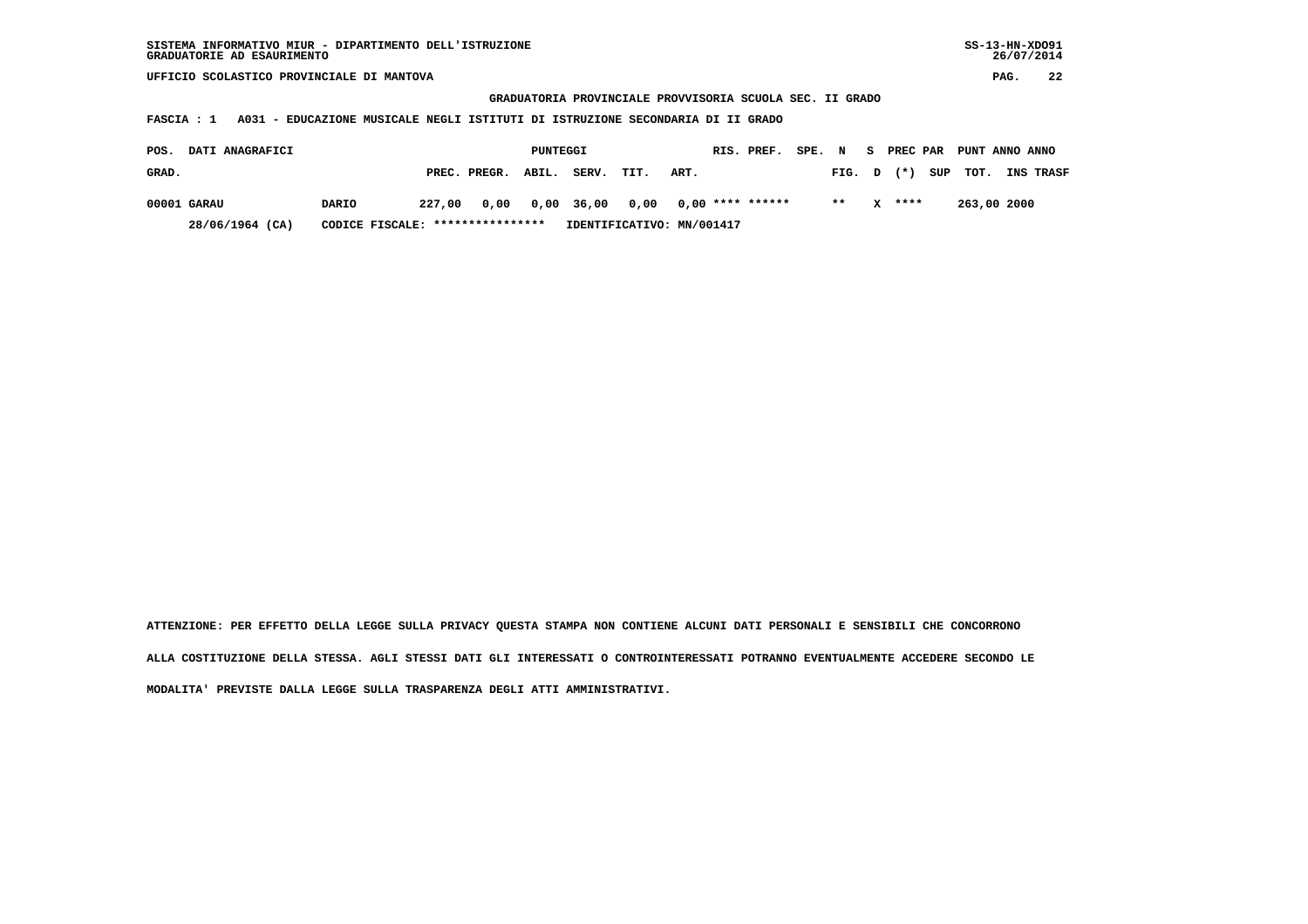**GRADUATORIA PROVINCIALE PROVVISORIA SCUOLA SEC. II GRADO**

 **FASCIA : 2 A031 - EDUCAZIONE MUSICALE NEGLI ISTITUTI DI ISTRUZIONE SECONDARIA DI II GRADO**

| POS.  | DATI ANAGRAFICI                     |                                                     |       |              | PUNTEGGI |       |                                   |      | RIS. PREF.         | SPE. N |       |   | PREC PAR |     | PUNT ANNO ANNO |                  |
|-------|-------------------------------------|-----------------------------------------------------|-------|--------------|----------|-------|-----------------------------------|------|--------------------|--------|-------|---|----------|-----|----------------|------------------|
| GRAD. |                                     |                                                     |       | PREC. PREGR. | ABIL.    | SERV. | TIT.                              | ART. |                    |        | FIG.  | D | $(*)$    | SUP | TOT.           | <b>INS TRASF</b> |
|       | 00002 GOZZI<br>29/03/1963 (MN)      | GUIDO<br>CODICE FISCALE: *****************          | 59,00 | 0,00         | 0,00     | 0,00  | 0,00<br>IDENTIFICATIVO: MN/020603 |      | $0,00$ **** ****** |        | $* *$ |   | ****     | s   | 59,00 2000     |                  |
|       | 00003 SANTORO<br>06/01/1961 (MN)    | <b>STEFANO</b><br>CODICE FISCALE: ***************** | 35,00 | 0,00         | 0,00     | 0,00  | 0,00<br>IDENTIFICATIVO: MN/001161 |      | $0.00$ **** ****** |        | $* *$ |   | ****     | s   | 35,00 2000     |                  |
|       | 00004 SANTORO<br>27/11/1956<br>(MN) | <b>MICHELE</b><br>CODICE FISCALE: ****************  | 24,00 | 0,00         | 0,00     | 0,00  | 0,00<br>IDENTIFICATIVO: MN/001164 |      | $0.00$ **** ****** |        | $* *$ |   | ****     | s   | 24,00 2000     |                  |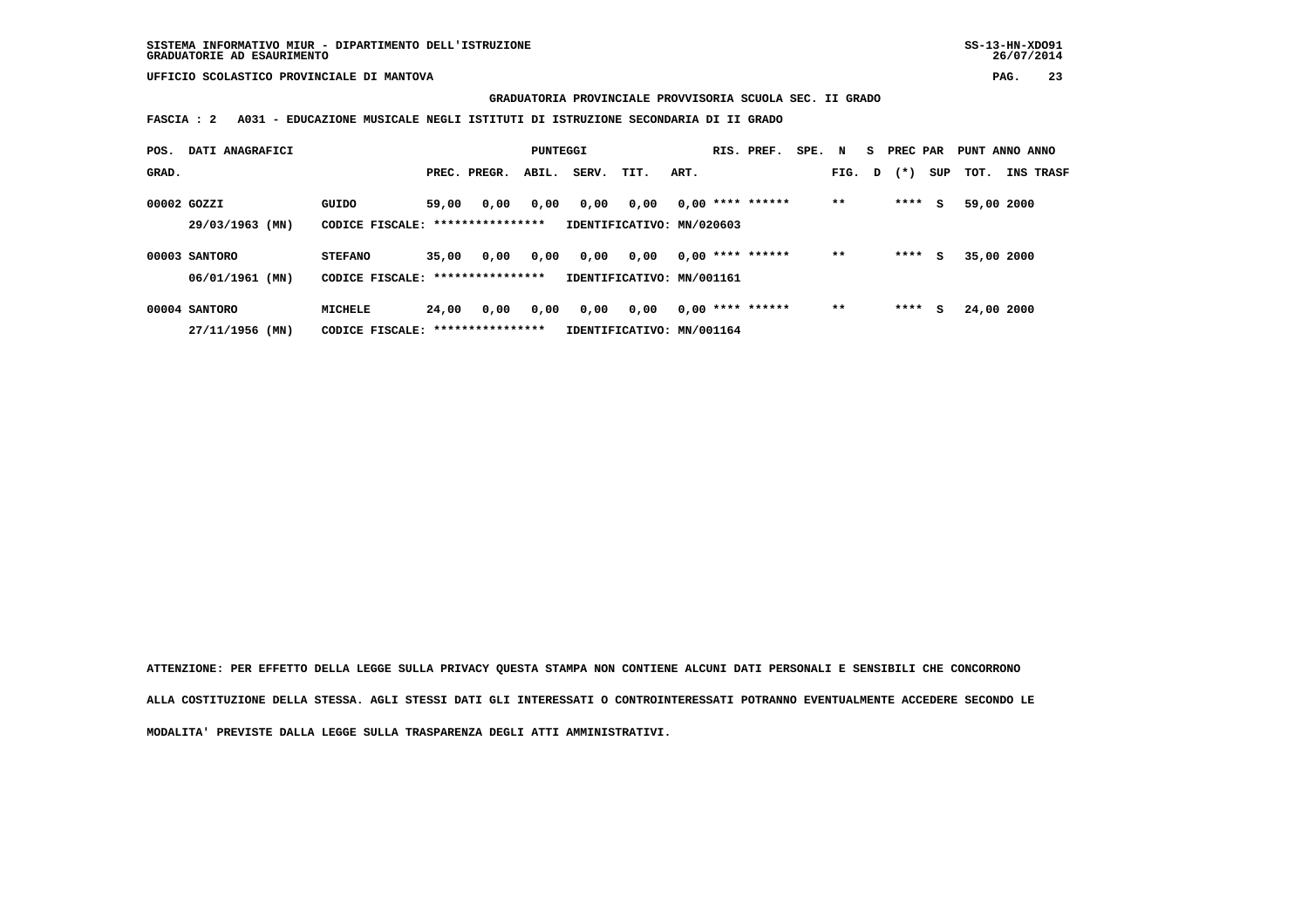**GRADUATORIA PROVINCIALE PROVVISORIA SCUOLA SEC. II GRADO**

 **FASCIA : 3 A031 - EDUCAZIONE MUSICALE NEGLI ISTITUTI DI ISTRUZIONE SECONDARIA DI II GRADO**

| POS.  | DATI ANAGRAFICI                                                                                                                 |                                                            |      |                                | PUNTEGGI           |                       |                           |      | RIS. PREF.                | SPE. N |              |   | S PREC PAR   |     | PUNT ANNO ANNO  |  |
|-------|---------------------------------------------------------------------------------------------------------------------------------|------------------------------------------------------------|------|--------------------------------|--------------------|-----------------------|---------------------------|------|---------------------------|--------|--------------|---|--------------|-----|-----------------|--|
| GRAD. |                                                                                                                                 |                                                            |      | PREC. PREGR. ABIL.             |                    | SERV.                 | TIT.                      | ART. |                           |        | FIG.         | D | $(\star)$    | SUP | TOT. INS TRASF  |  |
|       | 00005 FARINA                                                                                                                    | ANNA FRANCA                                                |      | $0,00$ 48,00 16,00             |                    | 28,00                 | 0,00                      |      | $0,00$ **** ****** T      |        | **           |   | $X$ **** $S$ |     | 92,00 2014 2014 |  |
|       | 21/04/1968 (VA)                                                                                                                 | CODICE FISCALE: ****************                           |      |                                |                    |                       | IDENTIFICATIVO: MN/132361 |      |                           |        |              |   |              |     |                 |  |
|       |                                                                                                                                 |                                                            |      |                                |                    |                       |                           |      |                           |        |              |   |              |     |                 |  |
|       | 00006 LUPPI                                                                                                                     | <b>SANDRA</b>                                              |      |                                |                    | 0,00 22,00 16,00 0,00 |                           |      | $4,00$ 0,00 **** ******   |        | $***$        |   | $***$ S      |     | 42,00 2000      |  |
|       | 25/11/1962 (MN)                                                                                                                 | CODICE FISCALE: *****************                          |      |                                |                    |                       | IDENTIFICATIVO: MN/020596 |      |                           |        |              |   |              |     |                 |  |
|       |                                                                                                                                 |                                                            |      |                                |                    |                       |                           |      |                           |        |              |   |              |     |                 |  |
|       | 00007 BELLINI                                                                                                                   | <b>ELENA</b>                                               | 0,00 |                                | 0,00 38,00         | 0.00                  | 0.00                      |      | $0.00$ **** ******        |        | $* *$        |   | **** S       |     | 38,00 2007      |  |
|       | 11/10/1974 (MN)                                                                                                                 | CODICE FISCALE: ****************                           |      |                                |                    |                       | IDENTIFICATIVO: MN/026168 |      |                           |        |              |   |              |     |                 |  |
|       | 00008 MORELLI                                                                                                                   | <b>BARBARA</b>                                             |      | $0,00 \quad 19,00 \quad 12,00$ |                    | 0,00                  |                           |      | $0,00$ $0,00$ **** ****** |        | $* *$        |   | **** S       |     | 31,00 2003      |  |
|       | 18/04/1970 (MN)                                                                                                                 | CODICE FISCALE: ****************                           |      |                                |                    |                       | IDENTIFICATIVO: MN/023440 |      |                           |        |              |   |              |     |                 |  |
|       |                                                                                                                                 |                                                            |      |                                |                    |                       |                           |      |                           |        |              |   |              |     |                 |  |
|       | 00009 DE ANGELIS                                                                                                                | PAOLO                                                      | 0,00 | 9,00 16,00                     |                    | 0,00                  | 0,00                      |      | $0,00$ **** ******        |        | $* *$        |   | $X$ **** S   |     | 25,00 2005 2005 |  |
|       | 02/08/1961 (BR)                                                                                                                 | CODICE FISCALE: ****************                           |      |                                |                    |                       | IDENTIFICATIVO: MN/025195 |      |                           |        |              |   |              |     |                 |  |
|       | 00010 CAPORASO                                                                                                                  | <b>ANNA</b>                                                | 0,00 |                                | $6,00 \quad 16,00$ | 0,00                  | 3,00                      |      | $0.00$ **** ******        |        | $* *$        |   | $X$ **** S   |     | 25,00 2011 2011 |  |
|       | 18/06/1961 (RM)                                                                                                                 | CODICE FISCALE: ****************                           |      |                                |                    |                       | IDENTIFICATIVO: MN/129636 |      |                           |        |              |   |              |     |                 |  |
|       |                                                                                                                                 |                                                            |      |                                |                    |                       |                           |      |                           |        |              |   |              |     |                 |  |
|       | 00011 GANDOLFI                                                                                                                  | <b>ANTONELLA</b>                                           |      | $0,00$ $0,00$ $18,00$          |                    | 0,00                  | 6,00                      |      | $0.00$ **** ******        |        | **           |   | $***$ S      |     | 24,00 2009      |  |
|       | 25/02/1976 (MN)                                                                                                                 | CODICE FISCALE: ****************                           |      |                                |                    |                       | IDENTIFICATIVO: MN/127467 |      |                           |        |              |   |              |     |                 |  |
|       |                                                                                                                                 |                                                            |      |                                |                    |                       |                           |      |                           |        |              |   |              |     |                 |  |
|       | 00012 JANUSKAITE                                                                                                                | <b>NERILE</b>                                              | 0,00 |                                | $0,00$ 18,00       | 0,00                  | 6,00                      |      | $0.00$ **** ******        |        | $\star\star$ |   | **** S       |     | 24,00 2009      |  |
|       | 30/10/1977 (EE)                                                                                                                 | CODICE FISCALE: ****************                           |      |                                |                    |                       | IDENTIFICATIVO: MN/127556 |      |                           |        |              |   |              |     |                 |  |
|       | 00013 CAROLI                                                                                                                    | PIERALESSIO                                                | 0,00 |                                |                    | 6,00 18,00 0,00       |                           |      | $0,00$ $0,00$ **** ****** |        | $***$        |   | **** S       |     | 24,00 2011 2011 |  |
|       | 14/03/1980 (BA)                                                                                                                 | CODICE FISCALE: **************** IDENTIFICATIVO: MN/129884 |      |                                |                    |                       |                           |      |                           |        |              |   |              |     |                 |  |
|       | ATTENZIONE: PER EFFETTO DELLA LEGGE SULLA PRIVACY OUESTA STAMPA NON CONTIENE ALCUNI DATI PERSONALI E SENSIBILI CHE CONCORRONO   |                                                            |      |                                |                    |                       |                           |      |                           |        |              |   |              |     |                 |  |
|       | ALLA COSTITUZIONE DELLA STESSA. AGLI STESSI DATI GLI INTERESSATI O CONTROINTERESSATI POTRANNO EVENTUALMENTE ACCEDERE SECONDO LE |                                                            |      |                                |                    |                       |                           |      |                           |        |              |   |              |     |                 |  |
|       | MODALITA' PREVISTE DALLA LEGGE SULLA TRASPARENZA DEGLI ATTI AMMINISTRATIVI.                                                     |                                                            |      |                                |                    |                       |                           |      |                           |        |              |   |              |     |                 |  |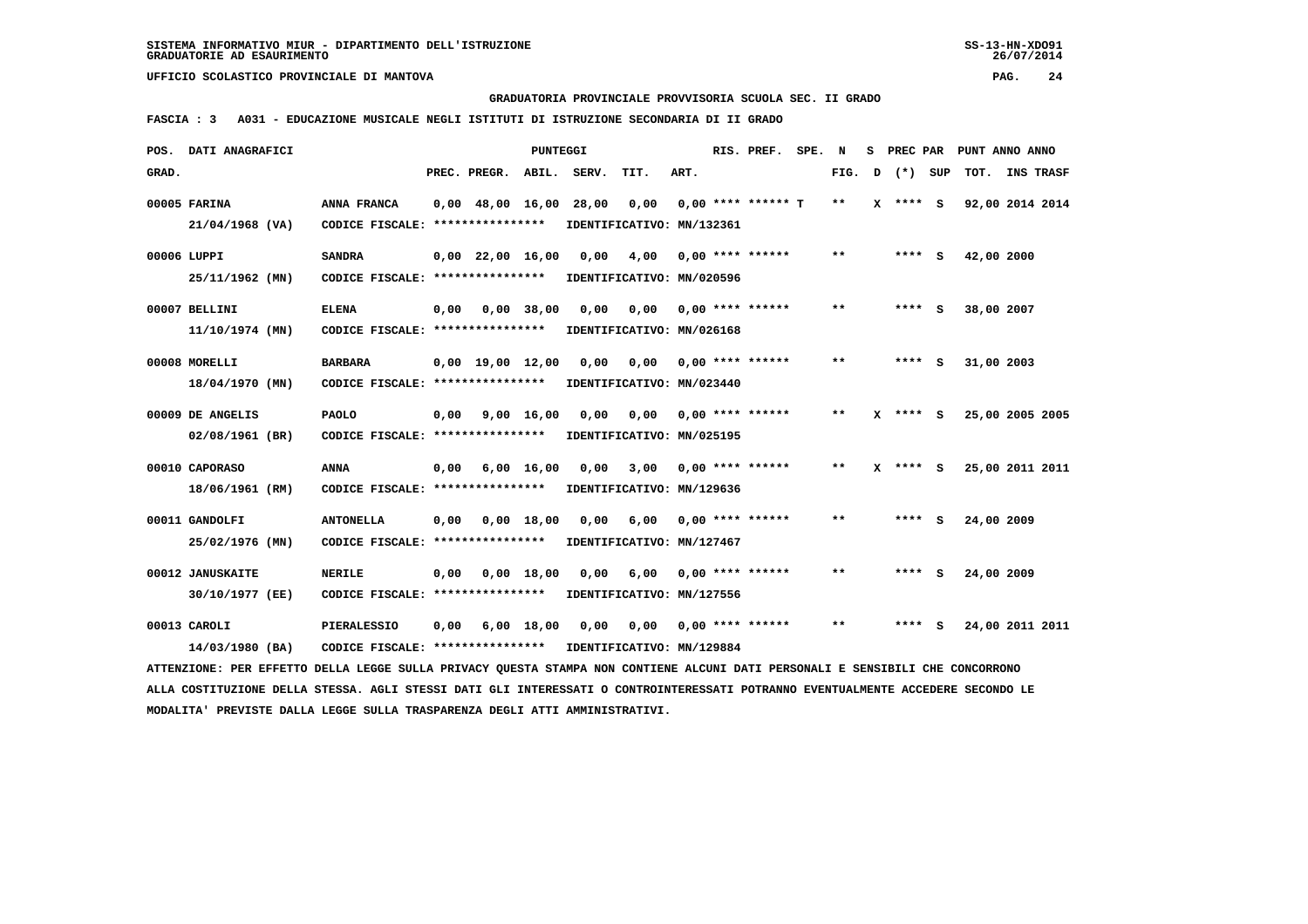**GRADUATORIA PROVINCIALE PROVVISORIA SCUOLA SEC. II GRADO**

 **FASCIA : 3 A031 - EDUCAZIONE MUSICALE NEGLI ISTITUTI DI ISTRUZIONE SECONDARIA DI II GRADO**

|       | POS. DATI ANAGRAFICI                                                                                                            |                                                            |      |                       | <b>PUNTEGGI</b> |           |                                       |      | RIS. PREF. SPE.       | N     | s | PREC PAR     |        |            | PUNT ANNO ANNO  |
|-------|---------------------------------------------------------------------------------------------------------------------------------|------------------------------------------------------------|------|-----------------------|-----------------|-----------|---------------------------------------|------|-----------------------|-------|---|--------------|--------|------------|-----------------|
| GRAD. |                                                                                                                                 |                                                            |      | PREC. PREGR. ABIL.    |                 | SERV.     | TIT.                                  | ART. |                       | FIG.  |   | D (*) SUP    |        |            | TOT. INS TRASF  |
|       | 00014 GIONFRA                                                                                                                   | <b>ILARIA</b>                                              | 0,00 |                       | 3,00 18,00      | 0,00      | 0,00                                  |      | $0,00$ **** ******    | $* *$ |   | $***$ S      |        | 21,00 2002 |                 |
|       | 31/08/1975 (MN)                                                                                                                 | CODICE FISCALE: ****************                           |      |                       |                 |           | IDENTIFICATIVO: MN/022775             |      |                       |       |   |              |        |            |                 |
|       | 00015 MERLI                                                                                                                     | <b>GABRIELE</b>                                            | 0,00 |                       | 0,00 17,00      | 0,00 3,00 |                                       |      | $0,00$ **** ******    | $* *$ |   | $X$ **** $S$ |        | 20,00 2009 |                 |
|       | $01/01/1975$ (LI)                                                                                                               | CODICE FISCALE: *****************                          |      |                       |                 |           | IDENTIFICATIVO: MN/127536             |      |                       |       |   |              |        |            |                 |
|       | 00016 BERNARDELLI                                                                                                               | <b>PAOLA</b>                                               |      | $0,00$ $0,00$ $16,00$ |                 |           | 0,00 3,00 0,00 **** ******            |      |                       | $* *$ |   | **** S       |        | 19,00 2007 |                 |
|       | 09/04/1974 (MN)                                                                                                                 | CODICE FISCALE: ****************                           |      |                       |                 |           | IDENTIFICATIVO: MN/026186             |      |                       |       |   |              |        |            |                 |
|       | 00017 ETOLDO                                                                                                                    | <b>GIORGIA</b>                                             | 0,00 | 0,00 11,00            |                 | 0,00      | 6,00 0,00 **** ******                 |      |                       | $* *$ |   | **** S       |        | 17,00 2000 |                 |
|       | $03/04/1969$ (VA)                                                                                                               | CODICE FISCALE: *****************                          |      |                       |                 |           | IDENTIFICATIVO: MN/020204             |      |                       |       |   |              |        |            |                 |
|       | 00018 CHIODI                                                                                                                    | <b>GIUSEPPE</b>                                            |      | $0,00$ $3,00$ $14,00$ |                 |           | 0,00 0,00 0,00 **** ******            |      |                       | $* *$ |   | $***$ S      |        | 17,00 2000 |                 |
|       | 26/05/1965 (MN)                                                                                                                 | CODICE FISCALE: ****************                           |      |                       |                 |           | IDENTIFICATIVO: MN/020679             |      |                       |       |   |              |        |            |                 |
|       | 00019 PISANI                                                                                                                    | <b>CATERINA</b>                                            | 0,00 |                       | 0.00 16.00      | 0,00      |                                       |      |                       | $* *$ |   | **** S       |        | 16,00 2000 |                 |
|       | 24/10/1966 (MN)                                                                                                                 | CODICE FISCALE: ****************                           |      |                       |                 |           | IDENTIFICATIVO: MN/020648             |      |                       |       |   |              |        |            |                 |
|       | 00020 SIBRA                                                                                                                     | CLAUDIO                                                    |      | $0,00$ $0,00$ $16,00$ |                 |           | 0,00 0,00 0,00 **** ******            |      |                       | $**$  |   |              | **** S |            | 16,00 2007 2007 |
|       | 18/07/1965 (LO)                                                                                                                 | CODICE FISCALE: ****************                           |      |                       |                 |           | IDENTIFICATIVO: MN/026381             |      |                       |       |   |              |        |            |                 |
|       | 00021 ORDONSELLI                                                                                                                | <b>VITTORIO</b>                                            | 0,00 |                       | $0,00$ 15,00    | 0,00      |                                       |      | 0,00 0,00 **** ****** | $***$ |   | $X$ **** $S$ |        | 15,00 2007 |                 |
|       | 10/10/1963 (GE)                                                                                                                 | CODICE FISCALE: *****************                          |      |                       |                 |           | IDENTIFICATIVO: MN/026264             |      |                       |       |   |              |        |            |                 |
|       | 00022 PERFETTI                                                                                                                  | <b>EVA</b>                                                 | 0,00 |                       |                 |           | 0,00 14,00 0,00 0,00 0,00 **** ****** |      |                       | $***$ |   | $***$ S      |        | 14,00 2000 |                 |
|       | 08/01/1965 (PS)                                                                                                                 | CODICE FISCALE: **************** IDENTIFICATIVO: MN/020567 |      |                       |                 |           |                                       |      |                       |       |   |              |        |            |                 |
|       | ATTENZIONE: PER EFFETTO DELLA LEGGE SULLA PRIVACY QUESTA STAMPA NON CONTIENE ALCUNI DATI PERSONALI E SENSIBILI CHE CONCORRONO   |                                                            |      |                       |                 |           |                                       |      |                       |       |   |              |        |            |                 |
|       | ALLA COSTITUZIONE DELLA STESSA. AGLI STESSI DATI GLI INTERESSATI O CONTROINTERESSATI POTRANNO EVENTUALMENTE ACCEDERE SECONDO LE |                                                            |      |                       |                 |           |                                       |      |                       |       |   |              |        |            |                 |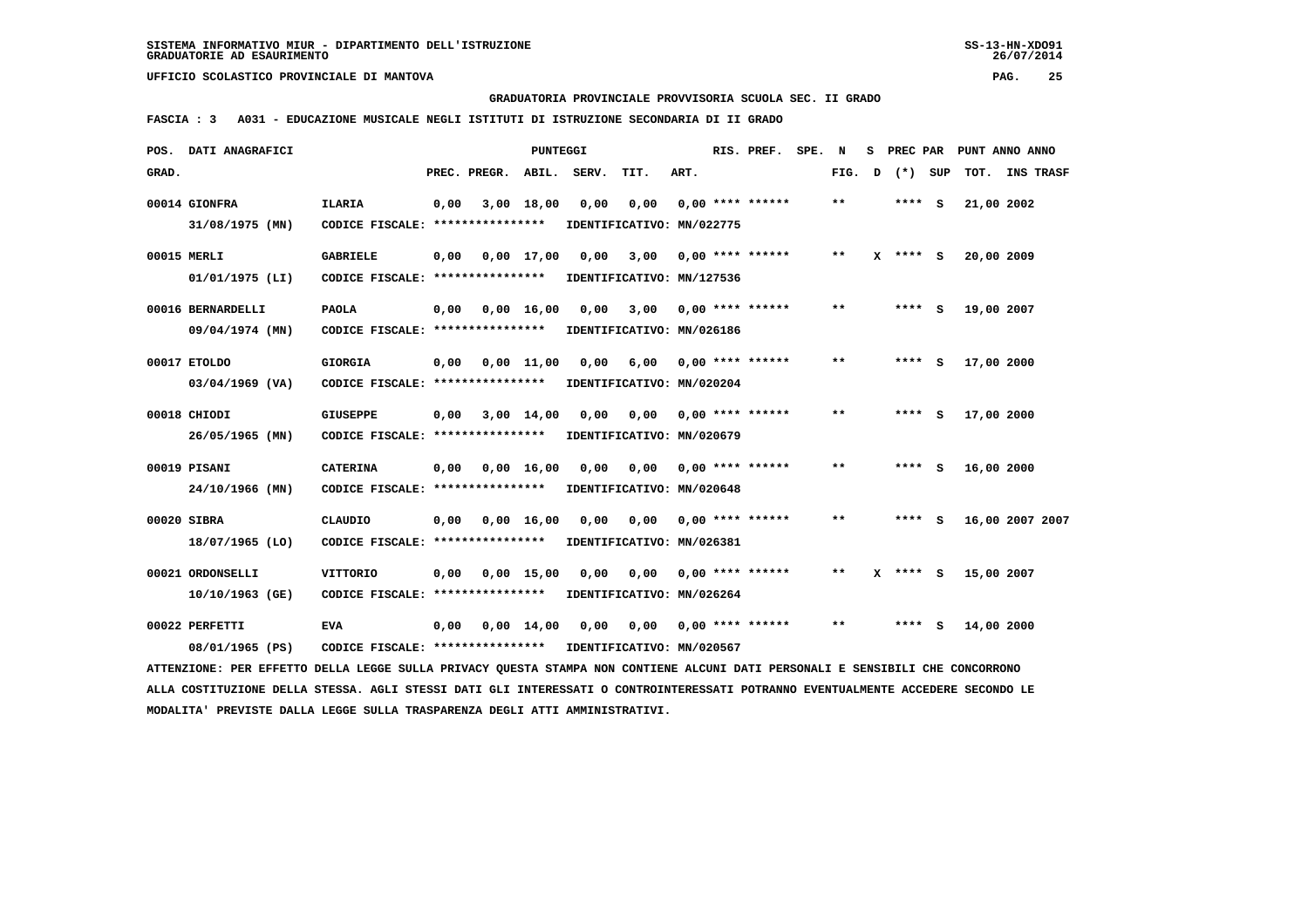**GRADUATORIA PROVINCIALE PROVVISORIA SCUOLA SEC. II GRADO**

 **FASCIA : 3 A031 - EDUCAZIONE MUSICALE NEGLI ISTITUTI DI ISTRUZIONE SECONDARIA DI II GRADO**

| POS.  | DATI ANAGRAFICI                     |                                                        |      |              | PUNTEGGI   |       |                                   |      | RIS. PREF.         | SPE. N |        |   | PREC PAR  |     | PUNT ANNO ANNO |                  |
|-------|-------------------------------------|--------------------------------------------------------|------|--------------|------------|-------|-----------------------------------|------|--------------------|--------|--------|---|-----------|-----|----------------|------------------|
| GRAD. |                                     |                                                        |      | PREC. PREGR. | ABIL.      | SERV. | TIT.                              | ART. |                    |        | FIG. D |   | $(\star)$ | SUP | тот.           | <b>INS TRASF</b> |
|       | 00023 ARMENTANO<br>28/10/1959 (CS)  | <b>ANGELA</b><br>CODICE FISCALE: ****************      | 0,00 |              | 3,00 11,00 | 0,00  | 0,00<br>IDENTIFICATIVO: MN/023438 |      | $0,00$ **** ****** |        | $**$   | x | ****      | s   |                | 14,00 2003 2003  |
|       | 00024 GIAONI<br>$07/03/1964$ (MN)   | <b>GIANFRANCO</b><br>CODICE FISCALE: ***************** | 0,00 | 0,00         | 12,00      | 0,00  | 0,00<br>IDENTIFICATIVO: MN/020614 |      | $0.00$ **** ****** |        | $* *$  |   | ****      | s   | 12,00 2000     |                  |
|       | $00025$ TRUZZI<br>$02/10/1964$ (MN) | LUCIA<br>CODICE FISCALE: ****************              | 0.00 | 0,00         | 12,00      | 0,00  | 0,00<br>IDENTIFICATIVO: MN/001154 |      | $0.00$ **** ****** |        | $* *$  |   | ****      | s   | 12,00 2002     |                  |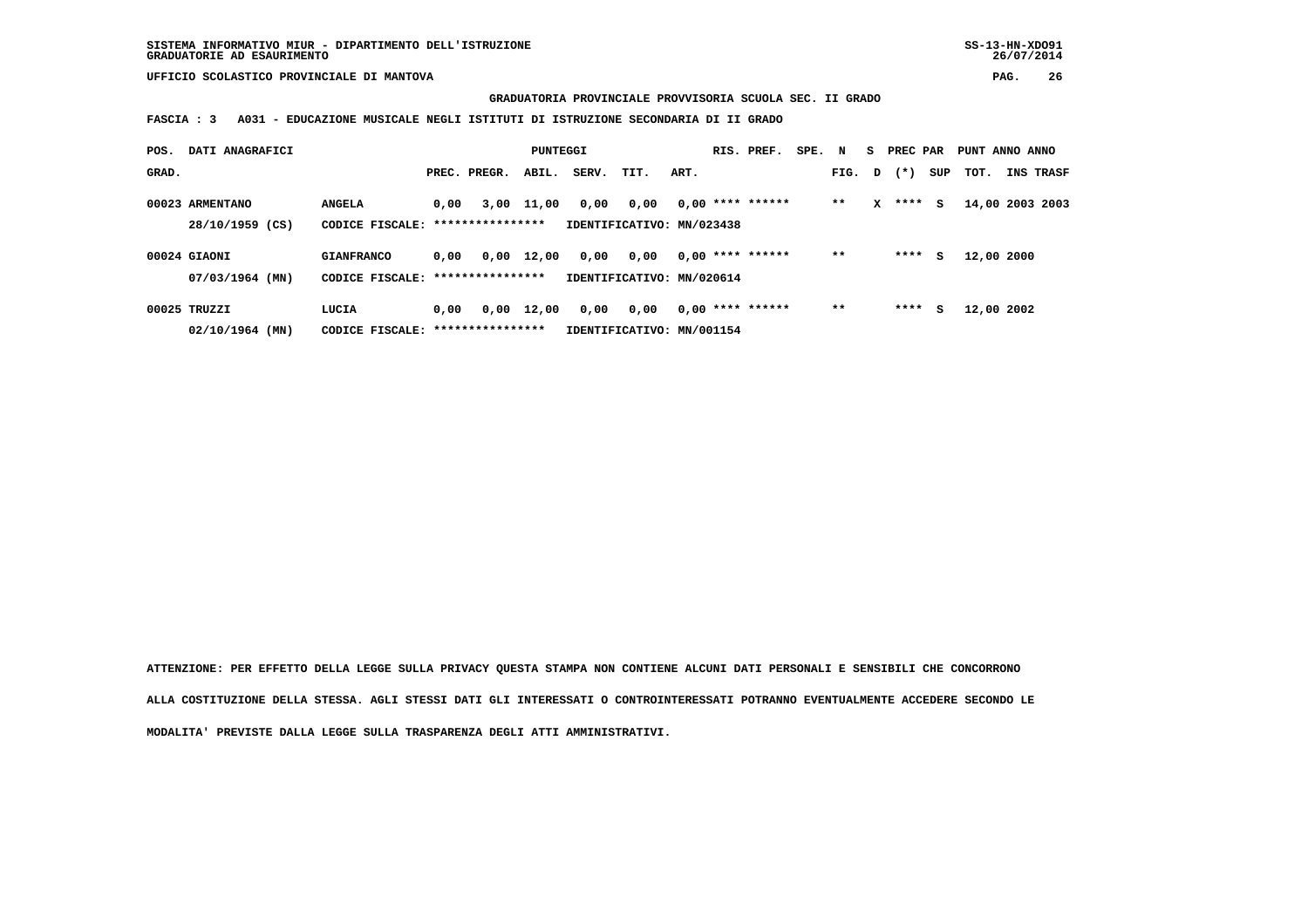**GRADUATORIA PROVINCIALE PROVVISORIA SCUOLA SEC. II GRADO**

 **FASCIA : 3 A036 - FILOSOFIA, PSICOLOGIA E SCIENZE DELL'EDUCAZIONE**

|       | POS. DATI ANAGRAFICI                                                                                                            |                                                            |                    | PUNTEGGI |                                                  |      |      | RIS. PREF.           | SPE. | N            |         | S PREC PAR PUNT ANNO ANNO |  |
|-------|---------------------------------------------------------------------------------------------------------------------------------|------------------------------------------------------------|--------------------|----------|--------------------------------------------------|------|------|----------------------|------|--------------|---------|---------------------------|--|
| GRAD. |                                                                                                                                 |                                                            | PREC. PREGR. ABIL. |          | SERV.                                            | TIT. | ART. |                      |      | FIG. D       | (*) SUP | TOT. INS TRASF            |  |
|       | 00001 ERBICELLA                                                                                                                 | <b>GRAZIA</b>                                              |                    |          | 0,00 117,00 14,00 32,00 10,00                    |      |      | $0,00$ **** ******   |      | $***$        |         | X **** S 173,00 2014 2014 |  |
|       | 12/06/1961 (CT)                                                                                                                 | CODICE FISCALE: ****************                           |                    |          | IDENTIFICATIVO: MN/132210                        |      |      |                      |      |              |         |                           |  |
|       | 00002 RAGONESE                                                                                                                  | CINZIA SABINA                                              |                    |          | 0,00 114,00 16,00 36,00                          | 0,00 |      | $0.00$ **** ******   |      | $* *$        |         | **** S 166,00 2007 2007   |  |
|       | 19/12/1973 (ME)                                                                                                                 | CODICE FISCALE: *****************                          |                    |          | IDENTIFICATIVO: MN/026325                        |      |      |                      |      |              |         |                           |  |
|       | 00003 D'AMICO                                                                                                                   | <b>GIUSI ELIANA</b>                                        |                    |          | $0,00$ 122,00 14,00 24,00 0,00 0,00 **** ******  |      |      |                      |      | $***$        |         | **** S 160,00 2014 2014   |  |
|       | 30/12/1975 (CT)                                                                                                                 | CODICE FISCALE: ****************                           |                    |          | IDENTIFICATIVO: MN/132192                        |      |      |                      |      |              |         |                           |  |
|       | 00004 CIARFELLA                                                                                                                 | <b>GERMANA</b>                                             |                    |          | 0,00 70,00 42,00 36,00                           | 3,00 |      | $0,00$ **** ****** T |      | $***$        |         | **** S 151,00 2005        |  |
|       | 01/12/1978 (PE)                                                                                                                 | CODICE FISCALE: *****************                          |                    |          | IDENTIFICATIVO: MN/025093                        |      |      |                      |      |              |         |                           |  |
|       | 00005 CAMBULA                                                                                                                   | <b>RITA</b>                                                |                    |          | $0,00$ 69,00 42,00 36,00 0,00 0,00 **** ****** T |      |      |                      |      | $***$        |         | **** S 147,00 2007        |  |
|       | 18/04/1979 (TP)                                                                                                                 | CODICE FISCALE: ****************                           |                    |          | IDENTIFICATIVO: MN/026203                        |      |      |                      |      |              |         |                           |  |
|       | 00006 CUTRONO                                                                                                                   | LAURA                                                      |                    |          | 0,00 60,00 42,00 36,00 1,00                      |      |      | 0,00 **** ****** T   |      | $***$        |         | X **** S 139,00 2011 2011 |  |
|       | 10/07/1981 (RM)                                                                                                                 | CODICE FISCALE: ****************                           |                    |          | IDENTIFICATIVO: MN/129908                        |      |      |                      |      |              |         |                           |  |
|       | 00007 FERRI                                                                                                                     | MANUELA GIUSE                                              |                    |          | $0,00$ 60,00 42,00 36,00 0,00 0,00 **** ****** T |      |      |                      |      | $***$        |         | **** S 138,00 2014 2014   |  |
|       | 10/02/1977 (CT)                                                                                                                 | CODICE FISCALE: ****************                           |                    |          | IDENTIFICATIVO: MN/132362                        |      |      |                      |      |              |         |                           |  |
|       | 00008 GROSSI                                                                                                                    | <b>MICHELE</b>                                             |                    |          | 0,00 57,00 42,00 36,00 1,00                      |      |      | 0,00 **** ****** T   |      | $***$        |         | **** S 136,00 2007        |  |
|       | 05/11/1976 (MN)                                                                                                                 | CODICE FISCALE: ****************                           |                    |          | IDENTIFICATIVO: MN/026327                        |      |      |                      |      |              |         |                           |  |
|       | 00009 MIGNONI                                                                                                                   | <b>GIORGIA</b>                                             |                    |          | $0,00$ 53,00 39,00 36,00 7,00 0,00 **** ******   |      |      |                      |      | $\star\star$ |         | X **** S 135,00 2007      |  |
|       | 19/04/1969 (MN)                                                                                                                 | CODICE FISCALE: **************** IDENTIFICATIVO: MN/026431 |                    |          |                                                  |      |      |                      |      |              |         |                           |  |
|       | ATTENZIONE: PER EFFETTO DELLA LEGGE SULLA PRIVACY QUESTA STAMPA NON CONTIENE ALCUNI DATI PERSONALI E SENSIBILI CHE CONCORRONO   |                                                            |                    |          |                                                  |      |      |                      |      |              |         |                           |  |
|       | ALLA COSTITUZIONE DELLA STESSA. AGLI STESSI DATI GLI INTERESSATI O CONTROINTERESSATI POTRANNO EVENTUALMENTE ACCEDERE SECONDO LE |                                                            |                    |          |                                                  |      |      |                      |      |              |         |                           |  |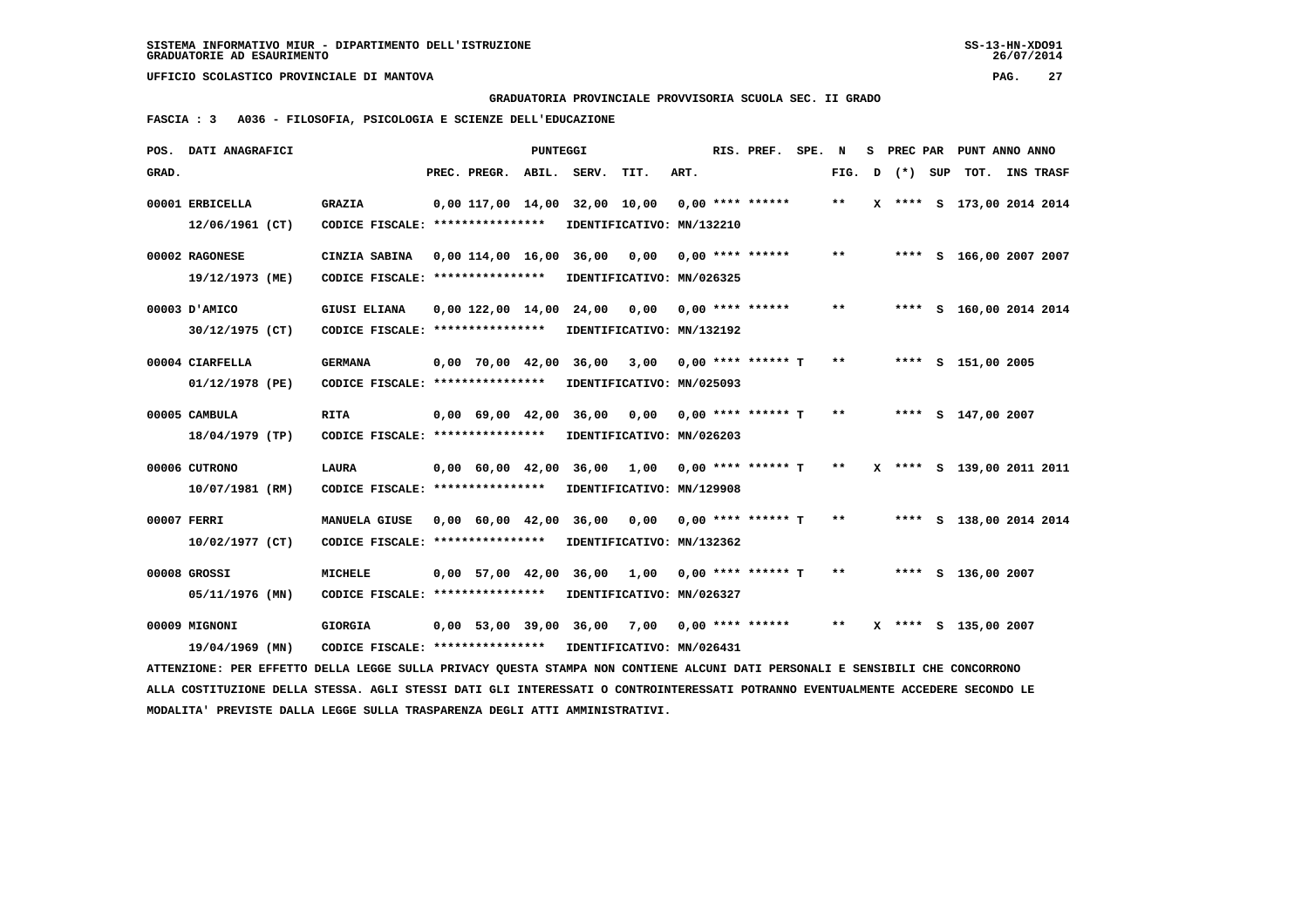**GRADUATORIA PROVINCIALE PROVVISORIA SCUOLA SEC. II GRADO**

 **FASCIA : 3 A036 - FILOSOFIA, PSICOLOGIA E SCIENZE DELL'EDUCAZIONE**

|       | POS. DATI ANAGRAFICI                                                                                                            |                                   |                    | PUNTEGGI |                                                   |                           |      | RIS. PREF.              | SPE. | N      | s | PREC PAR |         | PUNT ANNO ANNO            |                  |  |
|-------|---------------------------------------------------------------------------------------------------------------------------------|-----------------------------------|--------------------|----------|---------------------------------------------------|---------------------------|------|-------------------------|------|--------|---|----------|---------|---------------------------|------------------|--|
| GRAD. |                                                                                                                                 |                                   | PREC. PREGR.       | ABIL.    | SERV.                                             | TIT.                      | ART. |                         |      | FIG. D |   |          | (*) SUP | TOT.                      | <b>INS TRASF</b> |  |
|       | 00010 FALCO                                                                                                                     | <b>VALERIA</b>                    |                    |          | 0,00 60,00 39,00 24,00 10,00                      |                           |      | $0.00$ **** ******      |      | $***$  |   |          |         | **** S 133,00 2014 2014   |                  |  |
|       | 08/04/1979 (CL)                                                                                                                 | CODICE FISCALE: ****************  |                    |          |                                                   | IDENTIFICATIVO: MN/132211 |      |                         |      |        |   |          |         |                           |                  |  |
|       | 00011 SCUDERI                                                                                                                   | <b>GIUSEPPE</b>                   |                    |          | 0,00 51,00 42,00 36,00                            | 3,00                      |      | $0.00$ **** ******      |      | $***$  |   |          |         | X **** S 132,00 2011 2011 |                  |  |
|       | $07/02/1977$ (CT)                                                                                                               | CODICE FISCALE: ****************  |                    |          |                                                   | IDENTIFICATIVO: MN/129821 |      |                         |      |        |   |          |         |                           |                  |  |
|       |                                                                                                                                 |                                   |                    |          |                                                   |                           |      |                         |      |        |   |          |         |                           |                  |  |
|       | 00012 GIOVANELLI                                                                                                                | <b>KATIA</b>                      | $0,00$ 48,00 42,00 |          | 36,00                                             | 3,00                      |      | $0,00$ **** ****** T ** |      |        |   |          |         | X **** S 129,00 2007      |                  |  |
|       | 07/08/1976 (MN)                                                                                                                 | CODICE FISCALE: ****************  |                    |          |                                                   | IDENTIFICATIVO: MN/026322 |      |                         |      |        |   |          |         |                           |                  |  |
|       | 00013 SAPIENZA                                                                                                                  | <b>CARMELA</b>                    |                    |          | 0,00 83,00 16,00 24,00 0,00                       |                           |      | $0.00$ **** ******      |      | $**$   |   |          |         | **** S 123,00 2007        |                  |  |
|       | 05/03/1973 (CT)                                                                                                                 | CODICE FISCALE: ****************  |                    |          |                                                   | IDENTIFICATIVO: MN/024167 |      |                         |      |        |   |          |         |                           |                  |  |
|       |                                                                                                                                 |                                   |                    |          |                                                   |                           |      |                         |      |        |   |          |         |                           |                  |  |
|       | 00014 TELLOLI                                                                                                                   | <b>STEFANIA</b>                   |                    |          | $0.00$ 39.00 42.00 36.00                          | 1,00                      |      | $0.00$ **** ****** T    |      | $***$  |   |          |         | **** S 118,00 2014 2014   |                  |  |
|       | 03/06/1976 (FE)                                                                                                                 | CODICE FISCALE: ***************** |                    |          |                                                   | IDENTIFICATIVO: MN/132085 |      |                         |      |        |   |          |         |                           |                  |  |
|       | 00015 CANTADORI                                                                                                                 | <b>GIOVANNI</b>                   |                    |          | 0,00 58,00 17,00 36,00 6,00                       |                           |      | $0.00$ **** ******      |      | $***$  |   |          |         | **** S 117,00 2007        |                  |  |
|       | 27/01/1968 (MN)                                                                                                                 | CODICE FISCALE: ****************  |                    |          |                                                   | IDENTIFICATIVO: MN/026293 |      |                         |      |        |   |          |         |                           |                  |  |
|       |                                                                                                                                 |                                   |                    |          |                                                   |                           |      |                         |      |        |   |          |         |                           |                  |  |
|       | 00016 PIRAINO                                                                                                                   | <b>KATIA</b>                      |                    |          | 0,00 26,00 42,00 36,00 10,00                      |                           |      | $0,00$ **** ****** T    |      | $***$  |   |          |         | **** S 114,00 2009        |                  |  |
|       | 24/07/1979 (CS)                                                                                                                 | CODICE FISCALE: ***************** |                    |          |                                                   | IDENTIFICATIVO: MN/127559 |      |                         |      |        |   |          |         |                           |                  |  |
|       | 00017 COLUSSI                                                                                                                   | <b>MICAELA</b>                    |                    |          | 0,00 50,00 17,00 36,00 6,00                       |                           |      | $0.00$ **** ****** T    |      | $***$  |   |          |         | X **** S 109,00 2014 2014 |                  |  |
|       | 29/07/1963 (FE)                                                                                                                 | CODICE FISCALE: ***************** |                    |          |                                                   | IDENTIFICATIVO: MN/132104 |      |                         |      |        |   |          |         |                           |                  |  |
|       |                                                                                                                                 |                                   |                    |          |                                                   |                           |      |                         |      |        |   |          |         |                           |                  |  |
|       | 00018 BONIFACIO                                                                                                                 | <b>FAUSTO GUIDO</b>               |                    |          | $0,00$ 10,00 42,00 36,00 12,00 0,00 **** ****** T |                           |      |                         |      | $***$  |   |          |         | **** S 100,00 2011 2011   |                  |  |
|       | 05/01/1973 (CT)                                                                                                                 | CODICE FISCALE: ****************  |                    |          |                                                   | IDENTIFICATIVO: MN/129597 |      |                         |      |        |   |          |         |                           |                  |  |
|       | ATTENZIONE: PER EFFETTO DELLA LEGGE SULLA PRIVACY QUESTA STAMPA NON CONTIENE ALCUNI DATI PERSONALI E SENSIBILI CHE CONCORRONO   |                                   |                    |          |                                                   |                           |      |                         |      |        |   |          |         |                           |                  |  |
|       | ALLA COSTITUZIONE DELLA STESSA. AGLI STESSI DATI GLI INTERESSATI O CONTROINTERESSATI POTRANNO EVENTUALMENTE ACCEDERE SECONDO LE |                                   |                    |          |                                                   |                           |      |                         |      |        |   |          |         |                           |                  |  |
|       | MODALITA' PREVISTE DALLA LEGGE SULLA TRASPARENZA DEGLI ATTI AMMINISTRATIVI.                                                     |                                   |                    |          |                                                   |                           |      |                         |      |        |   |          |         |                           |                  |  |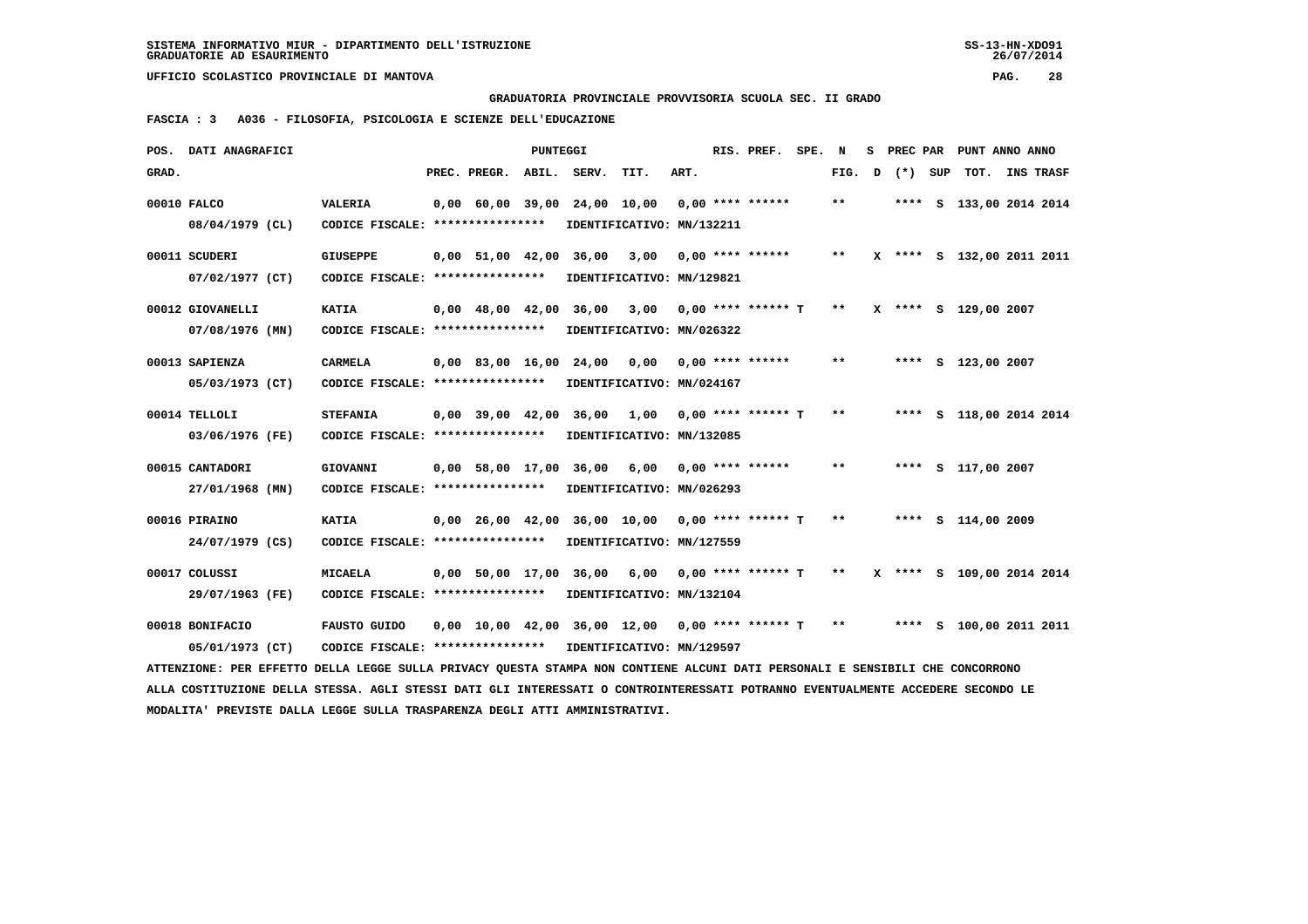**GRADUATORIA PROVINCIALE PROVVISORIA SCUOLA SEC. II GRADO**

 **FASCIA : 3 A036 - FILOSOFIA, PSICOLOGIA E SCIENZE DELL'EDUCAZIONE**

| POS.  | DATI ANAGRAFICI    |                                   |      |                                | <b>PUNTEGGI</b> |                           |      |      | RIS. PREF.           | SPE. | N            | s | PREC PAR |     | PUNT ANNO ANNO  |           |  |
|-------|--------------------|-----------------------------------|------|--------------------------------|-----------------|---------------------------|------|------|----------------------|------|--------------|---|----------|-----|-----------------|-----------|--|
| GRAD. |                    |                                   |      | PREC. PREGR.                   | ABIL.           | SERV.                     | TIT. | ART. |                      |      | FIG.         | D | $(*)$    | SUP | TOT.            | INS TRASF |  |
|       | 00019 IMPELLIZZERI | <b>FRANCESCA</b>                  |      | $0,00 \quad 12,00 \quad 42,00$ |                 | 36,00                     | 3,00 |      | $0.00$ **** ****** T |      | $**$         |   | $***$ S  |     | 93,00 2009      |           |  |
|       | 30/11/1980 (CT)    | CODICE FISCALE:                   |      | ****************               |                 | IDENTIFICATIVO: MN/127555 |      |      |                      |      |              |   |          |     |                 |           |  |
|       | 00020 VIRGADAULA   | <b>ROSA MARIA</b>                 |      | $0,00$ 34,00 10,00             |                 | 0,00                      | 0,00 |      | $0.00$ **** ******   |      | $***$        |   | $***$ S  |     | 44,00 2014 2014 |           |  |
|       | 15/08/1954 (RG)    | CODICE FISCALE:                   |      | ****************               |                 | IDENTIFICATIVO: MN/132080 |      |      |                      |      |              |   |          |     |                 |           |  |
|       | 00021 ACCARDI      | VINCENZA MARI                     |      | $0,00$ $21,00$ $14,00$         |                 | 0,00                      | 3,00 |      | $0,00$ **** ******   |      | $***$        |   | $***$ S  |     | 38,00 2014 2014 |           |  |
|       | 12/01/1959 (CL)    | CODICE FISCALE:                   |      | ****************               |                 | IDENTIFICATIVO: MN/132053 |      |      |                      |      |              |   |          |     |                 |           |  |
|       | 00022 MENTISSI     | <b>ROCCO</b>                      | 0,00 |                                | $3,00$ 13,00    | 0,00                      | 3,00 |      | $0.00$ **** ******   |      | $**$         |   | $***$ S  |     | 19,00 2014 2014 |           |  |
|       | $02/12/1970$ (PZ)  | CODICE FISCALE:                   |      | ****************               |                 | IDENTIFICATIVO: MN/132310 |      |      |                      |      |              |   |          |     |                 |           |  |
|       | 00023 PISCITELLI   | <b>ALFREDO</b>                    |      | $0,00$ 6,00 13,00              |                 | 0,00                      | 0,00 |      | $0.00$ **** ******   |      | $\star\star$ |   | $***$ S  |     | 19,00 2014 2014 |           |  |
|       | 01/08/1955 (CE)    | CODICE FISCALE:                   |      | ****************               |                 | IDENTIFICATIVO: MN/132114 |      |      |                      |      |              |   |          |     |                 |           |  |
|       | 00024 VULLO        | <b>FILIPPO</b>                    | 0.00 |                                | 3,00 13,00      | 0,00                      | 0,00 |      | $0,00$ **** ******   |      | $***$        |   | $***$ S  |     | 16,00 2014 2014 |           |  |
|       | 30/11/1964 (CL)    | CODICE FISCALE: ***************** |      |                                |                 | IDENTIFICATIVO: MN/132079 |      |      |                      |      |              |   |          |     |                 |           |  |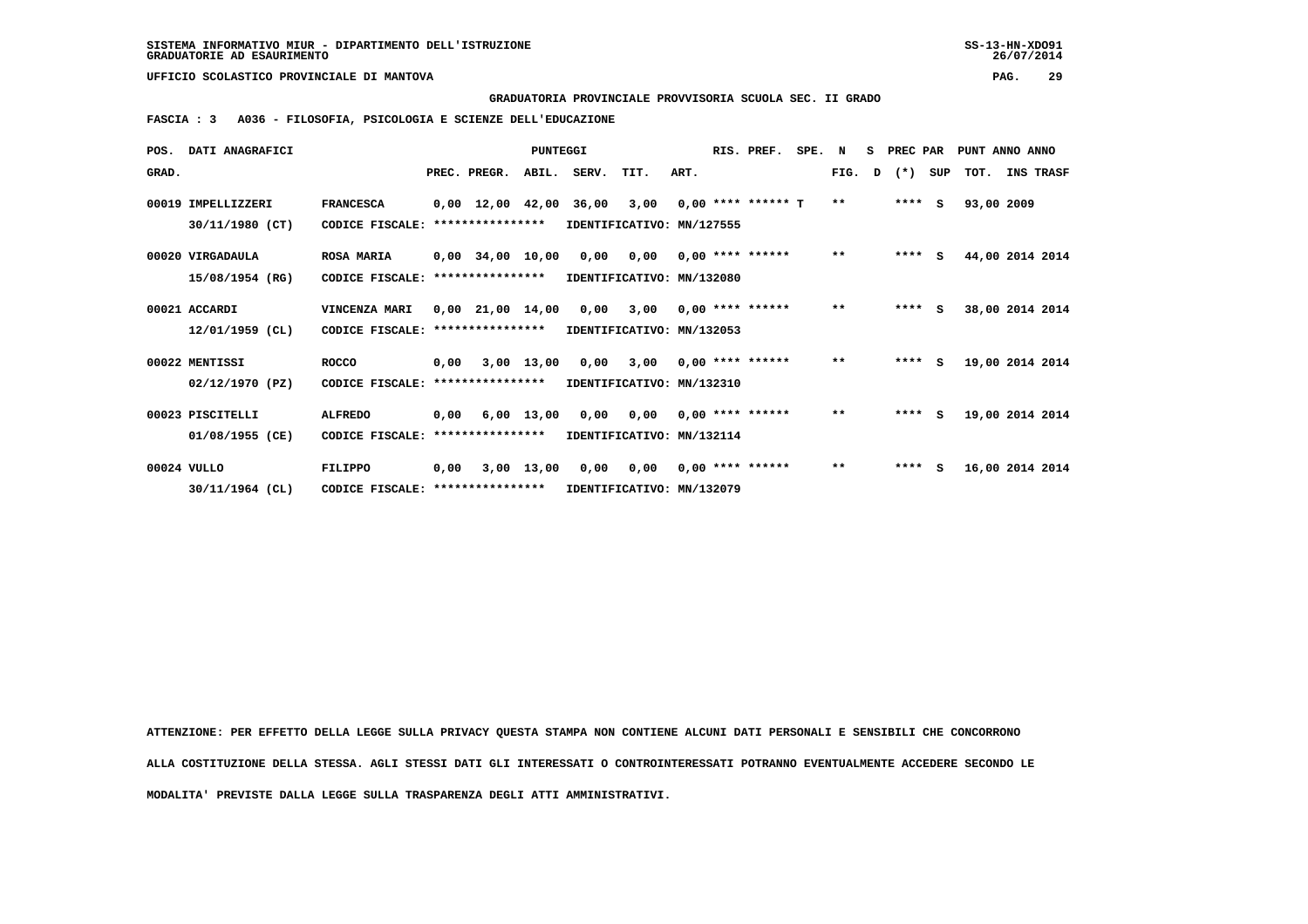### **GRADUATORIA PROVINCIALE PROVVISORIA SCUOLA SEC. II GRADO**

 **FASCIA : 3 A037 - FILOSOFIA E STORIA**

|            | POS. DATI ANAGRAFICI                                                                                                            |                                   |                                | PUNTEGGI |                             |                           |      | RIS. PREF.           | SPE. | N     | s | PREC PAR |     | PUNT ANNO ANNO            |           |
|------------|---------------------------------------------------------------------------------------------------------------------------------|-----------------------------------|--------------------------------|----------|-----------------------------|---------------------------|------|----------------------|------|-------|---|----------|-----|---------------------------|-----------|
| GRAD.      |                                                                                                                                 |                                   | PREC. PREGR.                   | ABIL.    | SERV.                       | TIT.                      | ART. |                      |      | FIG.  | D | $(* )$   | SUP | TOT.                      | INS TRASF |
|            | 00001 MENTISSI                                                                                                                  | <b>ROCCO</b>                      | $0.00$ 130.00 13.00            |          | 36,00                       | 3,00                      |      | $0.00$ **** ******   |      | $* *$ |   |          |     | **** S 182,00 2014 2014   |           |
|            | $02/12/1970$ (PZ)                                                                                                               | CODICE FISCALE: ****************  |                                |          |                             | IDENTIFICATIVO: MN/132310 |      |                      |      |       |   |          |     |                           |           |
|            |                                                                                                                                 |                                   |                                |          |                             |                           |      |                      |      | $* *$ |   |          |     |                           |           |
|            | 00002 VIRGADAULA                                                                                                                | <b>ROSA MARIA</b>                 | 0,00 127,00 12,00 36,00        |          |                             | 0,00                      |      | $0.00$ **** ******   |      |       |   |          |     | **** S 175,00 2014 2014   |           |
|            | 15/08/1954 (RG)                                                                                                                 | CODICE FISCALE: ****************  |                                |          | IDENTIFICATIVO: MN/132080   |                           |      |                      |      |       |   |          |     |                           |           |
|            | 00003 BALLARDIN                                                                                                                 | <b>MARCO</b>                      | $0.00 \quad 84.00 \quad 42.00$ |          | 36,00                       | 3,00                      |      | $0.00$ **** ******   |      | $* *$ |   |          |     | **** S 165,00 2005        |           |
|            | 25/05/1979 (VA)                                                                                                                 | CODICE FISCALE: ****************  |                                |          |                             | IDENTIFICATIVO: MN/024926 |      |                      |      |       |   |          |     |                           |           |
| 00004 COVA |                                                                                                                                 | <b>MATTIA</b>                     |                                |          | 0,00 82,00 41,00 36,00 0,00 |                           |      | $0.00$ **** ******   |      | $* *$ |   |          |     | **** S 159,00 2005        |           |
|            | 20/07/1978 (RN)                                                                                                                 | CODICE FISCALE: ****************  |                                |          |                             | IDENTIFICATIVO: MN/025054 |      |                      |      |       |   |          |     |                           |           |
|            |                                                                                                                                 |                                   |                                |          |                             |                           |      |                      |      |       |   |          |     |                           |           |
|            | 00005 MIGLIORELLI                                                                                                               | <b>FEDERICA</b>                   | $0.00$ 78,00 41,00 36,00       |          |                             | 4,00                      |      | $0.00$ **** ****** T |      | $* *$ |   |          |     | **** S 159,00 2014 2014   |           |
|            | 20/09/1974 (MN)                                                                                                                 | CODICE FISCALE: ****************  |                                |          | IDENTIFICATIVO: MN/132307   |                           |      |                      |      |       |   |          |     |                           |           |
|            | 00006 LEMMA                                                                                                                     | <b>FRANCESCO</b>                  | $0,00$ 63,00 42,00 34,00       |          |                             | 3,00                      |      | $0.00$ **** ******   |      | $* *$ |   |          |     | **** S 142,00 2014 2014   |           |
|            | $13/05/1979$ (TA)                                                                                                               | CODICE FISCALE: ****************  |                                |          |                             | IDENTIFICATIVO: MN/132325 |      |                      |      |       |   |          |     |                           |           |
|            |                                                                                                                                 |                                   |                                |          |                             |                           |      |                      |      |       |   |          |     |                           |           |
|            | 00007 LA MATTINA                                                                                                                | SERAFINA M.SA                     |                                |          | 0,00 66,00 39,00 36,00      | 0,00                      |      | 0,00 **** ****** T   |      | $***$ |   |          |     | X **** S 141,00 2005      |           |
|            | 15/09/1978 (EE)                                                                                                                 | CODICE FISCALE: ****************  |                                |          |                             | IDENTIFICATIVO: MN/024981 |      |                      |      |       |   |          |     |                           |           |
|            | 00008 LUGOLI                                                                                                                    | <b>ROBERTA</b>                    | $0,00$ 60,00 41,00             |          | 36,00                       | 3,00                      |      | $0.00$ **** ****** T |      | $***$ |   |          |     | X **** S 140,00 2011 2011 |           |
|            | 11/07/1977 (LE)                                                                                                                 | CODICE FISCALE: ***************** |                                |          |                             | IDENTIFICATIVO: MN/129722 |      |                      |      |       |   |          |     |                           |           |
|            |                                                                                                                                 |                                   |                                |          |                             |                           |      |                      |      |       |   |          |     |                           |           |
|            | 00009 RINALDI                                                                                                                   | SALVATORE ANT                     |                                |          | 0,00 50,00 40,00 36,00      | 9,00                      |      | $0,00$ **** ****** T |      | $* *$ |   |          |     | **** S 135,00 2011 2011   |           |
|            | 24/07/1979 (AG)                                                                                                                 | CODICE FISCALE: ****************  |                                |          | IDENTIFICATIVO: MN/129793   |                           |      |                      |      |       |   |          |     |                           |           |
|            | ATTENZIONE: PER EFFETTO DELLA LEGGE SULLA PRIVACY QUESTA STAMPA NON CONTIENE ALCUNI DATI PERSONALI E SENSIBILI CHE CONCORRONO   |                                   |                                |          |                             |                           |      |                      |      |       |   |          |     |                           |           |
|            | ALLA COSTITUZIONE DELLA STESSA. AGLI STESSI DATI GLI INTERESSATI O CONTROINTERESSATI POTRANNO EVENTUALMENTE ACCEDERE SECONDO LE |                                   |                                |          |                             |                           |      |                      |      |       |   |          |     |                           |           |
|            | MODALITA' PREVISTE DALLA LEGGE SULLA TRASPARENZA DEGLI ATTI AMMINISTRATIVI.                                                     |                                   |                                |          |                             |                           |      |                      |      |       |   |          |     |                           |           |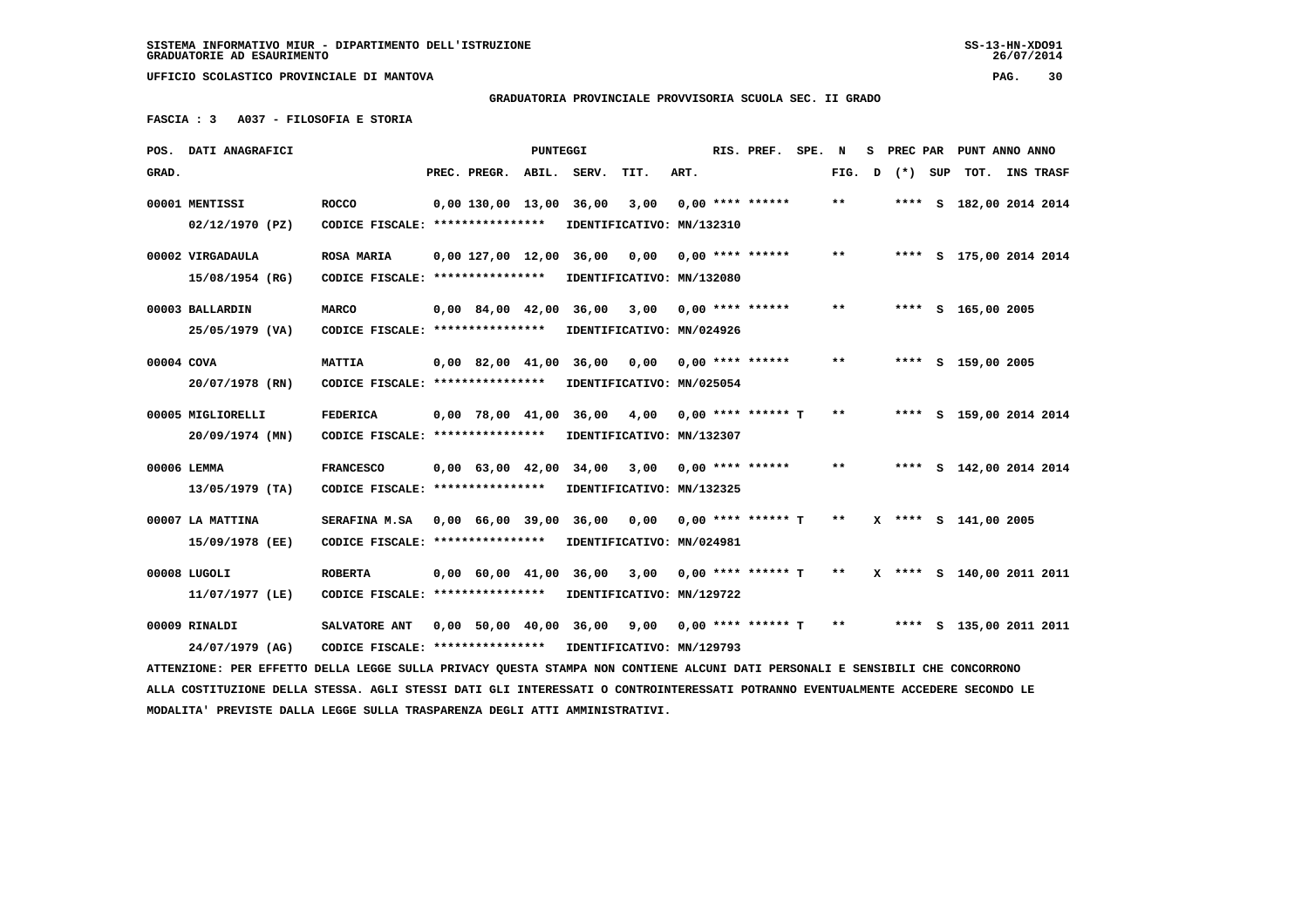### **GRADUATORIA PROVINCIALE PROVVISORIA SCUOLA SEC. II GRADO**

 **FASCIA : 3 A037 - FILOSOFIA E STORIA**

|       | POS. DATI ANAGRAFICI                                                                                                            |                                                            |                                            | <b>PUNTEGGI</b> |                                                  |                           |      | RIS. PREF.              | SPE. N |       |   | S PREC PAR |     | PUNT ANNO ANNO            |                  |  |
|-------|---------------------------------------------------------------------------------------------------------------------------------|------------------------------------------------------------|--------------------------------------------|-----------------|--------------------------------------------------|---------------------------|------|-------------------------|--------|-------|---|------------|-----|---------------------------|------------------|--|
| GRAD. |                                                                                                                                 |                                                            | PREC. PREGR.                               | ABIL.           | SERV.                                            | TIT.                      | ART. |                         |        | FIG.  | D | $(*)$      | SUP | тот.                      | <b>INS TRASF</b> |  |
|       | 00010 CAPPELLO                                                                                                                  | <b>CONCETTA</b>                                            |                                            |                 | 0,00 44,00 42,00 38,00 10,00                     |                           |      | $0,00$ **** ******      |        | $* *$ |   |            |     | X **** S 134,00 2011 2011 |                  |  |
|       | 31/03/1979 (RG)                                                                                                                 | CODICE FISCALE: ****************                           |                                            |                 |                                                  | IDENTIFICATIVO: MN/129639 |      |                         |        |       |   |            |     |                           |                  |  |
|       | 00011 ANTONUCCI                                                                                                                 | <b>CATIA</b>                                               |                                            |                 | $0,00$ 44,00 42,00 36,00                         | 3,00                      |      | $0,00$ **** ****** T    |        | $***$ |   |            |     | **** S 125,00 2007        |                  |  |
|       | 02/01/1981 (CS)                                                                                                                 | CODICE FISCALE: ****************                           |                                            |                 |                                                  | IDENTIFICATIVO: MN/026139 |      |                         |        |       |   |            |     |                           |                  |  |
|       | 00012 DE BLASIO                                                                                                                 | <b>GIUSEPPE</b>                                            | $0,00$ 39,00 42,00                         |                 |                                                  | 36,00 6,00                |      | $0,00$ **** ****** T ** |        |       |   |            |     | X **** S 123,00 2011 2011 |                  |  |
|       | 08/06/1975 (PZ)                                                                                                                 | CODICE FISCALE: ****************                           |                                            |                 | IDENTIFICATIVO: MN/129630                        |                           |      |                         |        |       |   |            |     |                           |                  |  |
|       | 00013 BRUZZI'                                                                                                                   | <b>ANGELA</b>                                              |                                            |                 | $0,00$ 36,00 41,00 36,00 9,00 0,00 **** ****** T |                           |      |                         |        | $***$ |   |            |     | **** S 122,00 2011 2011   |                  |  |
|       | 08/04/1980 (VV)                                                                                                                 | CODICE FISCALE: ****************                           |                                            |                 |                                                  | IDENTIFICATIVO: MN/129617 |      |                         |        |       |   |            |     |                           |                  |  |
|       | 00014 DE MICHELI                                                                                                                | <b>MICHELE</b>                                             | $0.00 \quad 66.00 \quad 15.00 \quad 34.00$ |                 |                                                  | 0.00                      |      | $0.00$ **** ******      |        | $***$ |   |            |     | **** S 115,00 2007        |                  |  |
|       | 02/11/1964 (MN)                                                                                                                 | CODICE FISCALE: *****************                          |                                            |                 |                                                  | IDENTIFICATIVO: MN/026089 |      |                         |        |       |   |            |     |                           |                  |  |
|       | 00015 ISAIA                                                                                                                     | <b>VINCENZO</b>                                            |                                            |                 | 0,00 31,00 40,00 34,00                           | 3,00                      |      | $0,00$ **** ******      |        | $***$ |   |            |     | **** S 108,00 2011 2011   |                  |  |
|       | 04/09/1976 (PA)                                                                                                                 | CODICE FISCALE: ****************                           |                                            |                 |                                                  | IDENTIFICATIVO: MN/129692 |      |                         |        |       |   |            |     |                           |                  |  |
|       | 00016 MAMONE                                                                                                                    | <b>AGOSTINO</b>                                            | $0,00$ 37,00 42,00 24,00                   |                 |                                                  | 3,00                      |      | $0.00$ **** ******      |        | $***$ |   |            |     | **** S 106,00 2014 2014   |                  |  |
|       | 01/01/1980 (VV)                                                                                                                 | CODICE FISCALE: *****************                          |                                            |                 |                                                  | IDENTIFICATIVO: MN/132317 |      |                         |        |       |   |            |     |                           |                  |  |
|       | 00017 PAGANELLA                                                                                                                 | <b>UMBERTO</b>                                             | $0,00$ $24,00$ $42,00$                     |                 | 36,00                                            | 0.00                      |      | $0.00$ **** ******      |        | **    |   |            |     | **** S 102,00 2009        |                  |  |
|       | 27/07/1979 (MN)                                                                                                                 | CODICE FISCALE: *****************                          |                                            |                 |                                                  | IDENTIFICATIVO: MN/127483 |      |                         |        |       |   |            |     |                           |                  |  |
|       | 00018 AUGUGLIARO                                                                                                                | LUCIA                                                      |                                            |                 | $0,00$ 21,00 41,00 36,00 1,00 0,00 **** ******   |                           |      |                         |        | $* *$ |   | $***$ S    |     | 99,00 2011 2011           |                  |  |
| s     | 15/01/1978 (TP)                                                                                                                 | CODICE FISCALE: **************** IDENTIFICATIVO: MN/129658 |                                            |                 |                                                  |                           |      |                         |        |       |   |            |     |                           |                  |  |
|       | ATTENZIONE: PER EFFETTO DELLA LEGGE SULLA PRIVACY QUESTA STAMPA NON CONTIENE ALCUNI DATI PERSONALI E SENSIBILI CHE CONCORRONO   |                                                            |                                            |                 |                                                  |                           |      |                         |        |       |   |            |     |                           |                  |  |
|       | ALLA COSTITUZIONE DELLA STESSA. AGLI STESSI DATI GLI INTERESSATI O CONTROINTERESSATI POTRANNO EVENTUALMENTE ACCEDERE SECONDO LE |                                                            |                                            |                 |                                                  |                           |      |                         |        |       |   |            |     |                           |                  |  |
|       | MODALITA' PREVISTE DALLA LEGGE SULLA TRASPARENZA DEGLI ATTI AMMINISTRATIVI.                                                     |                                                            |                                            |                 |                                                  |                           |      |                         |        |       |   |            |     |                           |                  |  |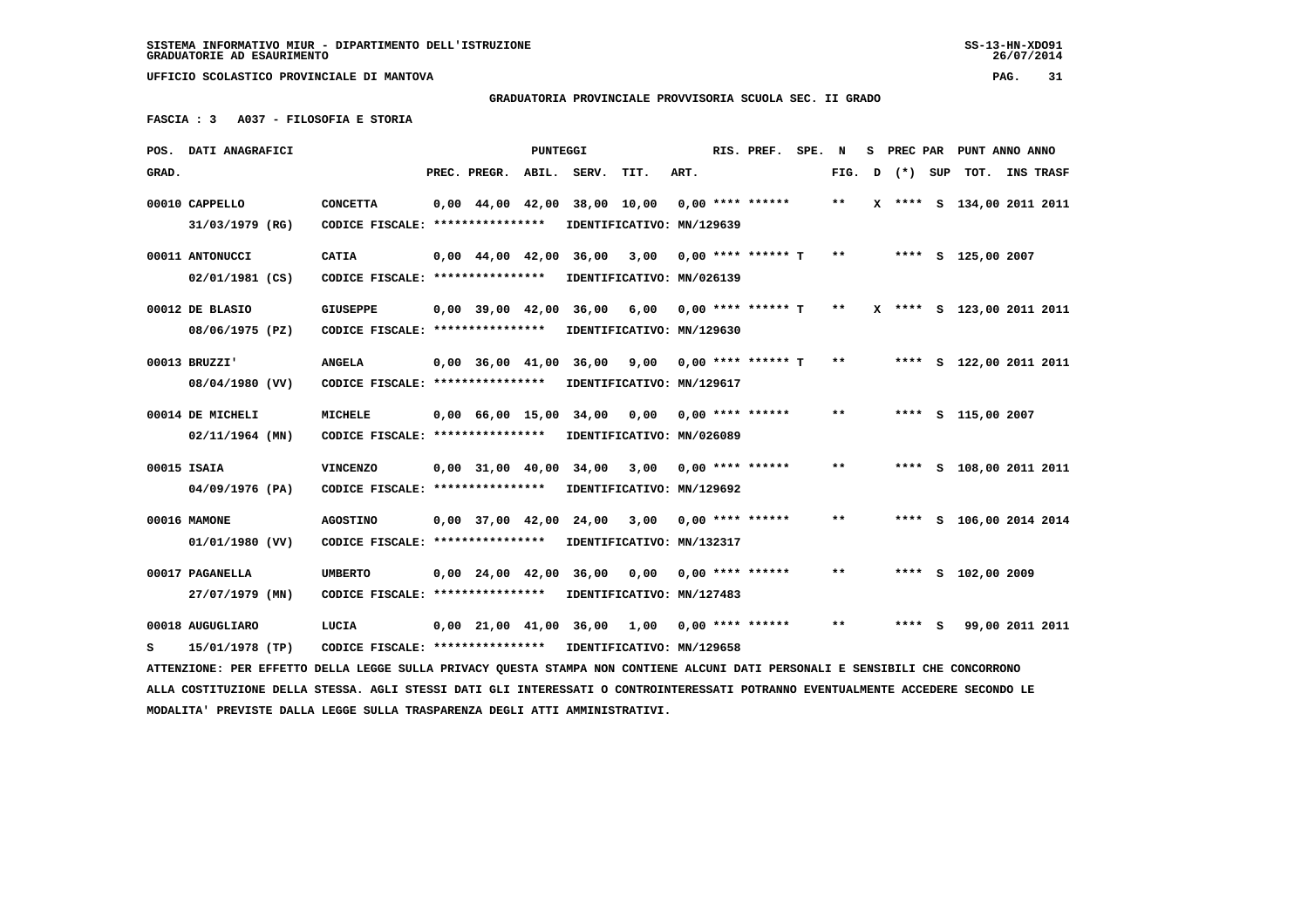**GRADUATORIA PROVINCIALE PROVVISORIA SCUOLA SEC. II GRADO**

 **FASCIA : 3 A037 - FILOSOFIA E STORIA**

|             | POS. DATI ANAGRAFICI |                                                            |      | <b>PUNTEGGI</b> |                                                     |      | RIS. PREF.         | SPE. N |              |              |  | S PREC PAR PUNT ANNO ANNO     |
|-------------|----------------------|------------------------------------------------------------|------|-----------------|-----------------------------------------------------|------|--------------------|--------|--------------|--------------|--|-------------------------------|
| GRAD.       |                      |                                                            |      |                 | PREC. PREGR. ABIL. SERV. TIT.                       | ART. |                    |        |              |              |  | FIG. D (*) SUP TOT. INS TRASF |
|             | 00019 GRAZIOSI       | <b>PAMELA</b>                                              |      |                 | $0,00$ 10,00 42,00 42,00 4,00 0,00 **** ****** T ** |      |                    |        |              | $X$ **** $S$ |  | 98,00 2011 2011               |
|             | 25/09/1981 (TE)      | CODICE FISCALE: ****************                           |      |                 | IDENTIFICATIVO: MN/129675                           |      |                    |        |              |              |  |                               |
|             | 00020 MORTARA        | <b>MAURO</b>                                               |      |                 | $0,00$ 36,00 41,00 14,00 3,00 0,00 **** ******      |      |                    |        | $* *$        | ****         |  | 94,00 2014 2014               |
|             | 09/02/1974 (MN)      | CODICE FISCALE: **************** IDENTIFICATIVO: MN/132335 |      |                 |                                                     |      |                    |        |              |              |  |                               |
|             | 00021 GUARDO         | <b>FEDERICO</b>                                            |      |                 | $0,00$ 12,00 42,00 24,00 15,00 0,00 **** ******     |      |                    |        | $\star\star$ | $***$ S      |  | 93,00 2011 2011               |
|             | 11/08/1975 (TN)      | CODICE FISCALE: **************** IDENTIFICATIVO: MN/129684 |      |                 |                                                     |      |                    |        |              |              |  |                               |
|             | 00022 GENNARI        | MILO                                                       |      |                 | $0,00$ 5,00 42,00 34,00 3,00 0,00 **** ******       |      |                    |        | $***$        | $X$ **** S   |  | 84,00 2014 2014               |
|             | 15/04/1980 (RE)      | CODICE FISCALE: **************** IDENTIFICATIVO: MN/132216 |      |                 |                                                     |      |                    |        |              |              |  |                               |
|             | 00023 BARALDI        | MARCELLO                                                   |      |                 | $0.00$ 14.00 42.00 4.00 3.00 0.00 **** ****** **    |      |                    |        |              | $***$ S      |  | 63,00 2011 2011               |
|             | 07/08/1972 (MO)      | CODICE FISCALE: **************** IDENTIFICATIVO: MN/129576 |      |                 |                                                     |      |                    |        |              |              |  |                               |
|             | 00024 PAGLIOLI       | <b>FABIANA</b>                                             |      |                 | $0,00$ $1,00$ $42,00$ $17,00$ $3,00$                |      | $0.00$ **** ****** |        | $***$        | $***$ S      |  | 63,00 2011 2011               |
|             | 25/01/1970 (CR)      | CODICE FISCALE: ****************                           |      |                 | IDENTIFICATIVO: MN/129733                           |      |                    |        |              |              |  |                               |
| 00025 FERRI |                      | MANUELA GIUSE                                              |      |                 | $0,00$ 12,00 18,00 0,00 0,00 0,00 **** ****** T     |      |                    |        | $***$        | $***$ S      |  | 30,00 2014 2014               |
|             | 10/02/1977 (CT)      | CODICE FISCALE: *****************                          |      |                 | IDENTIFICATIVO: MN/132362                           |      |                    |        |              |              |  |                               |
|             | 00026 CUTRONO        | LAURA                                                      | 0.00 |                 | 6,00 18,00 0,00 1,00 0,00 **** ****** T             |      |                    |        | $* *$        | $X$ **** S   |  | 25,00 2011 2011               |
|             | 10/07/1981 (RM)      | CODICE FISCALE: **************** IDENTIFICATIVO: MN/129908 |      |                 |                                                     |      |                    |        |              |              |  |                               |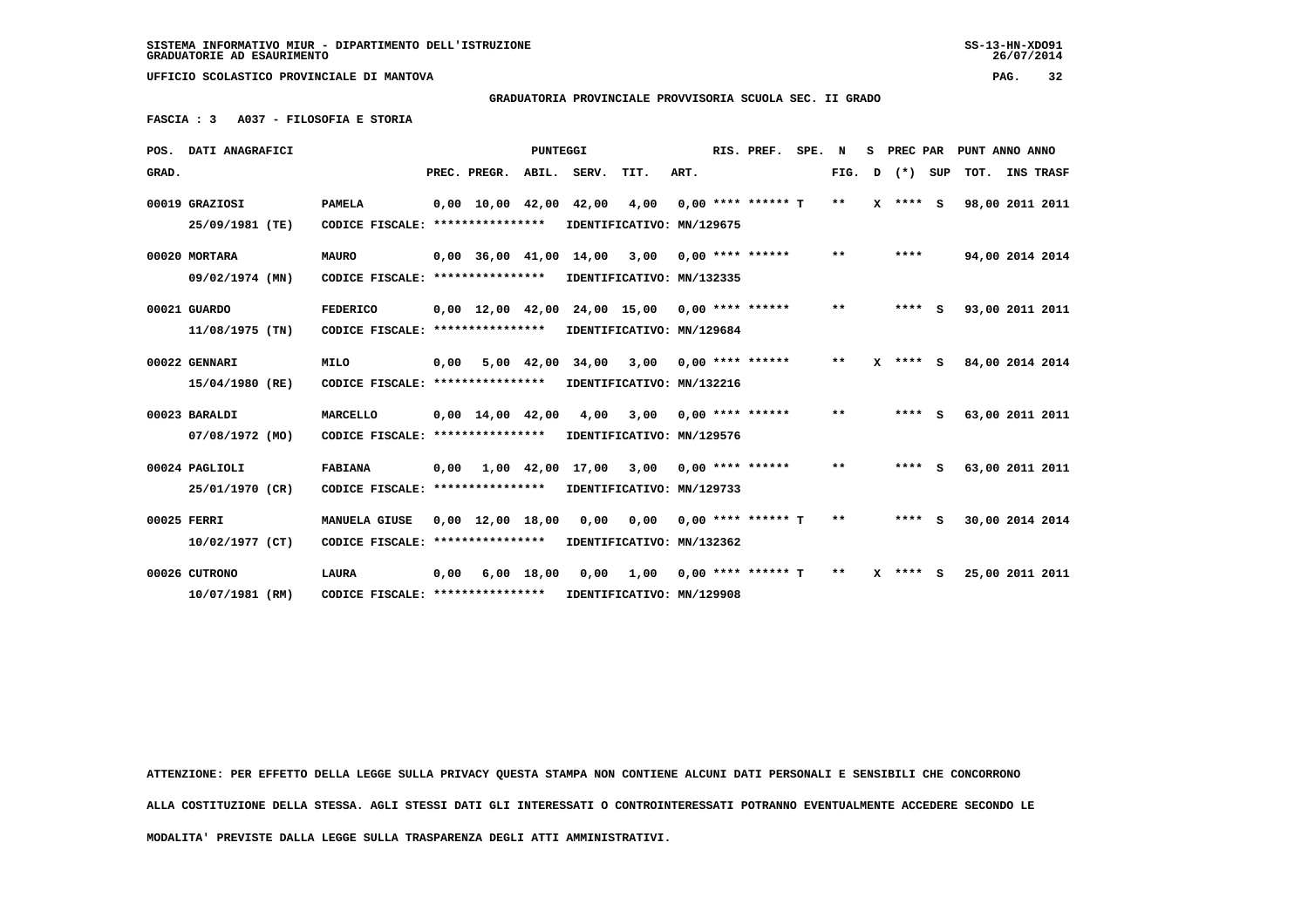### **GRADUATORIA PROVINCIALE PROVVISORIA SCUOLA SEC. II GRADO**

 **FASCIA : 3 A038 - FISICA**

|             | POS. DATI ANAGRAFICI                                                                                                            |                                                            |      |                                | PUNTEGGI   |                                          |                           |      | RIS. PREF.           | SPE. | N      | s | PREC PAR   | PUNT ANNO ANNO          |                  |  |
|-------------|---------------------------------------------------------------------------------------------------------------------------------|------------------------------------------------------------|------|--------------------------------|------------|------------------------------------------|---------------------------|------|----------------------|------|--------|---|------------|-------------------------|------------------|--|
| GRAD.       |                                                                                                                                 |                                                            |      | PREC. PREGR.                   | ABIL.      | SERV.                                    | TIT.                      | ART. |                      |      | FIG. D |   | (*) SUP    | TOT.                    | <b>INS TRASF</b> |  |
| 00001 PLOIA |                                                                                                                                 | <b>GIGLIOLA</b>                                            |      | $0,00$ 60,00 16,00             |            | 36,00                                    | 3,00                      |      | $0.00$ **** ******   |      | $* *$  |   |            | **** S 115,00 2011 2011 |                  |  |
|             | 25/12/1974 (CR)                                                                                                                 | CODICE FISCALE: ****************                           |      |                                |            |                                          | IDENTIFICATIVO: MN/129515 |      |                      |      |        |   |            |                         |                  |  |
|             |                                                                                                                                 |                                                            |      |                                |            |                                          |                           |      |                      |      |        |   |            |                         |                  |  |
|             | 00002 GIANNUBILO                                                                                                                | <b>FORTUNATO</b>                                           |      |                                |            | 0,00 27,00 42,00 36,00                   | 9,00                      |      | $0.00$ **** ****** T |      | **     |   |            | **** S 114,00 2011 2011 |                  |  |
|             | 19/12/1971 (FG)                                                                                                                 | CODICE FISCALE: ****************                           |      |                                |            |                                          | IDENTIFICATIVO: MN/129669 |      |                      |      |        |   |            |                         |                  |  |
|             | 00003 DI NATALE                                                                                                                 | <b>GIUSEPPE</b>                                            |      |                                |            | 0,00 27,00 40,00 36,00 10,00             |                           |      | $0.00$ **** ******   |      | $***$  |   |            | **** S 113,00 2009      |                  |  |
|             | 24/12/1975 (UD)                                                                                                                 | CODICE FISCALE: ****************                           |      |                                |            |                                          | IDENTIFICATIVO: MN/127462 |      |                      |      |        |   |            |                         |                  |  |
|             |                                                                                                                                 |                                                            |      |                                |            |                                          |                           |      |                      |      | **     |   |            |                         |                  |  |
|             | 00004 FALCHI                                                                                                                    | <b>FABIO</b>                                               |      |                                |            | 0,00 50,00 18,00 36,00                   | 0,00                      |      | $0.00$ **** ******   |      |        |   |            | **** S 104,00 2007      |                  |  |
|             | $11/09/1967$ (MN)                                                                                                               | CODICE FISCALE: ****************                           |      |                                |            |                                          | IDENTIFICATIVO: MN/026294 |      |                      |      |        |   |            |                         |                  |  |
|             | 00005 LUBRANO LOBIANCO                                                                                                          | <b>VALERIO</b>                                             |      | $0.00 \quad 18.00 \quad 16.00$ |            | 0.00                                     | 4,00                      |      | $0.00$ **** ******   |      | $* *$  |   | **** S     | 38,00 2011 2011         |                  |  |
|             | 29/09/1972 (NA)                                                                                                                 | CODICE FISCALE: ****************                           |      |                                |            |                                          | IDENTIFICATIVO: MN/129718 |      |                      |      |        |   |            |                         |                  |  |
|             |                                                                                                                                 |                                                            |      |                                |            |                                          |                           |      |                      |      |        |   |            |                         |                  |  |
| 00006 MANNA |                                                                                                                                 | <b>NORMAN</b>                                              |      | $0,00 \quad 12,00 \quad 17,00$ |            | 0,00                                     | 6,00                      |      | $0,00$ **** ****** T |      | $***$  |   | $X$ **** S | 35,00 2014 2014         |                  |  |
|             | 09/04/1976 (BA)                                                                                                                 | CODICE FISCALE: ****************                           |      |                                |            |                                          | IDENTIFICATIVO: MN/132316 |      |                      |      |        |   |            |                         |                  |  |
|             | 00007 CARTIA                                                                                                                    | <b>SANDRO</b>                                              |      | $0,00$ 18,00 15,00             |            | 0,00                                     | 0,00                      |      | $0.00$ **** ******   |      | $***$  |   | $***$ S    | 33,00 2014 2014         |                  |  |
|             | 31/07/1966 (RG)                                                                                                                 | CODICE FISCALE: ****************                           |      |                                |            |                                          | IDENTIFICATIVO: MN/132101 |      |                      |      |        |   |            |                         |                  |  |
|             |                                                                                                                                 |                                                            |      |                                |            |                                          |                           |      |                      |      |        |   |            |                         |                  |  |
|             | 00008 REMELLI                                                                                                                   | <b>CRISTINA</b>                                            | 0,00 |                                | 9,00 18,00 | 0,00                                     | 3,00                      |      | $0.00$ **** ******   |      | $* *$  | x | **** S     | 30,00 2007              |                  |  |
|             | 08/03/1981 (VR)                                                                                                                 | CODICE FISCALE: *****************                          |      |                                |            |                                          | IDENTIFICATIVO: MN/026331 |      |                      |      |        |   |            |                         |                  |  |
|             | 00009 MARSEGLIA                                                                                                                 | MARIA ROSARIA                                              | 0,00 |                                |            | 0,00 17,00 0,00 13,00 0,00 **** ****** T |                           |      |                      |      | $* *$  |   | **** S     | 30,00 2014 2014         |                  |  |
|             | 20/12/1980 (CE)                                                                                                                 | CODICE FISCALE: **************** IDENTIFICATIVO: MN/132314 |      |                                |            |                                          |                           |      |                      |      |        |   |            |                         |                  |  |
|             | ATTENZIONE: PER EFFETTO DELLA LEGGE SULLA PRIVACY QUESTA STAMPA NON CONTIENE ALCUNI DATI PERSONALI E SENSIBILI CHE CONCORRONO   |                                                            |      |                                |            |                                          |                           |      |                      |      |        |   |            |                         |                  |  |
|             | ALLA COSTITUZIONE DELLA STESSA. AGLI STESSI DATI GLI INTERESSATI O CONTROINTERESSATI POTRANNO EVENTUALMENTE ACCEDERE SECONDO LE |                                                            |      |                                |            |                                          |                           |      |                      |      |        |   |            |                         |                  |  |
|             | MODALITA' PREVISTE DALLA LEGGE SULLA TRASPARENZA DEGLI ATTI AMMINISTRATIVI.                                                     |                                                            |      |                                |            |                                          |                           |      |                      |      |        |   |            |                         |                  |  |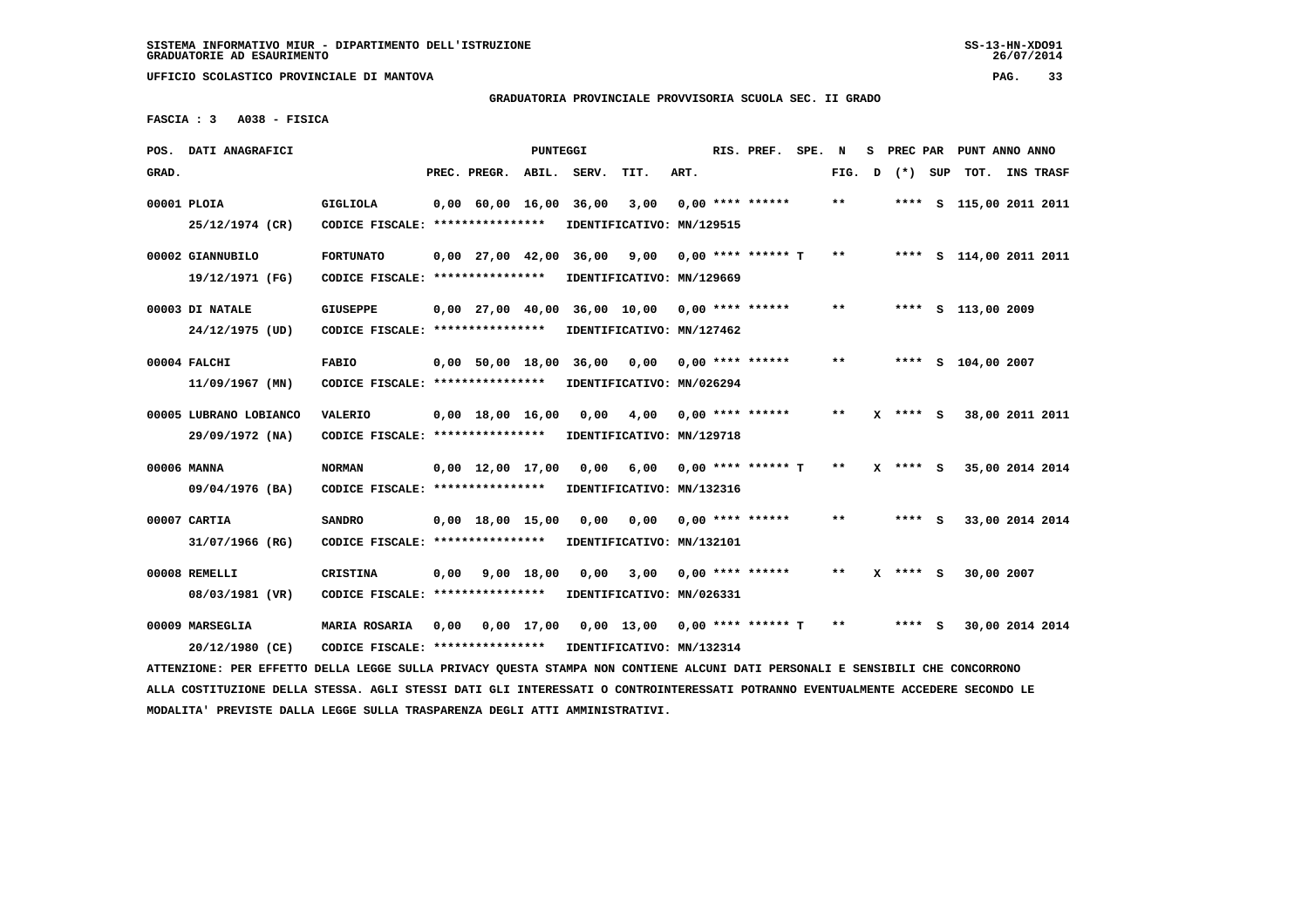### **GRADUATORIA PROVINCIALE PROVVISORIA SCUOLA SEC. II GRADO**

 **FASCIA : 3 A038 - FISICA**

| POS. DATI ANAGRAFICI                                                                                                            |                                                            |      |                                | PUNTEGGI     |       |                           |      | RIS. PREF.                | SPE. | N      | s | PREC PAR |     | PUNT ANNO ANNO  |           |  |
|---------------------------------------------------------------------------------------------------------------------------------|------------------------------------------------------------|------|--------------------------------|--------------|-------|---------------------------|------|---------------------------|------|--------|---|----------|-----|-----------------|-----------|--|
| GRAD.                                                                                                                           |                                                            |      | PREC. PREGR.                   | ABIL.        | SERV. | TIT.                      | ART. |                           |      | FIG. D |   | (*) SUP  |     | TOT.            | INS TRASF |  |
| 00010 SANTORO                                                                                                                   | <b>NADIA</b>                                               |      | $0.00 \quad 10.00 \quad 18.00$ |              | 0,00  | 0,00                      |      | $0.00$ **** ******        |      | * *    |   | **** S   |     | 28,00 2014 2014 |           |  |
| 09/05/1974 (CS)                                                                                                                 | CODICE FISCALE: ****************                           |      |                                |              |       | IDENTIFICATIVO: MN/132350 |      |                           |      |        |   |          |     |                 |           |  |
|                                                                                                                                 |                                                            |      |                                |              |       |                           |      |                           |      |        |   |          |     |                 |           |  |
| 00011 CURCIO                                                                                                                    | <b>MAURA FRANCES</b>                                       | 0,00 | 0,00 18,00                     |              |       | $0,00$ 10,00              |      | 0,00 **** ******          |      | $* *$  |   | **** S   |     | 28,00 2014 2014 |           |  |
| 28/04/1979 (CS)                                                                                                                 | CODICE FISCALE: ****************                           |      |                                |              |       | IDENTIFICATIVO: MN/132108 |      |                           |      |        |   |          |     |                 |           |  |
| 00012 NICOLARDI                                                                                                                 | ANTONIO GIOVA                                              | 0.00 |                                | $6,00$ 18,00 | 0.00  | 4,00                      |      | $0.00$ **** ******        |      | $**$   |   | **** S   |     | 28,00 2014 2014 |           |  |
| 11/01/1975 (LE)                                                                                                                 | CODICE FISCALE: *****************                          |      |                                |              |       | IDENTIFICATIVO: MN/132304 |      |                           |      |        |   |          |     |                 |           |  |
|                                                                                                                                 |                                                            |      |                                |              |       |                           |      |                           |      |        |   |          |     |                 |           |  |
| 00013 TAZZOLI                                                                                                                   | <b>ROBERTO</b>                                             | 0,00 | 0,00 18,00                     |              | 0.00  | 9,00                      |      | 0,00 **** ******          |      | $* *$  |   | $***$ S  |     | 27,00 2009      |           |  |
| 13/02/1975 (MN)                                                                                                                 | CODICE FISCALE: ****************                           |      |                                |              |       | IDENTIFICATIVO: MN/127505 |      |                           |      |        |   |          |     |                 |           |  |
| 00014 MESSINA                                                                                                                   | CLAUDIA GRAZI                                              | 0.00 |                                | 0,00 18,00   | 0.00  | 9,00                      |      | 0,00 **** ****** T        |      | $* *$  |   | ****     | - S | 27,00 2014 2014 |           |  |
|                                                                                                                                 |                                                            |      |                                |              |       |                           |      |                           |      |        |   |          |     |                 |           |  |
| $02/07/1979$ (CT)                                                                                                               | CODICE FISCALE: ****************                           |      |                                |              |       | IDENTIFICATIVO: MN/132309 |      |                           |      |        |   |          |     |                 |           |  |
| 00015 CONTALDI                                                                                                                  | <b>FRANCESCO</b>                                           | 0,00 |                                | 0,00 18,00   | 0,00  |                           |      | $9,00$ 0,00 **** ****** T |      | **     |   | $***$ S  |     | 27,00 2014 2014 |           |  |
| 07/03/1976 (NA)                                                                                                                 | CODICE FISCALE: ****************                           |      |                                |              |       | IDENTIFICATIVO: MN/132105 |      |                           |      |        |   |          |     |                 |           |  |
|                                                                                                                                 |                                                            |      |                                |              |       |                           |      |                           |      |        |   |          |     |                 |           |  |
| 00016 LIVERANI                                                                                                                  | <b>MATTEO</b>                                              | 0,00 |                                | 0,00 18,00   | 0.00  | 6,00                      |      | $0.00$ **** ******        |      | $**$   |   | **** S   |     | 24,00 2007      |           |  |
| 23/08/1977 (FO)                                                                                                                 | CODICE FISCALE: ****************                           |      |                                |              |       | IDENTIFICATIVO: MN/026305 |      |                           |      |        |   |          |     |                 |           |  |
| 00017 CERASINO                                                                                                                  | <b>DARIO</b>                                               | 0,00 |                                | $0,00$ 18,00 | 0,00  | 6,00                      |      | $0.00$ **** ******        |      | $**$   |   | **** S   |     | 24,00 2009      |           |  |
| 03/05/1977 (TA)                                                                                                                 | CODICE FISCALE: ****************                           |      |                                |              |       | IDENTIFICATIVO: MN/127452 |      |                           |      |        |   |          |     |                 |           |  |
|                                                                                                                                 |                                                            |      |                                |              |       |                           |      |                           |      |        |   |          |     |                 |           |  |
| 00018 CARPENTIERI                                                                                                               | <b>MICHELE</b>                                             |      | $0,00$ $3,00$ $18,00$          |              | 0,00  | 0,00                      |      | $0.00$ **** ******        |      | $* *$  |   | $***$ S  |     | 21,00 2014 2014 |           |  |
| 04/07/1978 (RC)                                                                                                                 | CODICE FISCALE: **************** IDENTIFICATIVO: MN/132099 |      |                                |              |       |                           |      |                           |      |        |   |          |     |                 |           |  |
| ATTENZIONE: PER EFFETTO DELLA LEGGE SULLA PRIVACY QUESTA STAMPA NON CONTIENE ALCUNI DATI PERSONALI E SENSIBILI CHE CONCORRONO   |                                                            |      |                                |              |       |                           |      |                           |      |        |   |          |     |                 |           |  |
| ALLA COSTITUZIONE DELLA STESSA. AGLI STESSI DATI GLI INTERESSATI O CONTROINTERESSATI POTRANNO EVENTUALMENTE ACCEDERE SECONDO LE |                                                            |      |                                |              |       |                           |      |                           |      |        |   |          |     |                 |           |  |
| MODALITA' PREVISTE DALLA LEGGE SULLA TRASPARENZA DEGLI ATTI AMMINISTRATIVI.                                                     |                                                            |      |                                |              |       |                           |      |                           |      |        |   |          |     |                 |           |  |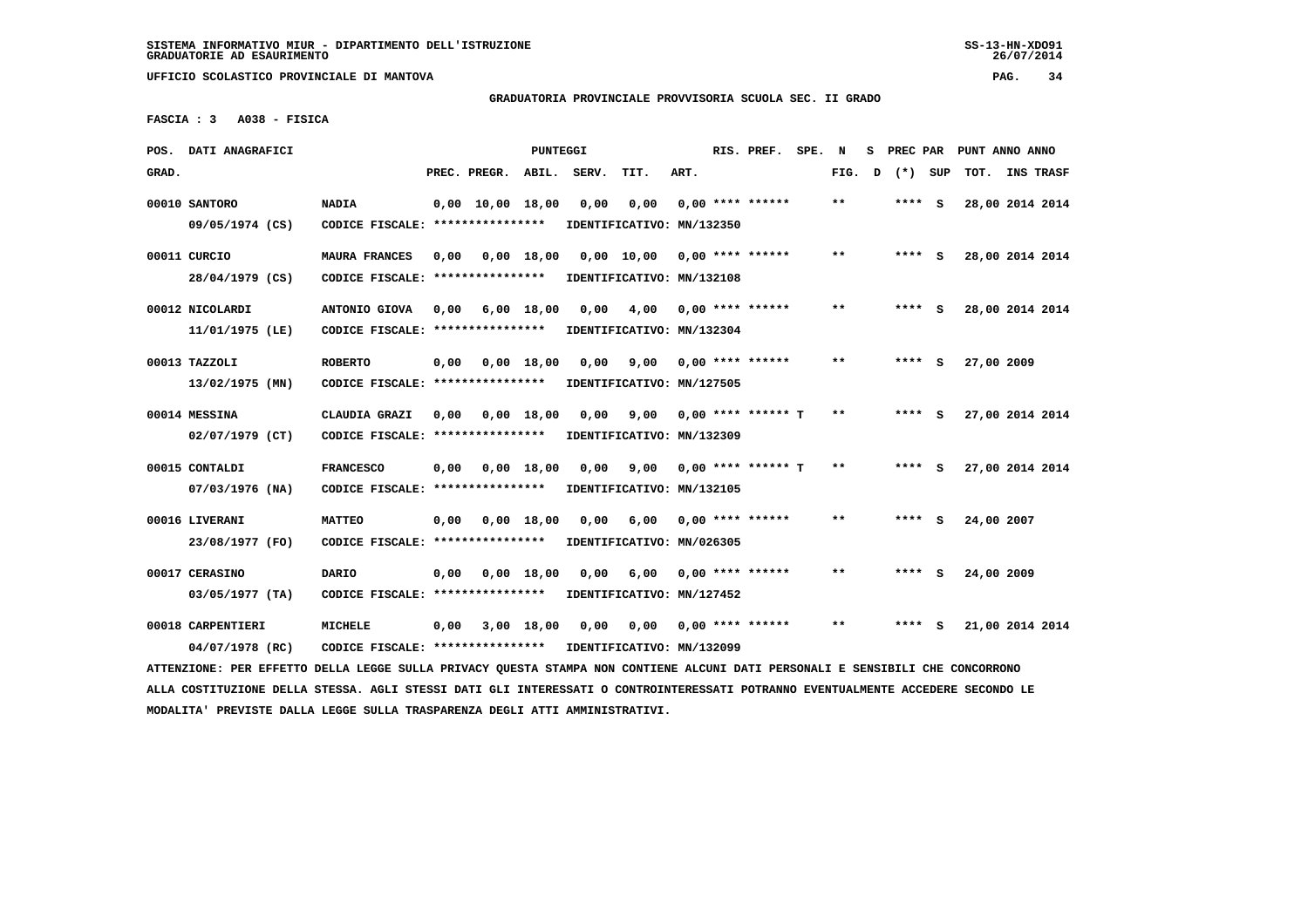**GRADUATORIA PROVINCIALE PROVVISORIA SCUOLA SEC. II GRADO**

 **FASCIA : 3 A038 - FISICA**

| POS.        | DATI ANAGRAFICI   |                                   |      |                       | PUNTEGGI           |                           |           |      | RIS. PREF.         | SPE. | N            | S. | <b>PREC PAR</b> |     | PUNT ANNO ANNO  |           |  |
|-------------|-------------------|-----------------------------------|------|-----------------------|--------------------|---------------------------|-----------|------|--------------------|------|--------------|----|-----------------|-----|-----------------|-----------|--|
| GRAD.       |                   |                                   |      | PREC. PREGR.          | ABIL.              | SERV.                     | TIT.      | ART. |                    |      | FIG. D       |    | $(*)$           | SUP | тот.            | INS TRASF |  |
|             | 00019 CHIAVELLI   | <b>DANIELE</b>                    | 0,00 |                       | 0,00 17,00         | 0,00                      | 3,00      |      | $0,00$ **** ****** |      | $***$        | x  | $***$ S         |     | 20,00 2014 2014 |           |  |
|             | $02/12/1979$ (MN) | CODICE FISCALE:                   |      | ****************      |                    | IDENTIFICATIVO: MN/132103 |           |      |                    |      |              |    |                 |     |                 |           |  |
|             | 00020 BUONERBA    | LAURA                             | 0,00 |                       | 0,00 18,00         | 0,00                      | 1,00      |      | $0,00$ **** ****** |      | $***$        |    | ****            | S   | 19,00 2007      |           |  |
|             | 28/09/1971 (MN)   | CODICE FISCALE:                   |      | ****************      |                    | IDENTIFICATIVO: MN/026252 |           |      |                    |      |              |    |                 |     |                 |           |  |
| 00021 ROSSI |                   | CINZIA                            | 0,00 |                       | 0,00 17,00         |                           | 0,00 0,00 |      | $0.00$ **** ****** |      | $***$        |    | ****            | s   | 17,00 2007      |           |  |
|             | 18/06/1970 (MN)   | CODICE FISCALE:                   |      | ****************      |                    | IDENTIFICATIVO: MN/026337 |           |      |                    |      |              |    |                 |     |                 |           |  |
|             | 00022 GIAMBLANCO  | <b>PIETRO</b>                     |      | $0,00$ $0,00$ $17,00$ |                    |                           | 0,00 0,00 |      | $0,00$ **** ****** |      | $\star\star$ |    | ****            | s   | 17,00 2014 2014 |           |  |
|             | 24/07/1971 (RG)   | CODICE FISCALE:                   |      | ****************      |                    | IDENTIFICATIVO: MN/132217 |           |      |                    |      |              |    |                 |     |                 |           |  |
|             | 00023 SANTAMARIA  | <b>RAFFAELLA</b>                  | 0,00 |                       | $0,00 \quad 16,00$ | 0,00                      | 0,00      |      | $0.00$ **** ****** |      | $***$        |    | ****            | S.  | 16,00 2011 2011 |           |  |
|             | $04/09/1979$ (MT) | CODICE FISCALE: ***************** |      |                       |                    | IDENTIFICATIVO: MN/129781 |           |      |                    |      |              |    |                 |     |                 |           |  |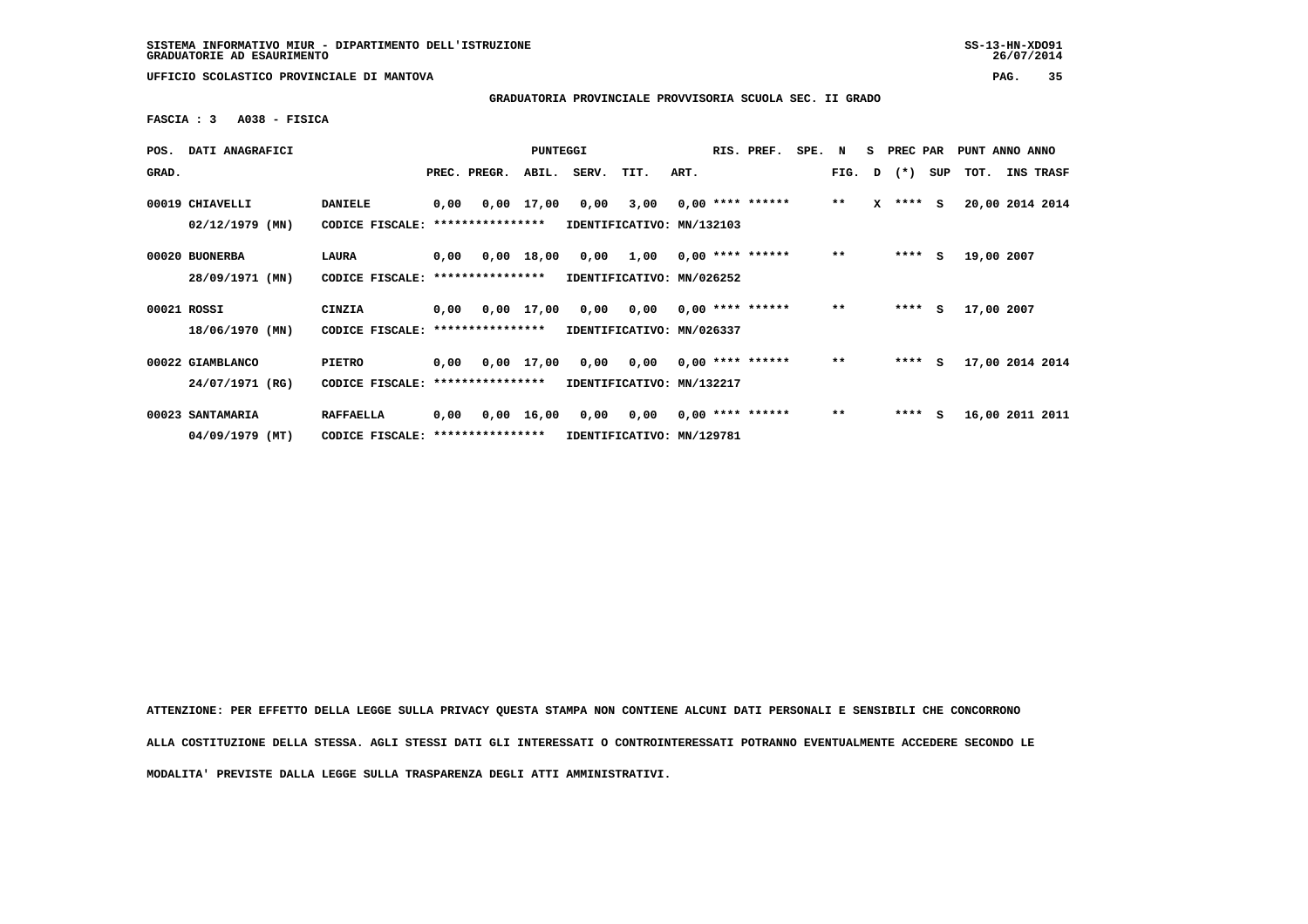### **GRADUATORIA PROVINCIALE PROVVISORIA SCUOLA SEC. II GRADO**

 **FASCIA : 3 A047 - MATEMATICA**

|       | POS. DATI ANAGRAFICI                                                                                                            |                                                            | PUNTEGGI |                                |       |                               |                                                |      | RIS. PREF. |                       |  | SPE. N<br>s |  |              |  | PREC PAR PUNT ANNO ANNO |  |           |
|-------|---------------------------------------------------------------------------------------------------------------------------------|------------------------------------------------------------|----------|--------------------------------|-------|-------------------------------|------------------------------------------------|------|------------|-----------------------|--|-------------|--|--------------|--|-------------------------|--|-----------|
| GRAD. |                                                                                                                                 |                                                            |          | PREC. PREGR.                   | ABIL. | SERV.                         | TIT.                                           | ART. |            |                       |  | FIG. D      |  | (*) SUP      |  | тот.                    |  | INS TRASF |
|       | 00001 CARTIA                                                                                                                    | <b>SANDRO</b>                                              |          | 0,00 87,00 39,00 36,00         |       |                               | 0,00                                           |      |            | $0.00$ **** ******    |  | $***$       |  |              |  | **** S 162,00 2014 2014 |  |           |
|       | 31/07/1966 (RG)                                                                                                                 | CODICE FISCALE: ****************                           |          |                                |       |                               | IDENTIFICATIVO: MN/132101                      |      |            |                       |  |             |  |              |  |                         |  |           |
|       | 00002 BUCCI                                                                                                                     | <b>EMANUELE</b>                                            |          |                                |       | $0,00$ 54,00 42,00 36,00 6,00 |                                                |      |            | 0,00 **** ******      |  | $***$       |  |              |  | **** S 138,00 2011 2011 |  |           |
|       | 29/07/1972 (RM)                                                                                                                 | CODICE FISCALE: ****************                           |          |                                |       |                               | IDENTIFICATIVO: MN/129619                      |      |            |                       |  |             |  |              |  |                         |  |           |
|       | 00003 REMELLI                                                                                                                   | <b>CRISTINA</b>                                            |          |                                |       |                               | 0,00 51,00 42,00 36,00 3,00 0,00 **** ******   |      |            |                       |  | **          |  |              |  | X **** S 132,00 2007    |  |           |
|       | 08/03/1981 (VR)                                                                                                                 | CODICE FISCALE: ****************                           |          |                                |       |                               | IDENTIFICATIVO: MN/026331                      |      |            |                       |  |             |  |              |  |                         |  |           |
|       | 00004 MARTINO                                                                                                                   | <b>DONATELLA</b>                                           |          | $0,00$ $64,00$ $17,00$         |       | 36,00                         | 0,00                                           |      |            | 0,00 **** ******      |  | $***$       |  |              |  | **** S 117,00 2007      |  |           |
|       | 25/04/1975 (FG)                                                                                                                 | CODICE FISCALE: *****************                          |          |                                |       |                               | IDENTIFICATIVO: MN/026412                      |      |            |                       |  |             |  |              |  |                         |  |           |
|       | 00005 SCIOLTI                                                                                                                   | MARGHERITA ST                                              |          |                                |       |                               | 0,00 24,00 42,00 36,00 12,00 0,00 **** ******  |      |            |                       |  | $***$       |  |              |  | **** S 114,00 2014 2014 |  |           |
|       | 14/08/1975 (LE)                                                                                                                 | CODICE FISCALE: *****************                          |          |                                |       |                               | IDENTIFICATIVO: MN/132095                      |      |            |                       |  |             |  |              |  |                         |  |           |
|       | 00006 PASSARELLA                                                                                                                | <b>ARCANGELO</b>                                           |          | $0.00 \quad 15.00 \quad 41.00$ |       |                               | 36,00 9,00 0,00 **** ******                    |      |            |                       |  | $* *$       |  |              |  | X **** S 101,00 2009    |  |           |
|       | 25/04/1975 (MT)                                                                                                                 | CODICE FISCALE: *****************                          |          |                                |       |                               | IDENTIFICATIVO: MN/127484                      |      |            |                       |  |             |  |              |  |                         |  |           |
|       | 00007 CHIAVELLI                                                                                                                 | <b>DANIELE</b>                                             |          |                                |       |                               | $0,00$ 30,00 17,00 36,00 3,00 0,00 **** ****** |      |            |                       |  | $* *$       |  | $X$ **** $S$ |  | 86,00 2014 2014         |  |           |
|       | $02/12/1979$ (MN)                                                                                                               | CODICE FISCALE: ****************                           |          |                                |       |                               | IDENTIFICATIVO: MN/132103                      |      |            |                       |  |             |  |              |  |                         |  |           |
|       | 00008 MANZOLI                                                                                                                   | <b>SARA</b>                                                |          |                                |       |                               | $0,00$ 24,00 18,00 18,00 0,00 0,00 **** ****** |      |            |                       |  | $* *$       |  | $***$ S      |  | 60,00 2007              |  |           |
|       | $30/04/1977$ (MN)                                                                                                               | CODICE FISCALE: *****************                          |          |                                |       |                               | IDENTIFICATIVO: MN/026359                      |      |            |                       |  |             |  |              |  |                         |  |           |
|       | 00009 CERASINO                                                                                                                  | DARIO                                                      |          |                                |       | 0,00 24,00 18,00 0,00         |                                                |      |            | 6,00 0,00 **** ****** |  | $* *$       |  | $***$ S      |  | 48,00 2009              |  |           |
|       | $03/05/1977$ (TA)                                                                                                               | CODICE FISCALE: **************** IDENTIFICATIVO: MN/127452 |          |                                |       |                               |                                                |      |            |                       |  |             |  |              |  |                         |  |           |
|       | ATTENZIONE: PER EFFETTO DELLA LEGGE SULLA PRIVACY QUESTA STAMPA NON CONTIENE ALCUNI DATI PERSONALI E SENSIBILI CHE CONCORRONO   |                                                            |          |                                |       |                               |                                                |      |            |                       |  |             |  |              |  |                         |  |           |
|       | ALLA COSTITUZIONE DELLA STESSA. AGLI STESSI DATI GLI INTERESSATI O CONTROINTERESSATI POTRANNO EVENTUALMENTE ACCEDERE SECONDO LE |                                                            |          |                                |       |                               |                                                |      |            |                       |  |             |  |              |  |                         |  |           |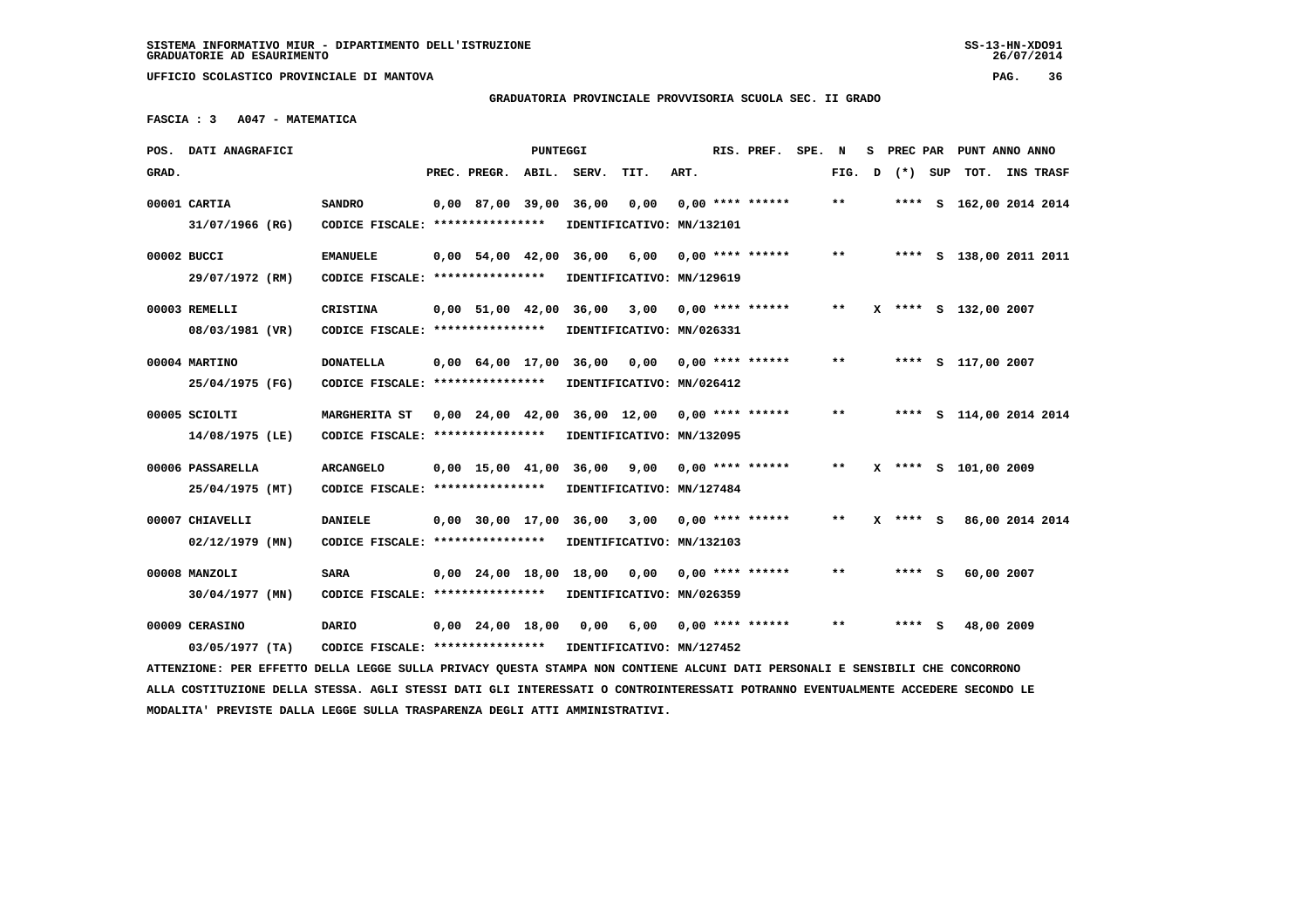# **GRADUATORIA PROVINCIALE PROVVISORIA SCUOLA SEC. II GRADO**

 **FASCIA : 3 A047 - MATEMATICA**

|       | POS. DATI ANAGRAFICI                                                                                                            |                                                            |      |                                | PUNTEGGI     |       |                               |      | RIS. PREF.              | SPE. | N     | s | PREC PAR |     |            | PUNT ANNO ANNO  |
|-------|---------------------------------------------------------------------------------------------------------------------------------|------------------------------------------------------------|------|--------------------------------|--------------|-------|-------------------------------|------|-------------------------|------|-------|---|----------|-----|------------|-----------------|
| GRAD. |                                                                                                                                 |                                                            |      | PREC. PREGR.                   | ABIL.        | SERV. | TIT.                          | ART. |                         |      | FIG.  | D | $(*)$    | SUP | TOT.       | INS TRASF       |
|       | 00010 GULLUSCI                                                                                                                  | SEVERO LUIGI                                               |      | $0,00$ 28,00 16,00             |              | 0,00  | 0,00                          |      | $0,00$ **** ******      |      | $* *$ |   | $***$ S  |     |            | 44,00 2011 2011 |
|       | 29/04/1970 (CZ)                                                                                                                 | CODICE FISCALE: ****************                           |      |                                |              |       | IDENTIFICATIVO: MN/129688     |      |                         |      |       |   |          |     |            |                 |
|       |                                                                                                                                 |                                                            |      |                                |              |       |                               |      |                         |      |       |   |          |     |            |                 |
|       | 00011 LIVERANI                                                                                                                  | <b>MATTEO</b>                                              |      | $0,00 \quad 12,00 \quad 18,00$ |              | 0,00  | 6,00                          |      | 0,00 **** ******        |      | $* *$ |   | **** S   |     | 36,00 2007 |                 |
|       | 23/08/1977 (FO)                                                                                                                 | CODICE FISCALE: *****************                          |      |                                |              |       | IDENTIFICATIVO: MN/026305     |      |                         |      |       |   |          |     |            |                 |
|       | 00012 MANNA                                                                                                                     | <b>NORMAN</b>                                              |      | $0,00$ 12,00 17,00             |              |       | 0,00 6,00 0,00 **** ****** T  |      |                         |      | $***$ |   | X **** S |     |            | 35,00 2014 2014 |
|       | 09/04/1976 (BA)                                                                                                                 | CODICE FISCALE: ****************                           |      |                                |              |       | IDENTIFICATIVO: MN/132316     |      |                         |      |       |   |          |     |            |                 |
|       |                                                                                                                                 |                                                            |      |                                |              |       |                               |      |                         |      | $***$ |   |          |     |            |                 |
|       | 00013 FALCHI                                                                                                                    | <b>FABIO</b>                                               |      | $0,00 \quad 12,00 \quad 18,00$ |              | 0,00  | 0.00                          |      | $0,00$ **** ******      |      |       |   | $***$ S  |     | 30,00 2007 |                 |
|       | $11/09/1967$ (MN)                                                                                                               | CODICE FISCALE: ****************                           |      |                                |              |       | IDENTIFICATIVO: MN/026294     |      |                         |      |       |   |          |     |            |                 |
|       | 00014 MARSEGLIA                                                                                                                 | MARIA ROSARIA                                              | 0,00 | 0,00 17,00                     |              |       | 0,00 13,00 0,00 **** ****** T |      |                         |      | $* *$ |   | $***$ S  |     |            | 30,00 2014 2014 |
|       | 20/12/1980 (CE)                                                                                                                 | CODICE FISCALE: *****************                          |      |                                |              |       | IDENTIFICATIVO: MN/132314     |      |                         |      |       |   |          |     |            |                 |
|       |                                                                                                                                 |                                                            |      |                                |              |       |                               |      |                         |      |       |   |          |     |            |                 |
|       | 00015 SANTORO                                                                                                                   | <b>NADIA</b>                                               |      | $0,00 \quad 10,00 \quad 18,00$ |              | 0,00  | 0,00                          |      | $0,00$ **** ******      |      | $* *$ |   | $***$ S  |     |            | 28,00 2014 2014 |
|       | 09/05/1974 (CS)                                                                                                                 | CODICE FISCALE: ****************                           |      |                                |              |       | IDENTIFICATIVO: MN/132350     |      |                         |      |       |   |          |     |            |                 |
|       | 00016 CURCIO                                                                                                                    | <b>MAURA FRANCES</b>                                       | 0,00 | 0,00 18,00                     |              |       | 0,00 10,00 0,00 **** ******   |      |                         |      | **    |   | **** S   |     |            | 28,00 2014 2014 |
|       | 28/04/1979 (CS)                                                                                                                 | CODICE FISCALE: *****************                          |      |                                |              |       | IDENTIFICATIVO: MN/132108     |      |                         |      |       |   |          |     |            |                 |
|       |                                                                                                                                 |                                                            |      |                                |              |       |                               |      |                         |      |       |   |          |     |            |                 |
|       | 00017 NICOLARDI                                                                                                                 | ANTONIO GIOVA                                              | 0,00 |                                | 6,00 18,00   | 0.00  | 4,00                          |      | $0.00$ **** ******      |      | $**$  |   | **** S   |     |            | 28,00 2014 2014 |
|       | 11/01/1975 (LE)                                                                                                                 | CODICE FISCALE: ****************                           |      |                                |              |       | IDENTIFICATIVO: MN/132304     |      |                         |      |       |   |          |     |            |                 |
|       | 00018 TAZZOLI                                                                                                                   | <b>ROBERTO</b>                                             | 0,00 |                                | $0,00$ 18,00 | 0,00  |                               |      | $9,00$ 0,00 **** ****** |      | $**$  |   | **** S   |     | 27,00 2009 |                 |
|       | 13/02/1975 (MN)                                                                                                                 | CODICE FISCALE: **************** IDENTIFICATIVO: MN/127505 |      |                                |              |       |                               |      |                         |      |       |   |          |     |            |                 |
|       | ATTENZIONE: PER EFFETTO DELLA LEGGE SULLA PRIVACY QUESTA STAMPA NON CONTIENE ALCUNI DATI PERSONALI E SENSIBILI CHE CONCORRONO   |                                                            |      |                                |              |       |                               |      |                         |      |       |   |          |     |            |                 |
|       | ALLA COSTITUZIONE DELLA STESSA. AGLI STESSI DATI GLI INTERESSATI O CONTROINTERESSATI POTRANNO EVENTUALMENTE ACCEDERE SECONDO LE |                                                            |      |                                |              |       |                               |      |                         |      |       |   |          |     |            |                 |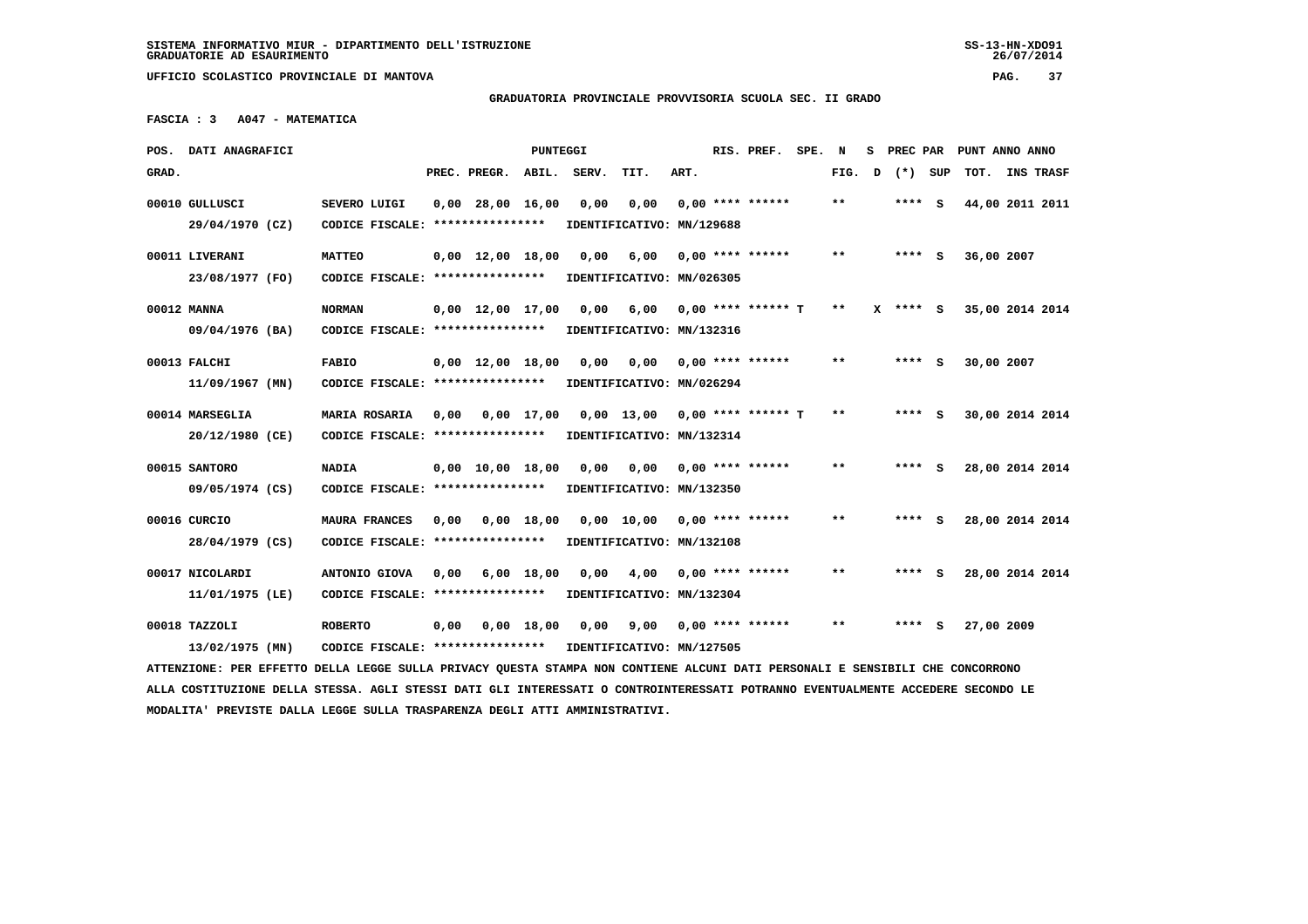## **GRADUATORIA PROVINCIALE PROVVISORIA SCUOLA SEC. II GRADO**

 **FASCIA : 3 A047 - MATEMATICA**

|       | POS. DATI ANAGRAFICI                                                                                                            |                                   |      |                                | <b>PUNTEGGI</b>    |       |                           |      | RIS. PREF.                | SPE. | N     | s | PREC PAR   |     | PUNT ANNO ANNO  |           |  |
|-------|---------------------------------------------------------------------------------------------------------------------------------|-----------------------------------|------|--------------------------------|--------------------|-------|---------------------------|------|---------------------------|------|-------|---|------------|-----|-----------------|-----------|--|
| GRAD. |                                                                                                                                 |                                   |      | PREC. PREGR.                   | ABIL.              | SERV. | TIT.                      | ART. |                           |      | FIG.  | D | $(*)$      | SUP | TOT.            | INS TRASF |  |
|       | 00019 DI NATALE                                                                                                                 | <b>GIUSEPPE</b>                   | 0,00 |                                | $3,00$ 14,00       |       | $0,00$ 10,00              |      | $0.00$ **** ******        |      | **    |   | **** S     |     | 27,00 2009      |           |  |
|       | 24/12/1975 (UD)                                                                                                                 | CODICE FISCALE: ****************  |      |                                |                    |       | IDENTIFICATIVO: MN/127462 |      |                           |      |       |   |            |     |                 |           |  |
|       | 00020 MESSINA                                                                                                                   | CLAUDIA GRAZI                     | 0.00 |                                | 0.00 18.00         | 0.00  | 9,00                      |      | $0.00$ **** ****** T      |      | **    |   | $***$ S    |     | 27,00 2014 2014 |           |  |
|       | $02/07/1979$ (CT)                                                                                                               | CODICE FISCALE: ****************  |      |                                |                    |       | IDENTIFICATIVO: MN/132309 |      |                           |      |       |   |            |     |                 |           |  |
|       | 00021 CONTALDI                                                                                                                  | <b>FRANCESCO</b>                  | 0,00 |                                | $0,00$ 18,00       | 0,00  |                           |      | $9,00$ 0,00 **** ****** T |      | $* *$ |   | $***$ S    |     | 27,00 2014 2014 |           |  |
|       | $07/03/1976$ (NA)                                                                                                               | CODICE FISCALE: ****************  |      |                                |                    |       | IDENTIFICATIVO: MN/132105 |      |                           |      |       |   |            |     |                 |           |  |
|       | 00022 RUSSO                                                                                                                     | <b>FRANCESCO</b>                  |      | $0,00 \quad 10,00 \quad 17,00$ |                    | 0,00  | 0,00                      |      | $0.00$ **** ******        |      | **    |   | **** S     |     | 27,00 2014 2014 |           |  |
|       | 27/03/1980 (NA)                                                                                                                 | CODICE FISCALE: ****************  |      |                                |                    |       | IDENTIFICATIVO: MN/132111 |      |                           |      |       |   |            |     |                 |           |  |
|       | 00023 LUBRANO LOBIANCO                                                                                                          | <b>VALERIO</b>                    | 0,00 |                                | $6,00 \quad 16,00$ | 0,00  | 4,00                      |      | $0.00$ **** ******        |      | $* *$ |   | $X$ **** S |     | 26,00 2011 2011 |           |  |
|       | 29/09/1972 (NA)                                                                                                                 | CODICE FISCALE: ****************  |      |                                |                    |       | IDENTIFICATIVO: MN/129718 |      |                           |      |       |   |            |     |                 |           |  |
|       | 00024 BUONERBA                                                                                                                  | <b>LAURA</b>                      | 0,00 |                                | $6,00$ 18,00       | 0,00  | 0,00                      |      | $0.00$ **** ******        |      | $***$ |   | **** S     |     | 24,00 2007      |           |  |
|       | 28/09/1971 (MN)                                                                                                                 | CODICE FISCALE: ****************  |      |                                |                    |       | IDENTIFICATIVO: MN/026252 |      |                           |      |       |   |            |     |                 |           |  |
|       | 00025 CARPENTIERI                                                                                                               | <b>MICHELE</b>                    | 0,00 |                                | 3,00 18,00         | 0,00  | 0,00                      |      | $0.00$ **** ******        |      | **    |   | **** S     |     | 21,00 2014 2014 |           |  |
|       | 04/07/1978 (RC)                                                                                                                 | CODICE FISCALE: ****************  |      |                                |                    |       | IDENTIFICATIVO: MN/132099 |      |                           |      |       |   |            |     |                 |           |  |
|       | 00026 PLOIA                                                                                                                     | GIGLIOLA                          | 0,00 |                                | 0.00 16.00         | 0.00  | 3,00                      |      | $0.00$ **** ******        |      | **    |   | **** S     |     | 19,00 2011 2011 |           |  |
|       | 25/12/1974 (CR)                                                                                                                 | CODICE FISCALE: ****************  |      |                                |                    |       | IDENTIFICATIVO: MN/129515 |      |                           |      |       |   |            |     |                 |           |  |
|       | 00027 ROSSI                                                                                                                     | CINZIA                            | 0,00 |                                | $0,00$ 17,00       | 0.00  | 0.00                      |      | $0.00$ **** ******        |      | $* *$ |   |            | s   | 17,00 2007      |           |  |
|       | 18/06/1970 (MN)                                                                                                                 | CODICE FISCALE: ***************** |      |                                |                    |       | IDENTIFICATIVO: MN/026337 |      |                           |      |       |   |            |     |                 |           |  |
|       | ATTENZIONE: PER EFFETTO DELLA LEGGE SULLA PRIVACY QUESTA STAMPA NON CONTIENE ALCUNI DATI PERSONALI E SENSIBILI CHE CONCORRONO   |                                   |      |                                |                    |       |                           |      |                           |      |       |   |            |     |                 |           |  |
|       | ALLA COSTITUZIONE DELLA STESSA. AGLI STESSI DATI GLI INTERESSATI O CONTROINTERESSATI POTRANNO EVENTUALMENTE ACCEDERE SECONDO LE |                                   |      |                                |                    |       |                           |      |                           |      |       |   |            |     |                 |           |  |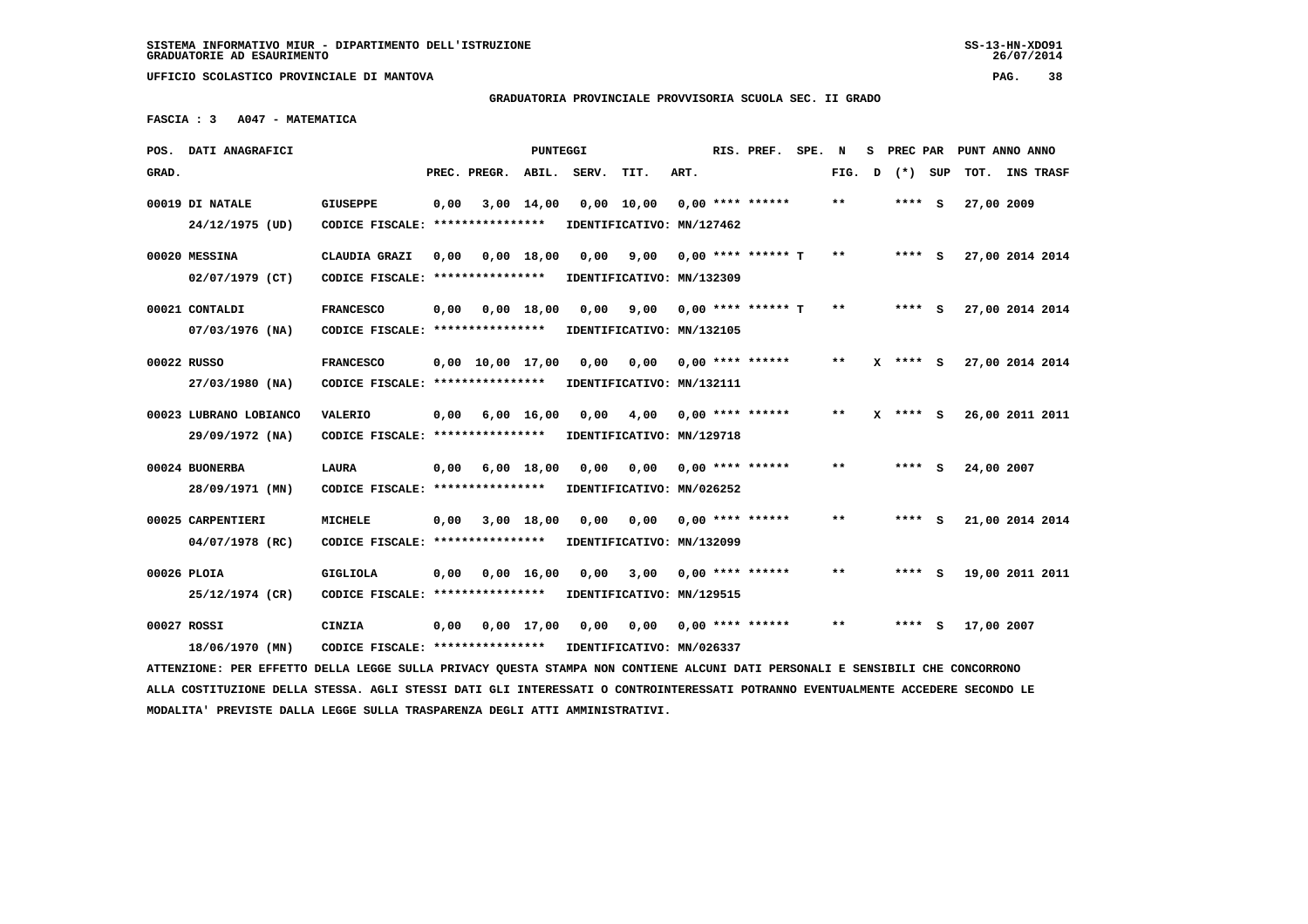**SISTEMA INFORMATIVO MIUR - DIPARTIMENTO DELL'ISTRUZIONE SS-13-HN-XDO91 GRADUATORIE AD ESAURIMENTO 26/07/2014**

 $26/07/2014$ 

 **UFFICIO SCOLASTICO PROVINCIALE DI MANTOVA PAG. 39**

 **GRADUATORIA PROVINCIALE PROVVISORIA SCUOLA SEC. II GRADO**

 **FASCIA : 3 A047 - MATEMATICA**

| POS.  | DATI ANAGRAFICI                       |                                             |      |                  | PUNTEGGI           |       |                                   |      | RIS. PREF.         | SPE. | N     | S. | PREC PAR |     | PUNT ANNO ANNO  |                 |
|-------|---------------------------------------|---------------------------------------------|------|------------------|--------------------|-------|-----------------------------------|------|--------------------|------|-------|----|----------|-----|-----------------|-----------------|
| GRAD. |                                       |                                             |      | PREC. PREGR.     | ABIL.              | SERV. | TIT.                              | ART. |                    |      | FIG.  | D  | $(* )$   | SUP | тот.            | INS TRASF       |
|       | 00028 GIAMBLANCO<br>24/07/1971 (RG)   | PIETRO<br>CODICE FISCALE: ***************** | 0,00 |                  | $0.00$ 17.00       | 0,00  | 0,00<br>IDENTIFICATIVO: MN/132217 |      | $0.00$ **** ****** |      | $* *$ |    | ****     | s   | 17,00 2014 2014 |                 |
|       | 00029 SANTAMARIA<br>$04/09/1979$ (MT) | <b>RAFFAELLA</b><br>CODICE FISCALE:         | 0.00 | **************** | $0,00$ 16,00       | 0,00  | 0,00<br>IDENTIFICATIVO: MN/129781 |      | $0.00$ **** ****** |      | $* *$ |    | ****     | s   |                 | 16,00 2011 2011 |
|       | 00030 ZAIPI<br>19/01/1969<br>(EE)     | EDLIRA<br>CODICE FISCALE:                   | 0,00 | **************** | $0,00 \quad 14,00$ | 0,00  | 0,00<br>IDENTIFICATIVO: MN/132370 |      | $0.00$ **** ****** |      | $* *$ |    | ****     | s   | 14,00 2014 2014 |                 |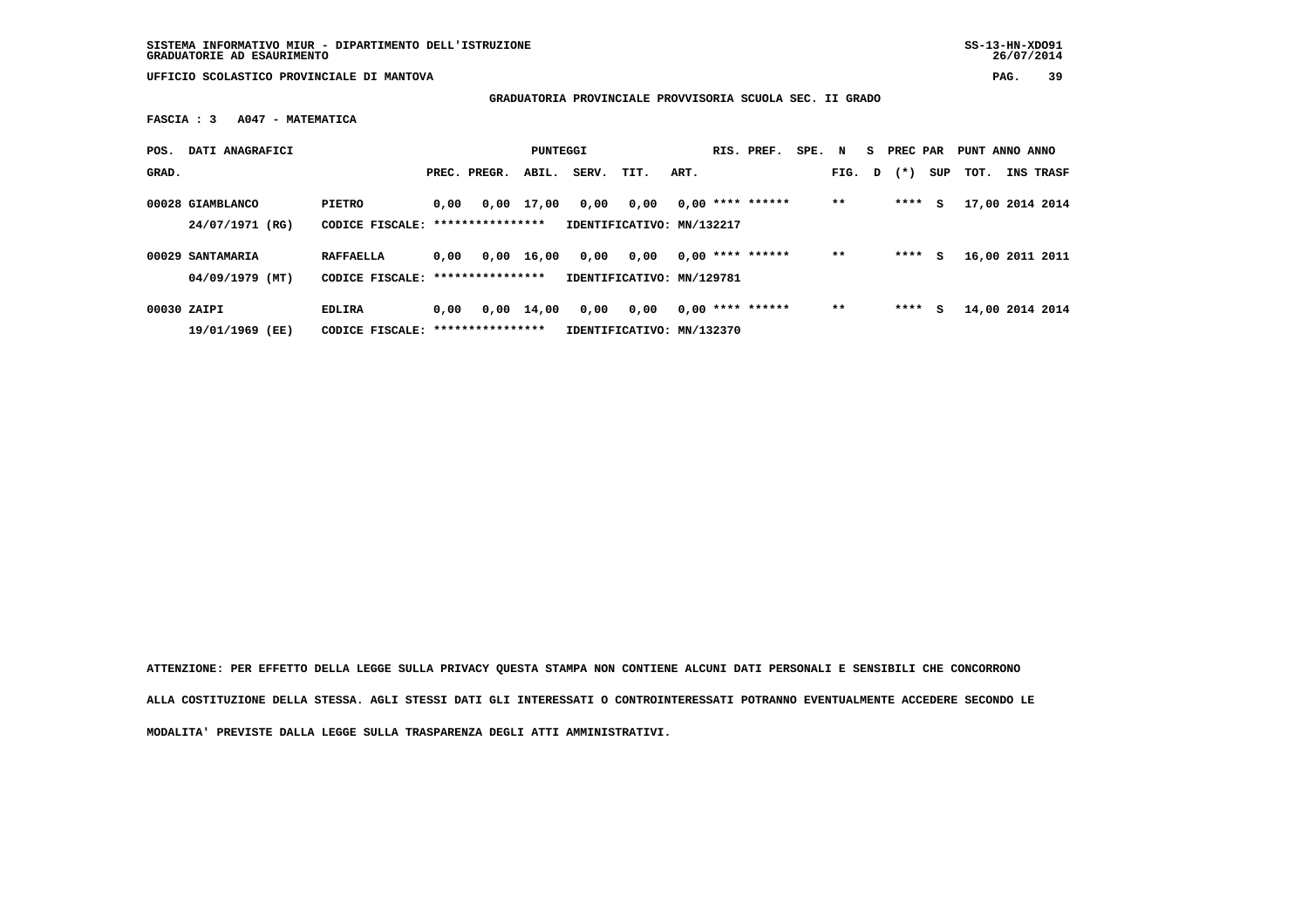**GRADUATORIA PROVINCIALE PROVVISORIA SCUOLA SEC. II GRADO**

 **FASCIA : 3 A048 - MATEMATICA APPLICATA**

|             | POS. DATI ANAGRAFICI                                                                                                            |                                                            |      |                          | PUNTEGGI |                                                       |                           |      | RIS. PREF.                | SPE. N |        |          | S PREC PAR PUNT ANNO ANNO |  |
|-------------|---------------------------------------------------------------------------------------------------------------------------------|------------------------------------------------------------|------|--------------------------|----------|-------------------------------------------------------|---------------------------|------|---------------------------|--------|--------|----------|---------------------------|--|
| GRAD.       |                                                                                                                                 |                                                            |      | PREC. PREGR. ABIL. SERV. |          |                                                       | TIT.                      | ART. |                           |        | FIG. D | (*) SUP  | TOT. INS TRASF            |  |
| 00001 GOZZI |                                                                                                                                 | <b>MARIA GIOVANN</b>                                       |      | 0,00 108,00 18,00 36,00  |          |                                                       | 7,00                      |      | $0,00$ **** ******        |        | $***$  |          | **** S 169,00 2007        |  |
|             | 03/06/1964 (MN)                                                                                                                 | CODICE FISCALE: ****************                           |      |                          |          |                                                       | IDENTIFICATIVO: MN/026356 |      |                           |        |        |          |                           |  |
|             | 00002 PETRELLI                                                                                                                  | <b>MANUELA</b>                                             |      |                          |          | $0.00 \quad 45.00 \quad 41.00 \quad 36.00 \quad 1.00$ |                           |      | $0.00$ **** ******        |        | $***$  |          | **** S 123,00 2011 2011   |  |
|             | 12/02/1976 (LE)                                                                                                                 | CODICE FISCALE: ****************                           |      |                          |          |                                                       | IDENTIFICATIVO: MN/129756 |      |                           |        |        |          |                           |  |
|             | 00003 ANGHINELLI                                                                                                                | <b>ODETTA</b>                                              |      |                          |          | $0.00$ 28.00 42.00 36.00 15.00 0.00 **** ****** T     |                           |      |                           |        | $* *$  |          | **** S 121,00 2014 2014   |  |
|             | $06/02/1974$ (MN)                                                                                                               | CODICE FISCALE: ****************                           |      |                          |          |                                                       | IDENTIFICATIVO: MN/132360 |      |                           |        |        |          |                           |  |
|             | 00004 DI FRANCESCO                                                                                                              | <b>ANGELO</b>                                              |      |                          |          | 0,00 16,00 42,00 36,00 6,00                           |                           |      | 0,00 **** ****** T        |        | $***$  |          | X **** S 100,00 2011 2011 |  |
|             | 07/02/1976 (FG)                                                                                                                 | CODICE FISCALE: ****************                           |      |                          |          |                                                       | IDENTIFICATIVO: MN/129638 |      |                           |        |        |          |                           |  |
|             | 00005 BERGAMASCHI                                                                                                               | <b>PAOLO</b>                                               |      | $0,00$ 84,00 15,00       |          | 0,00                                                  |                           |      | $0,00$ $0,00$ **** ****** |        | $* *$  | $X$ **** | 99,00 2005 2005           |  |
|             | 28/09/1962 (MN)                                                                                                                 | CODICE FISCALE: ****************                           |      |                          |          |                                                       | IDENTIFICATIVO: MN/024928 |      |                           |        |        |          |                           |  |
|             | 00006 CONTE                                                                                                                     | <b>SALVATORE</b>                                           |      | $0,00$ $27,00$ $42,00$   |          |                                                       | 20,00 6,00                |      | $0,00$ **** ******        |        | $***$  | X **** S | 95,00 2014 2014           |  |
|             | 21/12/1980 (BR)                                                                                                                 | CODICE FISCALE: ****************                           |      |                          |          |                                                       | IDENTIFICATIVO: MN/132106 |      |                           |        |        |          |                           |  |
|             | 00007 VAIANO                                                                                                                    | LUCA                                                       | 0,00 | 0,00 42,00               |          | 0,00                                                  | 0,00                      |      | $0,00$ **** ******        |        | $* *$  | **** S   | 42,00 2007                |  |
|             | 04/05/1979 (CE)                                                                                                                 | CODICE FISCALE: ****************                           |      |                          |          |                                                       | IDENTIFICATIVO: MN/026169 |      |                           |        |        |          |                           |  |
|             | 00008 MANNA                                                                                                                     | <b>NORMAN</b>                                              |      | $0,00$ 12,00 17,00 0,00  |          |                                                       | 6,00                      |      | $0.00$ **** ****** T      |        | $***$  | $***$ S  | 35,00 2014 2014           |  |
|             | 09/04/1976 (BA)                                                                                                                 | CODICE FISCALE: ****************                           |      |                          |          | IDENTIFICATIVO: MN/132316                             |                           |      |                           |        |        |          |                           |  |
|             | 00009 CARTIA                                                                                                                    | <b>SANDRO</b>                                              |      | $0.00$ 15.00 16.00       |          | 0.00                                                  |                           |      | $0.00$ $0.00$ **** ****** |        | $* *$  | $***$ S  | 31,00 2014 2014           |  |
|             | 31/07/1966 (RG)                                                                                                                 | CODICE FISCALE: **************** IDENTIFICATIVO: MN/132101 |      |                          |          |                                                       |                           |      |                           |        |        |          |                           |  |
|             | ATTENZIONE: PER EFFETTO DELLA LEGGE SULLA PRIVACY QUESTA STAMPA NON CONTIENE ALCUNI DATI PERSONALI E SENSIBILI CHE CONCORRONO   |                                                            |      |                          |          |                                                       |                           |      |                           |        |        |          |                           |  |
|             | ALLA COSTITUZIONE DELLA STESSA. AGLI STESSI DATI GLI INTERESSATI O CONTROINTERESSATI POTRANNO EVENTUALMENTE ACCEDERE SECONDO LE |                                                            |      |                          |          |                                                       |                           |      |                           |        |        |          |                           |  |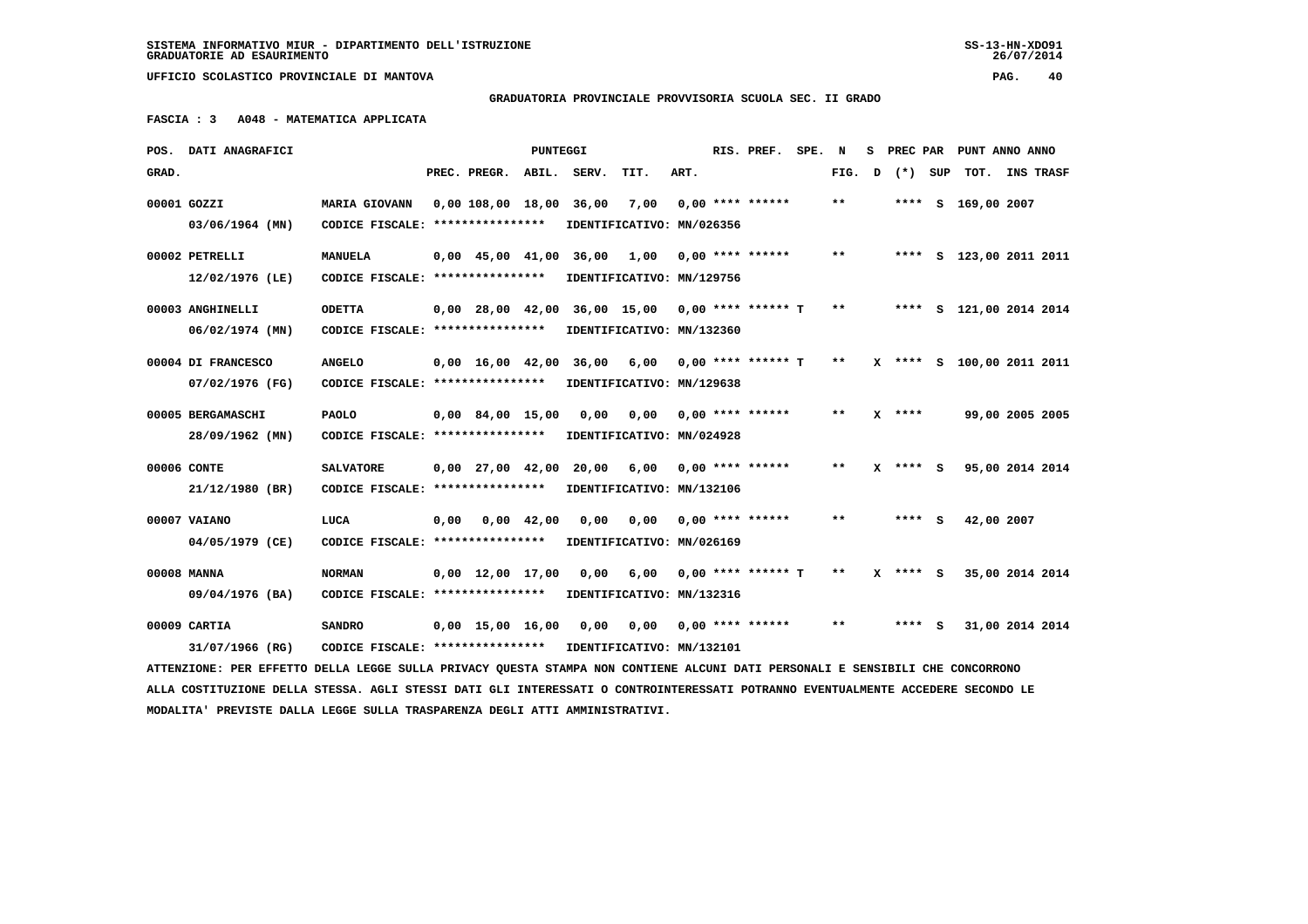**SISTEMA INFORMATIVO MIUR - DIPARTIMENTO DELL'ISTRUZIONE SS-13-HN-XDO91 GRADUATORIE AD ESAURIMENTO 26/07/2014**

26/07/2014

 **UFFICIO SCOLASTICO PROVINCIALE DI MANTOVA PAG. 41**

# **GRADUATORIA PROVINCIALE PROVVISORIA SCUOLA SEC. II GRADO**

 **FASCIA : 3 A048 - MATEMATICA APPLICATA**

|       | POS. DATI ANAGRAFICI                                                                                                            |                                   |      |                                | PUNTEGGI     |       |                               |      | RIS. PREF.           | SPE. | N            | s | PREC PAR |     | PUNT ANNO ANNO  |           |  |
|-------|---------------------------------------------------------------------------------------------------------------------------------|-----------------------------------|------|--------------------------------|--------------|-------|-------------------------------|------|----------------------|------|--------------|---|----------|-----|-----------------|-----------|--|
| GRAD. |                                                                                                                                 |                                   |      | PREC. PREGR.                   | ABIL.        | SERV. | TIT.                          | ART. |                      |      | FIG.         | D | $(*)$    | SUP | TOT.            | INS TRASF |  |
|       | 00010 REMELLI                                                                                                                   | <b>CRISTINA</b>                   | 0,00 |                                | 9,00 18,00   | 0,00  | 3,00                          |      | $0.00$ **** ******   |      | $* *$        |   | X **** S |     | 30,00 2007      |           |  |
|       | 08/03/1981 (VR)                                                                                                                 | CODICE FISCALE: ****************  |      |                                |              |       | IDENTIFICATIVO: MN/026331     |      |                      |      |              |   |          |     |                 |           |  |
|       |                                                                                                                                 |                                   |      |                                |              |       |                               |      |                      |      |              |   |          |     |                 |           |  |
|       | 00011 MARSEGLIA                                                                                                                 | MARIA ROSARIA                     | 0,00 |                                |              |       | 0,00 17,00 0,00 13,00         |      | $0.00$ **** ****** T |      | $* *$        |   | $***$ S  |     | 30,00 2014 2014 |           |  |
|       | 20/12/1980 (CE)                                                                                                                 | CODICE FISCALE: ***************** |      |                                |              |       | IDENTIFICATIVO: MN/132314     |      |                      |      |              |   |          |     |                 |           |  |
|       | 00012 SANTORO                                                                                                                   | <b>NADIA</b>                      |      | $0.00 \quad 10.00 \quad 18.00$ |              | 0.00  | 0.00                          |      | $0.00$ **** ******   |      | $\star\star$ |   |          | s   | 28,00 2014 2014 |           |  |
|       | 09/05/1974 (CS)                                                                                                                 | CODICE FISCALE: ****************  |      |                                |              |       | IDENTIFICATIVO: MN/132350     |      |                      |      |              |   |          |     |                 |           |  |
|       |                                                                                                                                 |                                   |      |                                |              |       |                               |      |                      |      |              |   |          |     |                 |           |  |
|       | 00013 CURCIO                                                                                                                    | <b>MAURA FRANCES</b>              | 0,00 |                                | 0.00 18.00   |       | $0.00$ 10.00 0.00 **** ****** |      |                      |      | $\star\star$ |   | $***$ S  |     | 28,00 2014 2014 |           |  |
|       | 28/04/1979 (CS)                                                                                                                 | CODICE FISCALE: ****************  |      |                                |              |       | IDENTIFICATIVO: MN/132108     |      |                      |      |              |   |          |     |                 |           |  |
|       | 00014 NICOLARDI                                                                                                                 | ANTONIO GIOVA                     | 0.00 |                                | $6,00$ 18,00 | 0.00  | 4,00                          |      | $0.00$ **** ******   |      | $**$         |   | $***$ S  |     | 28,00 2014 2014 |           |  |
|       | 11/01/1975 (LE)                                                                                                                 | CODICE FISCALE: ****************  |      |                                |              |       | IDENTIFICATIVO: MN/132304     |      |                      |      |              |   |          |     |                 |           |  |
|       | 00015 TAZZOLI                                                                                                                   | <b>ROBERTO</b>                    |      |                                |              |       |                               |      | $0.00$ **** ******   |      | * *          |   | **** S   |     |                 |           |  |
|       |                                                                                                                                 |                                   | 0,00 |                                | $0,00$ 18,00 | 0,00  | 9,00                          |      |                      |      |              |   |          |     | 27,00 2009      |           |  |
|       | $13/02/1975$ (MN)                                                                                                               | CODICE FISCALE: ****************  |      |                                |              |       | IDENTIFICATIVO: MN/127505     |      |                      |      |              |   |          |     |                 |           |  |
|       | 00016 DI NATALE                                                                                                                 | <b>GIUSEPPE</b>                   | 0,00 |                                | 3,00 14,00   |       | 0,00 10,00                    |      | $0.00$ **** ******   |      | $* *$        |   | **** S   |     | 27,00 2009      |           |  |
|       | 24/12/1975 (UD)                                                                                                                 | CODICE FISCALE: ****************  |      |                                |              |       | IDENTIFICATIVO: MN/127462     |      |                      |      |              |   |          |     |                 |           |  |
|       |                                                                                                                                 |                                   |      |                                |              |       |                               |      |                      |      |              |   |          |     |                 |           |  |
|       | 00017 MESSINA                                                                                                                   | CLAUDIA GRAZI                     | 0,00 |                                | $0,00$ 18,00 | 0,00  | 9,00                          |      | $0.00$ **** ****** T |      | $***$        |   | $***$ S  |     | 27,00 2014 2014 |           |  |
|       | 02/07/1979 (CT)                                                                                                                 | CODICE FISCALE: ****************  |      |                                |              |       | IDENTIFICATIVO: MN/132309     |      |                      |      |              |   |          |     |                 |           |  |
|       | 00018 CONTALDI                                                                                                                  | <b>FRANCESCO</b>                  | 0,00 |                                | $0,00$ 18,00 | 0,00  | 9,00                          |      | $0.00$ **** ****** T |      | $* *$        |   | $***$ S  |     | 27,00 2014 2014 |           |  |
|       | 07/03/1976 (NA)                                                                                                                 | CODICE FISCALE: ****************  |      |                                |              |       | IDENTIFICATIVO: MN/132105     |      |                      |      |              |   |          |     |                 |           |  |
|       | ATTENZIONE: PER EFFETTO DELLA LEGGE SULLA PRIVACY QUESTA STAMPA NON CONTIENE ALCUNI DATI PERSONALI E SENSIBILI CHE CONCORRONO   |                                   |      |                                |              |       |                               |      |                      |      |              |   |          |     |                 |           |  |
|       | ALLA COSTITUZIONE DELLA STESSA. AGLI STESSI DATI GLI INTERESSATI O CONTROINTERESSATI POTRANNO EVENTUALMENTE ACCEDERE SECONDO LE |                                   |      |                                |              |       |                               |      |                      |      |              |   |          |     |                 |           |  |
|       | MODALITA' PREVISTE DALLA LEGGE SULLA TRASPARENZA DEGLI ATTI AMMINISTRATIVI.                                                     |                                   |      |                                |              |       |                               |      |                      |      |              |   |          |     |                 |           |  |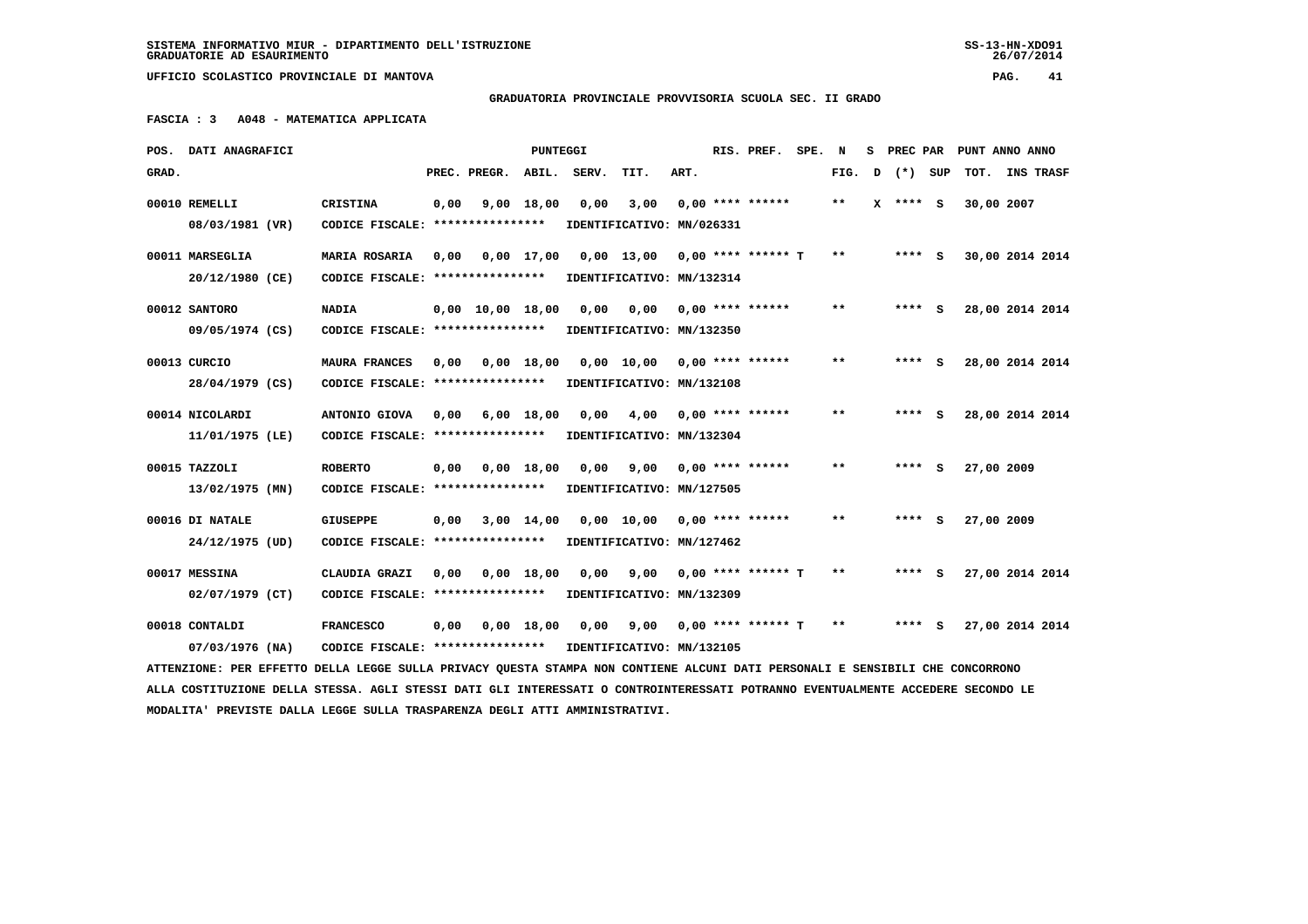## **GRADUATORIA PROVINCIALE PROVVISORIA SCUOLA SEC. II GRADO**

 **FASCIA : 3 A048 - MATEMATICA APPLICATA**

|       | POS. DATI ANAGRAFICI                                                                                                            |                                   |      |                    | <b>PUNTEGGI</b> |       |                                  |      | RIS. PREF.              | SPE. N |       | s | <b>PREC PAR</b> |            | PUNT ANNO ANNO  |
|-------|---------------------------------------------------------------------------------------------------------------------------------|-----------------------------------|------|--------------------|-----------------|-------|----------------------------------|------|-------------------------|--------|-------|---|-----------------|------------|-----------------|
| GRAD. |                                                                                                                                 |                                   |      | PREC. PREGR. ABIL. |                 | SERV. | TIT.                             | ART. |                         |        | FIG.  | D | (*) SUP         |            | TOT. INS TRASF  |
|       | 00019 LIVERANI                                                                                                                  | <b>MATTEO</b>                     | 0,00 |                    | $0,00$ 18,00    | 0,00  | 6,00                             |      | $0.00$ **** ******      |        | $***$ |   | $***$ S         | 24,00 2007 |                 |
|       | 23/08/1977 (FO)                                                                                                                 | CODICE FISCALE: ****************  |      |                    |                 |       | IDENTIFICATIVO: MN/026305        |      |                         |        |       |   |                 |            |                 |
|       | 00020 CERASINO                                                                                                                  | <b>DARIO</b>                      | 0,00 |                    | $0,00$ 18,00    | 0,00  | 6,00                             |      | $0.00$ **** ******      |        | $***$ |   | $***$ S         | 24,00 2009 |                 |
|       | $03/05/1977$ (TA)                                                                                                               | CODICE FISCALE: ***************** |      |                    |                 |       | IDENTIFICATIVO: MN/127452        |      |                         |        |       |   |                 |            |                 |
|       | 00021 BUCCI                                                                                                                     | <b>EMANUELE</b>                   | 0,00 |                    | $0,00$ 18,00    |       | 0,00 6,00 0,00 **** ******       |      |                         |        | **    |   | $***$ S         |            | 24,00 2011 2011 |
|       | 29/07/1972 (RM)                                                                                                                 | CODICE FISCALE: ****************  |      |                    |                 |       | IDENTIFICATIVO: MN/129619        |      |                         |        |       |   |                 |            |                 |
|       | 00022 CARPENTIERI                                                                                                               | MICHELE                           | 0,00 |                    | $3,00$ 18,00    | 0.00  | 0.00                             |      | $0.00$ **** ******      |        | $***$ |   | $***$ S         |            | 21,00 2014 2014 |
|       | 04/07/1978 (RC)                                                                                                                 | CODICE FISCALE: ****************  |      |                    |                 |       | IDENTIFICATIVO: MN/132099        |      |                         |        |       |   |                 |            |                 |
|       | 00023 CHIAVELLI                                                                                                                 | <b>DANIELE</b>                    | 0,00 |                    | $0.00$ 17.00    | 0,00  |                                  |      | $3,00$ 0,00 **** ****** |        | $* *$ |   | $X$ **** S      |            | 20,00 2014 2014 |
|       | $02/12/1979$ (MN)                                                                                                               | CODICE FISCALE: ****************  |      |                    |                 |       | IDENTIFICATIVO: MN/132103        |      |                         |        |       |   |                 |            |                 |
|       | 00024 PLOIA                                                                                                                     | <b>GIGLIOLA</b>                   | 0,00 |                    | $0,00$ 16,00    |       | $0,00$ $3,00$ $0,00$ **** ****** |      |                         |        | $***$ |   | **** S          |            | 19,00 2011 2011 |
|       | 25/12/1974 (CR)                                                                                                                 | CODICE FISCALE: ****************  |      |                    |                 |       | IDENTIFICATIVO: MN/129515        |      |                         |        |       |   |                 |            |                 |
|       | 00025 FALCHI                                                                                                                    | <b>FABIO</b>                      | 0,00 |                    | $0,00$ 18,00    | 0,00  |                                  |      | $0,00$ 0,00 **** ****** |        | **    |   | $***$ S         | 18,00 2007 |                 |
|       | 11/09/1967 (MN)                                                                                                                 | CODICE FISCALE: ****************  |      |                    |                 |       | IDENTIFICATIVO: MN/026294        |      |                         |        |       |   |                 |            |                 |
|       | 00026 MANZOLI                                                                                                                   | <b>SARA</b>                       | 0,00 |                    | $0,00$ 18,00    | 0,00  | 0,00                             |      | $0.00$ **** ******      |        | $* *$ |   | **** S          | 18,00 2007 |                 |
|       | 30/04/1977 (MN)                                                                                                                 | CODICE FISCALE: ****************  |      |                    |                 |       | IDENTIFICATIVO: MN/026359        |      |                         |        |       |   |                 |            |                 |
|       | 00027 ROSSI                                                                                                                     | CINZIA                            | 0,00 |                    | $0,00$ 17,00    | 0,00  | 0,00                             |      | 0,00 **** ******        |        | $***$ |   | $***$ S         | 17,00 2007 |                 |
|       | 18/06/1970 (MN)                                                                                                                 | CODICE FISCALE: ****************  |      |                    |                 |       | IDENTIFICATIVO: MN/026337        |      |                         |        |       |   |                 |            |                 |
|       | ATTENZIONE: PER EFFETTO DELLA LEGGE SULLA PRIVACY OUESTA STAMPA NON CONTIENE ALCUNI DATI PERSONALI E SENSIBILI CHE CONCORRONO   |                                   |      |                    |                 |       |                                  |      |                         |        |       |   |                 |            |                 |
|       | ALLA COSTITUZIONE DELLA STESSA. AGLI STESSI DATI GLI INTERESSATI O CONTROINTERESSATI POTRANNO EVENTUALMENTE ACCEDERE SECONDO LE |                                   |      |                    |                 |       |                                  |      |                         |        |       |   |                 |            |                 |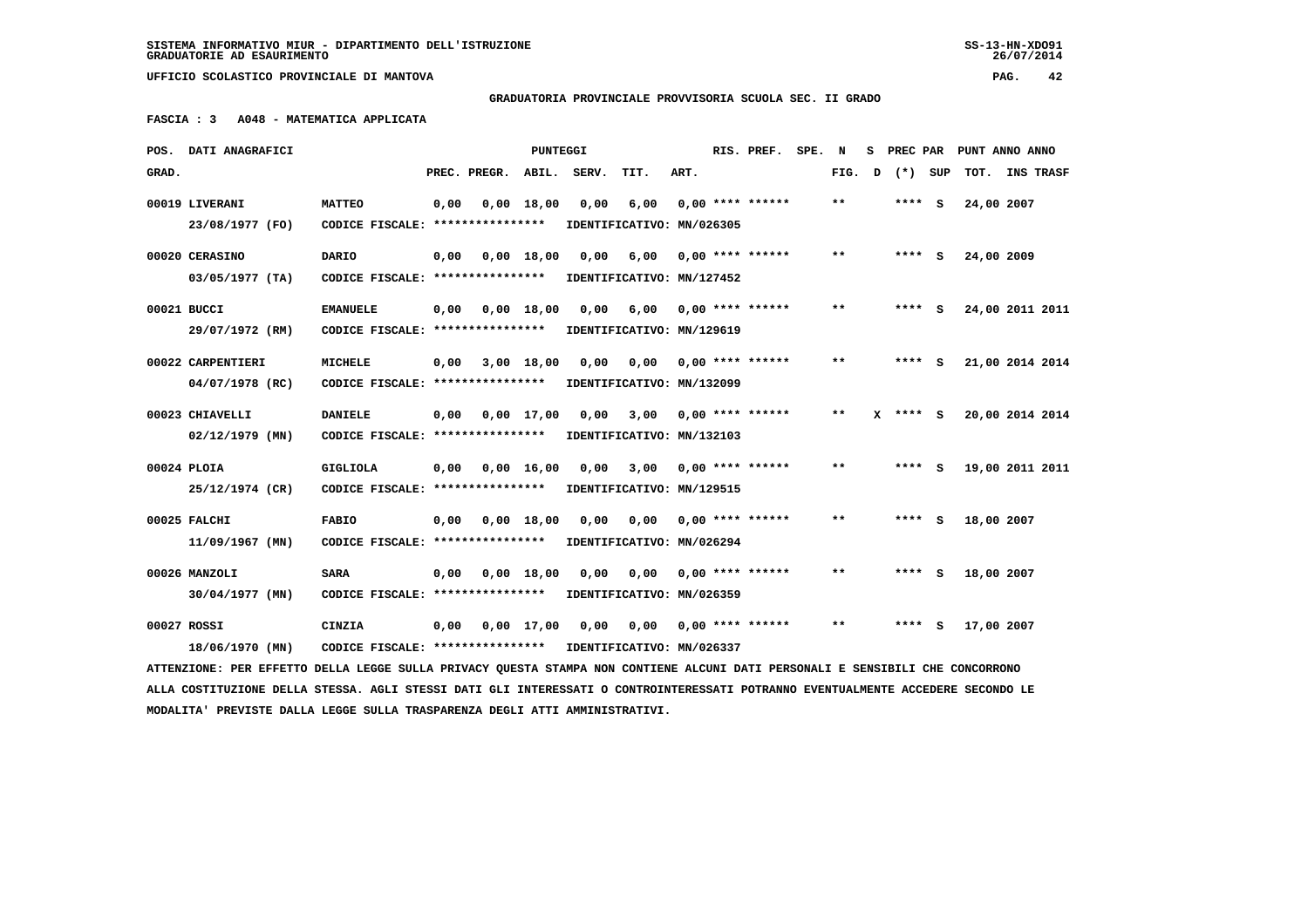**SISTEMA INFORMATIVO MIUR - DIPARTIMENTO DELL'ISTRUZIONE SS-13-HN-XDO91 GRADUATORIE AD ESAURIMENTO 26/07/2014**

26/07/2014

 **UFFICIO SCOLASTICO PROVINCIALE DI MANTOVA PAG. 43**

 **GRADUATORIA PROVINCIALE PROVVISORIA SCUOLA SEC. II GRADO**

 **FASCIA : 3 A048 - MATEMATICA APPLICATA**

| POS.  | DATI ANAGRAFICI  |                                   |      |                  | PUNTEGGI           |       |                           |      | RIS. PREF.         | SPE. N |        | S. | PREC PAR  |     | PUNT ANNO ANNO  |           |
|-------|------------------|-----------------------------------|------|------------------|--------------------|-------|---------------------------|------|--------------------|--------|--------|----|-----------|-----|-----------------|-----------|
| GRAD. |                  |                                   |      | PREC. PREGR.     | ABIL.              | SERV. | TIT.                      | ART. |                    |        | FIG. D |    | $(\star)$ | SUP | тот.            | INS TRASF |
|       |                  |                                   |      |                  |                    |       |                           |      |                    |        |        |    |           |     |                 |           |
|       | 00028 MARTINO    | <b>DONATELLA</b>                  | 0,00 |                  | 0,00 17,00         | 0,00  | 0,00                      |      | $0,00$ **** ****** |        | $* *$  |    | ****      | s   | 17,00 2007      |           |
|       | 25/04/1975 (FG)  | CODICE FISCALE:                   |      | **************** |                    |       | IDENTIFICATIVO: MN/026412 |      |                    |        |        |    |           |     |                 |           |
|       |                  |                                   |      |                  |                    |       |                           |      |                    |        |        |    |           |     |                 |           |
|       | 00029 GIAMBLANCO | <b>PIETRO</b>                     | 0,00 |                  | 0,00 17,00         | 0,00  | 0,00                      |      | $0.00$ **** ****** |        | $* *$  |    | ****      | S   | 17,00 2014 2014 |           |
|       | 24/07/1971 (RG)  | CODICE FISCALE:                   |      | **************** |                    |       | IDENTIFICATIVO: MN/132217 |      |                    |        |        |    |           |     |                 |           |
|       |                  |                                   |      |                  |                    |       |                           |      |                    |        |        |    |           |     |                 |           |
|       | 00030 SANTAMARIA | <b>RAFFAELLA</b>                  | 0.00 |                  | $0.00$ 16.00       | 0,00  | 0,00                      |      | $0.00$ **** ****** |        | $* *$  |    | ****      | s   | 16,00 2011 2011 |           |
|       | 04/09/1979 (MT)  | CODICE FISCALE: ***************** |      |                  |                    |       | IDENTIFICATIVO: MN/129781 |      |                    |        |        |    |           |     |                 |           |
|       |                  |                                   |      |                  |                    |       |                           |      |                    |        |        |    |           |     |                 |           |
|       | 00031 GULLUSCI   | SEVERO LUIGI                      | 0.00 |                  | $0,00 \quad 16,00$ | 0,00  | 0,00                      |      | $0.00$ **** ****** |        | $* *$  |    | ****      | s   | 16,00 2011 2011 |           |
|       | 29/04/1970 (CZ)  | CODICE FISCALE: ****************  |      |                  |                    |       | IDENTIFICATIVO: MN/129688 |      |                    |        |        |    |           |     |                 |           |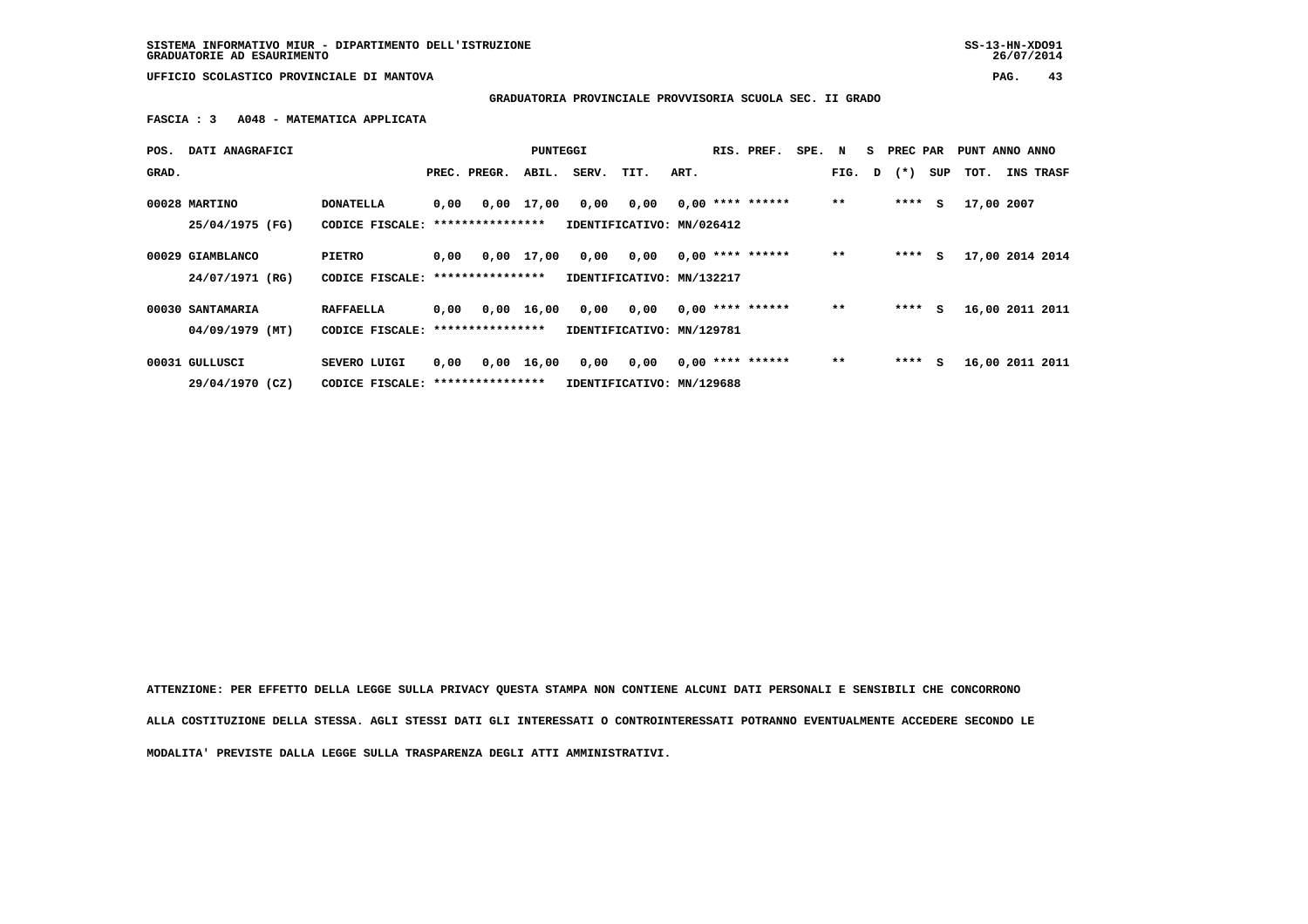## **GRADUATORIA PROVINCIALE PROVVISORIA SCUOLA SEC. II GRADO**

 **FASCIA : 3 A049 - MATEMATICA E FISICA**

|       | POS. DATI ANAGRAFICI                                                                                                            |                                  |                                            | PUNTEGGI |             |                                                   |      | RIS. PREF.           | SPE. N |       | s | PREC PAR |     | PUNT ANNO ANNO          |           |  |
|-------|---------------------------------------------------------------------------------------------------------------------------------|----------------------------------|--------------------------------------------|----------|-------------|---------------------------------------------------|------|----------------------|--------|-------|---|----------|-----|-------------------------|-----------|--|
| GRAD. |                                                                                                                                 |                                  | PREC. PREGR.                               |          | ABIL. SERV. | TIT.                                              | ART. |                      |        | FIG.  | D | $(*)$    | SUP | TOT.                    | INS TRASF |  |
|       | 00001 CONTALDI                                                                                                                  | <b>FRANCESCO</b>                 | $0,00$ 69,00 42,00 36,00                   |          |             | 3,00                                              |      | $0.00$ **** ****** T |        | $* *$ |   |          |     | **** S 150,00 2014 2014 |           |  |
|       | 07/03/1976 (NA)                                                                                                                 | CODICE FISCALE: **************** |                                            |          |             | IDENTIFICATIVO: MN/132105                         |      |                      |        |       |   |          |     |                         |           |  |
|       | 00002 MESSINA                                                                                                                   | CLAUDIA GRAZI                    | $0.00 \quad 62.00 \quad 42.00$             |          | 36,00       | 9,00                                              |      | $0.00$ **** ****** T |        | $***$ |   |          |     | **** S 149,00 2014 2014 |           |  |
|       | $02/07/1979$ (CT)                                                                                                               | CODICE FISCALE: **************** |                                            |          |             | IDENTIFICATIVO: MN/132309                         |      |                      |        |       |   |          |     |                         |           |  |
|       | 00003 CURCIO                                                                                                                    | MAURA FRANCES                    |                                            |          |             | 0,00 60,00 42,00 36,00 10,00 0,00 **** ******     |      |                      |        | $***$ |   |          |     | **** S 148,00 2014 2014 |           |  |
|       | 28/04/1979 (CS)                                                                                                                 | CODICE FISCALE: **************** |                                            |          |             | IDENTIFICATIVO: MN/132108                         |      |                      |        |       |   |          |     |                         |           |  |
|       | 00004 ZAIPI                                                                                                                     | <b>EDLIRA</b>                    | $0,00$ $72,00$ $38,00$                     |          | 36,00       | 0.00                                              |      | 0,00 **** ******     |        | $* *$ |   |          |     | **** S 146,00 2014 2014 |           |  |
|       | 19/01/1969 (EE)                                                                                                                 | CODICE FISCALE: **************** |                                            |          |             | IDENTIFICATIVO: MN/132370                         |      |                      |        |       |   |          |     |                         |           |  |
|       | 00005 SANTORO                                                                                                                   | <b>NADIA</b>                     | $0,00$ 78,00 42,00                         |          | 6,00        | 0,00                                              |      | $0.00$ **** ******   |        | **    |   |          |     | **** S 126,00 2014 2014 |           |  |
|       | 09/05/1974 (CS)                                                                                                                 | CODICE FISCALE: **************** |                                            |          |             | IDENTIFICATIVO: MN/132350                         |      |                      |        |       |   |          |     |                         |           |  |
|       | 00006 GIAMBLANCO                                                                                                                | <b>PIETRO</b>                    | $0.00 \quad 45.00 \quad 41.00$             |          | 36,00       | 0.00                                              |      | $0.00$ **** ******   |        | $* *$ |   |          |     | **** S 122,00 2014 2014 |           |  |
|       | 24/07/1971 (RG)                                                                                                                 | CODICE FISCALE: **************** |                                            |          |             | IDENTIFICATIVO: MN/132217                         |      |                      |        |       |   |          |     |                         |           |  |
|       | 00007 MARSEGLIA                                                                                                                 | MARIA ROSARIA                    |                                            |          |             | $0.00$ 33.00 41.00 34.00 13.00 0.00 **** ****** T |      |                      |        | **    |   |          |     | **** S 121,00 2014 2014 |           |  |
|       | 20/12/1980 (CE)                                                                                                                 | CODICE FISCALE: **************** |                                            |          |             | IDENTIFICATIVO: MN/132314                         |      |                      |        |       |   |          |     |                         |           |  |
|       | 00008 CARPENTIERI                                                                                                               | <b>MICHELE</b>                   |                                            |          |             | $0,00$ 34,00 42,00 36,00 6,00                     |      | $0.00$ **** ******   |        | **    |   |          |     | **** S 118,00 2014 2014 |           |  |
|       | 04/07/1978 (RC)                                                                                                                 | CODICE FISCALE: **************** |                                            |          |             | IDENTIFICATIVO: MN/132099                         |      |                      |        |       |   |          |     |                         |           |  |
|       | 00009 ROSSI                                                                                                                     | CINZIA                           | $0.00 \quad 36.00 \quad 41.00 \quad 36.00$ |          |             | 0.00                                              |      | $0.00$ **** ******   |        | $***$ |   |          |     | **** S 113,00 2007      |           |  |
|       | 18/06/1970 (MN)                                                                                                                 | CODICE FISCALE: **************** |                                            |          |             | IDENTIFICATIVO: MN/026337                         |      |                      |        |       |   |          |     |                         |           |  |
|       | ATTENZIONE: PER EFFETTO DELLA LEGGE SULLA PRIVACY QUESTA STAMPA NON CONTIENE ALCUNI DATI PERSONALI E SENSIBILI CHE CONCORRONO   |                                  |                                            |          |             |                                                   |      |                      |        |       |   |          |     |                         |           |  |
|       | ALLA COSTITUZIONE DELLA STESSA. AGLI STESSI DATI GLI INTERESSATI O CONTROINTERESSATI POTRANNO EVENTUALMENTE ACCEDERE SECONDO LE |                                  |                                            |          |             |                                                   |      |                      |        |       |   |          |     |                         |           |  |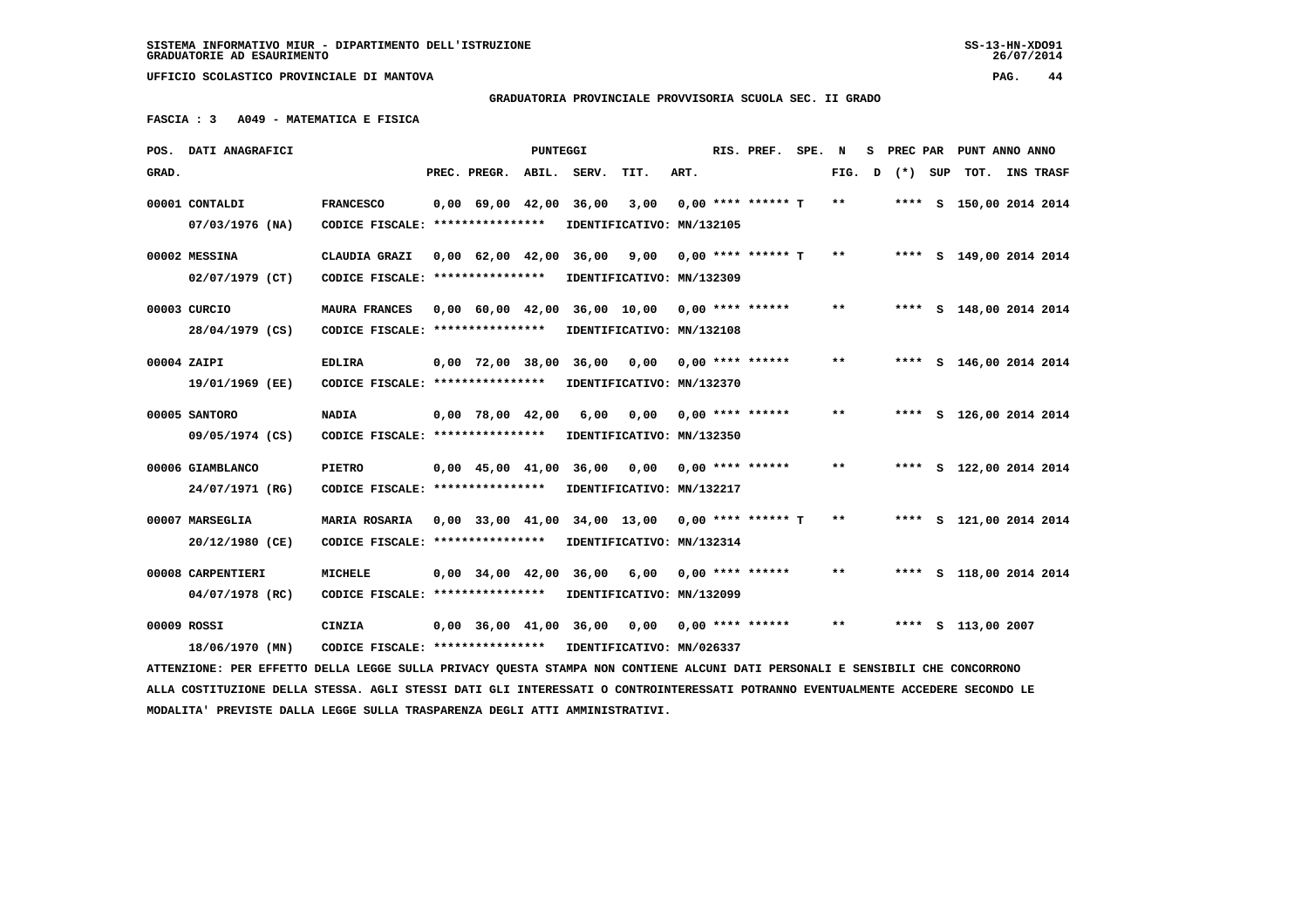## **GRADUATORIA PROVINCIALE PROVVISORIA SCUOLA SEC. II GRADO**

 **FASCIA : 3 A049 - MATEMATICA E FISICA**

|               | POS. DATI ANAGRAFICI                                                                                                            |                                                            |      |                                | PUNTEGGI |                             |      |      | RIS. PREF.           | SPE. | N      | s |            | PREC PAR PUNT ANNO ANNO   |  |
|---------------|---------------------------------------------------------------------------------------------------------------------------------|------------------------------------------------------------|------|--------------------------------|----------|-----------------------------|------|------|----------------------|------|--------|---|------------|---------------------------|--|
| GRAD.         |                                                                                                                                 |                                                            |      | PREC. PREGR.                   | ABIL.    | SERV.                       | TIT. | ART. |                      |      | FIG. D |   | (*) SUP    | TOT. INS TRASF            |  |
|               | 00010 BUONERBA                                                                                                                  | <b>LAURA</b>                                               |      | $0,00$ 34,00 42,00             |          | 36,00                       | 1,00 |      | $0.00$ **** ******   |      | **     |   |            | **** S 113,00 2007        |  |
|               | 28/09/1971 (MN)                                                                                                                 | CODICE FISCALE: ****************                           |      |                                |          | IDENTIFICATIVO: MN/026252   |      |      |                      |      |        |   |            |                           |  |
|               |                                                                                                                                 |                                                            |      |                                |          |                             |      |      |                      |      |        |   |            |                           |  |
| 00011 MANNA   |                                                                                                                                 | <b>NORMAN</b>                                              |      |                                |          | 0,00 36,00 41,00 29,00      | 6,00 |      | $0.00$ **** ****** T |      | $* *$  |   |            | X **** S 112,00 2014 2014 |  |
|               | 09/04/1976 (BA)                                                                                                                 | CODICE FISCALE: *****************                          |      |                                |          | IDENTIFICATIVO: MN/132316   |      |      |                      |      |        |   |            |                           |  |
| 00012 TAZZOLI |                                                                                                                                 | <b>ROBERTO</b>                                             |      | $0.00 \quad 24.00 \quad 42.00$ |          | 36,00                       | 9,00 |      | $0.00$ **** ******   |      | $***$  |   |            | **** S 111,00 2009        |  |
|               | 13/02/1975 (MN)                                                                                                                 | CODICE FISCALE: *****************                          |      |                                |          | IDENTIFICATIVO: MN/127505   |      |      |                      |      |        |   |            |                           |  |
|               |                                                                                                                                 |                                                            |      |                                |          |                             |      |      |                      |      | $* *$  |   |            |                           |  |
|               | 00013 NICOLARDI                                                                                                                 | ANTONIO GIOVA                                              |      |                                |          | 0,00 28,00 42,00 36,00      | 4,00 |      | $0.00$ **** ******   |      |        |   |            | **** S 110,00 2014 2014   |  |
|               | 11/01/1975 (LE)                                                                                                                 | CODICE FISCALE: ****************                           |      |                                |          | IDENTIFICATIVO: MN/132304   |      |      |                      |      |        |   |            |                           |  |
|               | 00014 LUBRANO LOBIANCO                                                                                                          | <b>VALERIO</b>                                             |      |                                |          | 0,00 29,00 40,00 36,00      | 4,00 |      | $0.00$ **** ******   |      | $* *$  |   |            | **** S 109,00 2011 2011   |  |
|               | 29/09/1972 (NA)                                                                                                                 | CODICE FISCALE: *****************                          |      |                                |          | IDENTIFICATIVO: MN/129718   |      |      |                      |      |        |   |            |                           |  |
|               |                                                                                                                                 |                                                            |      |                                |          |                             |      |      |                      |      |        |   |            |                           |  |
|               | 00015 LIVERANI                                                                                                                  | <b>MATTEO</b>                                              |      |                                |          | 0,00 24,00 42,00 36,00 6,00 |      |      | $0.00$ **** ******   |      | $***$  |   |            | **** S 108,00 2007        |  |
|               | 23/08/1977 (FO)                                                                                                                 | CODICE FISCALE: ****************                           |      |                                |          | IDENTIFICATIVO: MN/026305   |      |      |                      |      |        |   |            |                           |  |
|               | 00016 SANTAMARIA                                                                                                                | <b>RAFFAELLA</b>                                           |      |                                |          | 0,00 16,00 40,00 36,00      | 0,00 |      | $0.00$ **** ******   |      | $***$  |   | **** S     | 92,00 2011 2011           |  |
|               | 04/09/1979 (MT)                                                                                                                 | CODICE FISCALE: *****************                          |      |                                |          | IDENTIFICATIVO: MN/129781   |      |      |                      |      |        |   |            |                           |  |
|               |                                                                                                                                 |                                                            |      |                                |          |                             |      |      |                      |      |        |   |            |                           |  |
|               | 00017 CERASINO                                                                                                                  | <b>DARIO</b>                                               | 0,00 | 0,00 42,00                     |          | 36,00                       | 6,00 |      | $0.00$ **** ******   |      | $* *$  |   | **** S     | 84,00 2009                |  |
|               | 03/05/1977 (TA)                                                                                                                 | CODICE FISCALE: ****************                           |      |                                |          | IDENTIFICATIVO: MN/127452   |      |      |                      |      |        |   |            |                           |  |
| 00018 RUSSO   |                                                                                                                                 | <b>FRANCESCO</b>                                           |      |                                |          | 0,00 33,00 41,00 6,00       | 0,00 |      | $0.00$ **** ******   |      | $* *$  |   | $X$ **** S | 80,00 2014 2014           |  |
|               | 27/03/1980 (NA)                                                                                                                 | CODICE FISCALE: **************** IDENTIFICATIVO: MN/132111 |      |                                |          |                             |      |      |                      |      |        |   |            |                           |  |
|               | ATTENZIONE: PER EFFETTO DELLA LEGGE SULLA PRIVACY QUESTA STAMPA NON CONTIENE ALCUNI DATI PERSONALI E SENSIBILI CHE CONCORRONO   |                                                            |      |                                |          |                             |      |      |                      |      |        |   |            |                           |  |
|               | ALLA COSTITUZIONE DELLA STESSA. AGLI STESSI DATI GLI INTERESSATI O CONTROINTERESSATI POTRANNO EVENTUALMENTE ACCEDERE SECONDO LE |                                                            |      |                                |          |                             |      |      |                      |      |        |   |            |                           |  |
|               | MODALITA' PREVISTE DALLA LEGGE SULLA TRASPARENZA DEGLI ATTI AMMINISTRATIVI.                                                     |                                                            |      |                                |          |                             |      |      |                      |      |        |   |            |                           |  |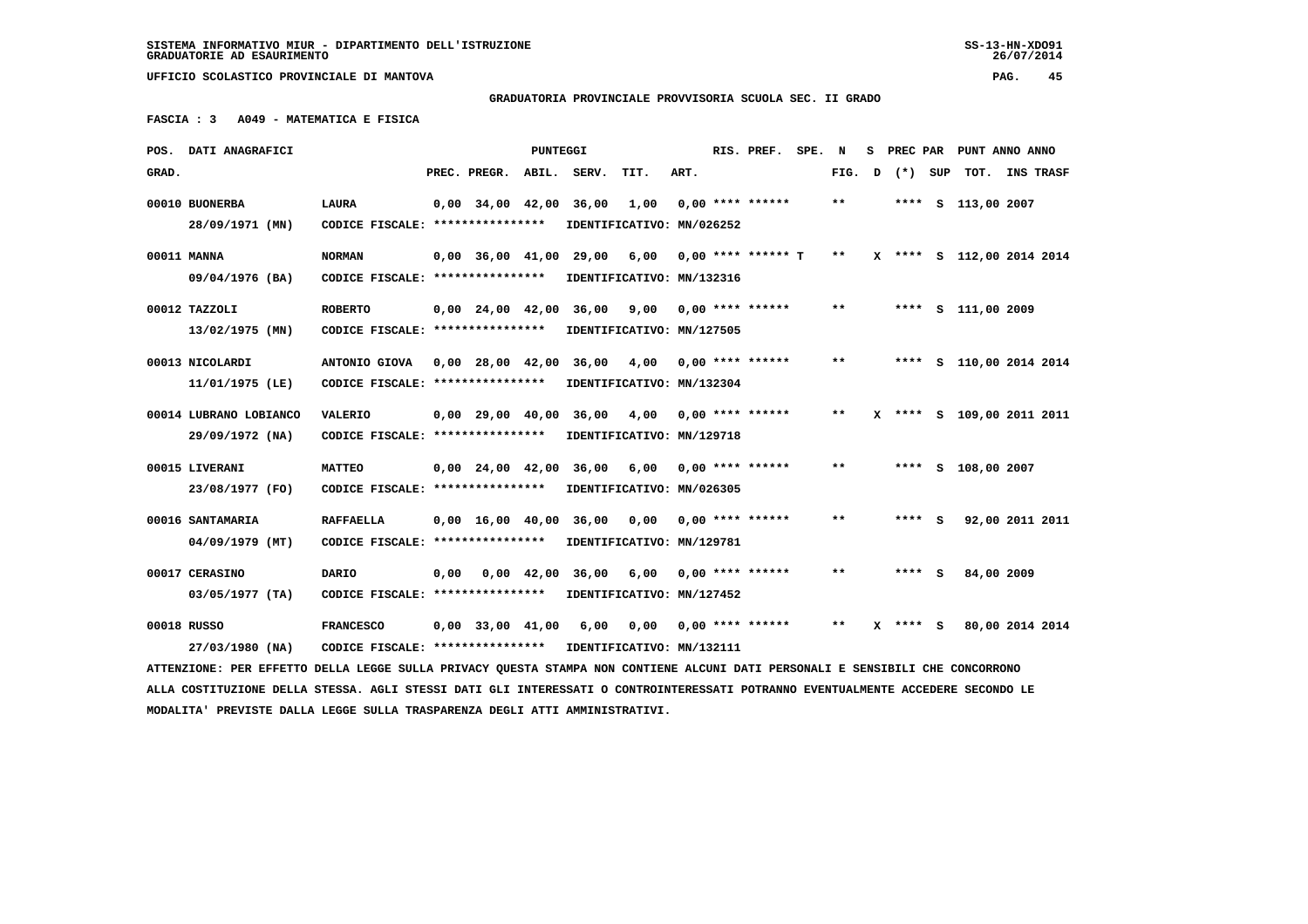26/07/2014

 **UFFICIO SCOLASTICO PROVINCIALE DI MANTOVA PAG. 46**

 **GRADUATORIA PROVINCIALE PROVVISORIA SCUOLA SEC. II GRADO**

 **FASCIA : 3 A049 - MATEMATICA E FISICA**

|       | POS. DATI ANAGRAFICI                                                                                                            |                                   |      |                                | <b>PUNTEGGI</b>    |       |                               |      | RIS. PREF.         | SPE. | N     | s | PREC PAR |     | PUNT ANNO ANNO  |           |
|-------|---------------------------------------------------------------------------------------------------------------------------------|-----------------------------------|------|--------------------------------|--------------------|-------|-------------------------------|------|--------------------|------|-------|---|----------|-----|-----------------|-----------|
| GRAD. |                                                                                                                                 |                                   |      | PREC. PREGR.                   | ABIL.              | SERV. | TIT.                          | ART. |                    |      | FIG.  | D | $(* )$   | SUP | TOT.            | INS TRASF |
|       | 00019 GULLUSCI                                                                                                                  | SEVERO LUIGI                      |      | $0,00$ $26,00$ $16,00$ $36,00$ |                    |       | 0,00                          |      | $0,00$ **** ****** |      | **    |   | **** S   |     | 78,00 2011 2011 |           |
|       | 29/04/1970 (CZ)                                                                                                                 | CODICE FISCALE: ****************  |      |                                |                    |       | IDENTIFICATIVO: MN/129688     |      |                    |      |       |   |          |     |                 |           |
|       | 00020 FALCHI                                                                                                                    | <b>FABIO</b>                      |      | $0,00$ 45,00 18,00             |                    | 0.00  | 0,00                          |      | $0.00$ **** ****** |      | $* *$ |   | $***$ S  |     | 63,00 2007      |           |
|       | 11/09/1967 (MN)                                                                                                                 | CODICE FISCALE: ***************** |      |                                |                    |       | IDENTIFICATIVO: MN/026294     |      |                    |      |       |   |          |     |                 |           |
|       | 00021 MIGLIETTA                                                                                                                 | <b>PAOLA</b>                      | 0,00 |                                | $0,00$ 41,00       |       | $0,00$ 12,00 0,00 **** ****** |      |                    |      | $* *$ |   | X **** S |     | 53,00 2014 2014 |           |
|       | 05/12/1981 (LE)                                                                                                                 | CODICE FISCALE: ***************** |      |                                |                    |       | IDENTIFICATIVO: MN/132308     |      |                    |      |       |   |          |     |                 |           |
|       | 00022 DE LUCA                                                                                                                   | <b>DANIELA</b>                    | 0,00 |                                | 9,00 40,00         | 2,00  | 0,00                          |      | $0,00$ **** ****** |      | $* *$ |   | **** S   |     | 51,00 2014 2014 |           |
|       | 01/09/1974 (CS)                                                                                                                 | CODICE FISCALE: ****************  |      |                                |                    |       | IDENTIFICATIVO: MN/132207     |      |                    |      |       |   |          |     |                 |           |
|       | 00023 CHIAVELLI                                                                                                                 | <b>DANIELE</b>                    | 0,00 |                                | $0.00 \quad 41.00$ | 0,00  | 3,00                          |      | $0.00$ **** ****** |      | $***$ |   | X **** S |     | 44,00 2014 2014 |           |
|       | $02/12/1979$ (MN)                                                                                                               | CODICE FISCALE: ****************  |      |                                |                    |       | IDENTIFICATIVO: MN/132103     |      |                    |      |       |   |          |     |                 |           |
|       | 00024 MARTINO                                                                                                                   | <b>DONATELLA</b>                  |      | $0.00 \quad 26.00 \quad 17.00$ |                    | 0,00  | 0,00                          |      | $0,00$ **** ****** |      | $* *$ |   | **** S   |     | 43,00 2007      |           |
|       | 25/04/1975 (FG)                                                                                                                 | CODICE FISCALE: ****************  |      |                                |                    |       | IDENTIFICATIVO: MN/026412     |      |                    |      |       |   |          |     |                 |           |
|       | 00025 PLOIA                                                                                                                     | <b>GIGLIOLA</b>                   | 0,00 |                                | $0.00 \quad 40.00$ | 0.00  | 3,00                          |      | $0,00$ **** ****** |      | $* *$ |   | $***$ S  |     | 43,00 2011 2011 |           |
|       | 25/12/1974 (CR)                                                                                                                 | CODICE FISCALE: ****************  |      |                                |                    |       | IDENTIFICATIVO: MN/129515     |      |                    |      |       |   |          |     |                 |           |
|       | 00026 MANZOLI                                                                                                                   | <b>SARA</b>                       |      | $0,00$ 18,00 18,00             |                    | 0,00  | 0,00                          |      | $0.00$ **** ****** |      | $* *$ |   | **** S   |     | 36,00 2007      |           |
|       | 30/04/1977 (MN)                                                                                                                 | CODICE FISCALE: ****************  |      |                                |                    |       | IDENTIFICATIVO: MN/026359     |      |                    |      |       |   |          |     |                 |           |
|       | 00027 REMELLI                                                                                                                   | CRISTINA                          | 0,00 |                                | $9,00$ 18,00       | 0.00  | 3,00                          |      | $0.00$ **** ****** |      | $* *$ |   | **** S   |     | 30,00 2007      |           |
|       | 08/03/1981 (VR)                                                                                                                 | CODICE FISCALE: ****************  |      |                                |                    |       | IDENTIFICATIVO: MN/026331     |      |                    |      |       |   |          |     |                 |           |
|       | ATTENZIONE: PER EFFETTO DELLA LEGGE SULLA PRIVACY QUESTA STAMPA NON CONTIENE ALCUNI DATI PERSONALI E SENSIBILI CHE CONCORRONO   |                                   |      |                                |                    |       |                               |      |                    |      |       |   |          |     |                 |           |
|       | ALLA COSTITUZIONE DELLA STESSA. AGLI STESSI DATI GLI INTERESSATI O CONTROINTERESSATI POTRANNO EVENTUALMENTE ACCEDERE SECONDO LE |                                   |      |                                |                    |       |                               |      |                    |      |       |   |          |     |                 |           |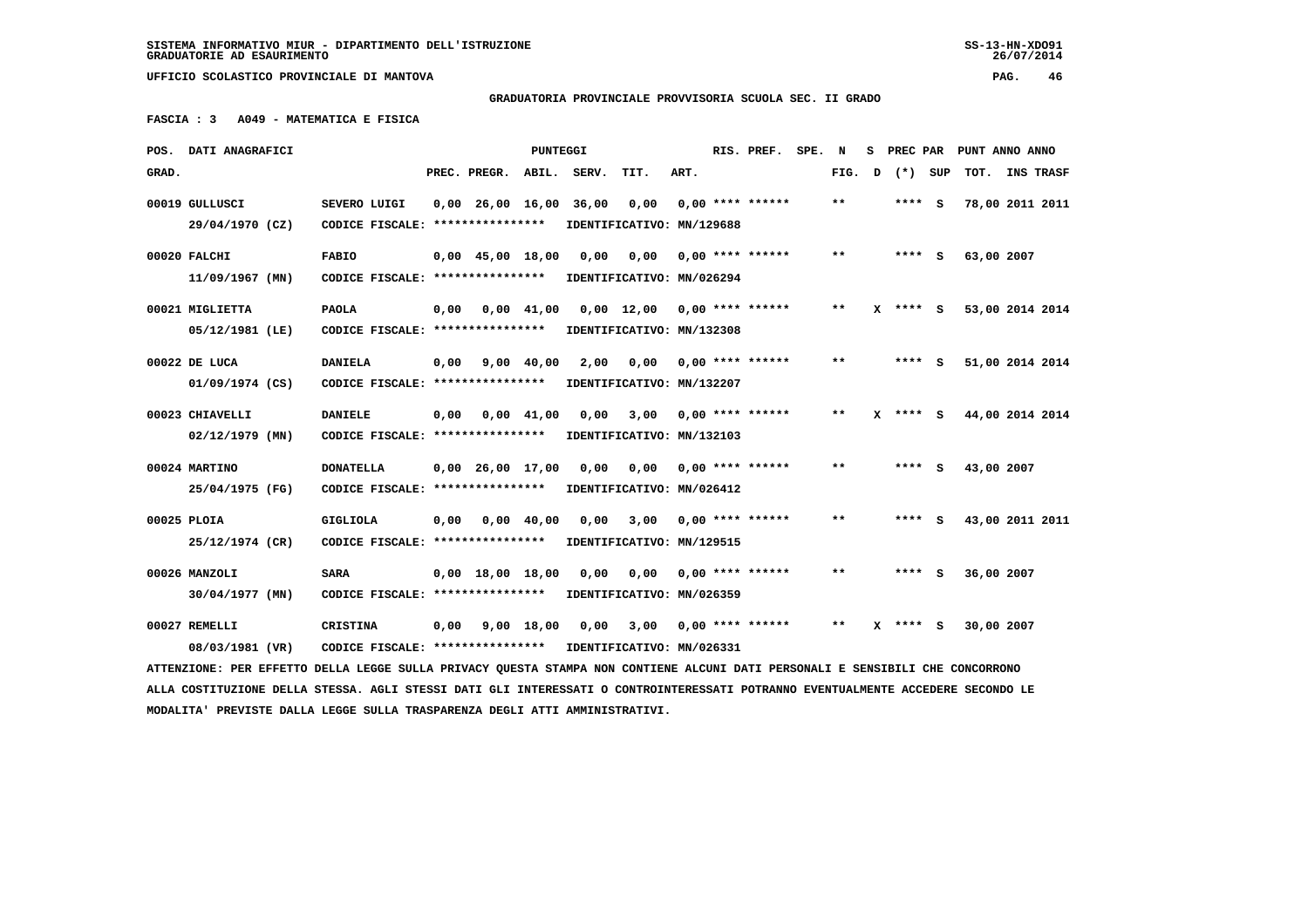**SISTEMA INFORMATIVO MIUR - DIPARTIMENTO DELL'ISTRUZIONE SS-13-HN-XDO91 GRADUATORIE AD ESAURIMENTO 26/07/2014**

 **UFFICIO SCOLASTICO PROVINCIALE DI MANTOVA PAG. 47**

 **GRADUATORIA PROVINCIALE PROVVISORIA SCUOLA SEC. II GRADO**

 **FASCIA : 3 A049 - MATEMATICA E FISICA**

| POS.  | DATI ANAGRAFICI                 |                                                   |      |                    | PUNTEGGI   |       |                                   |      | RIS. PREF.         | SPE. N |        | S. | PREC PAR |     | PUNT ANNO ANNO |                  |
|-------|---------------------------------|---------------------------------------------------|------|--------------------|------------|-------|-----------------------------------|------|--------------------|--------|--------|----|----------|-----|----------------|------------------|
| GRAD. |                                 |                                                   |      | PREC. PREGR.       | ABIL.      | SERV. | TIT.                              | ART. |                    |        | FIG. D |    | $(* )$   | SUP | TOT.           | <b>INS TRASF</b> |
|       | 00028 CARTIA<br>31/07/1966 (RG) | <b>SANDRO</b><br>CODICE FISCALE: **************** |      | $0,00$ 15,00 14,00 |            | 0,00  | 0.00<br>IDENTIFICATIVO: MN/132101 |      | $0,00$ **** ****** |        | $***$  |    | ****     | s   |                | 29,00 2014 2014  |
|       | 00029 DI NATALE                 | GIUSEPPE                                          | 0.00 |                    | 3,00 14,00 |       | 0,00 10,00                        |      | $0,00$ **** ****** |        | $* *$  |    | ****     | s   | 27,00 2009     |                  |
|       | 24/12/1975 (UD)                 | CODICE FISCALE: *****************                 |      |                    |            |       | IDENTIFICATIVO: MN/127462         |      |                    |        |        |    |          |     |                |                  |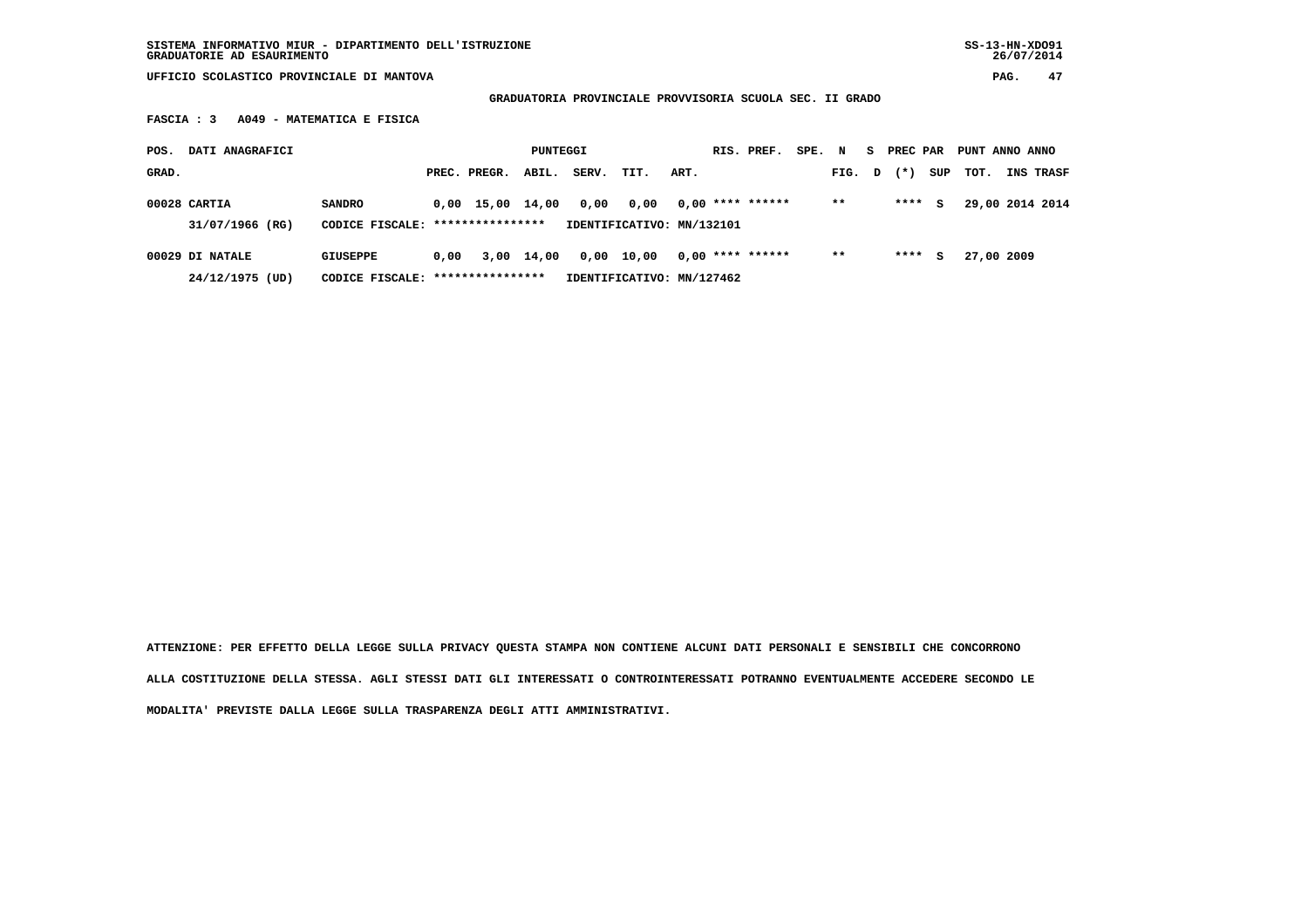**GRADUATORIA PROVINCIALE PROVVISORIA SCUOLA SEC. II GRADO**

 **FASCIA : 3 A050 - MATERIE LETTERARIE NEGLI ISTITUTI DI ISTRUZIONE SECONDARIA DI II GRADO**

|       | POS. DATI ANAGRAFICI                                                                                                            |                                                            |                                | PUNTEGGI |                                                |                           |      | RIS. PREF.           | SPE. N |              | s | PREC PAR | PUNT ANNO ANNO            |  |
|-------|---------------------------------------------------------------------------------------------------------------------------------|------------------------------------------------------------|--------------------------------|----------|------------------------------------------------|---------------------------|------|----------------------|--------|--------------|---|----------|---------------------------|--|
| GRAD. |                                                                                                                                 |                                                            | PREC. PREGR.                   | ABIL.    | SERV.                                          | TIT.                      | ART. |                      |        | FIG. D       |   | (*) SUP  | TOT. INS TRASF            |  |
|       | 00001 ABATE                                                                                                                     | <b>ISABELLA</b>                                            | $0,00$ 36,00 42,00             |          | 36,00                                          | 9,00                      |      | $0.00$ **** ******   |        | $* *$        |   |          | **** S 123,00 2011 2011   |  |
|       | 25/12/1974 (ME)                                                                                                                 | CODICE FISCALE: ****************                           |                                |          |                                                | IDENTIFICATIVO: MN/129628 |      |                      |        |              |   |          |                           |  |
|       |                                                                                                                                 |                                                            |                                |          |                                                |                           |      |                      |        |              |   |          |                           |  |
|       | 00002 TRAVERTINO GRANDE                                                                                                         | <b>ROMINA</b>                                              |                                |          | 0,00 28,00 42,00 36,00                         | 9,00                      |      | $0.00$ **** ******   |        | $* *$        |   |          | **** S 115,00 2011 2011   |  |
|       | 16/08/1980 (EE)                                                                                                                 | CODICE FISCALE: *****************                          |                                |          |                                                | IDENTIFICATIVO: MN/129823 |      |                      |        |              |   |          |                           |  |
|       |                                                                                                                                 |                                                            |                                |          |                                                |                           |      |                      |        |              |   |          |                           |  |
|       | 00003 POZZI                                                                                                                     | VIRNA                                                      |                                |          | 0,00 63,00 15,00 36,00 0,00                    |                           |      | $0.00$ **** ******   |        | $\star\star$ |   |          | X **** S 114,00 2003      |  |
|       | 21/01/1976 (MN)                                                                                                                 | CODICE FISCALE: *****************                          |                                |          |                                                | IDENTIFICATIVO: MN/023556 |      |                      |        |              |   |          |                           |  |
|       | 00004 PESARE                                                                                                                    | <b>FABIOLA</b>                                             |                                |          | $0,00$ 28,00 42,00 36,00 6,00 0,00 **** ****** |                           |      |                      |        | **           |   |          | X **** S 112,00 2011 2011 |  |
|       | $22/02/1980$ (TA)                                                                                                               | CODICE FISCALE: ****************                           |                                |          |                                                | IDENTIFICATIVO: MN/129752 |      |                      |        |              |   |          |                           |  |
|       |                                                                                                                                 |                                                            |                                |          |                                                |                           |      |                      |        |              |   |          |                           |  |
|       | 00005 INTINI                                                                                                                    | <b>ANTONIA NAZAR</b>                                       |                                |          | 0,00 24,00 41,00 36,00 9,00                    |                           |      | $0.00$ **** ******   |        | $***$        |   |          | **** S 110,00 2009        |  |
|       | 17/03/1980 (BA)                                                                                                                 | CODICE FISCALE: ****************                           |                                |          |                                                | IDENTIFICATIVO: MN/127472 |      |                      |        |              |   |          |                           |  |
|       |                                                                                                                                 |                                                            |                                |          |                                                |                           |      |                      |        |              |   |          |                           |  |
|       | 00006 RAUSO                                                                                                                     | <b>MIRKO</b>                                               |                                |          | $0.00$ $28.00$ $40.00$ $36.00$ $0.00$          |                           |      | $0.00$ **** ******   |        | **           |   |          | X **** S 104,00 2011 2011 |  |
|       | 04/03/1978 (PZ)                                                                                                                 | CODICE FISCALE: ****************                           |                                |          |                                                | IDENTIFICATIVO: MN/129741 |      |                      |        |              |   |          |                           |  |
|       | 00007 LEANZA GRASSO                                                                                                             | DANILO SALVAT                                              | $0.00 \quad 66.00 \quad 17.00$ |          | 8,00                                           | 0.00                      |      | $0.00$ **** ******   |        | **           |   | $***$ S  | 91,00 2014 2014           |  |
|       | 31/03/1969 (CT)                                                                                                                 | CODICE FISCALE: ****************                           |                                |          |                                                | IDENTIFICATIVO: MN/132326 |      |                      |        |              |   |          |                           |  |
|       |                                                                                                                                 |                                                            |                                |          |                                                |                           |      |                      |        |              |   |          |                           |  |
|       | 00008 SCOTTO DI MARCO                                                                                                           | <b>STEFANIA</b>                                            | $0,00$ 22,00 42,00             |          | 0,00                                           | 0.00                      |      | $0.00$ **** ****** T |        | $***$        |   | X **** S | 64,00 2011 2011           |  |
|       | 24/04/1980 (BR)                                                                                                                 | CODICE FISCALE: ****************                           |                                |          |                                                | IDENTIFICATIVO: MN/129820 |      |                      |        |              |   |          |                           |  |
|       |                                                                                                                                 |                                                            |                                |          |                                                |                           |      |                      |        |              |   |          |                           |  |
|       | 00009 BARILLI                                                                                                                   | <b>FABIANA</b>                                             | $0,00$ 42,00 18,00             |          | 0,00                                           | 3,00                      |      | $0.00$ **** ******   |        | $***$        |   | $***$ S  | 63,00 2009                |  |
|       | 26/02/1980 (MN)                                                                                                                 | CODICE FISCALE: **************** IDENTIFICATIVO: MN/127438 |                                |          |                                                |                           |      |                      |        |              |   |          |                           |  |
|       | ATTENZIONE: PER EFFETTO DELLA LEGGE SULLA PRIVACY QUESTA STAMPA NON CONTIENE ALCUNI DATI PERSONALI E SENSIBILI CHE CONCORRONO   |                                                            |                                |          |                                                |                           |      |                      |        |              |   |          |                           |  |
|       | ALLA COSTITUZIONE DELLA STESSA. AGLI STESSI DATI GLI INTERESSATI O CONTROINTERESSATI POTRANNO EVENTUALMENTE ACCEDERE SECONDO LE |                                                            |                                |          |                                                |                           |      |                      |        |              |   |          |                           |  |
|       | MODALITA' PREVISTE DALLA LEGGE SULLA TRASPARENZA DEGLI ATTI AMMINISTRATIVI.                                                     |                                                            |                                |          |                                                |                           |      |                      |        |              |   |          |                           |  |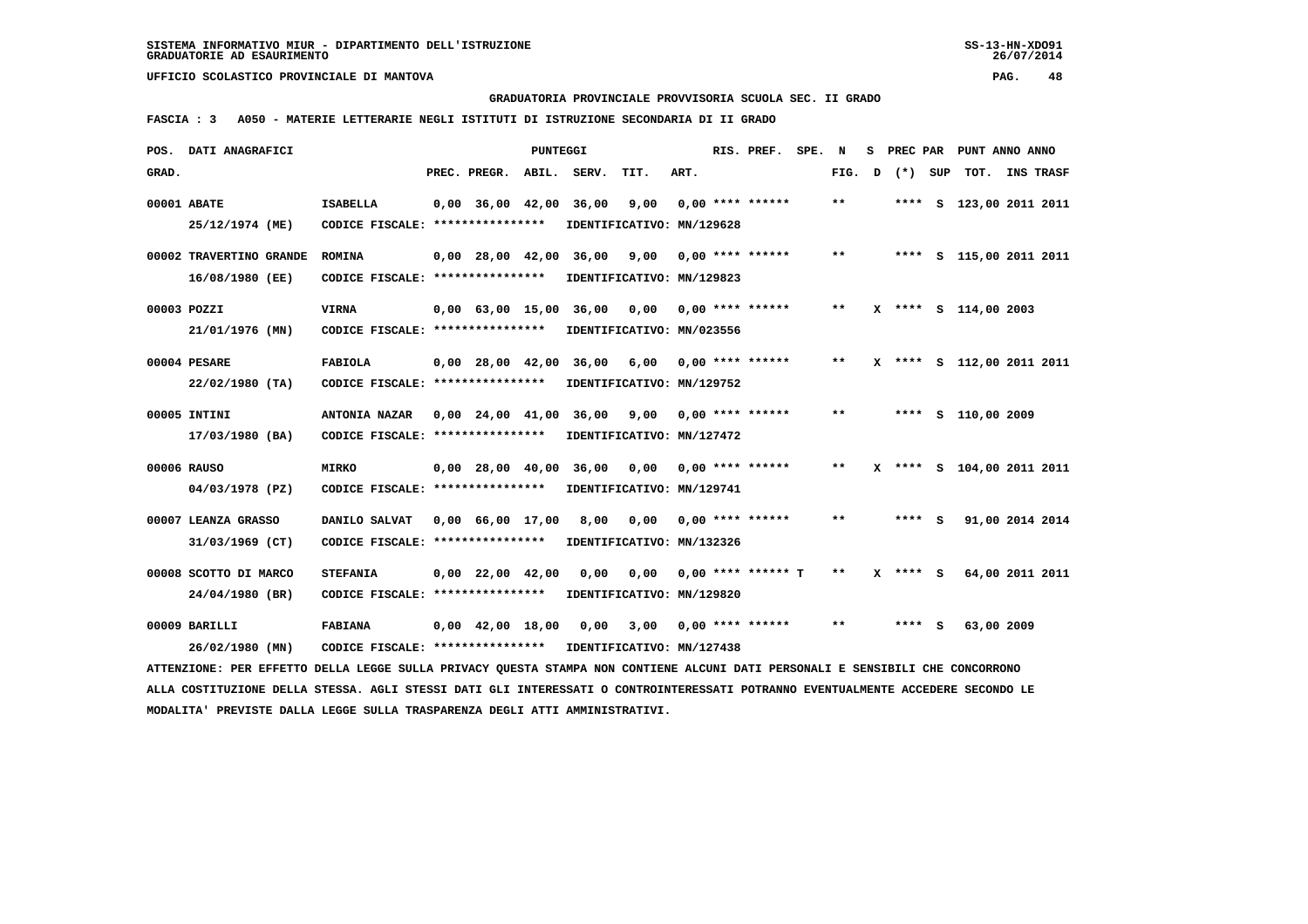**GRADUATORIA PROVINCIALE PROVVISORIA SCUOLA SEC. II GRADO**

 **FASCIA : 3 A050 - MATERIE LETTERARIE NEGLI ISTITUTI DI ISTRUZIONE SECONDARIA DI II GRADO**

| POS.  | DATI ANAGRAFICI                                                                                                                 |                                                            |      |                                | PUNTEGGI           |       |                                          |      | RIS. PREF.           | SPE. N |       | s | <b>PREC PAR</b> |            | PUNT ANNO ANNO  |
|-------|---------------------------------------------------------------------------------------------------------------------------------|------------------------------------------------------------|------|--------------------------------|--------------------|-------|------------------------------------------|------|----------------------|--------|-------|---|-----------------|------------|-----------------|
| GRAD. |                                                                                                                                 |                                                            |      | PREC. PREGR.                   | ABIL.              | SERV. | TIT.                                     | ART. |                      |        | FIG.  | D | (*) SUP         | TOT.       | INS TRASF       |
|       | 00010 LEOTTA                                                                                                                    | <b>MARGHERITA</b>                                          | 0,00 |                                | $0,00$ 18,00       | 36,00 | 9,00                                     |      | $0.00$ **** ****** T |        | $***$ |   | $***$ S         |            | 63,00 2014 2014 |
|       | 07/03/1981 (CT)                                                                                                                 | CODICE FISCALE: ****************                           |      |                                |                    |       | IDENTIFICATIVO: MN/132358                |      |                      |        |       |   |                 |            |                 |
|       | 00011 BERGOMI                                                                                                                   | PATRIZIA                                                   | 0,00 |                                | $0,00 \quad 42,00$ | 0,00  | 6,00                                     |      | $0,00$ **** ******   |        | $**$  |   | $***$ S         | 48,00 2007 |                 |
|       | 17/03/1972 (MN)                                                                                                                 | CODICE FISCALE: *****************                          |      |                                |                    |       | IDENTIFICATIVO: MN/026185                |      |                      |        |       |   |                 |            |                 |
|       | 00012 MUTTI                                                                                                                     | <b>DANIELA</b>                                             | 0,00 |                                | $0,00$ 42,00       | 0,00  | 3,00                                     |      | 0,00 **** ******     |        | $* *$ |   | $***$ S         | 45,00 2009 |                 |
|       | 12/11/1982 (MN)                                                                                                                 | CODICE FISCALE: ****************                           |      |                                |                    |       | IDENTIFICATIVO: MN/127543                |      |                      |        |       |   |                 |            |                 |
|       | 00013 BERNABE'                                                                                                                  | SONIA                                                      | 0,00 |                                | $0,00$ 42,00       | 0,00  | 0,00                                     |      | $0,00$ **** ****** T |        | $***$ |   | $***$ S         |            | 42,00 2011 2011 |
|       | 23/07/1979 (TN)                                                                                                                 | CODICE FISCALE: ****************                           |      |                                |                    |       | IDENTIFICATIVO: MN/129595                |      |                      |        |       |   |                 |            |                 |
|       | 00014 SCARPANTI                                                                                                                 | <b>ELENA</b>                                               |      | $0,00 \quad 16,00 \quad 18,00$ |                    | 0,00  | 6,00                                     |      | $0.00$ **** ******   |        | $**$  |   | $***$ S         | 40,00 2007 |                 |
|       | $17/04/1975$ (MN)                                                                                                               | CODICE FISCALE: *****************                          |      |                                |                    |       | IDENTIFICATIVO: MN/026370                |      |                      |        |       |   |                 |            |                 |
|       | 00015 DE SETA                                                                                                                   | MARIA LUISA                                                |      | $0,00 \quad 15,00 \quad 18,00$ |                    | 0,00  | 3,00                                     |      | $0,00$ **** ******   |        | $* *$ |   | $X$ **** S      | 36,00 2005 |                 |
|       | 25/03/1979 (CS)                                                                                                                 | CODICE FISCALE: ****************                           |      |                                |                    |       | IDENTIFICATIVO: MN/025056                |      |                      |        |       |   |                 |            |                 |
|       | 00016 SABBETTA                                                                                                                  | <b>CHIARA</b>                                              |      | $0,00 \quad 12,00 \quad 18,00$ |                    | 0.00  | 4,00                                     |      | $0.00$ **** ******   |        | $**$  |   | $***$ S         | 34,00 2009 |                 |
|       | 11/06/1981 (SA)                                                                                                                 | CODICE FISCALE: *****************                          |      |                                |                    |       | IDENTIFICATIVO: MN/127553                |      |                      |        |       |   |                 |            |                 |
|       | 00017 LANGONE                                                                                                                   | <b>SILVANA</b>                                             | 0,00 |                                | $0,00$ 18,00       |       | $0,00$ 16,00 0,00 **** ****** T          |      |                      |        | $***$ |   | $***$ S         |            | 34,00 2014 2014 |
|       | 03/09/1979 (PZ)                                                                                                                 | CODICE FISCALE: ****************                           |      |                                |                    |       | IDENTIFICATIVO: MN/132330                |      |                      |        |       |   |                 |            |                 |
|       | 00018 MAIELLO                                                                                                                   | <b>ANDREA</b>                                              | 0,00 |                                |                    |       | $0,00$ 17,00 0,00 15,00 0,00 **** ****** |      |                      |        | $***$ |   | $X$ **** $S$    | 32,00 2007 |                 |
|       | 18/11/1978 (MN)                                                                                                                 | CODICE FISCALE: **************** IDENTIFICATIVO: MN/026341 |      |                                |                    |       |                                          |      |                      |        |       |   |                 |            |                 |
|       | ATTENZIONE: PER EFFETTO DELLA LEGGE SULLA PRIVACY QUESTA STAMPA NON CONTIENE ALCUNI DATI PERSONALI E SENSIBILI CHE CONCORRONO   |                                                            |      |                                |                    |       |                                          |      |                      |        |       |   |                 |            |                 |
|       | ALLA COSTITUZIONE DELLA STESSA. AGLI STESSI DATI GLI INTERESSATI O CONTROINTERESSATI POTRANNO EVENTUALMENTE ACCEDERE SECONDO LE |                                                            |      |                                |                    |       |                                          |      |                      |        |       |   |                 |            |                 |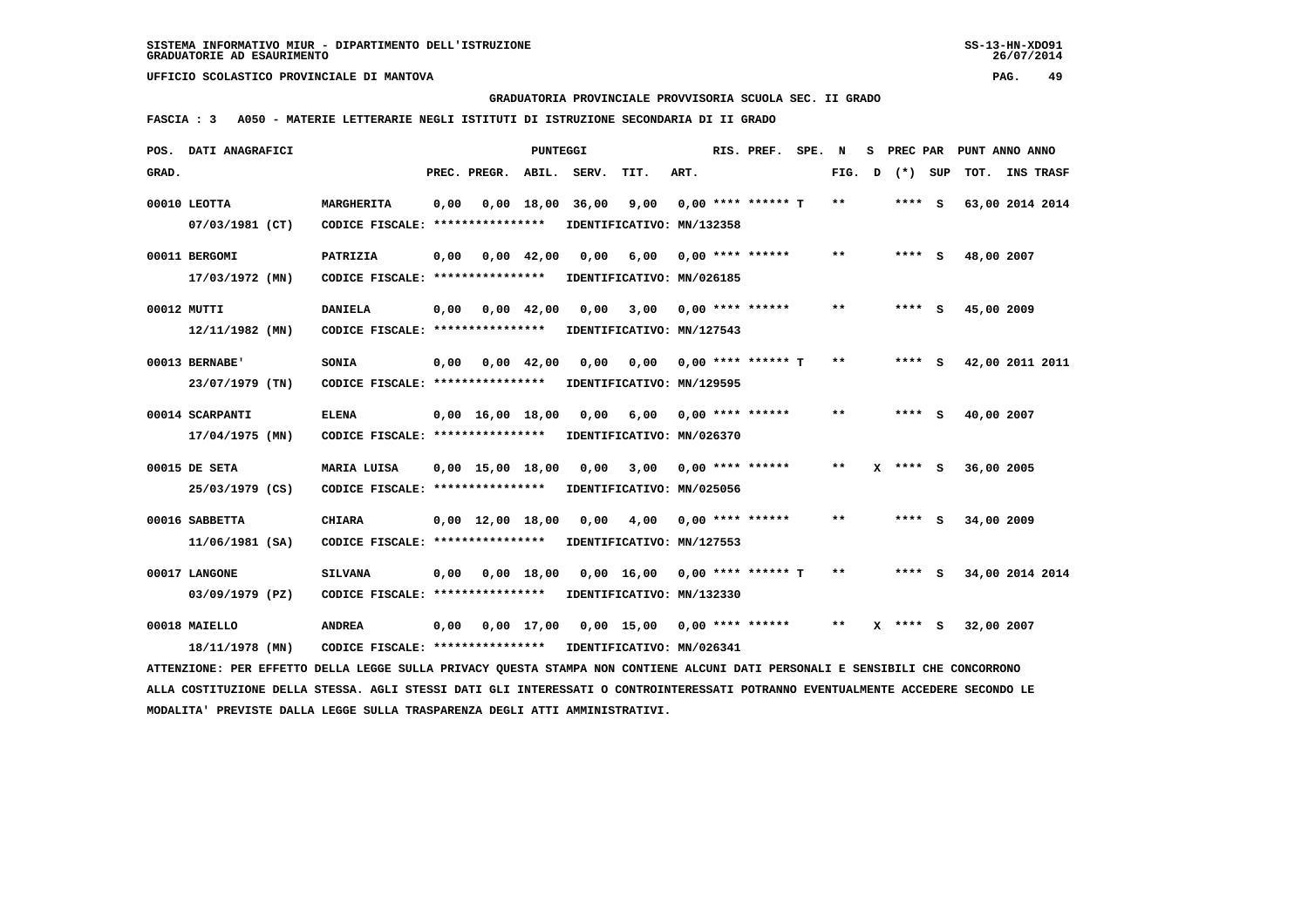**GRADUATORIA PROVINCIALE PROVVISORIA SCUOLA SEC. II GRADO**

 **FASCIA : 3 A050 - MATERIE LETTERARIE NEGLI ISTITUTI DI ISTRUZIONE SECONDARIA DI II GRADO**

|       | POS. DATI ANAGRAFICI                                                                                                            |                                                            |      |                                | <b>PUNTEGGI</b> |                           |                             |      | RIS. PREF. SPE. N    |        |            | S PREC PAR PUNT ANNO ANNO |                 |  |
|-------|---------------------------------------------------------------------------------------------------------------------------------|------------------------------------------------------------|------|--------------------------------|-----------------|---------------------------|-----------------------------|------|----------------------|--------|------------|---------------------------|-----------------|--|
| GRAD. |                                                                                                                                 |                                                            |      | PREC. PREGR. ABIL. SERV.       |                 |                           | TIT.                        | ART. |                      | FIG. D | (*) SUP    | TOT. INS TRASF            |                 |  |
|       | 00019 MORANDI                                                                                                                   | <b>FEDERICA</b>                                            |      | $0.00 \quad 13.00 \quad 18.00$ |                 | 0,00                      | 0,00                        |      | $0.00$ **** ******   | $* *$  | $X$ **** S | 31,00 2007                |                 |  |
|       | 13/07/1979 (PC)                                                                                                                 | CODICE FISCALE: *****************                          |      |                                |                 | IDENTIFICATIVO: MN/026420 |                             |      |                      |        |            |                           |                 |  |
|       |                                                                                                                                 |                                                            |      |                                |                 |                           |                             |      |                      |        |            |                           |                 |  |
|       | 00020 VILLELLA                                                                                                                  | <b>ROSSANA</b>                                             |      | $0,00$ $12,00$ $18,00$         |                 | 0,00                      | 1,00                        |      | $0.00$ **** ******   | $* *$  | **** S     | 31,00 2007                |                 |  |
|       | $16/12/1980$ (CZ)                                                                                                               | CODICE FISCALE: ****************                           |      |                                |                 | IDENTIFICATIVO: MN/026246 |                             |      |                      |        |            |                           |                 |  |
|       |                                                                                                                                 |                                                            |      |                                |                 |                           |                             |      |                      |        |            |                           |                 |  |
|       | 00021 CAMMARASANA                                                                                                               | <b>ROSANNA</b>                                             | 0,00 |                                | 0.00 18.00      |                           | $0,00$ 13,00                |      | 0,00 **** ****** T   | $***$  | $***$ S    |                           | 31,00 2014 2014 |  |
|       | 09/02/1978 (TP)                                                                                                                 | CODICE FISCALE: *****************                          |      |                                |                 | IDENTIFICATIVO: MN/132092 |                             |      |                      |        |            |                           |                 |  |
|       | 00022 DAVID                                                                                                                     | <b>ALESSANDRA</b>                                          |      | $0,00$ $3,00$ $18,00$          |                 |                           | 0,00 10,00 0,00 **** ****** |      |                      | $* *$  | $***$ S    | 31,00 2014 2014           |                 |  |
|       | 14/11/1979 (MN)                                                                                                                 | CODICE FISCALE: ****************                           |      |                                |                 | IDENTIFICATIVO: MN/132206 |                             |      |                      |        |            |                           |                 |  |
|       |                                                                                                                                 |                                                            |      |                                |                 |                           |                             |      |                      |        |            |                           |                 |  |
|       | 00023 CENTAMORE                                                                                                                 | GIUSI                                                      |      | $0.00 \quad 10.00 \quad 18.00$ |                 | 0.00                      | 3,00                        |      | $0.00$ **** ****** T | $***$  | $***$ S    |                           | 31,00 2014 2014 |  |
|       | 19/09/1972 (SR)                                                                                                                 | CODICE FISCALE: ****************                           |      |                                |                 |                           | IDENTIFICATIVO: MN/132102   |      |                      |        |            |                           |                 |  |
|       |                                                                                                                                 |                                                            |      |                                |                 |                           |                             |      |                      | $* *$  |            |                           |                 |  |
|       | 00024 NAPPA                                                                                                                     | <b>SABINA</b>                                              |      | $0.00 \quad 12.00 \quad 18.00$ |                 |                           | $0,00$ $0,00$               |      | $0.00$ **** ****** T |        | **** S     | 30,00 2011 2011           |                 |  |
|       | 25/08/1979 (AV)                                                                                                                 | CODICE FISCALE: ****************                           |      |                                |                 |                           | IDENTIFICATIVO: MN/129753   |      |                      |        |            |                           |                 |  |
|       | 00025 PASSIGATO                                                                                                                 | <b>SILVIA</b>                                              |      | $0,00$ $9,00$ $18,00$          |                 | 0.00                      | 3,00                        |      | $0.00$ **** ******   | $* *$  | $***$ S    |                           | 30,00 2011 2011 |  |
|       | 23/08/1976 (MN)                                                                                                                 | CODICE FISCALE: *****************                          |      |                                |                 | IDENTIFICATIVO: MN/129743 |                             |      |                      |        |            |                           |                 |  |
|       |                                                                                                                                 |                                                            |      |                                |                 |                           |                             |      |                      |        |            |                           |                 |  |
|       | 00026 GIGLIOTTI                                                                                                                 | <b>ROSANNA</b>                                             |      | $0,00$ 13,00 17,00             |                 | 0,00                      | 0,00                        |      | $0.00$ **** ****** T | $**$   | $***$ S    |                           | 30,00 2014 2014 |  |
|       | 31/05/1979 (CZ)                                                                                                                 | CODICE FISCALE: ****************                           |      |                                |                 | IDENTIFICATIVO: MN/132334 |                             |      |                      |        |            |                           |                 |  |
|       | 00027 SCIACCA                                                                                                                   | MONICA                                                     |      | $0.00$ $8.00$ $17.00$          |                 | 0.00                      | 4,00                        |      | 0,00 **** ******     | $* *$  | $***$ S    | 29,00 2011 2011           |                 |  |
|       |                                                                                                                                 |                                                            |      |                                |                 |                           |                             |      |                      |        |            |                           |                 |  |
|       | 05/11/1981 (CT)                                                                                                                 | CODICE FISCALE: **************** IDENTIFICATIVO: MN/129811 |      |                                |                 |                           |                             |      |                      |        |            |                           |                 |  |
|       | ATTENZIONE: PER EFFETTO DELLA LEGGE SULLA PRIVACY QUESTA STAMPA NON CONTIENE ALCUNI DATI PERSONALI E SENSIBILI CHE CONCORRONO   |                                                            |      |                                |                 |                           |                             |      |                      |        |            |                           |                 |  |
|       | ALLA COSTITUZIONE DELLA STESSA. AGLI STESSI DATI GLI INTERESSATI O CONTROINTERESSATI POTRANNO EVENTUALMENTE ACCEDERE SECONDO LE |                                                            |      |                                |                 |                           |                             |      |                      |        |            |                           |                 |  |
|       | MODALITA' PREVISTE DALLA LEGGE SULLA TRASPARENZA DEGLI ATTI AMMINISTRATIVI.                                                     |                                                            |      |                                |                 |                           |                             |      |                      |        |            |                           |                 |  |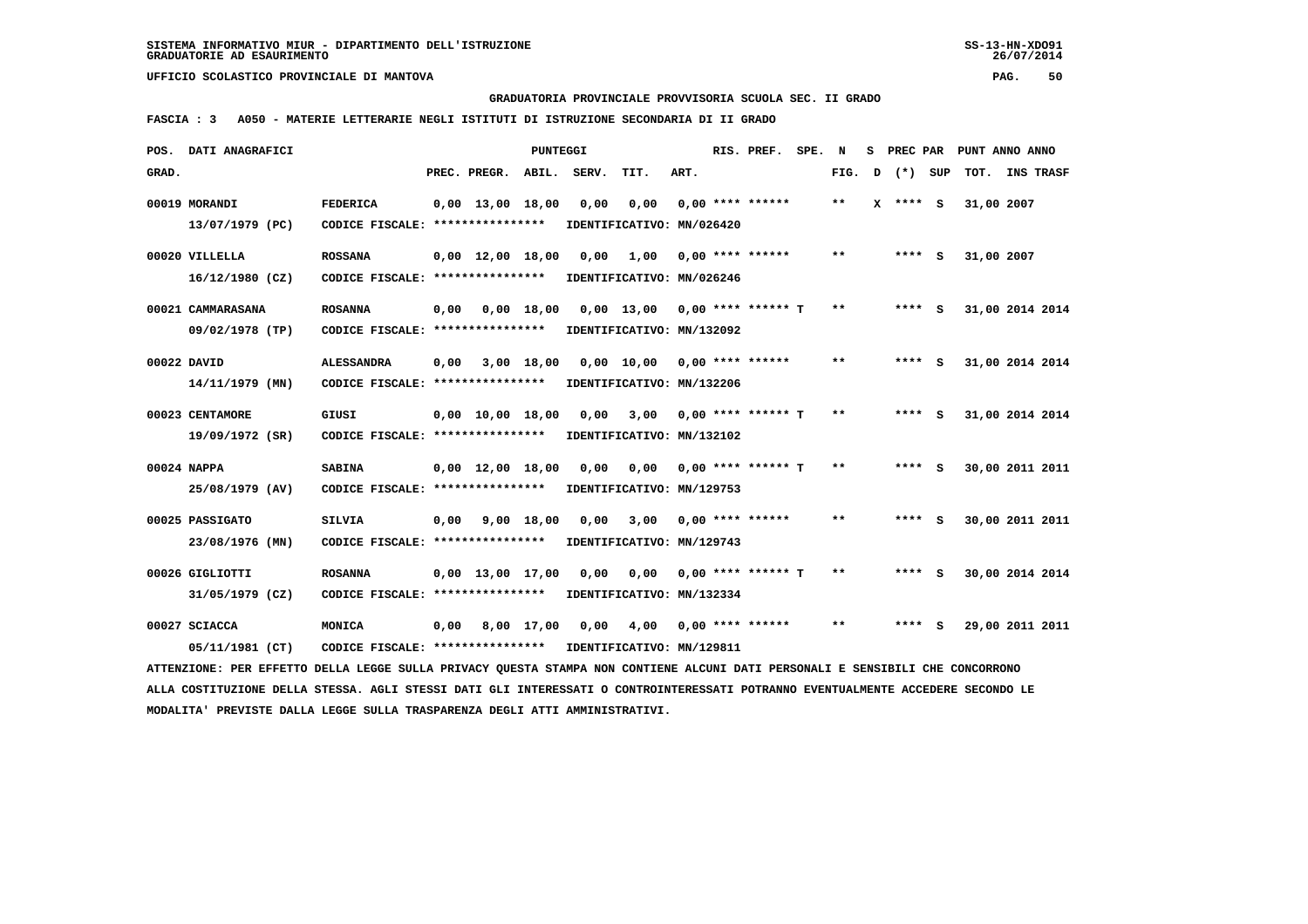**GRADUATORIA PROVINCIALE PROVVISORIA SCUOLA SEC. II GRADO**

 **FASCIA : 3 A050 - MATERIE LETTERARIE NEGLI ISTITUTI DI ISTRUZIONE SECONDARIA DI II GRADO**

| POS. DATI ANAGRAFICI<br><b>PUNTEGGI</b><br>RIS. PREF.<br>SPE. N<br>S PREC PAR                                                                                                                                  | PUNT ANNO ANNO        |
|----------------------------------------------------------------------------------------------------------------------------------------------------------------------------------------------------------------|-----------------------|
| PREC. PREGR. ABIL.<br>SERV.<br>ART.<br>$(*)$<br>GRAD.<br>TIT.<br>FIG. D                                                                                                                                        | SUP<br>TOT. INS TRASF |
| $0.00$ **** ******<br>00028 BARDINI<br><b>ANDREA</b><br>7,00 18,00<br>0,00<br>3,00<br>$* *$<br>$***$ S<br>0,00                                                                                                 | 28,00 2007            |
| CODICE FISCALE: ****************<br>04/02/1980 (MN)<br>IDENTIFICATIVO: MN/026141                                                                                                                               |                       |
|                                                                                                                                                                                                                |                       |
| 00029 ASERO<br><b>GRAZIA</b><br>6,00 18,00<br>0,00<br>4,00<br>$0.00$ **** ******<br>$* *$<br>$***$ S<br>0,00                                                                                                   | 28,00 2009            |
| 31/05/1978 (CT)<br>CODICE FISCALE: ****************<br>IDENTIFICATIVO: MN/127541                                                                                                                               |                       |
|                                                                                                                                                                                                                |                       |
| 6,00 18,00<br>0,00<br>4,00<br>$0.00$ **** ****** T<br>$***$<br>$***$ S<br>00030 ROMANO<br><b>GIOVANNA</b><br>0.00                                                                                              | 28,00 2011 2011       |
| 12/06/1979 (PA)<br>CODICE FISCALE: *****************<br>IDENTIFICATIVO: MN/129796                                                                                                                              |                       |
| 7,00 0,00 **** ******<br>$* *$<br>00031 TROIA<br><b>ANGELA</b><br>$0,00$ $3,00$ $18,00$<br>0,00<br>$***$ S                                                                                                     | 28,00 2011 2011       |
| CODICE FISCALE: ****************<br>30/05/1978 (PA)<br>IDENTIFICATIVO: MN/129827                                                                                                                               |                       |
|                                                                                                                                                                                                                |                       |
| $0,00$ $3,00$ $18,00$<br>$***$<br>00032 GUIDA<br><b>SANDRA</b><br>0.00<br>7,00<br>$0.00$ **** ******<br>$***$ S                                                                                                | 28,00 2011 2011       |
| 21/02/1977 (PA)<br>CODICE FISCALE: ****************<br>IDENTIFICATIVO: MN/129687                                                                                                                               |                       |
| 00033 PATERA<br>TIZIANA<br>$0,00$ $6,00$ $18,00$<br>$0,00$ 4,00<br>$0.00$ **** ******<br>$* *$<br>**** S                                                                                                       | 28,00 2014 2014       |
|                                                                                                                                                                                                                |                       |
| 17/12/1976 (EE)<br>CODICE FISCALE: ****************<br>IDENTIFICATIVO: MN/132369                                                                                                                               |                       |
| 00034 BASTONE<br><b>DORA</b><br>0,00 0,00 18,00<br>0,00<br>9,00<br>$0.00$ **** ******<br>$* *$<br>$***$ S                                                                                                      | 27,00 2007            |
| $30/10/1980$ (CS)<br>CODICE FISCALE: *****************<br>IDENTIFICATIVO: MN/026149                                                                                                                            |                       |
|                                                                                                                                                                                                                |                       |
| $0,00$ 6,00 17,00<br>00035 BENLODI<br><b>ALESSIA</b><br>$0,00 \t 4,00$<br>$0.00$ **** ******<br>$* *$<br>$***$ S                                                                                               | 27,00 2009            |
| CODICE FISCALE: *****************<br>26/10/1981 (MN)<br>IDENTIFICATIVO: MN/127440                                                                                                                              |                       |
| 00036 RANDAZZO<br>$0.00$ 4.00 0.00 **** ****** T<br><b>ANTONIETTA</b><br>0,00 6,00 17,00<br>$* *$<br>$***$ S                                                                                                   | 27,00 2011 2011       |
| 25/07/1976 (PA)<br>CODICE FISCALE: **************** IDENTIFICATIVO: MN/129738                                                                                                                                  |                       |
|                                                                                                                                                                                                                |                       |
| ATTENZIONE: PER EFFETTO DELLA LEGGE SULLA PRIVACY QUESTA STAMPA NON CONTIENE ALCUNI DATI PERSONALI E SENSIBILI CHE CONCORRONO                                                                                  |                       |
| ALLA COSTITUZIONE DELLA STESSA. AGLI STESSI DATI GLI INTERESSATI O CONTROINTERESSATI POTRANNO EVENTUALMENTE ACCEDERE SECONDO LE<br>MODALITA' PREVISTE DALLA LEGGE SULLA TRASPARENZA DEGLI ATTI AMMINISTRATIVI. |                       |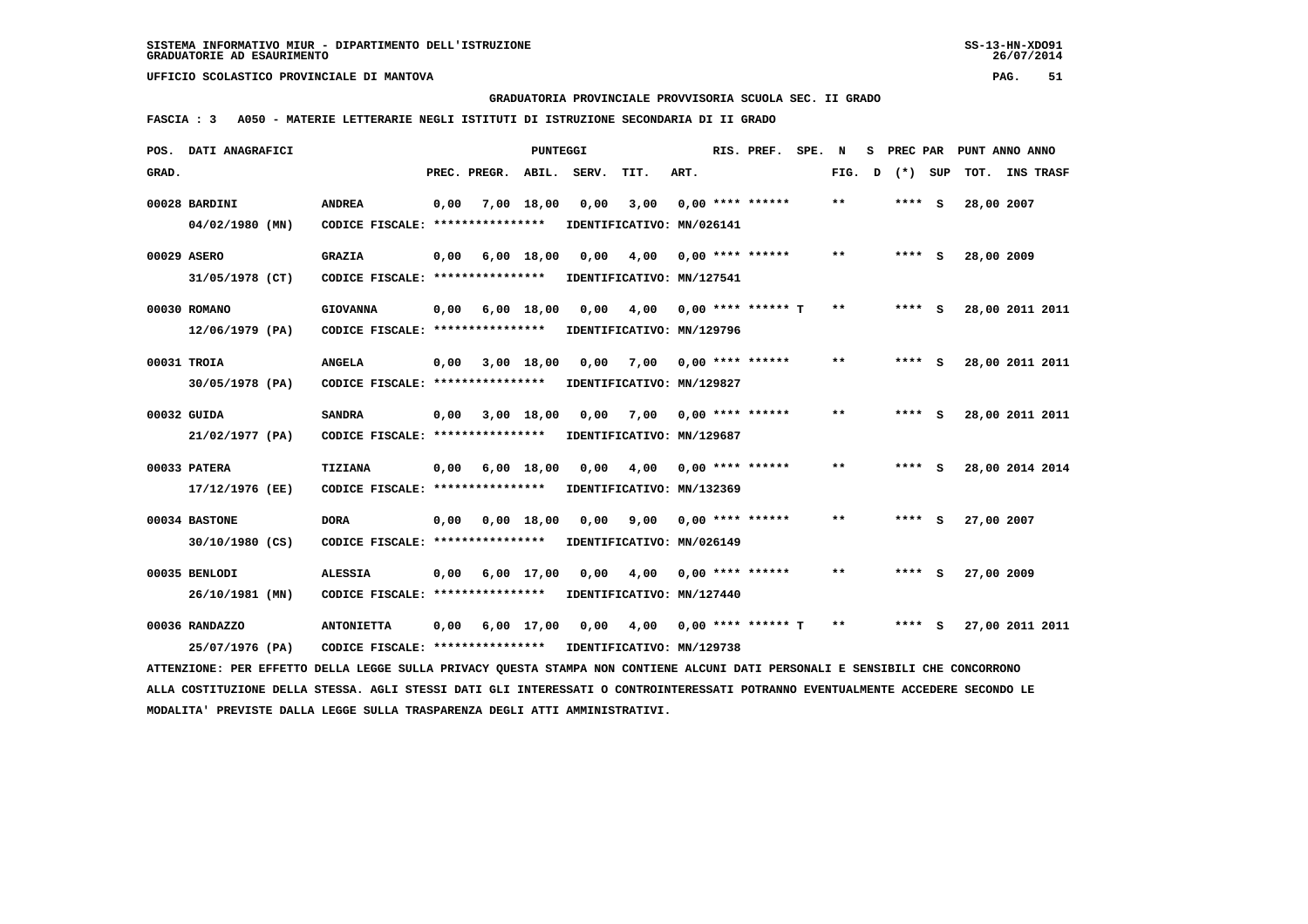**GRADUATORIA PROVINCIALE PROVVISORIA SCUOLA SEC. II GRADO**

 **FASCIA : 3 A050 - MATERIE LETTERARIE NEGLI ISTITUTI DI ISTRUZIONE SECONDARIA DI II GRADO**

|       | POS. DATI ANAGRAFICI                                                                                                            |                                                            |      |                         | PUNTEGGI     |                               |                                        |      | RIS. PREF.                | SPE. N |              |              | S PREC PAR   | PUNT ANNO ANNO  |  |
|-------|---------------------------------------------------------------------------------------------------------------------------------|------------------------------------------------------------|------|-------------------------|--------------|-------------------------------|----------------------------------------|------|---------------------------|--------|--------------|--------------|--------------|-----------------|--|
| GRAD. |                                                                                                                                 |                                                            |      | PREC. PREGR.            | ABIL.        | SERV.                         | TIT.                                   | ART. |                           |        | FIG.         | $\mathbf{D}$ | (*) SUP      | TOT. INS TRASF  |  |
|       | 00037 ROSATO                                                                                                                    | <b>MARIA ANTONIE</b>                                       | 0,00 |                         | $6,00$ 18,00 | 0,00                          | 3,00                                   |      | $0.00$ **** ****** T      |        | $***$        |              | $***$ S      | 27,00 2011 2011 |  |
|       | 05/01/1973 (LE)                                                                                                                 | CODICE FISCALE: ****************                           |      |                         |              |                               | IDENTIFICATIVO: MN/129799              |      |                           |        |              |              |              |                 |  |
|       | 00038 LINARI                                                                                                                    | <b>CLAUDIA</b>                                             | 0,00 |                         | 6,00 18,00   | 0,00                          | 3,00                                   |      | $0,00$ **** ******        |        | $* *$        |              | $***$ S      | 27,00 2014 2014 |  |
|       | 05/08/1977 (RA)                                                                                                                 | CODICE FISCALE: ****************                           |      |                         |              |                               | IDENTIFICATIVO: MN/132323              |      |                           |        |              |              |              |                 |  |
|       | 00039 LACALAMITA                                                                                                                | <b>MICHELE</b>                                             |      | $0,00 \t 6,00 \t 17,00$ |              |                               | $0,00$ $4,00$ $0,00$ $***$ **** *****  |      |                           |        | $* *$        |              | **** S       | 27,00 2014 2014 |  |
|       | 26/09/1970 (VR)                                                                                                                 | CODICE FISCALE: *****************                          |      |                         |              |                               | IDENTIFICATIVO: MN/132331              |      |                           |        |              |              |              |                 |  |
|       | 00040 TELLINI                                                                                                                   | <b>GIULIA</b>                                              | 0,00 |                         |              | $0,00 \quad 17,00 \quad 0,00$ | 9,00                                   |      | $0,00$ **** ******        |        | $***$        |              | $X$ **** $S$ | 26,00 2005      |  |
|       | 07/01/1978 (MN)                                                                                                                 | CODICE FISCALE: ****************                           |      |                         |              |                               | IDENTIFICATIVO: MN/024964              |      |                           |        |              |              |              |                 |  |
|       | 00041 SETTEMBRI                                                                                                                 | EZIO                                                       |      | $0,00$ 6,00 16,00       |              | 0,00                          |                                        |      | $3,00$ 0,00 **** ****** T |        | **           |              | **** S       | 25,00 2009      |  |
|       | 01/02/1981 (MC)                                                                                                                 | CODICE FISCALE: ****************                           |      |                         |              |                               | IDENTIFICATIVO: MN/127497              |      |                           |        |              |              |              |                 |  |
|       | 00042 PURICELLA                                                                                                                 | DANIELA                                                    | 0,00 |                         | 3,00 18,00   | 0,00                          | 3,00                                   |      | 0,00 **** ******          |        | $* *$        |              | **** S       | 24,00 2007      |  |
|       | 29/04/1977 (BR)                                                                                                                 | CODICE FISCALE: *****************                          |      |                         |              |                               | IDENTIFICATIVO: MN/026423              |      |                           |        |              |              |              |                 |  |
|       | 00043 SCAGLIARINI                                                                                                               | <b>ILARIA</b>                                              |      | $0,00$ 6,00 15,00       |              | 0.00                          |                                        |      | $3,00$ 0,00 **** ******   |        | $* *$        |              | $***$ S      | 24,00 2011 2011 |  |
|       | 22/04/1977 (CH)                                                                                                                 | CODICE FISCALE: *****************                          |      |                         |              |                               | IDENTIFICATIVO: MN/129790              |      |                           |        |              |              |              |                 |  |
|       | 00044 CARPINELLI                                                                                                                | <b>ANGELITA</b>                                            | 0,00 |                         |              |                               | 0,00 14,00 0,00 10,00 0,00 **** ****** |      |                           |        | **           |              | $X$ **** S   | 24,00 2014 2014 |  |
|       | 01/10/1969 (RC)                                                                                                                 | CODICE FISCALE: ****************                           |      |                         |              |                               | IDENTIFICATIVO: MN/132100              |      |                           |        |              |              |              |                 |  |
|       | 00045 CANUTI                                                                                                                    | ORSOLA                                                     | 0,00 |                         |              |                               |                                        |      |                           |        | $\star\star$ |              | $X$ **** S   | 21,00 2004      |  |
|       | 21/11/1972 (MN)                                                                                                                 | CODICE FISCALE: **************** IDENTIFICATIVO: MN/023898 |      |                         |              |                               |                                        |      |                           |        |              |              |              |                 |  |
|       | ATTENZIONE: PER EFFETTO DELLA LEGGE SULLA PRIVACY QUESTA STAMPA NON CONTIENE ALCUNI DATI PERSONALI E SENSIBILI CHE CONCORRONO   |                                                            |      |                         |              |                               |                                        |      |                           |        |              |              |              |                 |  |
|       | ALLA COSTITUZIONE DELLA STESSA. AGLI STESSI DATI GLI INTERESSATI O CONTROINTERESSATI POTRANNO EVENTUALMENTE ACCEDERE SECONDO LE |                                                            |      |                         |              |                               |                                        |      |                           |        |              |              |              |                 |  |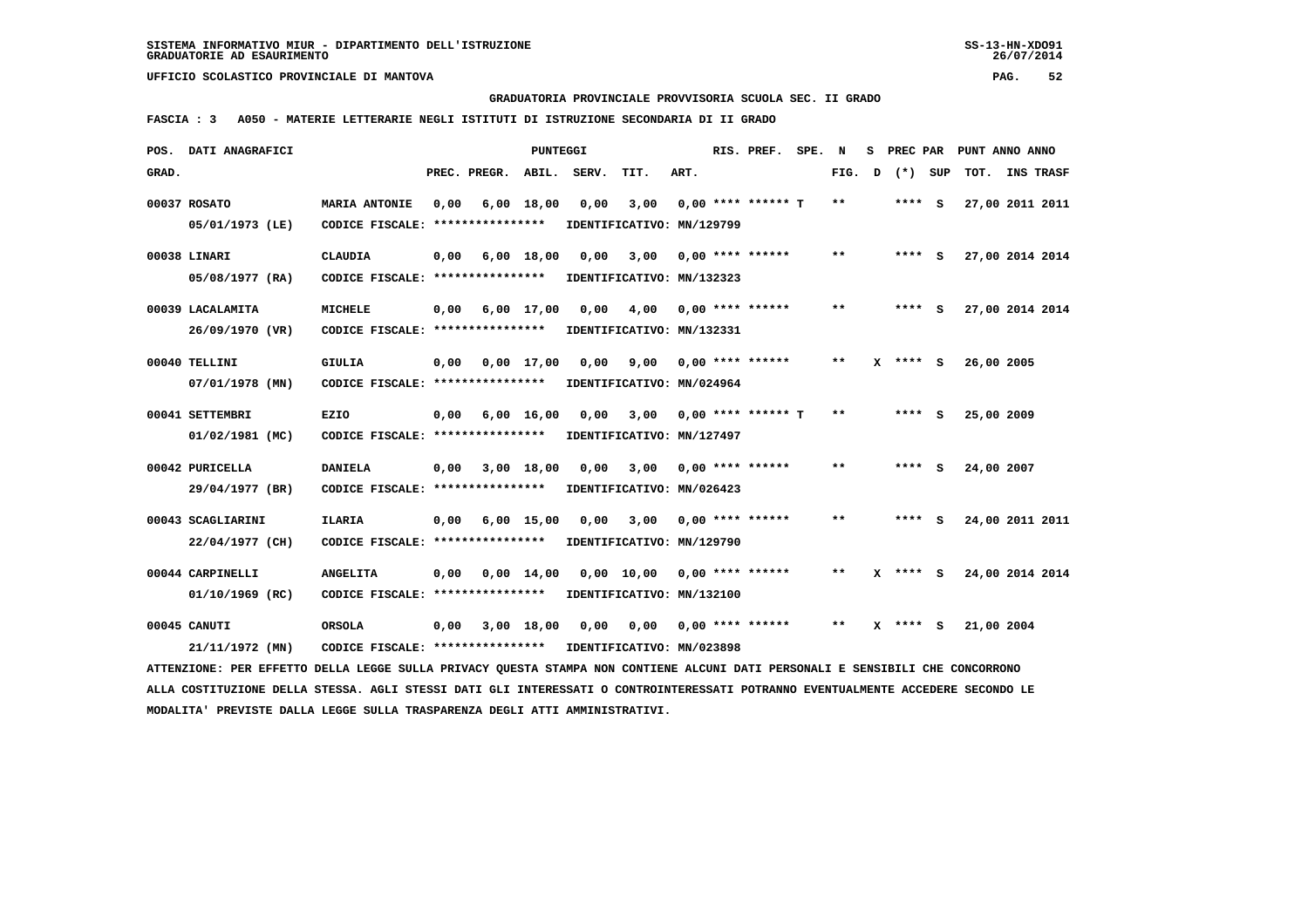**GRADUATORIA PROVINCIALE PROVVISORIA SCUOLA SEC. II GRADO**

 **FASCIA : 3 A050 - MATERIE LETTERARIE NEGLI ISTITUTI DI ISTRUZIONE SECONDARIA DI II GRADO**

| POS.  | DATI ANAGRAFICI  |                      |      |                  | PUNTEGGI   |       |                           |      | RIS. PREF.           | SPE. N |        |   | S PREC PAR |     | PUNT ANNO ANNO  |           |  |
|-------|------------------|----------------------|------|------------------|------------|-------|---------------------------|------|----------------------|--------|--------|---|------------|-----|-----------------|-----------|--|
| GRAD. |                  |                      |      | PREC. PREGR.     | ABIL.      | SERV. | TIT.                      | ART. |                      |        | FIG. D |   | $(* )$     | SUP | тот.            | INS TRASF |  |
|       | 00046 PATRONCINI | <b>NOVELLA</b>       | 0,00 |                  | 0,00 17,00 | 0.00  | 3,00                      |      | $0,00$ **** ****** T |        | $***$  | X | **** S     |     | 20,00 2009      |           |  |
|       | 03/12/1980 (PE)  | CODICE FISCALE:      |      | **************** |            |       | IDENTIFICATIVO: MN/127485 |      |                      |        |        |   |            |     |                 |           |  |
|       | 00047 PATERNO'   | <b>GABRIELLA MAR</b> | 0,00 |                  | 0,00 18,00 | 0,00  | 0,00                      |      | $0,00$ **** ******   |        | $* *$  | x | $***$ S    |     | 18,00 2011 2011 |           |  |
|       | 24/01/1981 (CT)  | CODICE FISCALE:      |      | **************** |            |       | IDENTIFICATIVO: MN/129748 |      |                      |        |        |   |            |     |                 |           |  |
|       | 00048 NICOLOSI   | FLAVIA VALENT        | 0,00 |                  | 0,00 16,00 | 0,00  | 0,00                      |      | $0.00$ **** ******   |        | $***$  |   | **** S     |     | 16,00 2014 2014 |           |  |
|       | 25/11/1968 (CT)  | CODICE FISCALE:      |      | **************** |            |       | IDENTIFICATIVO: MN/132303 |      |                      |        |        |   |            |     |                 |           |  |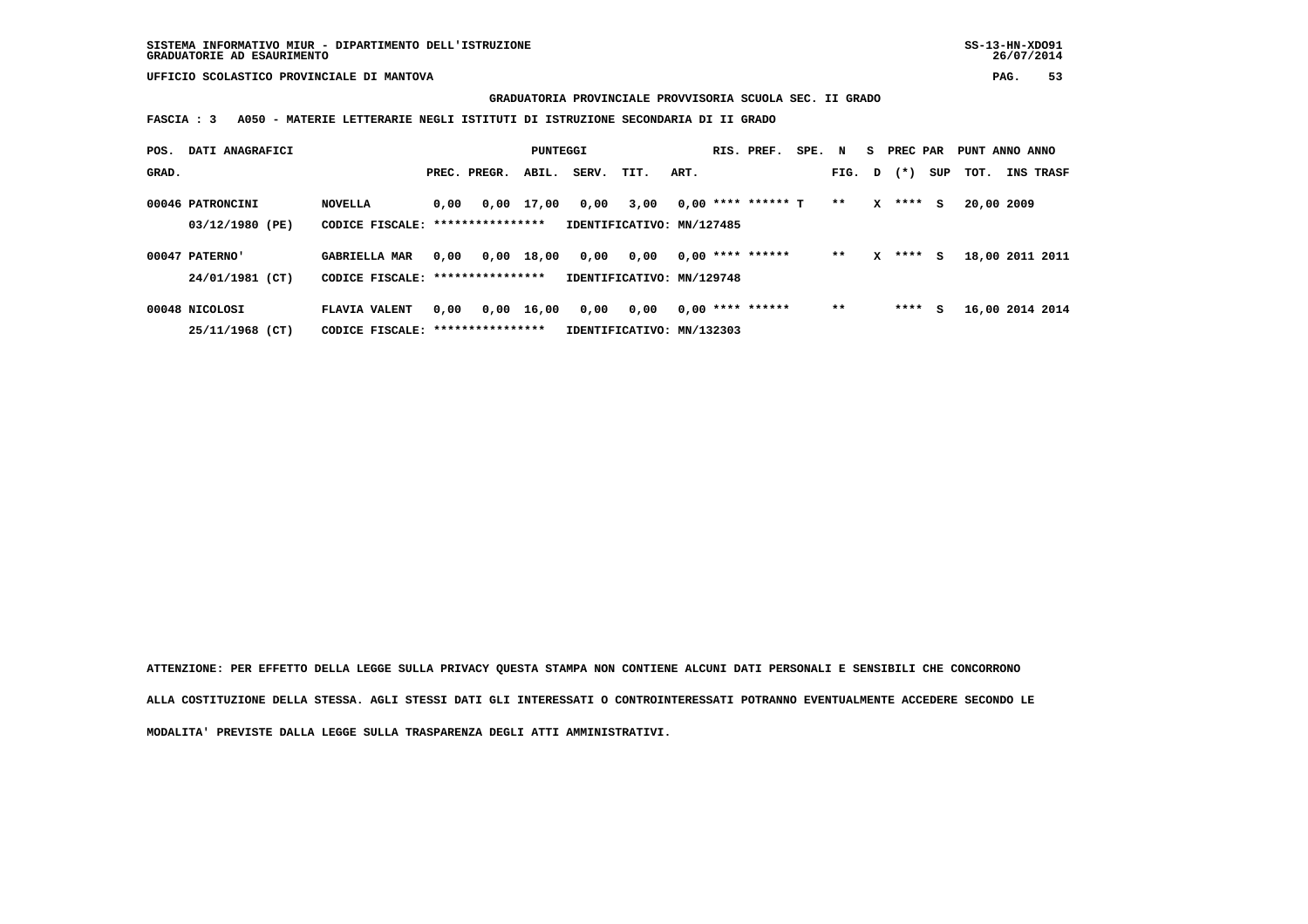**GRADUATORIA PROVINCIALE PROVVISORIA SCUOLA SEC. II GRADO**

 **FASCIA : 3 A051 - MATERIE LETTERARIE E LATINO NEI LICEI E NELL'ISTITUTO MAGISTRALE**

|       | POS. DATI ANAGRAFICI                                                                                                            |                                   |                                | PUNTEGGI |                        |                                                 |      | RIS. PREF. SPE.    | N                          | s. |              | PREC PAR PUNT ANNO ANNO   |  |
|-------|---------------------------------------------------------------------------------------------------------------------------------|-----------------------------------|--------------------------------|----------|------------------------|-------------------------------------------------|------|--------------------|----------------------------|----|--------------|---------------------------|--|
| GRAD. |                                                                                                                                 |                                   | PREC. PREGR.                   |          | ABIL. SERV.            | TIT.                                            | ART. |                    | FIG. D                     |    | (*) SUP      | TOT. INS TRASF            |  |
|       | 00001 DAVID                                                                                                                     | <b>ALESSANDRA</b>                 |                                |          |                        | $0,00$ 75,00 42,00 36,00 10,00 0,00 **** ****** |      |                    | $***$                      |    |              | **** S 163,00 2014 2014   |  |
|       | $14/11/1979$ (MN)                                                                                                               | CODICE FISCALE: ****************  |                                |          |                        | IDENTIFICATIVO: MN/132206                       |      |                    |                            |    |              |                           |  |
|       | 00002 GIGLIOTTI                                                                                                                 | <b>ROSANNA</b>                    |                                |          | 0,00 79,00 41,00 36,00 | 0.00                                            |      | 0,00 **** ****** T | $* *$                      |    |              | **** S 156,00 2014 2014   |  |
|       | 31/05/1979 (CZ)                                                                                                                 | CODICE FISCALE: ***************** |                                |          |                        | IDENTIFICATIVO: MN/132334                       |      |                    |                            |    |              |                           |  |
|       | 00003 VILLELLA                                                                                                                  | <b>ROSSANA</b>                    |                                |          |                        | $0.00$ 72,00 42,00 36,00 1,00 0,00 **** ******  |      |                    | $* *$                      |    |              | **** S 151,00 2007        |  |
|       | $16/12/1980$ (CZ)                                                                                                               | CODICE FISCALE: ****************  |                                |          |                        | IDENTIFICATIVO: MN/026246                       |      |                    |                            |    |              |                           |  |
|       | 00004 MORANDI                                                                                                                   | <b>FEDERICA</b>                   | $0.00$ 73.00 41.00             |          | 36,00 0,00             |                                                 |      | 0,00 **** ******   | $***$                      |    |              | X **** S 150,00 2007      |  |
|       | 13/07/1979 (PC)                                                                                                                 | CODICE FISCALE: ****************  |                                |          |                        | IDENTIFICATIVO: MN/026420                       |      |                    |                            |    |              |                           |  |
|       | 00005 CARPINELLI                                                                                                                | <b>ANGELITA</b>                   |                                |          |                        | 0,00 85,00 14,00 36,00 10,00 0,00 **** ******   |      |                    | $* *$                      |    |              | X **** S 145,00 2014 2014 |  |
|       | 01/10/1969 (RC)                                                                                                                 | CODICE FISCALE: ***************** |                                |          |                        | IDENTIFICATIVO: MN/132100                       |      |                    |                            |    |              |                           |  |
|       | 00006 MAIELLO                                                                                                                   | <b>ANDREA</b>                     |                                |          |                        | 0,00 36,00 42,00 36,00 15,00 0,00 **** ******   |      |                    | $***$                      |    |              | X **** S 129,00 2007      |  |
|       | 18/11/1978 (MN)                                                                                                                 | CODICE FISCALE: ****************  |                                |          |                        | IDENTIFICATIVO: MN/026341                       |      |                    |                            |    |              |                           |  |
|       | 00007 BARILLI                                                                                                                   | <b>FABIANA</b>                    |                                |          |                        | 0,00 26,00 42,00 36,00 3,00                     |      | $0.00$ **** ****** | $\pmb{\times}\pmb{\times}$ |    |              | **** S 107,00 2009        |  |
|       | 26/02/1980 (MN)                                                                                                                 | CODICE FISCALE: ****************  |                                |          |                        | IDENTIFICATIVO: MN/127438                       |      |                    |                            |    |              |                           |  |
|       | 00008 CANUTI                                                                                                                    | <b>ORSOLA</b>                     |                                |          |                        | 0,00 51,00 18,00 36,00 0,00                     |      | 0,00 **** ******   | $* *$                      |    |              | X **** S 105,00 2004      |  |
|       | 21/11/1972 (MN)                                                                                                                 | CODICE FISCALE: ****************  |                                |          |                        | IDENTIFICATIVO: MN/023898                       |      |                    |                            |    |              |                           |  |
|       | 00009 POZZI                                                                                                                     | <b>VIRNA</b>                      | $0,00 \quad 41,00 \quad 39,00$ |          | 0,00                   | 0,00                                            |      | $0,00$ **** ****** | $* *$                      |    | $X$ **** $S$ | 80,00 2003                |  |
|       | 21/01/1976 (MN)                                                                                                                 | CODICE FISCALE: ****************  |                                |          |                        | IDENTIFICATIVO: MN/023556                       |      |                    |                            |    |              |                           |  |
|       | ATTENZIONE: PER EFFETTO DELLA LEGGE SULLA PRIVACY QUESTA STAMPA NON CONTIENE ALCUNI DATI PERSONALI E SENSIBILI CHE CONCORRONO   |                                   |                                |          |                        |                                                 |      |                    |                            |    |              |                           |  |
|       | ALLA COSTITUZIONE DELLA STESSA. AGLI STESSI DATI GLI INTERESSATI O CONTROINTERESSATI POTRANNO EVENTUALMENTE ACCEDERE SECONDO LE |                                   |                                |          |                        |                                                 |      |                    |                            |    |              |                           |  |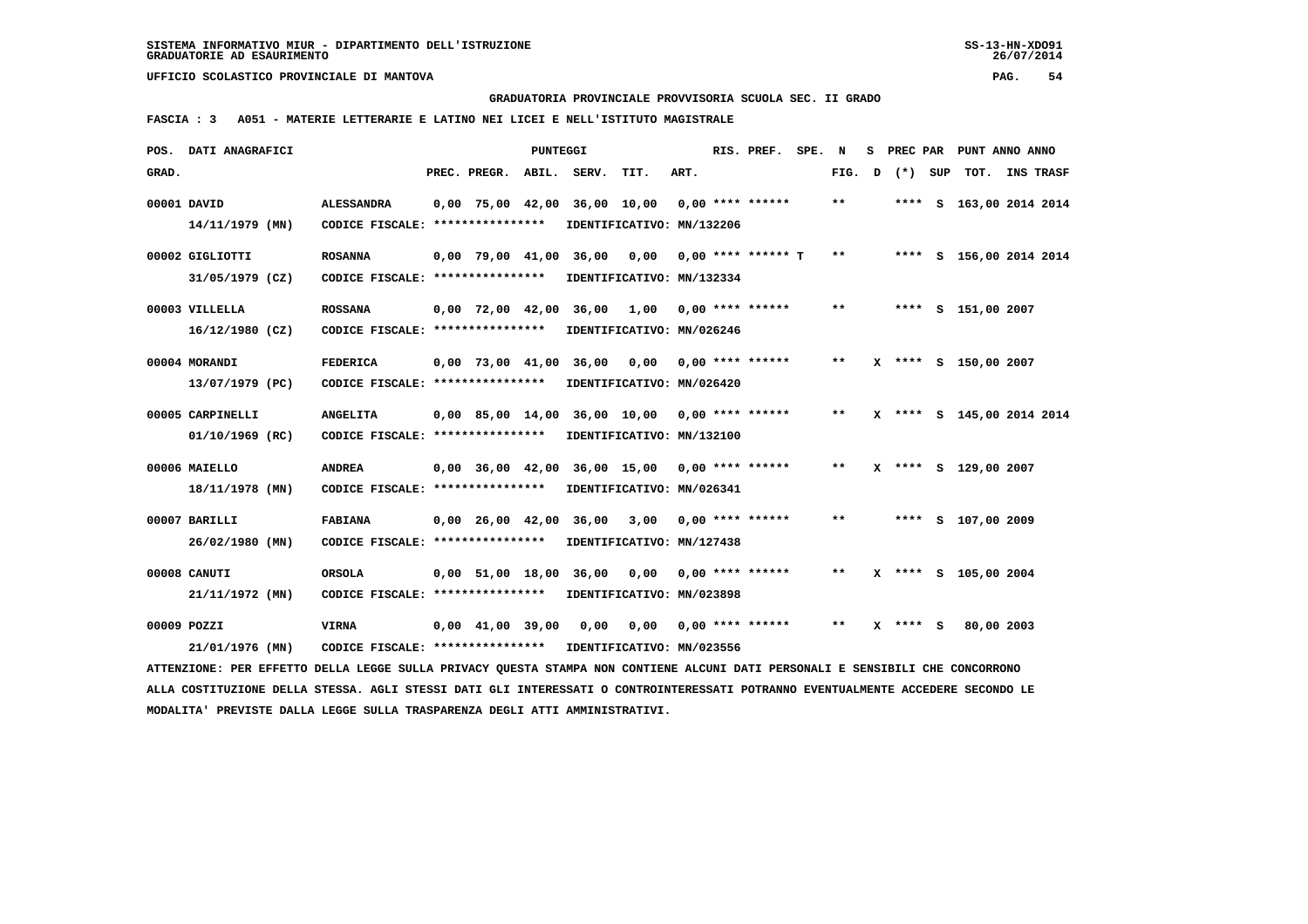**GRADUATORIA PROVINCIALE PROVVISORIA SCUOLA SEC. II GRADO**

 **FASCIA : 3 A051 - MATERIE LETTERARIE E LATINO NEI LICEI E NELL'ISTITUTO MAGISTRALE**

| POS. DATI ANAGRAFICI                                                                                                            |                                                            |      |                                            | PUNTEGGI       |                           |                           |      | RIS. PREF.           | SPE. | N     | s | PREC PAR |     | PUNT ANNO ANNO  |                  |  |
|---------------------------------------------------------------------------------------------------------------------------------|------------------------------------------------------------|------|--------------------------------------------|----------------|---------------------------|---------------------------|------|----------------------|------|-------|---|----------|-----|-----------------|------------------|--|
| GRAD.                                                                                                                           |                                                            |      | PREC. PREGR.                               | ABIL.          | SERV.                     | TIT.                      | ART. |                      |      | FIG.  | D | $(*)$    | SUP | TOT.            | <b>INS TRASF</b> |  |
| 00010 DE PASOUALE                                                                                                               | GIUSY                                                      |      | $0.00 \quad 12.00 \quad 42.00 \quad 16.00$ |                |                           | 3,00                      |      | $0,00$ **** ******   |      | * *   |   | **** S   |     | 73,00 2014 2014 |                  |  |
| 19/12/1982 (ME)                                                                                                                 | CODICE FISCALE: ****************                           |      |                                            |                |                           | IDENTIFICATIVO: MN/132208 |      |                      |      |       |   |          |     |                 |                  |  |
| 00011 RANDAZZO                                                                                                                  | <b>ANTONIETTA</b>                                          |      | $0,00 \quad 18,00 \quad 41,00$             |                | 0,00                      | 4,00                      |      | $0.00$ **** ****** T |      | $* *$ |   | $***$ S  |     | 63,00 2011 2011 |                  |  |
| 25/07/1976 (PA)                                                                                                                 | CODICE FISCALE: ****************                           |      |                                            |                | IDENTIFICATIVO: MN/129738 |                           |      |                      |      |       |   |          |     |                 |                  |  |
| 00012 LEOTTA                                                                                                                    | MARGHERITA                                                 |      | $0,00 \quad 12,00 \quad 42,00$             |                | 0,00                      | 9,00                      |      | $0,00$ **** ****** T |      | $* *$ |   | $***$ S  |     | 63,00 2014 2014 |                  |  |
| 07/03/1981 (CT)                                                                                                                 | CODICE FISCALE: ****************                           |      |                                            |                | IDENTIFICATIVO: MN/132358 |                           |      |                      |      |       |   |          |     |                 |                  |  |
| 00013 SABBETTA                                                                                                                  | <b>CHIARA</b>                                              |      | $0,00 \quad 12,00 \quad 42,00$             |                | 0,00                      | 4,00                      |      | 0,00 **** ******     |      | $**$  |   | **** S   |     | 58,00 2009      |                  |  |
| 11/06/1981 (SA)                                                                                                                 | CODICE FISCALE: ****************                           |      |                                            |                | IDENTIFICATIVO: MN/127553 |                           |      |                      |      |       |   |          |     |                 |                  |  |
|                                                                                                                                 |                                                            |      |                                            |                |                           |                           |      |                      |      |       |   |          |     |                 |                  |  |
| 00014 ASERO                                                                                                                     | <b>GRAZIA</b>                                              | 0,00 |                                            | 8,00 42,00     | 0.00                      | 4,00                      |      | $0.00$ **** ******   |      | $**$  |   | **** S   |     | 54,00 2009      |                  |  |
| 31/05/1978 (CT)                                                                                                                 | CODICE FISCALE: *****************                          |      |                                            |                | IDENTIFICATIVO: MN/127541 |                           |      |                      |      |       |   |          |     |                 |                  |  |
| 00015 PASSIGATO                                                                                                                 | <b>SILVIA</b>                                              | 0,00 | 9,00 42,00                                 |                | 0,00                      | 3,00                      |      | $0,00$ **** ******   |      | $* *$ |   | $***$ S  |     | 54,00 2011 2011 |                  |  |
| 23/08/1976 (MN)                                                                                                                 | CODICE FISCALE: ****************                           |      |                                            |                | IDENTIFICATIVO: MN/129743 |                           |      |                      |      |       |   |          |     |                 |                  |  |
| 00016 SETTEMBRI                                                                                                                 | <b>EZIO</b>                                                | 0,00 |                                            | $6,00$ $40,00$ | 0.00                      | 3,00                      |      | $0.00$ **** ****** T |      | $* *$ |   | **** S   |     | 49,00 2009      |                  |  |
| 01/02/1981 (MC)                                                                                                                 | CODICE FISCALE: ****************                           |      |                                            |                | IDENTIFICATIVO: MN/127497 |                           |      |                      |      |       |   |          |     |                 |                  |  |
| 00017 PURICELLA                                                                                                                 | <b>DANIELA</b>                                             | 0,00 |                                            | 3,00 42,00     | 0,00                      | 3,00                      |      | $0.00$ **** ******   |      | $* *$ |   | **** S   |     | 48,00 2007      |                  |  |
| 29/04/1977 (BR)                                                                                                                 | CODICE FISCALE: ****************                           |      |                                            |                | IDENTIFICATIVO: MN/026423 |                           |      |                      |      |       |   |          |     |                 |                  |  |
| 00018 PATERNO'                                                                                                                  | <b>GABRIELLA MAR</b>                                       | 0,00 | 4,00 42,00                                 |                | 0.00                      | 0.00                      |      | $0.00$ **** ******   |      | $* *$ | x | **** S   |     | 46,00 2011 2011 |                  |  |
| 24/01/1981 (CT)                                                                                                                 | CODICE FISCALE: **************** IDENTIFICATIVO: MN/129748 |      |                                            |                |                           |                           |      |                      |      |       |   |          |     |                 |                  |  |
| ATTENZIONE: PER EFFETTO DELLA LEGGE SULLA PRIVACY QUESTA STAMPA NON CONTIENE ALCUNI DATI PERSONALI E SENSIBILI CHE CONCORRONO   |                                                            |      |                                            |                |                           |                           |      |                      |      |       |   |          |     |                 |                  |  |
| ALLA COSTITUZIONE DELLA STESSA. AGLI STESSI DATI GLI INTERESSATI O CONTROINTERESSATI POTRANNO EVENTUALMENTE ACCEDERE SECONDO LE |                                                            |      |                                            |                |                           |                           |      |                      |      |       |   |          |     |                 |                  |  |
| MODALITA' PREVISTE DALLA LEGGE SULLA TRASPARENZA DEGLI ATTI AMMINISTRATIVI.                                                     |                                                            |      |                                            |                |                           |                           |      |                      |      |       |   |          |     |                 |                  |  |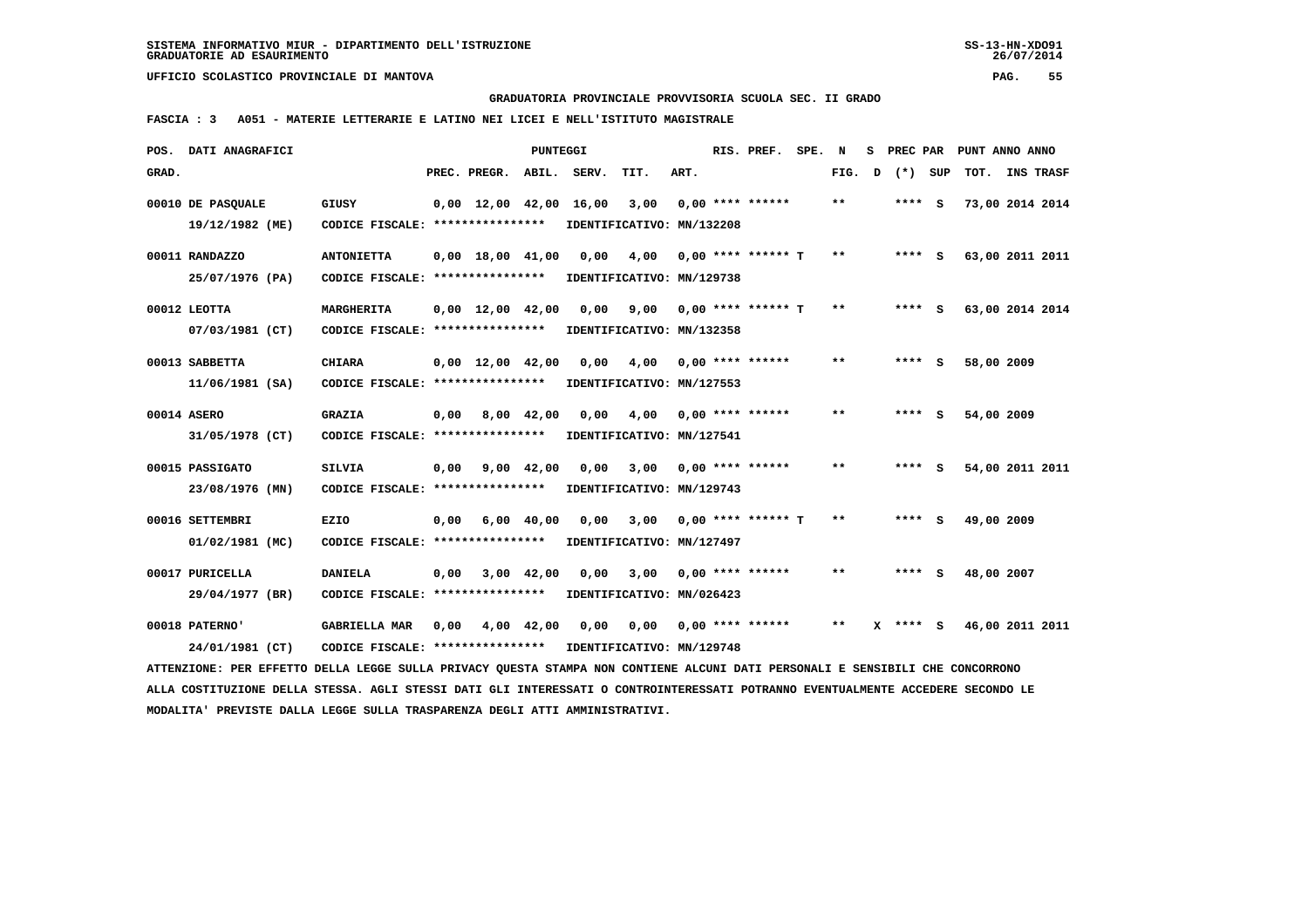**GRADUATORIA PROVINCIALE PROVVISORIA SCUOLA SEC. II GRADO**

 **FASCIA : 3 A051 - MATERIE LETTERARIE E LATINO NEI LICEI E NELL'ISTITUTO MAGISTRALE**

|       | POS. DATI ANAGRAFICI                                                                                                            |                                                            |      |                                | PUNTEGGI |                                          |                                   |      | RIS. PREF.                | SPE. N |        | S PREC PAR |            | PUNT ANNO ANNO  |  |
|-------|---------------------------------------------------------------------------------------------------------------------------------|------------------------------------------------------------|------|--------------------------------|----------|------------------------------------------|-----------------------------------|------|---------------------------|--------|--------|------------|------------|-----------------|--|
| GRAD. |                                                                                                                                 |                                                            |      | PREC. PREGR.                   | ABIL.    | SERV.                                    | TIT.                              | ART. |                           |        | FIG. D | (*) SUP    |            | TOT. INS TRASF  |  |
|       | 00019 SCARPANTI<br>$17/04/1975$ (MN)                                                                                            | <b>ELENA</b><br>CODICE FISCALE: ****************           |      | $0,00 \quad 16,00 \quad 18,00$ |          | 0,00                                     | 6,00<br>IDENTIFICATIVO: MN/026370 |      | $0,00$ **** ******        |        | $* *$  | **** S     | 40,00 2007 |                 |  |
|       |                                                                                                                                 |                                                            |      |                                |          |                                          |                                   |      |                           |        |        |            |            |                 |  |
|       | 00020 DE SETA                                                                                                                   | MARIA LUISA                                                |      | $0,00$ 15,00 18,00 0,00        |          |                                          | 6,00                              |      | 0,00 **** ******          |        | $***$  | $X$ **** S | 39,00 2005 |                 |  |
|       | 25/03/1979 (CS)                                                                                                                 | CODICE FISCALE: *****************                          |      |                                |          | IDENTIFICATIVO: MN/025056                |                                   |      |                           |        |        |            |            |                 |  |
|       | 00021 TELLINI                                                                                                                   | <b>GIULIA</b>                                              |      | $0,00$ 12,00 17,00 0,00        |          |                                          |                                   |      |                           |        | $* *$  | $X$ **** S | 38,00 2005 |                 |  |
|       | 07/01/1978 (MN)                                                                                                                 | CODICE FISCALE: ****************                           |      |                                |          | IDENTIFICATIVO: MN/024964                |                                   |      |                           |        |        |            |            |                 |  |
|       | 00022 LANGONE                                                                                                                   | <b>SILVANA</b>                                             | 0,00 |                                |          | 0,00 18,00 0,00 16,00 0,00 **** ****** T |                                   |      |                           |        | $***$  | $***$ S    |            | 34,00 2014 2014 |  |
|       | 03/09/1979 (PZ)                                                                                                                 | CODICE FISCALE: ****************                           |      |                                |          | IDENTIFICATIVO: MN/132330                |                                   |      |                           |        |        |            |            |                 |  |
|       | 00023 CENTAMORE                                                                                                                 | GIUSI                                                      |      | 0,00 10,00 18,00               |          | 0,00                                     |                                   |      | $3,00$ 0,00 **** ****** T |        | $***$  | **** S     |            | 31,00 2014 2014 |  |
|       | 19/09/1972 (SR)                                                                                                                 | CODICE FISCALE: ****************                           |      |                                |          |                                          | IDENTIFICATIVO: MN/132102         |      |                           |        |        |            |            |                 |  |
|       | 00024 CAMMARASANA                                                                                                               | <b>ROSANNA</b>                                             | 0,00 | 0,00 17,00                     |          |                                          | $0,00$ 13,00 0,00 **** ****** T   |      |                           |        | $* *$  | $***$ S    |            | 30,00 2014 2014 |  |
|       | 09/02/1978 (TP)                                                                                                                 | CODICE FISCALE: *****************                          |      |                                |          | IDENTIFICATIVO: MN/132092                |                                   |      |                           |        |        |            |            |                 |  |
|       | 00025 BARDINI                                                                                                                   | <b>ANDREA</b>                                              |      | 0,00 7,00 18,00                |          | 0.00                                     |                                   |      | $3,00$ 0,00 **** ******   |        | $**$   | **** S     | 28,00 2007 |                 |  |
|       | 04/02/1980 (MN)                                                                                                                 | CODICE FISCALE: *****************                          |      |                                |          | IDENTIFICATIVO: MN/026141                |                                   |      |                           |        |        |            |            |                 |  |
|       | 00026 NAPPA                                                                                                                     | <b>SABINA</b>                                              |      | $0.00 \quad 10.00 \quad 18.00$ |          | 0,00                                     | 0.00                              |      | $0.00$ **** ****** T      |        | $* *$  | **** S     |            | 28,00 2011 2011 |  |
|       | 25/08/1979 (AV)                                                                                                                 | CODICE FISCALE: *****************                          |      |                                |          | IDENTIFICATIVO: MN/129753                |                                   |      |                           |        |        |            |            |                 |  |
|       | 00027 BASTONE                                                                                                                   | <b>DORA</b>                                                |      | 0,00 0,00 18,00                |          | 0,00                                     |                                   |      |                           |        | $* *$  | $***$ S    | 27,00 2007 |                 |  |
|       | 30/10/1980 (CS)                                                                                                                 | CODICE FISCALE: **************** IDENTIFICATIVO: MN/026149 |      |                                |          |                                          |                                   |      |                           |        |        |            |            |                 |  |
|       | ATTENZIONE: PER EFFETTO DELLA LEGGE SULLA PRIVACY QUESTA STAMPA NON CONTIENE ALCUNI DATI PERSONALI E SENSIBILI CHE CONCORRONO   |                                                            |      |                                |          |                                          |                                   |      |                           |        |        |            |            |                 |  |
|       | ALLA COSTITUZIONE DELLA STESSA. AGLI STESSI DATI GLI INTERESSATI O CONTROINTERESSATI POTRANNO EVENTUALMENTE ACCEDERE SECONDO LE |                                                            |      |                                |          |                                          |                                   |      |                           |        |        |            |            |                 |  |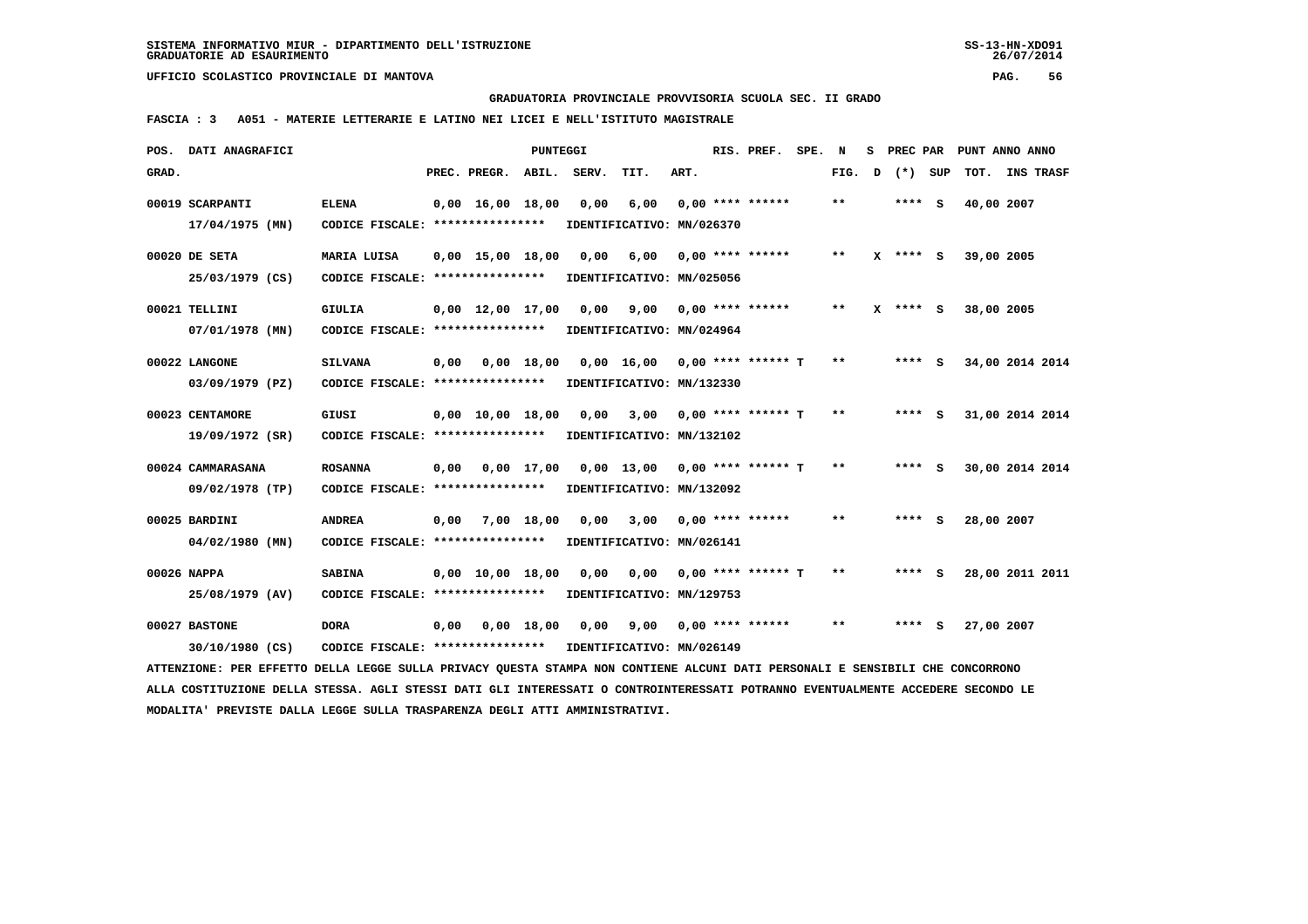**GRADUATORIA PROVINCIALE PROVVISORIA SCUOLA SEC. II GRADO**

 **FASCIA : 3 A051 - MATERIE LETTERARIE E LATINO NEI LICEI E NELL'ISTITUTO MAGISTRALE**

|       | POS. DATI ANAGRAFICI |                                  |      |                       | PUNTEGGI   |                                     |                           |      | RIS. PREF.            | SPE. N |              | S PREC PAR |     |            | PUNT ANNO ANNO  |
|-------|----------------------|----------------------------------|------|-----------------------|------------|-------------------------------------|---------------------------|------|-----------------------|--------|--------------|------------|-----|------------|-----------------|
| GRAD. |                      |                                  |      | PREC. PREGR.          |            | ABIL. SERV.                         | TIT.                      | ART. |                       |        | FIG. D       | $(*)$      | SUP |            | TOT. INS TRASF  |
|       | 00028 BENLODI        | <b>ALESSIA</b>                   | 0,00 | 6,00 17,00            |            | 0,00                                | 4,00                      |      | $0,00$ **** ******    |        | $\star\star$ | $***$ S    |     | 27,00 2009 |                 |
|       | 26/10/1981 (MN)      | CODICE FISCALE:                  |      | ****************      |            |                                     | IDENTIFICATIVO: MN/127440 |      |                       |        |              |            |     |            |                 |
|       | 00029 SCIACCA        | MONICA                           |      | $0,00$ $6,00$ $17,00$ |            | 0,00                                | 4,00                      |      | $0.00$ **** ******    |        | $***$        | **** $S$   |     |            | 27,00 2011 2011 |
|       | 05/11/1981 (CT)      | CODICE FISCALE:                  |      | ****************      |            |                                     | IDENTIFICATIVO: MN/129811 |      |                       |        |              |            |     |            |                 |
|       | 00030 ROSATO         | <b>MARIA ANTONIE</b>             | 0,00 |                       | 6,00 18,00 | 0,00                                | 3,00                      |      | $0.00$ **** ****** T  |        | $\star\star$ | **** $S$   |     |            | 27,00 2011 2011 |
|       | 05/01/1973 (LE)      | CODICE FISCALE:                  |      | ****************      |            |                                     | IDENTIFICATIVO: MN/129799 |      |                       |        |              |            |     |            |                 |
|       | 00031 LACALAMITA     | MICHELE                          | 0,00 | 6,00 17,00            |            | 0,00                                | 4,00                      |      | $0.00$ **** ****** ** |        |              | $***$ S    |     |            | 27,00 2014 2014 |
|       | 26/09/1970 (VR)      | CODICE FISCALE:                  |      | ****************      |            |                                     | IDENTIFICATIVO: MN/132331 |      |                       |        |              |            |     |            |                 |
|       | 00032 MUTTI          | <b>DANIELA</b>                   | 0,00 |                       |            | 0,00 17,00 0,00 3,00                |                           |      | $0.00$ **** ******    |        | $***$        | $***$ S    |     | 20,00 2009 |                 |
|       | 12/11/1982 (MN)      | CODICE FISCALE: **************** |      |                       |            |                                     | IDENTIFICATIVO: MN/127543 |      |                       |        |              |            |     |            |                 |
|       | 00033 PATRONCINI     | <b>NOVELLA</b>                   |      |                       |            | $0,00$ $0,00$ $17,00$ $0,00$ $3,00$ |                           |      | $0.00$ **** ****** T  |        | $* *$        | $X$ **** S |     | 20,00 2009 |                 |
|       | 03/12/1980 (PE)      | CODICE FISCALE:                  |      | ****************      |            |                                     | IDENTIFICATIVO: MN/127485 |      |                       |        |              |            |     |            |                 |
|       | 00034 LEANZA GRASSO  | DANILO SALVAT                    |      |                       |            | $0,00$ $2,00$ $17,00$ $0,00$ $0,00$ |                           |      | $0.00$ **** ******    |        | $\star\star$ | $***$ S    |     |            | 19,00 2014 2014 |
|       | 31/03/1969 (CT)      | CODICE FISCALE: **************** |      |                       |            | IDENTIFICATIVO: MN/132326           |                           |      |                       |        |              |            |     |            |                 |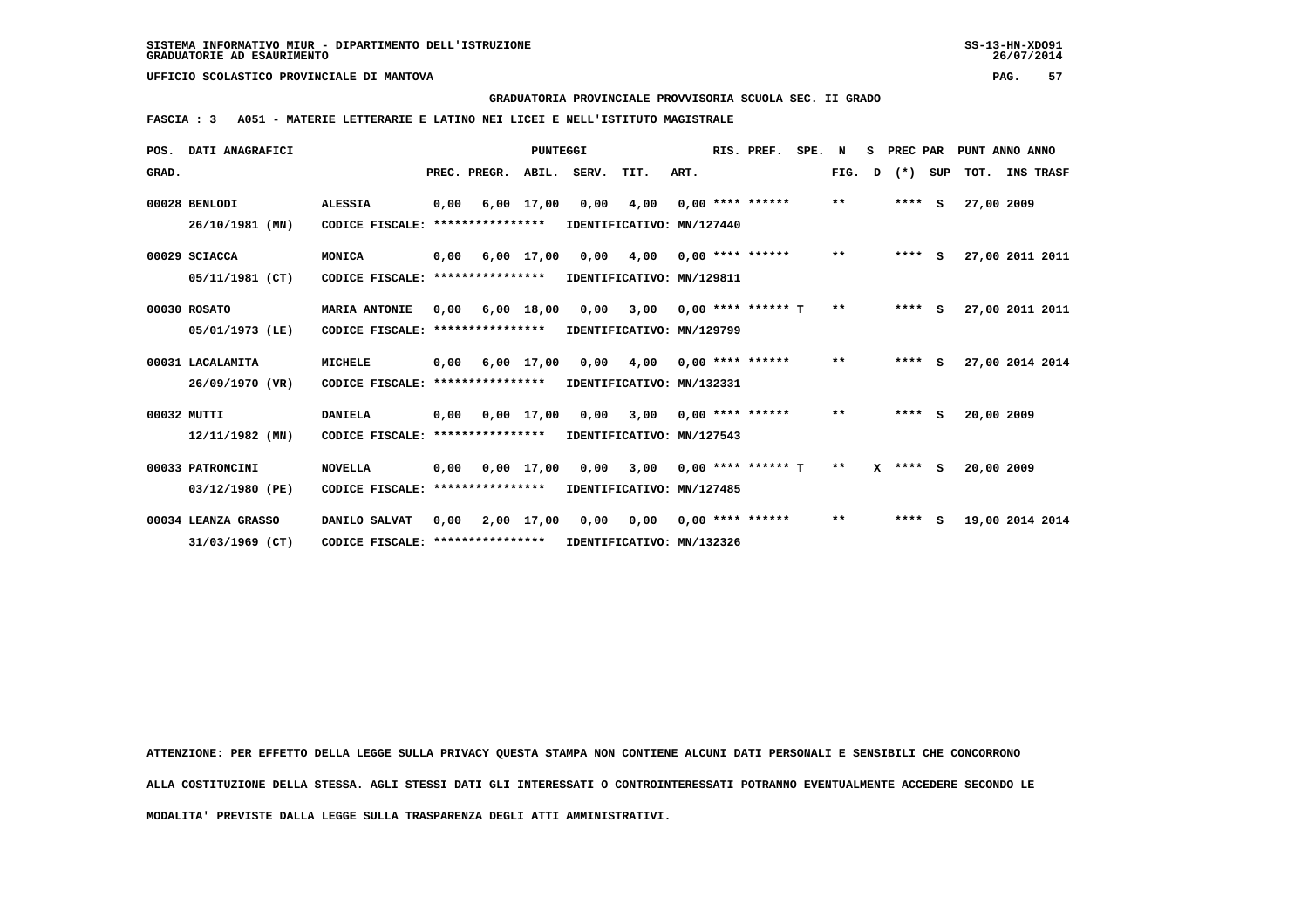**GRADUATORIA PROVINCIALE PROVVISORIA SCUOLA SEC. II GRADO**

 **FASCIA : 3 A052 - MATERIE LETTERARIE, LATINO E GRECO NEL LICEO CLASSICO**

|       | POS. DATI ANAGRAFICI                                                                                                            |                                                            |                          | PUNTEGGI |                                                     |                           |      | RIS. PREF.              | SPE. N |        |         | S PREC PAR PUNT ANNO ANNO |  |
|-------|---------------------------------------------------------------------------------------------------------------------------------|------------------------------------------------------------|--------------------------|----------|-----------------------------------------------------|---------------------------|------|-------------------------|--------|--------|---------|---------------------------|--|
| GRAD. |                                                                                                                                 |                                                            | PREC. PREGR. ABIL. SERV. |          |                                                     | TIT.                      | ART. |                         |        | FIG. D | (*) SUP | TOT. INS TRASF            |  |
|       | 00001 LANGONE                                                                                                                   | <b>SILVANA</b>                                             |                          |          | $0,00$ 72,00 42,00 36,00 16,00 0,00 **** ****** T   |                           |      |                         |        | $***$  |         | **** S 166,00 2014 2014   |  |
|       | 03/09/1979 (PZ)                                                                                                                 | CODICE FISCALE: *****************                          |                          |          |                                                     | IDENTIFICATIVO: MN/132330 |      |                         |        |        |         |                           |  |
|       | 00002 LACALAMITA                                                                                                                | MICHELE                                                    |                          |          | 0,00 82,00 41,00 24,00 4,00 0,00 **** ******        |                           |      |                         |        | $* *$  |         | **** S 151,00 2014 2014   |  |
|       | 26/09/1970 (VR)                                                                                                                 | CODICE FISCALE: **************** IDENTIFICATIVO: MN/132331 |                          |          |                                                     |                           |      |                         |        |        |         |                           |  |
|       | 00003 CENTAMORE                                                                                                                 | GIUSI                                                      |                          |          | $0,00$ 68,00 42,00 36,00 3,00 0,00 **** ****** T ** |                           |      |                         |        |        |         | **** S 149,00 2014 2014   |  |
|       | 19/09/1972 (SR)                                                                                                                 | CODICE FISCALE: ****************                           |                          |          |                                                     | IDENTIFICATIVO: MN/132102 |      |                         |        |        |         |                           |  |
|       | 00004 DE SETA                                                                                                                   | MARIA LUISA                                                |                          |          | 0,00 75,00 42,00 24,00 6,00 0,00 **** ******        |                           |      |                         |        | $* *$  |         | X **** S 147,00 2005      |  |
|       | 25/03/1979 (CS)                                                                                                                 | CODICE FISCALE: ****************                           |                          |          |                                                     | IDENTIFICATIVO: MN/025056 |      |                         |        |        |         |                           |  |
|       | 00005 TELLINI                                                                                                                   | <b>GIULIA</b>                                              |                          |          | 0,00 60,00 41,00 36,00 9,00 0,00 **** ******        |                           |      |                         |        | $* *$  |         | X **** S 146,00 2005      |  |
|       | 07/01/1978 (MN)                                                                                                                 | CODICE FISCALE: *****************                          |                          |          |                                                     | IDENTIFICATIVO: MN/024964 |      |                         |        |        |         |                           |  |
|       | 00006 SCARPANTI                                                                                                                 | ELENA                                                      |                          |          | $0,00$ 64,00 42,00 31,00 6,00 0,00 **** ******      |                           |      |                         |        | $***$  |         | **** S 143,00 2007        |  |
|       | 17/04/1975 (MN)                                                                                                                 | CODICE FISCALE: **************** IDENTIFICATIVO: MN/026370 |                          |          |                                                     |                           |      |                         |        |        |         |                           |  |
|       | 00007 BARDINI                                                                                                                   | <b>ANDREA</b>                                              |                          |          | 0,00 43,00 42,00 22,00 3,00 0,00 **** ******        |                           |      |                         |        | $***$  |         | **** S 110,00 2007        |  |
|       | 04/02/1980 (MN)                                                                                                                 | CODICE FISCALE: *****************                          |                          |          |                                                     | IDENTIFICATIVO: MN/026141 |      |                         |        |        |         |                           |  |
|       | 00008 BASTONE                                                                                                                   | <b>DORA</b>                                                |                          |          | 0,00 24,00 42,00 0,00                               |                           |      | $9,00$ 0,00 **** ****** |        | $**$   | $***$ S | 75,00 2007                |  |
|       | 30/10/1980 (CS)                                                                                                                 | CODICE FISCALE: **************** IDENTIFICATIVO: MN/026149 |                          |          |                                                     |                           |      |                         |        |        |         |                           |  |
|       | 00009 NAPPA                                                                                                                     | <b>SABINA</b>                                              |                          |          | $0,00$ 23,00 42,00 0,00 0,00 0,00 **** ****** T     |                           |      |                         |        | $***$  | **** S  | 65,00 2011 2011           |  |
|       | 25/08/1979 (AV)                                                                                                                 | CODICE FISCALE: **************** IDENTIFICATIVO: MN/129753 |                          |          |                                                     |                           |      |                         |        |        |         |                           |  |
|       | ATTENZIONE: PER EFFETTO DELLA LEGGE SULLA PRIVACY QUESTA STAMPA NON CONTIENE ALCUNI DATI PERSONALI E SENSIBILI CHE CONCORRONO   |                                                            |                          |          |                                                     |                           |      |                         |        |        |         |                           |  |
|       | ALLA COSTITUZIONE DELLA STESSA. AGLI STESSI DATI GLI INTERESSATI O CONTROINTERESSATI POTRANNO EVENTUALMENTE ACCEDERE SECONDO LE |                                                            |                          |          |                                                     |                           |      |                         |        |        |         |                           |  |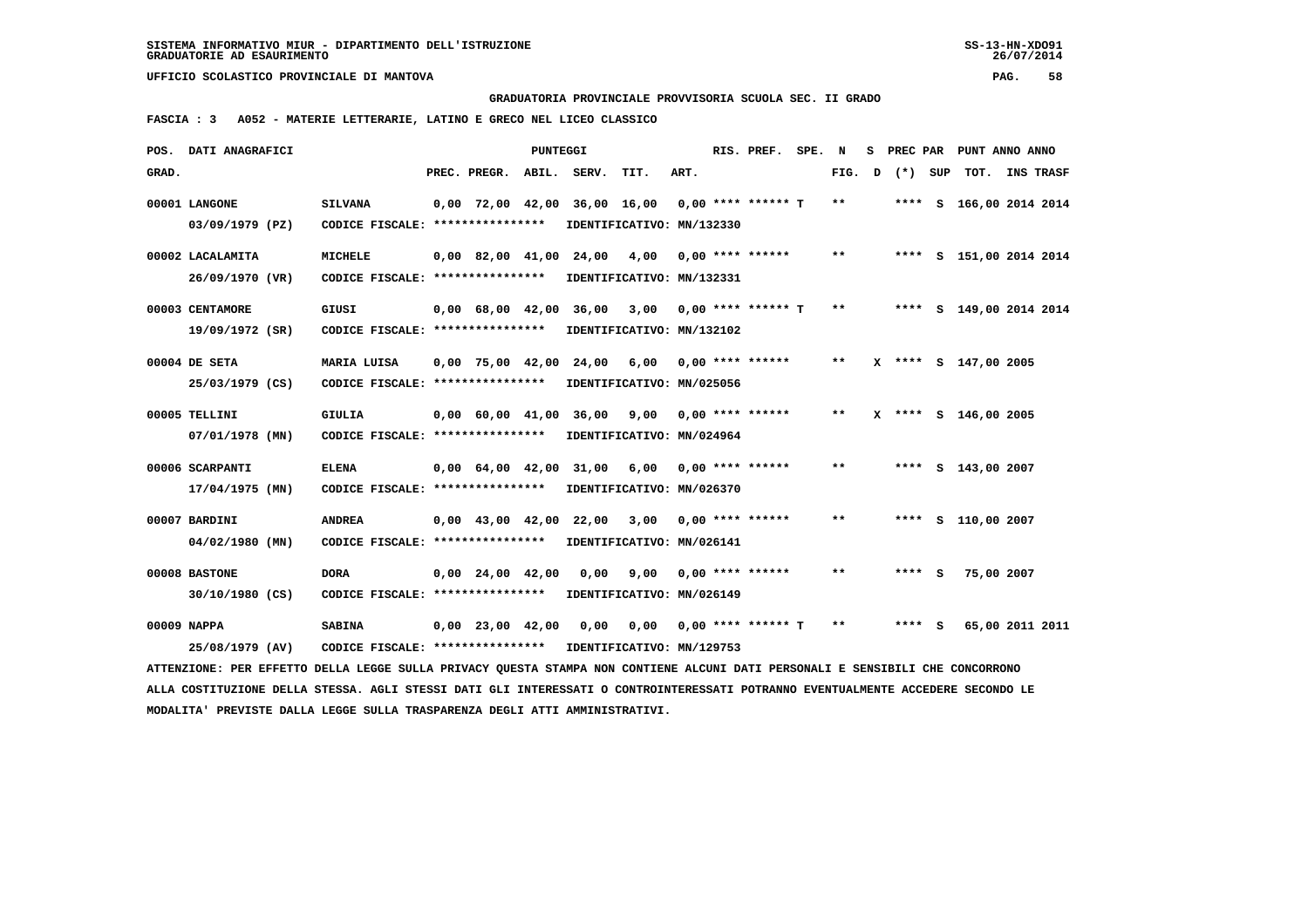**GRADUATORIA PROVINCIALE PROVVISORIA SCUOLA SEC. II GRADO**

 **FASCIA : 3 A052 - MATERIE LETTERARIE, LATINO E GRECO NEL LICEO CLASSICO**

|       | POS. DATI ANAGRAFICI |                                  |      |                  | <b>PUNTEGGI</b>    |                            |                           |      | RIS. PREF.           | SPE. | N            | S PREC PAR   |     |            | PUNT ANNO ANNO   |
|-------|----------------------|----------------------------------|------|------------------|--------------------|----------------------------|---------------------------|------|----------------------|------|--------------|--------------|-----|------------|------------------|
| GRAD. |                      |                                  |      | PREC. PREGR.     |                    | ABIL. SERV.                | TIT.                      | ART. |                      |      | FIG. D       | $(*)$        | SUP | тот.       | <b>INS TRASF</b> |
|       | 00010 BENLODI        | <b>ALESSIA</b>                   | 0,00 |                  | 6,00 41,00         | 0,00                       | 4,00                      |      | $0.00$ **** ******   |      | $***$        | $***$ S      |     | 51,00 2009 |                  |
|       | 26/10/1981 (MN)      | CODICE FISCALE:                  |      | **************** |                    | IDENTIFICATIVO: MN/127440  |                           |      |                      |      |              |              |     |            |                  |
|       | 00011 SCIACCA        | MONICA                           | 0.00 |                  | $6,00$ $41,00$     | 0,00                       | 4,00                      |      | $0.00$ **** ******   |      | $\star\star$ | $***$ S      |     |            | 51,00 2011 2011  |
|       | 05/11/1981 (CT)      | CODICE FISCALE: **************** |      |                  |                    |                            | IDENTIFICATIVO: MN/129811 |      |                      |      |              |              |     |            |                  |
|       | 00012 ROSATO         | <b>MARIA ANTONIE</b>             | 0,00 |                  | 6,00 42,00         | 0,00                       | 3,00                      |      | $0.00$ **** ****** T |      | $***$        | $***$ S      |     |            | 51,00 2011 2011  |
|       | 05/01/1973 (LE)      | CODICE FISCALE: **************** |      |                  |                    | IDENTIFICATIVO: MN/129799  |                           |      |                      |      |              |              |     |            |                  |
|       | 00013 PATRONCINI     | <b>NOVELLA</b>                   | 0.00 |                  | $0.00 \quad 41.00$ |                            | 0,00 3,00                 |      | $0.00$ **** ****** T |      | $***$        | $X$ **** $S$ |     | 44,00 2009 |                  |
|       | 03/12/1980 (PE)      | CODICE FISCALE: **************** |      |                  |                    | IDENTIFICATIVO: MN/127485  |                           |      |                      |      |              |              |     |            |                  |
|       | 00014 DE PASQUALE    | GIUSY                            |      |                  |                    | 0,00 12,00 18,00 0,00 3,00 |                           |      | $0.00$ **** ******   |      | $***$        | $***$ S      |     |            | 33,00 2014 2014  |
|       | 19/12/1982 (ME)      | CODICE FISCALE: **************** |      |                  |                    | IDENTIFICATIVO: MN/132208  |                           |      |                      |      |              |              |     |            |                  |
|       | 00015 VILLELLA       | <b>ROSSANA</b>                   |      |                  |                    | 0,00 12,00 18,00 0,00 1,00 |                           |      | $0.00$ **** ******   |      | $* *$        | $***$ S      |     | 31,00 2007 |                  |
|       | 16/12/1980 (CZ)      | CODICE FISCALE: **************** |      |                  |                    | IDENTIFICATIVO: MN/026246  |                           |      |                      |      |              |              |     |            |                  |
|       | 00016 CAMMARASANA    | <b>ROSANNA</b>                   | 0,00 |                  |                    | 0,00 17,00 0,00 13,00      |                           |      | $0.00$ **** ****** T |      | $* *$        | $***$ S      |     |            | 30,00 2014 2014  |
|       | 09/02/1978 (TP)      | CODICE FISCALE: **************** |      |                  |                    | IDENTIFICATIVO: MN/132092  |                           |      |                      |      |              |              |     |            |                  |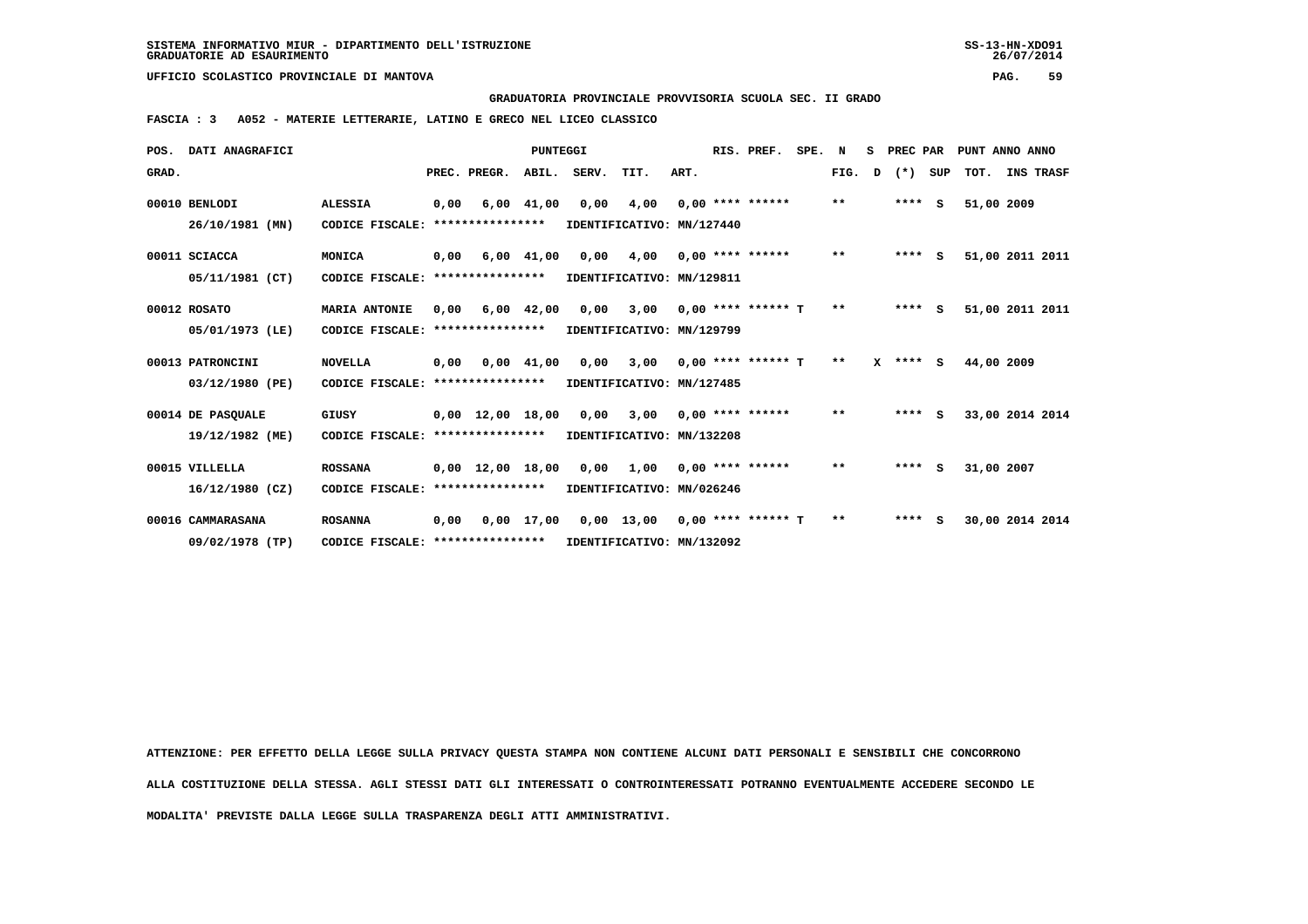**GRADUATORIA PROVINCIALE PROVVISORIA SCUOLA SEC. II GRADO**

 **FASCIA : 3 A058 - SCIENZE E MEC. AGRARIA E TEC. DI GESTIONE AZIANDALE,FITOPATOLOGIA ED ENTOMOLOGIA AGRARIA**

| POS.        | DATI ANAGRAFICI   |                                   |                         | PUNTEGGI |                           |      |      | RIS. PREF.           | SPE. N |        | S PREC PAR |     | PUNT ANNO ANNO |                  |
|-------------|-------------------|-----------------------------------|-------------------------|----------|---------------------------|------|------|----------------------|--------|--------|------------|-----|----------------|------------------|
| GRAD.       |                   |                                   | PREC. PREGR.            | ABIL.    | SERV.                     | TIT. | ART. |                      |        | FIG. D | $(\star)$  | SUP | тот.           | <b>INS TRASF</b> |
| 00001 CENNA |                   | ILARIA                            | 0,00 108,00 17,00 35,00 |          |                           | 3,00 |      | $0,00$ **** ******   |        | $* *$  | ****       |     | S 163,00 2007  |                  |
|             | 28/01/1968 (MO)   | CODICE FISCALE: ****************  |                         |          | IDENTIFICATIVO: MN/026313 |      |      |                      |        |        |            |     |                |                  |
|             | 00002 BORRILLI    | <b>MARIA GIUSEPP</b>              | 0,00 88,00 17,00        |          | 32,00                     | 9,00 |      | $0,00$ **** ******   |        | $* *$  | ****       |     | S 146,00 2007  |                  |
|             | 24/06/1971 (FG)   | CODICE FISCALE: ***************** |                         |          | IDENTIFICATIVO: MN/026253 |      |      |                      |        |        |            |     |                |                  |
|             | 00003 MAIETTA     | <b>EUGENIO</b>                    | $0.00$ 55.00 41.00      |          | 36,00                     | 6,00 |      | $0,00$ **** ****** T |        | $* *$  | $X$ ****   |     | S 138,00 2007  |                  |
|             | 01/09/1974 (AV)   | CODICE FISCALE: ****************  |                         |          | IDENTIFICATIVO: MN/026342 |      |      |                      |        |        |            |     |                |                  |
|             | 00004 TARTAGLIA   | <b>PAOLO</b>                      |                         |          | 0,00 84,00 14,00 36,00    | 0,00 |      | $0,00$ **** ******   |        | $**$   | ****       | s   | 134,00 2007    |                  |
|             | $05/04/1958$ (MN) | CODICE FISCALE: ***************** |                         |          | IDENTIFICATIVO: MN/026427 |      |      |                      |        |        |            |     |                |                  |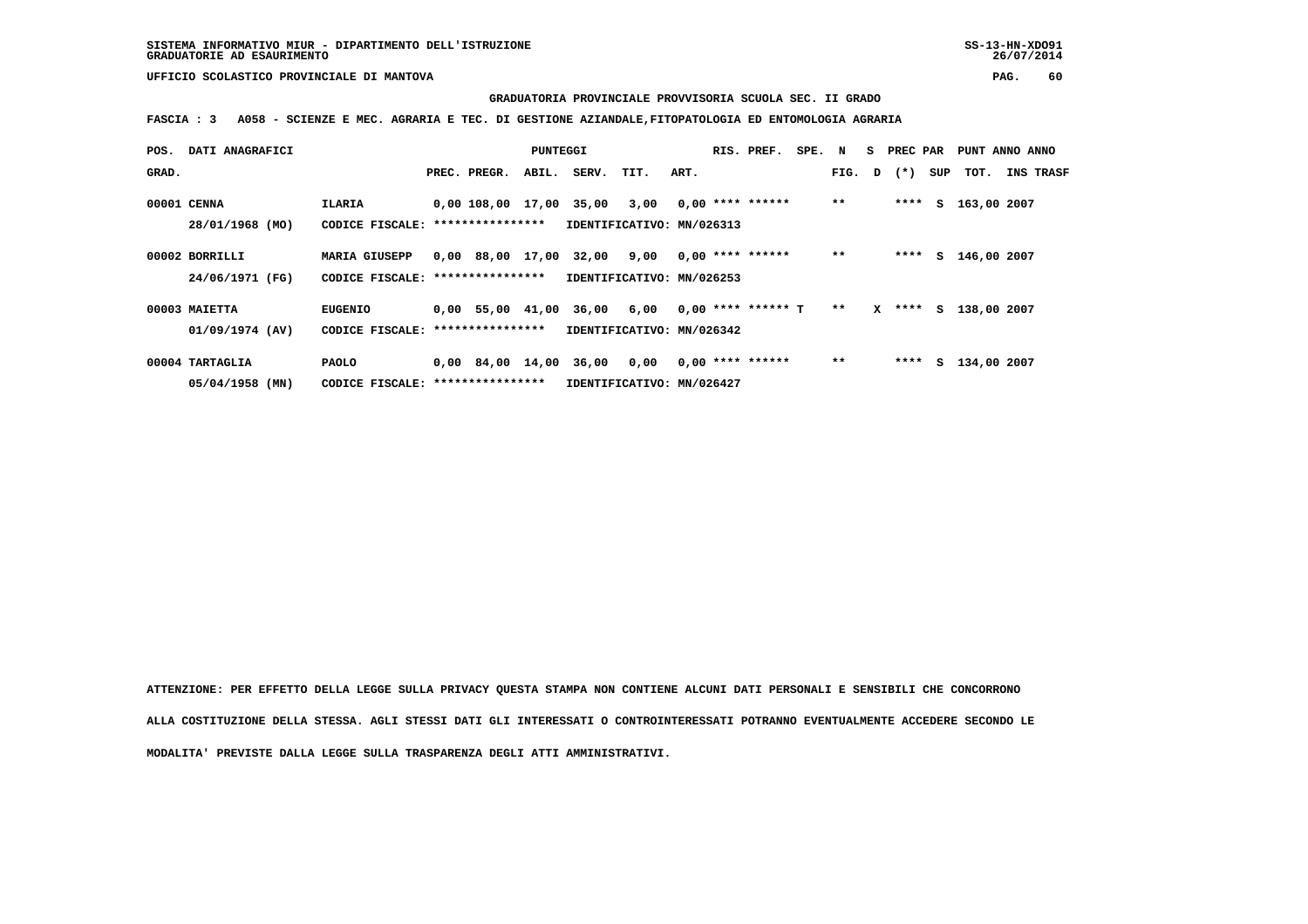**GRADUATORIA PROVINCIALE PROVVISORIA SCUOLA SEC. II GRADO**

 **FASCIA : 3 A060 - SCIENZE NATURALI, CHIMICA E GEOGRAFIA, MICROBIOLOGIA**

|       | POS. DATI ANAGRAFICI                                                                                                            |                                                            |                           | <b>PUNTEGGI</b> |                                                     |      |      | RIS. PREF.         | SPE. | N                          | s |         | PREC PAR PUNT ANNO ANNO   |                  |  |
|-------|---------------------------------------------------------------------------------------------------------------------------------|------------------------------------------------------------|---------------------------|-----------------|-----------------------------------------------------|------|------|--------------------|------|----------------------------|---|---------|---------------------------|------------------|--|
| GRAD. |                                                                                                                                 |                                                            | PREC. PREGR.              |                 | ABIL. SERV.                                         | TIT. | ART. |                    |      | FIG. D                     |   | (*) SUP | тот.                      | <b>INS TRASF</b> |  |
|       | 00001 BARRA                                                                                                                     | FILIPPO                                                    | $0.00$ 120.00 41.00 36.00 |                 |                                                     | 0.00 |      | $0.00$ **** ****** |      | $* *$                      |   |         | **** S 197,00 2002        |                  |  |
|       | $17/04/1964$ (MN)                                                                                                               | CODICE FISCALE: ****************                           |                           |                 | IDENTIFICATIVO: MN/023008                           |      |      |                    |      |                            |   |         |                           |                  |  |
|       |                                                                                                                                 |                                                            |                           |                 |                                                     |      |      |                    |      |                            |   |         |                           |                  |  |
|       | 00002 LAZZARI                                                                                                                   | <b>FABIO</b>                                               |                           |                 | $0.00$ 118,00 40.00 36.00 0.00                      |      |      | $0.00$ **** ****** |      | $\pmb{\times}\pmb{\times}$ |   |         | X **** S 194,00 2014 2014 |                  |  |
|       | 12/01/1971 (CR)                                                                                                                 | CODICE FISCALE: ****************                           |                           |                 | IDENTIFICATIVO: MN/132327                           |      |      |                    |      |                            |   |         |                           |                  |  |
|       | 00003 FACCIOLI                                                                                                                  | <b>NIVES</b>                                               |                           |                 | $0,00$ 139,00 14,00 36,00 3,00 0,00 **** ******     |      |      |                    |      | $* *$                      |   |         | **** S 192,00 2007        |                  |  |
|       | 17/02/1971 (MN)                                                                                                                 | CODICE FISCALE: *****************                          |                           |                 | IDENTIFICATIVO: MN/026245                           |      |      |                    |      |                            |   |         |                           |                  |  |
|       | 00004 LO BRUTTO                                                                                                                 | SILVANA VINCE                                              |                           |                 | 0,00 98,00 14,00 36,00 10,00 0,00 **** ******       |      |      |                    |      | $***$                      |   |         | **** S 158,00 2014 2014   |                  |  |
|       | 11/10/1956 (PA)                                                                                                                 | CODICE FISCALE: *****************                          |                           |                 | IDENTIFICATIVO: MN/132320                           |      |      |                    |      |                            |   |         |                           |                  |  |
|       |                                                                                                                                 |                                                            |                           |                 |                                                     |      |      |                    |      |                            |   |         |                           |                  |  |
|       | 00005 GIANNONE                                                                                                                  | <b>VINCENZO</b>                                            |                           |                 | $0,00$ 89,00 12,00 52,00 0,00 0,00 **** ****** T ** |      |      |                    |      |                            |   |         | X **** S 153,00 2014 2014 |                  |  |
|       | 27/03/1971 (RG)                                                                                                                 | CODICE FISCALE: ****************                           |                           |                 | IDENTIFICATIVO: MN/132219                           |      |      |                    |      |                            |   |         |                           |                  |  |
|       | 00006 CURIONE                                                                                                                   | <b>ALICE</b>                                               |                           |                 | $0,00$ 72,00 42,00 36,00 0,00                       |      |      | $0,00$ **** ****** |      | $***$                      |   |         | **** S 150,00 2011 2011   |                  |  |
|       | 07/07/1978 (PA)                                                                                                                 | CODICE FISCALE: ****************                           |                           |                 | IDENTIFICATIVO: MN/129907                           |      |      |                    |      |                            |   |         |                           |                  |  |
|       |                                                                                                                                 |                                                            |                           |                 |                                                     |      |      |                    |      |                            |   |         |                           |                  |  |
|       | 00007 MAZZARA                                                                                                                   | MICHELANGELO                                               |                           |                 | $0,00$ 66,00 42,00 36,00 4,00 0,00 **** ****** T    |      |      |                    |      | $\star\star$               |   |         | X **** S 148,00 2014 2014 |                  |  |
|       | 29/09/1973 (CL)                                                                                                                 | CODICE FISCALE: ****************                           |                           |                 | IDENTIFICATIVO: MN/132311                           |      |      |                    |      |                            |   |         |                           |                  |  |
|       | 00008 ZARRELLI                                                                                                                  | <b>SAVERIO</b>                                             |                           |                 | 0,00 65,00 42,00 36,00                              | 3,00 |      | 0,00 **** ******   |      | $***$                      |   |         | **** S 146,00 2007        |                  |  |
|       | 24/05/1964 (UD)                                                                                                                 | CODICE FISCALE: ****************                           |                           |                 | IDENTIFICATIVO: MN/026244                           |      |      |                    |      |                            |   |         |                           |                  |  |
|       |                                                                                                                                 |                                                            |                           |                 |                                                     |      |      |                    |      |                            |   |         |                           |                  |  |
|       | 00009 LA TORRE                                                                                                                  | <b>ANNA</b>                                                |                           |                 | $0,00$ 85,00 42,00 16,00 0,00 0,00 **** ****** T ** |      |      |                    |      |                            |   |         | X **** S 143,00 2014 2014 |                  |  |
|       | 19/04/1969 (PZ)                                                                                                                 | CODICE FISCALE: **************** IDENTIFICATIVO: MN/132332 |                           |                 |                                                     |      |      |                    |      |                            |   |         |                           |                  |  |
|       | ATTENZIONE: PER EFFETTO DELLA LEGGE SULLA PRIVACY QUESTA STAMPA NON CONTIENE ALCUNI DATI PERSONALI E SENSIBILI CHE CONCORRONO   |                                                            |                           |                 |                                                     |      |      |                    |      |                            |   |         |                           |                  |  |
|       | ALLA COSTITUZIONE DELLA STESSA. AGLI STESSI DATI GLI INTERESSATI O CONTROINTERESSATI POTRANNO EVENTUALMENTE ACCEDERE SECONDO LE |                                                            |                           |                 |                                                     |      |      |                    |      |                            |   |         |                           |                  |  |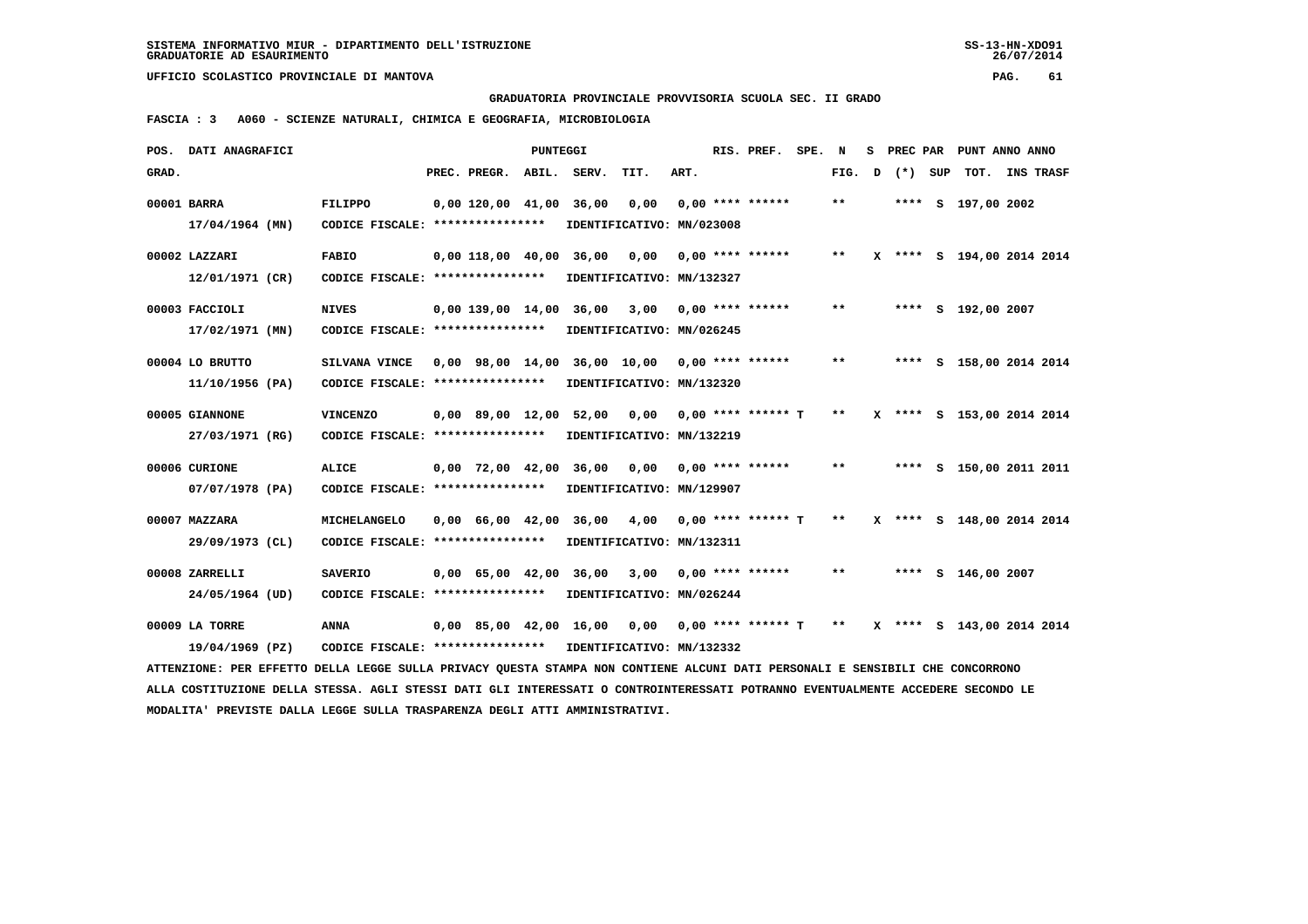**GRADUATORIA PROVINCIALE PROVVISORIA SCUOLA SEC. II GRADO**

 **FASCIA : 3 A060 - SCIENZE NATURALI, CHIMICA E GEOGRAFIA, MICROBIOLOGIA**

|       | POS. DATI ANAGRAFICI                                                                                                            |                                                            |                    | <b>PUNTEGGI</b> |                             |                           |      | RIS. PREF.              | SPE. N |       | s | PREC PAR |     | PUNT ANNO ANNO            |                  |  |
|-------|---------------------------------------------------------------------------------------------------------------------------------|------------------------------------------------------------|--------------------|-----------------|-----------------------------|---------------------------|------|-------------------------|--------|-------|---|----------|-----|---------------------------|------------------|--|
| GRAD. |                                                                                                                                 |                                                            | PREC. PREGR.       | ABIL.           | SERV.                       | TIT.                      | ART. |                         |        | FIG.  | D | $(*)$    | SUP | TOT.                      | <b>INS TRASF</b> |  |
|       | 00010 DI LORENZO                                                                                                                | <b>DOMENICO</b>                                            |                    |                 | 0,00 84,00 13,00 36,00      | 7,00                      |      | $0.00$ **** ******      |        | $* *$ |   |          |     | **** S 140,00 2011 2011   |                  |  |
|       | 27/06/1972 (PA)                                                                                                                 | CODICE FISCALE: ****************                           |                    |                 |                             | IDENTIFICATIVO: MN/129640 |      |                         |        |       |   |          |     |                           |                  |  |
|       | 00011 PROVENZANO                                                                                                                | MICHELE PIO                                                |                    |                 | 0,00 54,00 42,00 36,00      | 4,00                      |      | $0.00$ **** ******      |        | $***$ |   |          |     | X **** S 136,00 2011 2011 |                  |  |
|       | 10/07/1980 (FG)                                                                                                                 | CODICE FISCALE: ****************                           |                    |                 | IDENTIFICATIVO: MN/129769   |                           |      |                         |        |       |   |          |     |                           |                  |  |
|       |                                                                                                                                 |                                                            |                    |                 |                             |                           |      |                         |        |       |   |          |     |                           |                  |  |
|       | 00012 PIERRI                                                                                                                    | <b>FAUSTO</b>                                              | $0.00$ 54.00 42.00 |                 | 36,00                       | 3,00                      |      | $0.00$ **** ******      |        | $***$ |   |          |     | X **** S 135,00 2007      |                  |  |
|       | 08/10/1974 (CS)                                                                                                                 | CODICE FISCALE: ****************                           |                    |                 | IDENTIFICATIVO: MN/026364   |                           |      |                         |        |       |   |          |     |                           |                  |  |
|       | 00013 CAPRIOTTI                                                                                                                 | GUIDO                                                      |                    |                 | 0,00 54,00 42,00 36,00      | 3,00                      |      | $0.00$ **** ****** T    |        | $***$ |   |          |     | X **** S 135,00 2014 2014 |                  |  |
|       | 29/01/1960 (AP)                                                                                                                 | CODICE FISCALE: *****************                          |                    |                 | IDENTIFICATIVO: MN/132098   |                           |      |                         |        |       |   |          |     |                           |                  |  |
|       |                                                                                                                                 |                                                            |                    |                 |                             |                           |      |                         |        |       |   |          |     |                           |                  |  |
|       | 00014 PELLIZZARI                                                                                                                | <b>BARBARA</b>                                             | 0,00 51,00 41,00   |                 | 36,00                       | 3,00                      |      | $0.00$ **** ******      |        | $***$ |   |          |     | X **** S 131,00 2007      |                  |  |
|       | $10/04/1980$ (MN)                                                                                                               | CODICE FISCALE: ****************                           |                    |                 | IDENTIFICATIVO: MN/026284   |                           |      |                         |        |       |   |          |     |                           |                  |  |
|       | 00015 CAPOBIANCO                                                                                                                | <b>ANGELA</b>                                              |                    |                 | 0,00 45,00 42,00 36,00 4,00 |                           |      | $0.00$ **** ******      |        | $* *$ |   |          |     | **** S 127,00 2007        |                  |  |
|       | 27/11/1980 (AG)                                                                                                                 | CODICE FISCALE: ****************                           |                    |                 |                             | IDENTIFICATIVO: MN/026216 |      |                         |        |       |   |          |     |                           |                  |  |
|       | 00016 VERONA                                                                                                                    | <b>VANNI</b>                                               |                    |                 | 0,00 50,00 42,00 30,00      | 0.00                      |      | $0.00$ **** ******      |        | $**$  |   |          |     | **** S 122,00 2007        |                  |  |
|       | 26/06/1970 (MN)                                                                                                                 | CODICE FISCALE: ****************                           |                    |                 |                             | IDENTIFICATIVO: MN/026158 |      |                         |        |       |   |          |     |                           |                  |  |
|       |                                                                                                                                 |                                                            |                    |                 |                             |                           |      |                         |        |       |   |          |     |                           |                  |  |
|       | 00017 GUELI                                                                                                                     | <b>LAURA</b>                                               |                    |                 | 0,00 39,00 41,00 36,00      | 6,00                      |      | $0.00$ **** ****** T    |        | $* *$ |   |          |     | **** S 122,00 2011 2011   |                  |  |
|       | 06/05/1971 (CT)                                                                                                                 | CODICE FISCALE: ****************                           |                    |                 | IDENTIFICATIVO: MN/129686   |                           |      |                         |        |       |   |          |     |                           |                  |  |
|       |                                                                                                                                 |                                                            |                    |                 |                             |                           |      |                         |        |       |   |          |     |                           |                  |  |
|       | 00018 CRISAFULLI                                                                                                                | <b>SALVATORE</b>                                           |                    |                 | 0,00 77,00 13,00 26,00 6,00 |                           |      | $0,00$ **** ****** T ** |        |       |   |          |     | X **** S 122,00 2014 2014 |                  |  |
|       | 23/12/1966 (ME)                                                                                                                 | CODICE FISCALE: **************** IDENTIFICATIVO: MN/132107 |                    |                 |                             |                           |      |                         |        |       |   |          |     |                           |                  |  |
|       | ATTENZIONE: PER EFFETTO DELLA LEGGE SULLA PRIVACY OUESTA STAMPA NON CONTIENE ALCUNI DATI PERSONALI E SENSIBILI CHE CONCORRONO   |                                                            |                    |                 |                             |                           |      |                         |        |       |   |          |     |                           |                  |  |
|       | ALLA COSTITUZIONE DELLA STESSA. AGLI STESSI DATI GLI INTERESSATI O CONTROINTERESSATI POTRANNO EVENTUALMENTE ACCEDERE SECONDO LE |                                                            |                    |                 |                             |                           |      |                         |        |       |   |          |     |                           |                  |  |
|       | MODALITA' PREVISTE DALLA LEGGE SULLA TRASPARENZA DEGLI ATTI AMMINISTRATIVI.                                                     |                                                            |                    |                 |                             |                           |      |                         |        |       |   |          |     |                           |                  |  |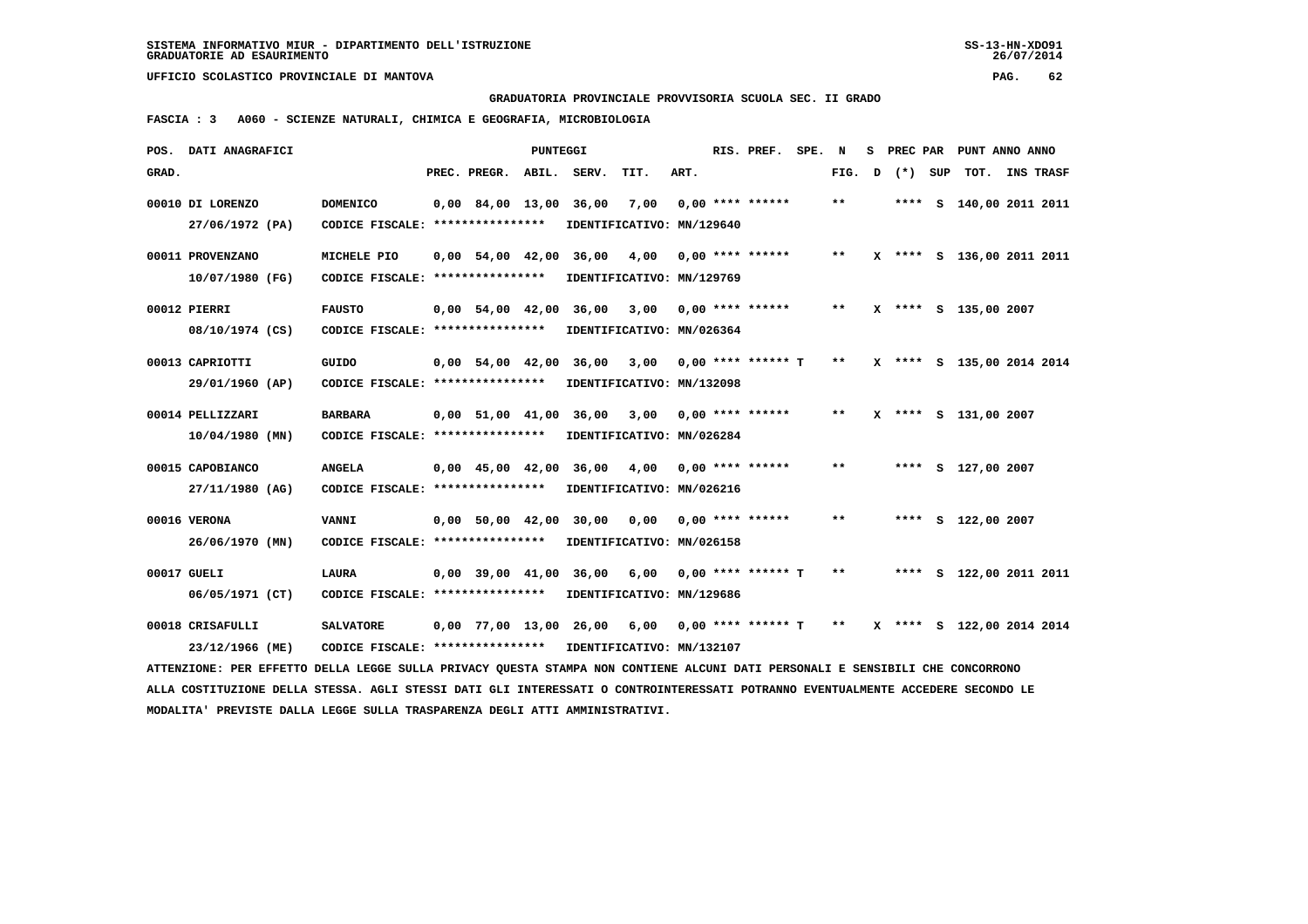**GRADUATORIA PROVINCIALE PROVVISORIA SCUOLA SEC. II GRADO**

 **FASCIA : 3 A060 - SCIENZE NATURALI, CHIMICA E GEOGRAFIA, MICROBIOLOGIA**

|       | POS. DATI ANAGRAFICI                                                                                                            |                                                            |                                            | PUNTEGGI |                                    |      |      | RIS. PREF.           | SPE. N |              |   |         | S PREC PAR PUNT ANNO ANNO |  |
|-------|---------------------------------------------------------------------------------------------------------------------------------|------------------------------------------------------------|--------------------------------------------|----------|------------------------------------|------|------|----------------------|--------|--------------|---|---------|---------------------------|--|
| GRAD. |                                                                                                                                 |                                                            | PREC. PREGR. ABIL.                         |          | SERV.                              | TIT. | ART. |                      |        | FIG.         | D | (*) SUP | TOT. INS TRASF            |  |
|       | 00019 LA PIANA                                                                                                                  | <b>VINCENZO</b>                                            | $0,00$ 36,00 41,00                         |          | 36,00                              | 6,00 |      | $0.00$ **** ******   |        | $\star\star$ |   |         | X **** S 119,00 2011 2011 |  |
|       | 04/11/1975 (CT)                                                                                                                 | CODICE FISCALE: ****************                           |                                            |          | IDENTIFICATIVO: MN/129703          |      |      |                      |        |              |   |         |                           |  |
|       | 00020 FARINELLA                                                                                                                 | MARIA GRAZIA                                               | $0.00 \quad 42.00 \quad 42.00 \quad 30.00$ |          |                                    | 3,00 |      | $0.00$ **** ******   |        | $* *$        |   |         | **** S 117,00 2007        |  |
|       | 29/11/1978 (CT)                                                                                                                 | CODICE FISCALE: *****************                          |                                            |          | IDENTIFICATIVO: MN/026255          |      |      |                      |        |              |   |         |                           |  |
|       |                                                                                                                                 |                                                            |                                            |          |                                    |      |      |                      |        | $* *$        |   |         |                           |  |
|       | 00021 ARENA<br>20/11/1981 (RG)                                                                                                  | GIOVANNI<br>CODICE FISCALE: *****************              | $0,00$ 27,00 42,00                         |          | 36,00<br>IDENTIFICATIVO: MN/129651 | 9,00 |      | $0.00$ **** ******   |        |              |   |         | **** S 114,00 2011 2011   |  |
|       |                                                                                                                                 |                                                            |                                            |          |                                    |      |      |                      |        |              |   |         |                           |  |
|       | 00022 GIANFREDA                                                                                                                 | <b>STEFANO</b>                                             |                                            |          | 0,00 30,00 42,00 36,00             | 4,00 |      | $0.00$ **** ****** T |        | $***$        |   |         | **** S 112,00 2009        |  |
|       | $06/01/1984$ (TA)                                                                                                               | CODICE FISCALE: *****************                          |                                            |          | IDENTIFICATIVO: MN/127468          |      |      |                      |        |              |   |         |                           |  |
|       | 00023 SAPORITO                                                                                                                  | <b>NATALINA</b>                                            |                                            |          | 0,00 33,00 42,00 36,00 1,00        |      |      | $0.00$ **** ****** T |        | $***$        |   |         | **** S 112,00 2009        |  |
|       | 05/10/1981 (EE)                                                                                                                 | CODICE FISCALE: ****************                           |                                            |          | IDENTIFICATIVO: MN/127554          |      |      |                      |        |              |   |         |                           |  |
|       |                                                                                                                                 |                                                            |                                            |          |                                    |      |      |                      |        |              |   |         |                           |  |
|       | 00024 CONTINO                                                                                                                   | <b>ALBA</b>                                                |                                            |          | 0,00 33,00 42,00 36,00 1,00        |      |      | $0.00$ **** ******   |        | $***$        |   |         | **** S 112,00 2011 2011   |  |
|       | 25/11/1977 (AG)                                                                                                                 | CODICE FISCALE: ****************                           |                                            |          | IDENTIFICATIVO: MN/129898          |      |      |                      |        |              |   |         |                           |  |
|       | 00025 MORBIO                                                                                                                    | MANUELA                                                    |                                            |          | 0,00 39,00 39,00 24,00             | 9,00 |      | $0.00$ **** ******   |        | **           |   |         | **** S 111,00 2009        |  |
|       | 06/11/1976 (MN)                                                                                                                 | CODICE FISCALE: *****************                          |                                            |          | IDENTIFICATIVO: MN/127542          |      |      |                      |        |              |   |         |                           |  |
|       | 00026 PREGNOLATO                                                                                                                | <b>LAURA</b>                                               | $0.00$ $21.00$ $42.00$                     |          | 36,00                              | 7,00 |      | $0.00$ **** ******   |        | $* *$        |   |         | **** S 106,00 2011 2011   |  |
|       |                                                                                                                                 |                                                            |                                            |          |                                    |      |      |                      |        |              |   |         |                           |  |
|       | 05/12/1983 (FE)                                                                                                                 | CODICE FISCALE: ****************                           |                                            |          | IDENTIFICATIVO: MN/129768          |      |      |                      |        |              |   |         |                           |  |
|       | 00027 PATANIA                                                                                                                   | <b>SABRINA</b>                                             |                                            |          | 0,00 73,00 13,00 12,00 0,00        |      |      | $0.00$ **** ******   |        | $***$        |   | $***$ S | 98,00 2007 2007           |  |
|       | 18/09/1970 (ME)                                                                                                                 | CODICE FISCALE: **************** IDENTIFICATIVO: MN/026282 |                                            |          |                                    |      |      |                      |        |              |   |         |                           |  |
|       | ATTENZIONE: PER EFFETTO DELLA LEGGE SULLA PRIVACY QUESTA STAMPA NON CONTIENE ALCUNI DATI PERSONALI E SENSIBILI CHE CONCORRONO   |                                                            |                                            |          |                                    |      |      |                      |        |              |   |         |                           |  |
|       | ALLA COSTITUZIONE DELLA STESSA. AGLI STESSI DATI GLI INTERESSATI O CONTROINTERESSATI POTRANNO EVENTUALMENTE ACCEDERE SECONDO LE |                                                            |                                            |          |                                    |      |      |                      |        |              |   |         |                           |  |
|       | MODALITA' PREVISTE DALLA LEGGE SULLA TRASPARENZA DEGLI ATTI AMMINISTRATIVI.                                                     |                                                            |                                            |          |                                    |      |      |                      |        |              |   |         |                           |  |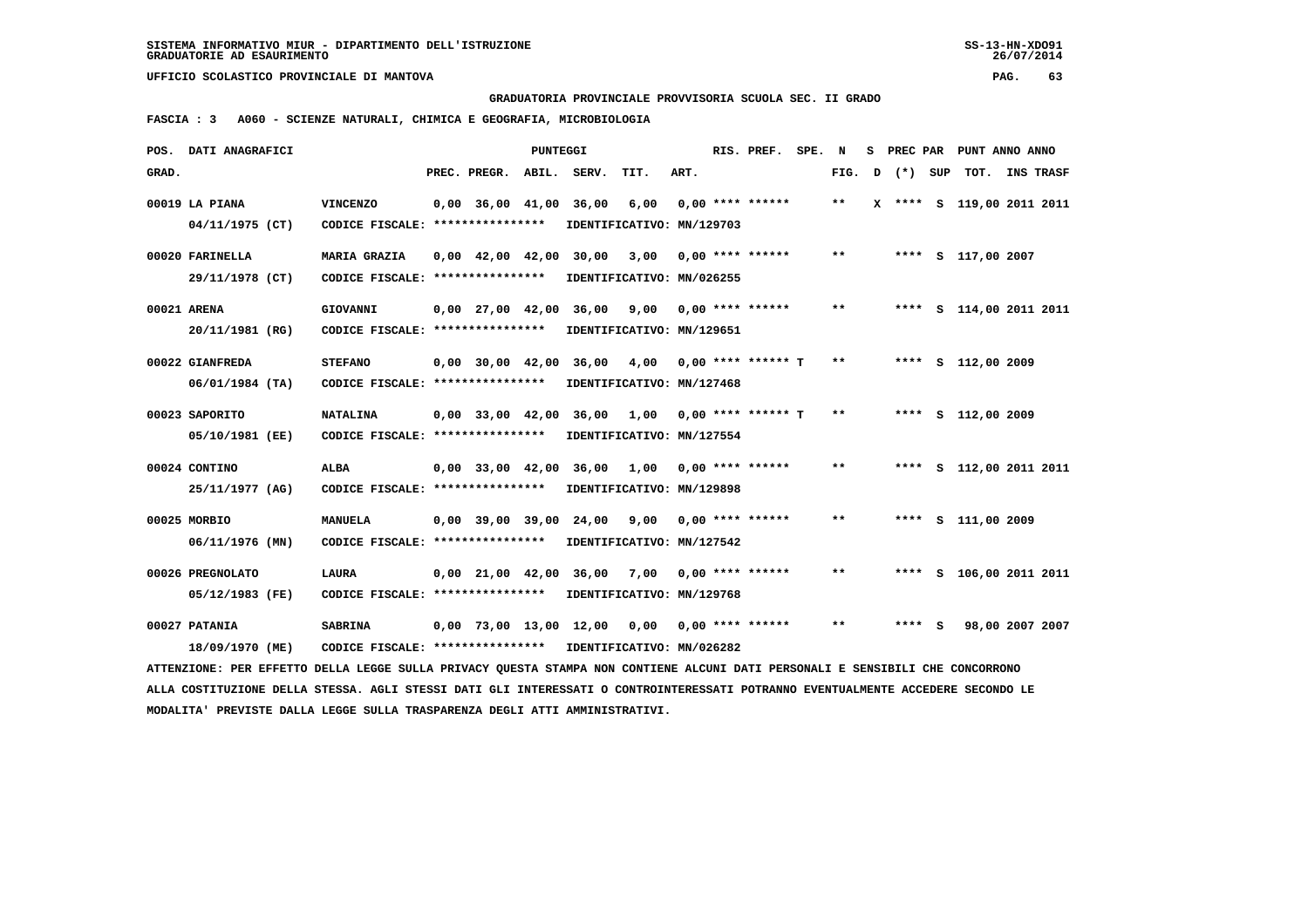**GRADUATORIA PROVINCIALE PROVVISORIA SCUOLA SEC. II GRADO**

 **FASCIA : 3 A060 - SCIENZE NATURALI, CHIMICA E GEOGRAFIA, MICROBIOLOGIA**

| POS.  | DATI ANAGRAFICI                        |                                   |                                              | PUNTEGGI |       |                                   |      | RIS. PREF.         | SPE. N |        |   | S PREC PAR |     | PUNT ANNO ANNO  |                  |
|-------|----------------------------------------|-----------------------------------|----------------------------------------------|----------|-------|-----------------------------------|------|--------------------|--------|--------|---|------------|-----|-----------------|------------------|
| GRAD. |                                        |                                   | PREC. PREGR.                                 | ABIL.    | SERV. | TIT.                              | ART. |                    |        | FIG. D |   | $(* )$     | SUP | тот.            | <b>INS TRASF</b> |
|       | 00028 QUACQUARUCCIO<br>26/08/1979 (CB) | <b>GIANNI</b><br>CODICE FISCALE:  | $0,00$ 28,00 41,00 24,00<br>**************** |          |       | 3,00<br>IDENTIFICATIVO: MN/129735 |      | $0.00$ **** ****** |        | $* *$  |   | $***$ S    |     | 96,00 2011 2011 |                  |
|       |                                        |                                   |                                              |          |       |                                   |      |                    |        |        |   |            |     |                 |                  |
|       | 00029 IGNATTI                          | <b>FRANCESCA</b>                  | 0,00 55,00 13,00                             |          | 0,00  | 0,00                              |      | $0.00$ **** ****** |        | $* *$  | x | $***$ S    |     | 68,00 2003 2003 |                  |
|       | 07/06/1970 (PA)                        | CODICE FISCALE:                   | ****************                             |          |       | IDENTIFICATIVO: MN/023370         |      |                    |        |        |   |            |     |                 |                  |
|       | 00030 DI MARIA                         | CALOGERO                          | $0,00 \quad 42,00 \quad 13,00$               |          | 0,00  | 6,00                              |      | $0.00$ **** ****** |        | $* *$  | x | ****       | s   | 61,00 2007 2007 |                  |
|       | 25/01/1968 (AG)                        | CODICE FISCALE: ***************** |                                              |          |       | IDENTIFICATIVO: MN/026116         |      |                    |        |        |   |            |     |                 |                  |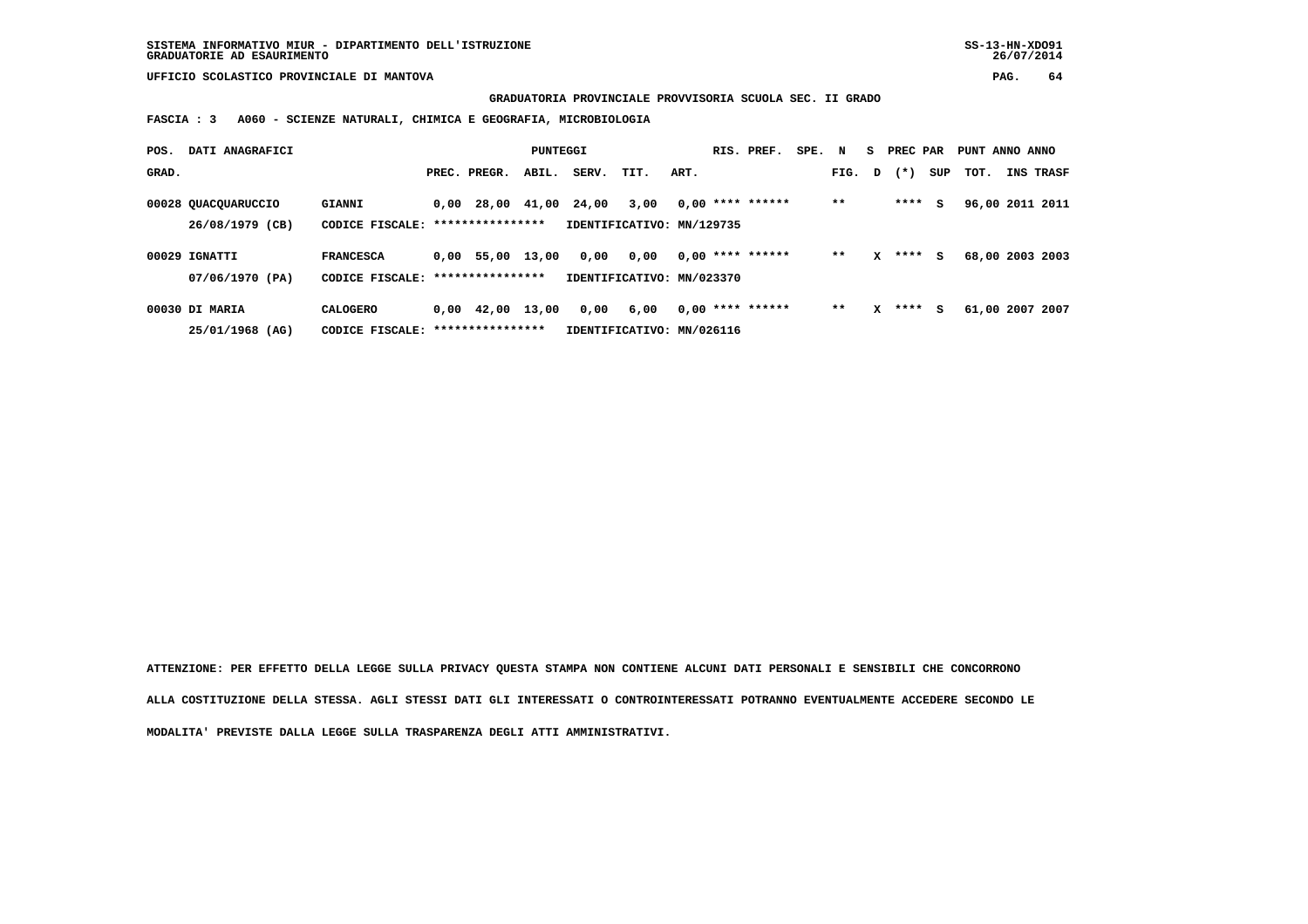# **GRADUATORIA PROVINCIALE PROVVISORIA SCUOLA SEC. II GRADO**

 **FASCIA : 3 A061 - STORIA DELL'ARTE**

|       | POS. DATI ANAGRAFICI                                                                                                            |                                                            |                          | PUNTEGGI |                         |                                                 |      | RIS. PREF.           | SPE. N |                            | s | PREC PAR | PUNT ANNO ANNO            |                |  |
|-------|---------------------------------------------------------------------------------------------------------------------------------|------------------------------------------------------------|--------------------------|----------|-------------------------|-------------------------------------------------|------|----------------------|--------|----------------------------|---|----------|---------------------------|----------------|--|
| GRAD. |                                                                                                                                 |                                                            | PREC. PREGR. ABIL. SERV. |          |                         | TIT.                                            | ART. |                      |        | FIG. D                     |   | (*) SUP  |                           | TOT. INS TRASF |  |
|       | 00001 GIULI                                                                                                                     | <b>ELENA</b>                                               |                          |          | 0,00 150,00 15,00 36,00 | 0,00                                            |      | $0.00$ **** ******   |        | **                         |   |          | **** $S$ 201,00 2000      |                |  |
|       | $03/04/1970$ (MN)                                                                                                               | CODICE FISCALE: ****************                           |                          |          |                         | IDENTIFICATIVO: MN/020515                       |      |                      |        |                            |   |          |                           |                |  |
|       |                                                                                                                                 |                                                            |                          |          |                         |                                                 |      |                      |        |                            |   |          |                           |                |  |
|       | 00002 DI GIOIA                                                                                                                  | <b>ROSSELLA</b>                                            | 0,00 66,00 42,00 36,00   |          |                         | 4,00                                            |      | $0.00$ **** ****** T |        | $***$                      |   |          | **** S 148,00 2007        |                |  |
|       | 14/02/1978 (MN)                                                                                                                 | CODICE FISCALE: ****************                           |                          |          |                         | IDENTIFICATIVO: MN/026107                       |      |                      |        |                            |   |          |                           |                |  |
|       | 00003 BAJOCCHI                                                                                                                  | ENZO                                                       |                          |          |                         | 0,00 93,00 10,00 36,00 6,00                     |      | $0,00$ **** ******   |        | $\pmb{\times}\pmb{\times}$ |   |          | **** S 145,00 2000        |                |  |
|       | $11/10/1959$ (MN)                                                                                                               | CODICE FISCALE: ****************                           |                          |          |                         | IDENTIFICATIVO: MN/020157                       |      |                      |        |                            |   |          |                           |                |  |
|       |                                                                                                                                 |                                                            |                          |          |                         |                                                 |      |                      |        |                            |   |          |                           |                |  |
|       | 00004 SPANO'                                                                                                                    | ATTILIO MARIA                                              |                          |          |                         | $0.00$ 96.00 16.00 20.00 10.00 0.00 **** ****** |      |                      |        | $***$                      |   |          | X **** S 142,00 2014 2014 |                |  |
|       | $10/02/1965$ (RC)                                                                                                               | CODICE FISCALE: ****************                           |                          |          |                         | IDENTIFICATIVO: MN/132093                       |      |                      |        |                            |   |          |                           |                |  |
|       | 00005 ESPOSITO                                                                                                                  | IGOR                                                       |                          |          |                         | 0,00 48,00 42,00 36,00 12,00                    |      | 0,00 **** ******     |        | $***$                      |   |          | X **** S 138,00 2007      |                |  |
|       | $12/08/1974$ (NA)                                                                                                               | CODICE FISCALE: ****************                           |                          |          |                         | IDENTIFICATIVO: MN/026223                       |      |                      |        |                            |   |          |                           |                |  |
|       |                                                                                                                                 |                                                            |                          |          |                         |                                                 |      |                      |        |                            |   |          |                           |                |  |
|       | 00006 SORTINO                                                                                                                   | <b>GRAZIELLA</b>                                           |                          |          |                         | 0,00 82,00 12,00 36,00 3,00                     |      | $0.00$ **** ******   |        | $* *$                      |   |          | **** S 133,00 2002        |                |  |
|       | 07/10/1970 (MN)                                                                                                                 | CODICE FISCALE: ****************                           |                          |          |                         | IDENTIFICATIVO: MN/022610                       |      |                      |        |                            |   |          |                           |                |  |
|       | 00007 TASSONI                                                                                                                   | <b>ALESSANDRO</b>                                          |                          |          | 0,00 39,00 42,00 36,00  | 6,00                                            |      | $0.00$ **** ****** T |        | $* *$                      |   |          | X **** S 123,00 2014 2014 |                |  |
|       | 17/04/1973 (MO)                                                                                                                 | CODICE FISCALE: ****************                           |                          |          |                         | IDENTIFICATIVO: MN/132086                       |      |                      |        |                            |   |          |                           |                |  |
|       |                                                                                                                                 |                                                            |                          |          |                         |                                                 |      |                      |        |                            |   |          |                           |                |  |
|       | 00008 DELL'ARINGA                                                                                                               | <b>MARCELLO</b>                                            |                          |          |                         | 0,00 38,00 39,00 36,00 3,00                     |      | $0.00$ **** ******   |        | **                         |   |          | **** S 116,00 2007        |                |  |
|       | 04/10/1972 (MN)                                                                                                                 | CODICE FISCALE: ****************                           |                          |          |                         | IDENTIFICATIVO: MN/026081                       |      |                      |        |                            |   |          |                           |                |  |
|       | 00009 LO BIANCO                                                                                                                 | <b>LEANDRO</b>                                             |                          |          |                         | 0,00 53,00 18,00 36,00 0,00                     |      | $0.00$ **** ******   |        | $***$                      |   |          | **** S 107,00 2014 2014   |                |  |
|       | 26/08/1966 (PA)                                                                                                                 | CODICE FISCALE: **************** IDENTIFICATIVO: MN/132321 |                          |          |                         |                                                 |      |                      |        |                            |   |          |                           |                |  |
|       | ATTENZIONE: PER EFFETTO DELLA LEGGE SULLA PRIVACY QUESTA STAMPA NON CONTIENE ALCUNI DATI PERSONALI E SENSIBILI CHE CONCORRONO   |                                                            |                          |          |                         |                                                 |      |                      |        |                            |   |          |                           |                |  |
|       | ALLA COSTITUZIONE DELLA STESSA. AGLI STESSI DATI GLI INTERESSATI O CONTROINTERESSATI POTRANNO EVENTUALMENTE ACCEDERE SECONDO LE |                                                            |                          |          |                         |                                                 |      |                      |        |                            |   |          |                           |                |  |
|       | MODALITA' PREVISTE DALLA LEGGE SULLA TRASPARENZA DEGLI ATTI AMMINISTRATIVI.                                                     |                                                            |                          |          |                         |                                                 |      |                      |        |                            |   |          |                           |                |  |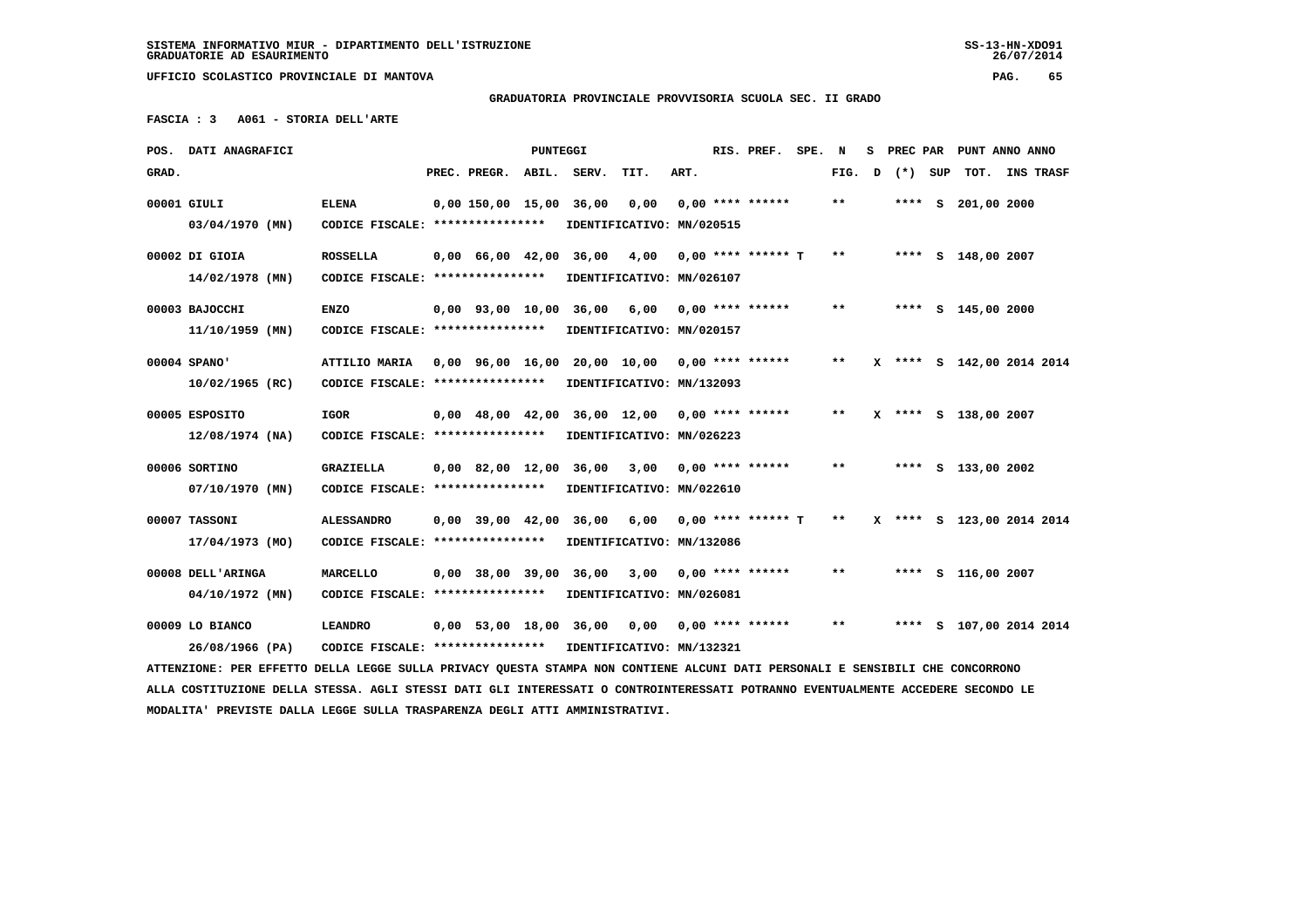**SISTEMA INFORMATIVO MIUR - DIPARTIMENTO DELL'ISTRUZIONE SS-13-HN-XDO91 GRADUATORIE AD ESAURIMENTO 26/07/2014**

 **UFFICIO SCOLASTICO PROVINCIALE DI MANTOVA PAG. 66**

 **GRADUATORIA PROVINCIALE PROVVISORIA SCUOLA SEC. II GRADO**

 **FASCIA : 3 A061 - STORIA DELL'ARTE**

|                                    |                                                     |      |                        | PUNTEGGI |                  |                                   |      | RIS. PREF.                | SPE. N             |        | S PREC PAR |     | PUNT ANNO ANNO |                  |
|------------------------------------|-----------------------------------------------------|------|------------------------|----------|------------------|-----------------------------------|------|---------------------------|--------------------|--------|------------|-----|----------------|------------------|
|                                    |                                                     |      | PREC. PREGR.           | ABIL.    | SERV.            | TIT.                              | ART. |                           |                    | FIG. D | $(\star)$  | SUP | тот.           | <b>INS TRASF</b> |
| 00010 MARAGNA<br>17/01/1961 (RE)   | <b>STEFANO</b><br>CODICE FISCALE: ***************** |      | 0,00 70,00 14,00 18,00 |          |                  | 0,00<br>IDENTIFICATIVO: MN/026361 |      | $0,00$ **** ******        |                    | $* *$  | ****       | s   | 102,00 2007    |                  |
| 00011 PROVASI<br>$12/02/1969$ (MN) | <b>ENRICA</b><br>CODICE FISCALE: ****************   |      | $0,00$ 31,00 12,00     |          | 36,00            | 3,00<br>IDENTIFICATIVO: MN/023436 |      | $0,00$ **** ******        |                    | $* *$  | ****       | s   | 82,00 2003     |                  |
| 00012 SACCHI                       | <b>ENRICA</b>                                       | 0,00 |                        |          | 0,00             | 0,00                              |      |                           |                    | $* *$  |            | s   |                |                  |
| 19/08/1976 (MN)                    |                                                     |      | CODICE FISCALE:        |          | **************** | $0,00 \quad 14,00$                |      | IDENTIFICATIVO: MN/127493 | $0,00$ **** ****** |        |            |     | ****           | 14,00 2009       |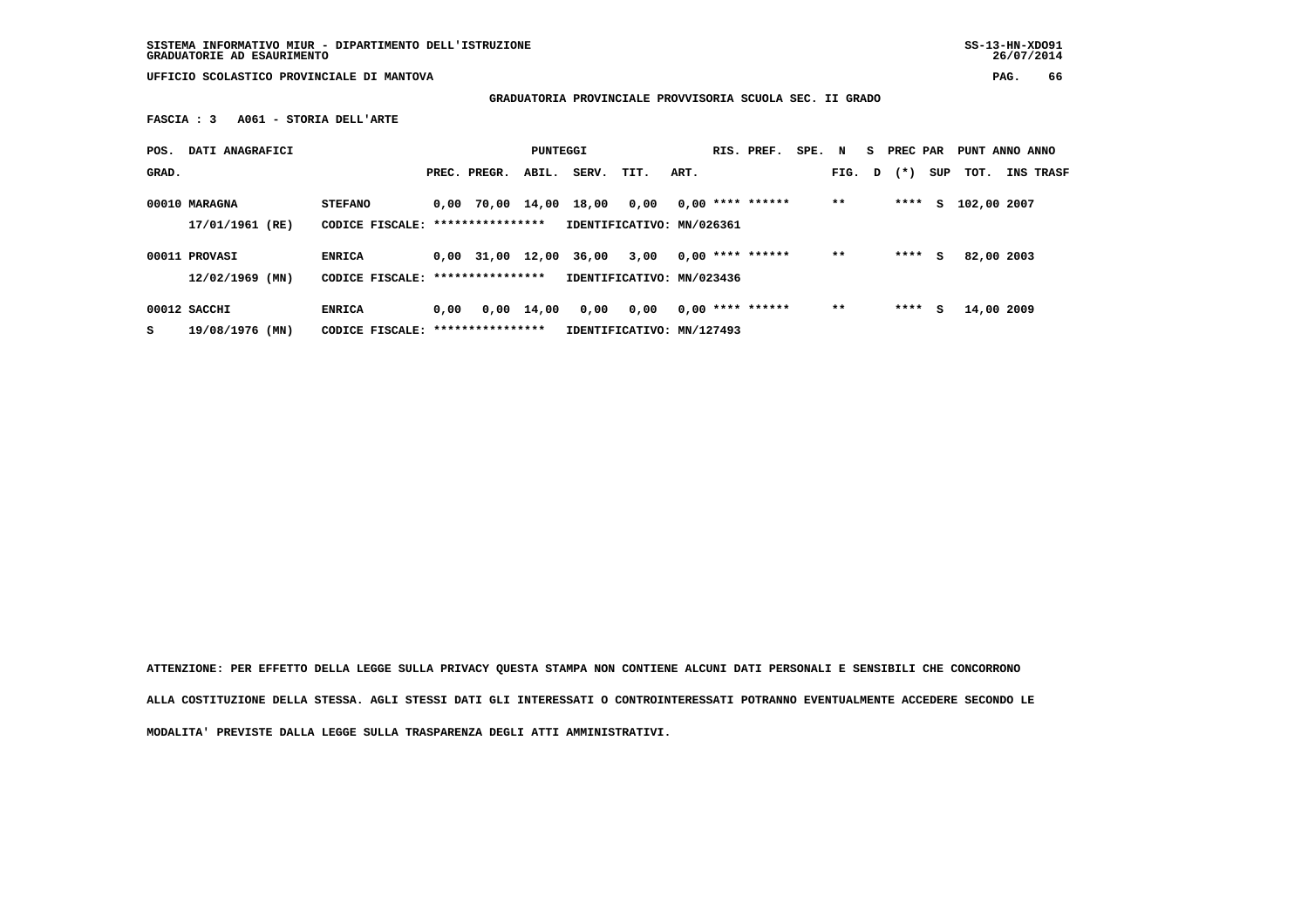| SISTEMA INFORMATIVO MIUR - DIPARTIMENTO DELL'ISTRUZIONE<br>GRADUATORIE AD ESAURIMENTO |                                   |                    |                           |                                                          |        |        |            |     | $SS-13-HN-XDO91$ | 26/07/2014 |                  |
|---------------------------------------------------------------------------------------|-----------------------------------|--------------------|---------------------------|----------------------------------------------------------|--------|--------|------------|-----|------------------|------------|------------------|
| UFFICIO SCOLASTICO PROVINCIALE DI MANTOVA                                             |                                   |                    |                           |                                                          |        |        |            |     |                  | PAG.       | 67               |
|                                                                                       |                                   |                    |                           | GRADUATORIA PROVINCIALE PROVVISORIA SCUOLA SEC. II GRADO |        |        |            |     |                  |            |                  |
| A065 - TECNICA FOTOGRAFICA<br>FASCIA : 3                                              |                                   |                    |                           |                                                          |        |        |            |     |                  |            |                  |
| DATI ANAGRAFICI<br>POS.                                                               |                                   | PUNTEGGI           |                           | RIS. PREF.                                               | SPE. N |        | S PREC PAR |     | PUNT ANNO ANNO   |            |                  |
| GRAD.                                                                                 | PREC. PREGR.                      | ABIL.              | SERV.<br>TIT.             | ART.                                                     |        | FIG. D | $(\star)$  | SUP | тот.             |            | <b>INS TRASF</b> |
| 00001 MANFREDINI<br><b>ENRICO</b>                                                     |                                   | $0.00$ 36.00 40.00 | 36,00<br>9,00             | $0,00$ **** ****** T                                     |        | $* *$  | ****       | s   | 121,00 2011 2011 |            |                  |
| 26/09/1977 (MO)                                                                       | CODICE FISCALE: ***************** |                    | IDENTIFICATIVO: MN/129652 |                                                          |        |        |            |     |                  |            |                  |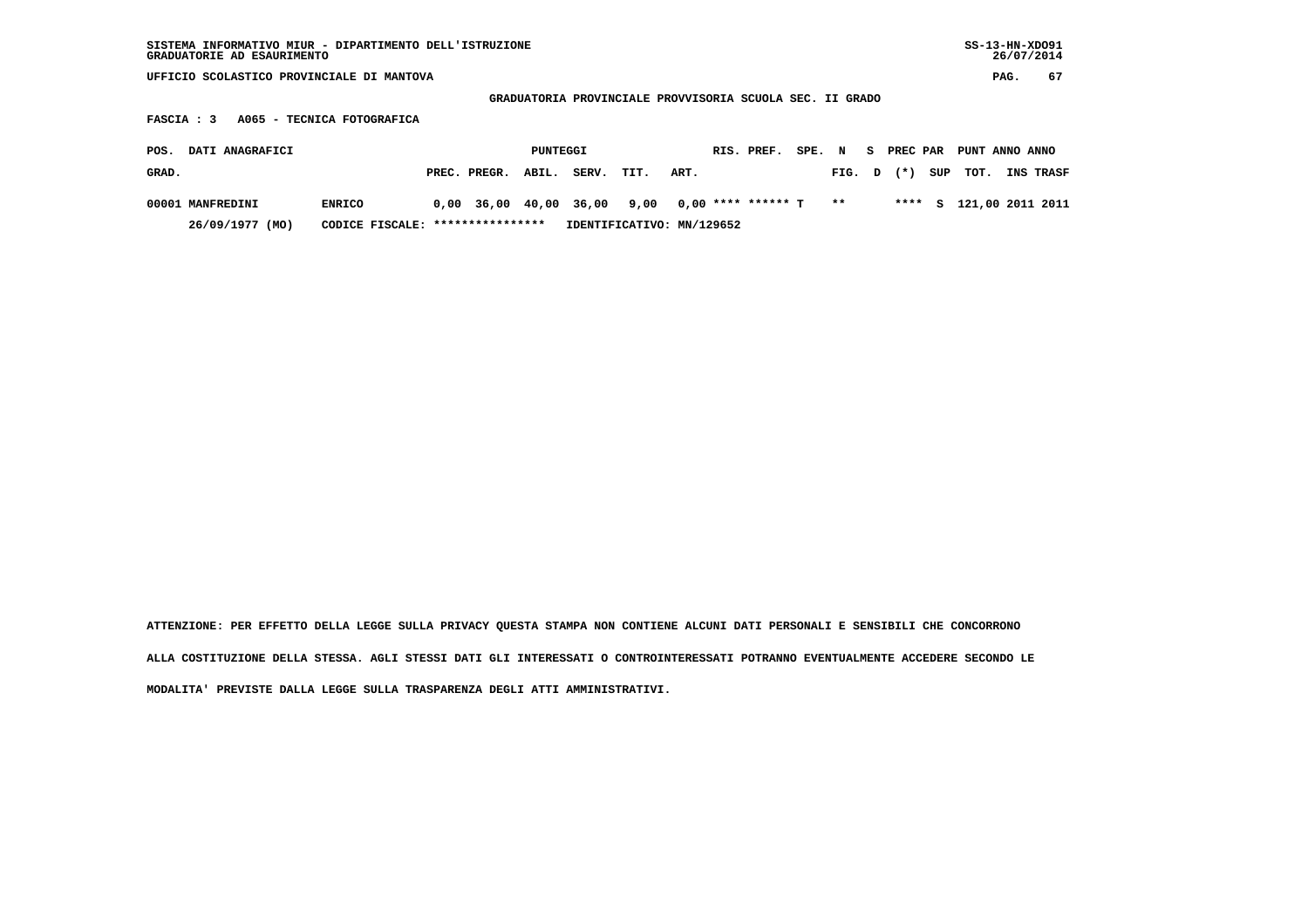| SISTEMA INFORMATIVO MIUR - DIPARTIMENTO DELL'ISTRUZIONE<br>GRADUATORIE AD ESAURIMENTO |                                   |                       |                                                          |                    |        |              | $SS-13-HN-XDO91$<br>26/07/2014 |
|---------------------------------------------------------------------------------------|-----------------------------------|-----------------------|----------------------------------------------------------|--------------------|--------|--------------|--------------------------------|
| UFFICIO SCOLASTICO PROVINCIALE DI MANTOVA                                             |                                   |                       |                                                          |                    |        |              | 68<br>PAG.                     |
|                                                                                       |                                   |                       | GRADUATORIA PROVINCIALE PROVVISORIA SCUOLA SEC. II GRADO |                    |        |              |                                |
| A072 - TOPOGRAFIA GENERALE, COSTRUZIONI RURALI E DISEGNO<br>FASCIA : 3                |                                   |                       |                                                          |                    |        |              |                                |
| DATI ANAGRAFICI<br>POS.                                                               |                                   | PUNTEGGI              |                                                          | RIS. PREF.         | SPE. N | S PREC PAR   | PUNT ANNO ANNO                 |
| GRAD.                                                                                 | PREC. PREGR.                      | ABIL.<br><b>SERV.</b> | TIT.<br>ART.                                             |                    | FIG. D | SUP<br>$(*)$ | тот.<br>INS TRASF              |
| 00001 TROPIANO<br>RICCARDO MARI                                                       | 0,00 151,00 11,00                 | 36,00                 | 0,00                                                     | $0,00$ **** ****** | $***$  | ****<br>s    | 198,00 2007                    |
| 21/07/1959<br>(RM)                                                                    | CODICE FISCALE: ***************** |                       | IDENTIFICATIVO: MN/020739                                |                    |        |              |                                |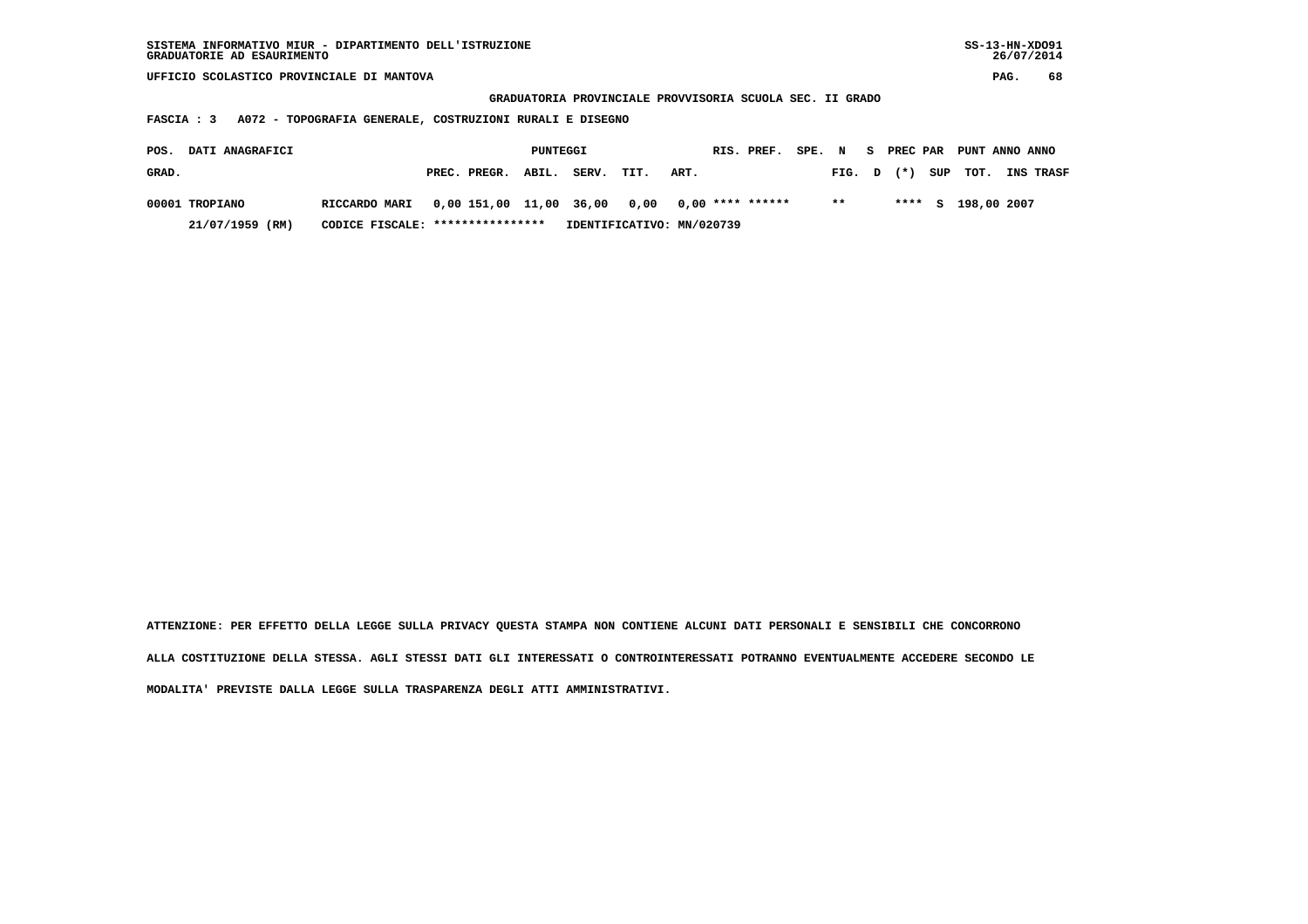| SISTEMA INFORMATIVO MIUR - DIPARTIMENTO DELL'ISTRUZIONE | $SS-13-HN-XDO91$ |
|---------------------------------------------------------|------------------|
| GRADUATORIE AD ESAURIMENTO                              | 26/07/2014       |

 **GRADUATORIA PROVINCIALE PROVVISORIA SCUOLA SEC. II GRADO**

 **FASCIA : 1 A075 - DATTILOGRAFIA E STENOGRAFIA**

| POS.  | <b>DATI ANAGRAFICI</b> |                     |                                       | PUNTEGGI |       |                           |      | RIS. PREF. | SPE. N |              |  | S PREC PAR PUNT ANNO ANNO |                         |
|-------|------------------------|---------------------|---------------------------------------|----------|-------|---------------------------|------|------------|--------|--------------|--|---------------------------|-------------------------|
| GRAD. |                        |                     | PREC. PREGR. ABIL.                    |          | SERV. | TIT.                      | ART. |            |        |              |  | FIG. $D$ $(*)$ SUP TOT.   | <b>INS TRASF</b>        |
|       | 00001 SCILIPOTI        | MARIA GRAZIA 123,00 | 0,00 0,00 14,00 0,00 0,00 **** ****** |          |       |                           |      |            |        | $\star\star$ |  |                           | **** S 137,00 2014 2014 |
|       | 17/11/1963 (ME)        |                     | CODICE FISCALE: ****************      |          |       | IDENTIFICATIVO: MN/132096 |      |            |        |              |  |                           |                         |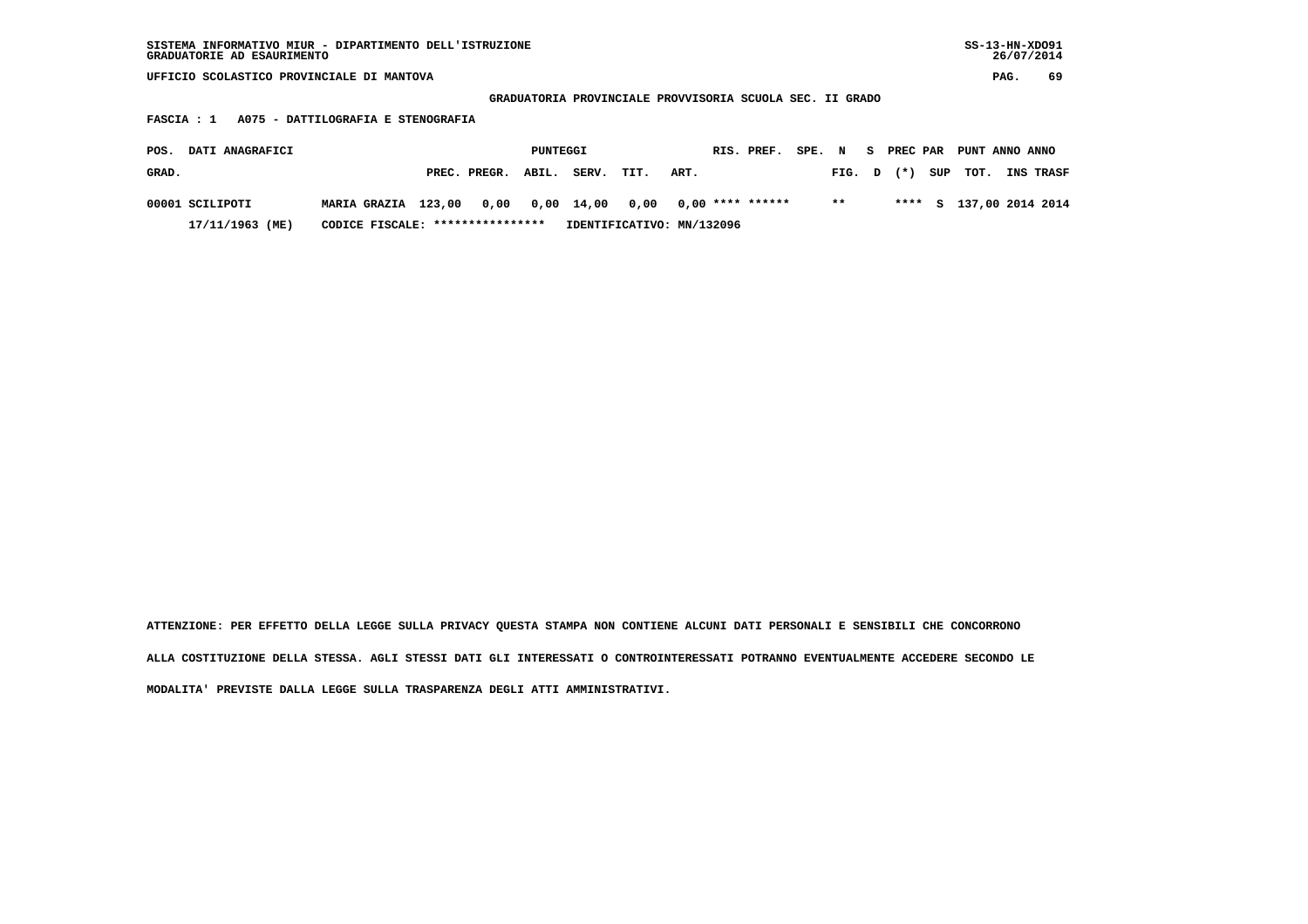| SISTEMA INFORMATIVO MIUR - DIPARTIMENTO DELL'ISTRUZIONE | SS-13-HN-XD091 |
|---------------------------------------------------------|----------------|
| GRADUATORIE AD ESAURIMENTO                              | 26/07/2014     |

 **GRADUATORIA PROVINCIALE PROVVISORIA SCUOLA SEC. II GRADO**

 **FASCIA : 3 A075 - DATTILOGRAFIA E STENOGRAFIA**

| POS.  | <b>DATI ANAGRAFICI</b> |                                  |                                                   | PUNTEGGI |                           |      |      | RIS. PREF. | SPE. | $\mathbf N$ | - S | PREC PAR |     | PUNT ANNO ANNO |                  |
|-------|------------------------|----------------------------------|---------------------------------------------------|----------|---------------------------|------|------|------------|------|-------------|-----|----------|-----|----------------|------------------|
| GRAD. |                        |                                  | PREC. PREGR. ABIL.                                |          | SERV.                     | TIT. | ART. |            |      | FIG. D      |     | $(*)$    | SUP | тот.           | <b>INS TRASF</b> |
|       | 00002 SGARITO          | <b>GIUSEPPE</b>                  | $0.00$ 144.00 15.00 18.00 0.00 0.00 **** ****** T |          |                           |      |      |            |      | $***$       |     | ****     |     |                | 177,00 2007 2007 |
|       | 24/12/1972 (AG)        | CODICE FISCALE: **************** |                                                   |          | IDENTIFICATIVO: MN/026380 |      |      |            |      |             |     |          |     |                |                  |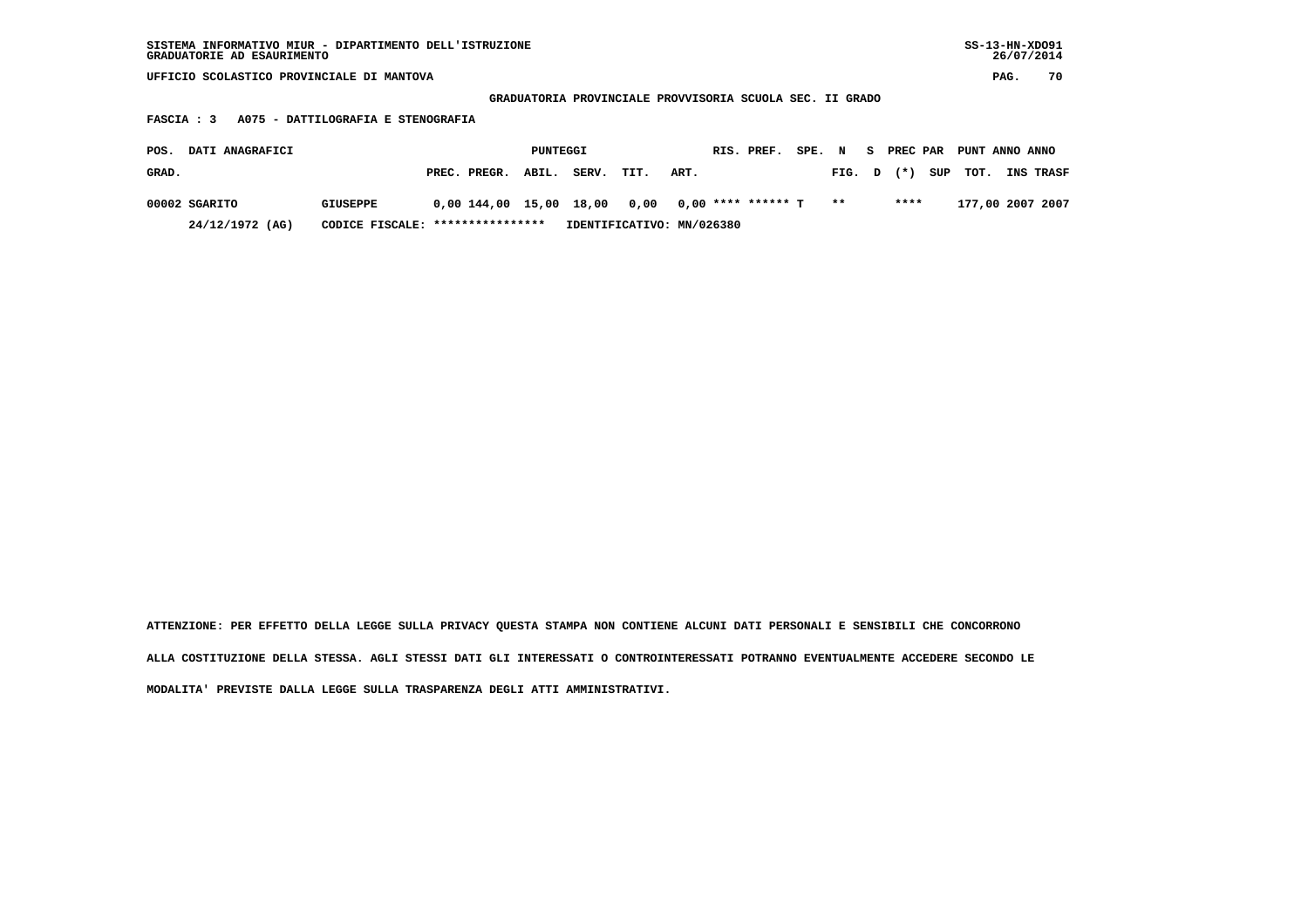**GRADUATORIA PROVINCIALE PROVVISORIA SCUOLA SEC. II GRADO**

 **FASCIA : 3 A076 - TRATTAMENTO TESTI, CALCOLO, CONTABILITA' ELETTRONICA ED APPLICAZIONI GESTIONALI**

| POS.  | <b>DATI ANAGRAFICI</b> |                                  |      |                                         |       | PUNTEGGI                  |      |      | RIS. PREF. | SPE. | $\mathbf N$ | - S | <b>PREC PAR</b> |     | PUNT ANNO ANNO |                  |
|-------|------------------------|----------------------------------|------|-----------------------------------------|-------|---------------------------|------|------|------------|------|-------------|-----|-----------------|-----|----------------|------------------|
| GRAD. |                        |                                  |      | PREC. PREGR.                            | ABIL. | SERV.                     | TIT. | ART. |            |      | FIG. D      |     | $(*)$           | SUP | тот.           | <b>INS TRASF</b> |
|       | 00001 SGARITO          | <b>GIUSEPPE</b>                  | 0.00 | 0,00 15,00 0,00 0,00 0,00 **** ****** T |       |                           |      |      |            |      | $***$       |     | ****            |     |                | 15,00 2007 2007  |
|       | 24/12/1972 (AG)        | CODICE FISCALE: **************** |      |                                         |       | IDENTIFICATIVO: MN/026380 |      |      |            |      |             |     |                 |     |                |                  |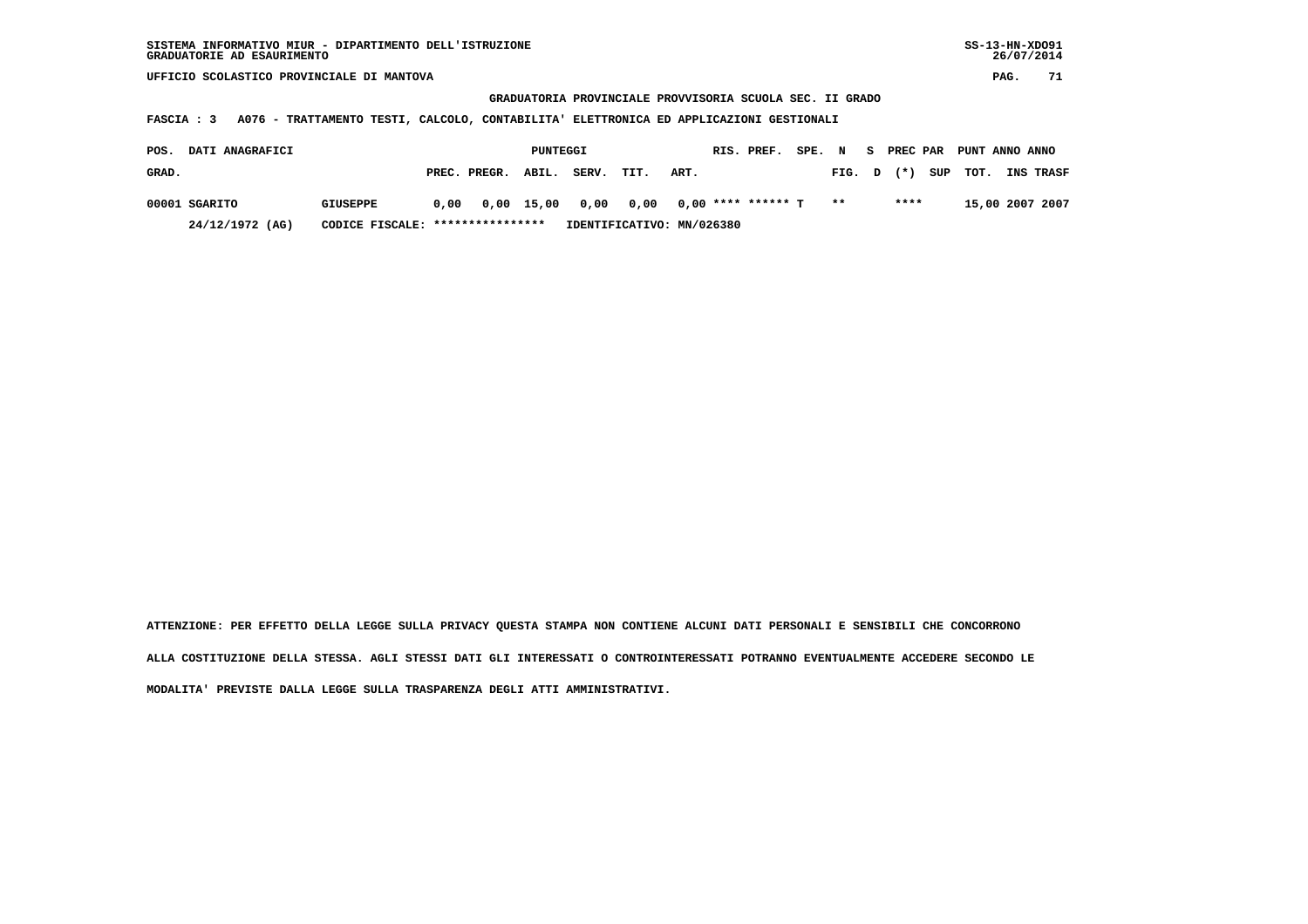**GRADUATORIA PROVINCIALE PROVVISORIA SCUOLA SEC. II GRADO**

 **FASCIA : 3 A246 - LINGUA E CIVILTA' STRANIERA (FRANCESE)**

| POS.        | DATI ANAGRAFICI                 |                                   |                                  |                  | PUNTEGGI                  |                                                                             |                                        |      |  | RIS. PREF.         | SPE. N |        |              | S PREC PAR |     | PUNT ANNO ANNO     |           |  |
|-------------|---------------------------------|-----------------------------------|----------------------------------|------------------|---------------------------|-----------------------------------------------------------------------------|----------------------------------------|------|--|--------------------|--------|--------|--------------|------------|-----|--------------------|-----------|--|
| GRAD.       |                                 |                                   |                                  | PREC. PREGR.     | ABIL.                     | SERV.                                                                       | TIT.                                   | ART. |  |                    |        | FIG. D |              | $(\star)$  | SUP | тот.               | INS TRASF |  |
| 00001 FUCA' | 11/07/1961 (AG)                 | CARMELIDA<br>CODICE FISCALE:      |                                  | **************** |                           | $0,00$ 78,00 17,00 34,00 4,00 0,00 **** ******<br>IDENTIFICATIVO: MN/132073 |                                        |      |  |                    |        | $* *$  |              | ****       |     | S 133,00 2014 2014 |           |  |
|             | 00002 VETRO'<br>27/06/1976 (TA) | <b>FABIANA</b><br>CODICE FISCALE: |                                  | **************** |                           | $0,00$ 36,00 40,00 24,00 9,00 0,00 **** ******<br>IDENTIFICATIVO: MN/132082 |                                        |      |  |                    |        | $***$  |              | ****       | S.  | 109,00 2014 2014   |           |  |
|             | 00003 BELLINI                   | CINZIA                            |                                  |                  |                           | 0,00 60,00 12,00 0,00 0,00                                                  |                                        |      |  | 0,00 **** ******   |        | $***$  |              | $***$ S    |     | 72,00 2002         |           |  |
|             | 08/11/1968 (MN)                 | CODICE FISCALE:                   | ****************                 |                  | IDENTIFICATIVO: MN/020457 |                                                                             |                                        |      |  |                    |        |        |              |            |     |                    |           |  |
|             | 00004 SCARPARI                  | <b>ALESSANDRA</b>                 |                                  | 0,00 32,00 13,00 |                           |                                                                             | $0,00$ $0,00$ $0,00$ $***$ **** ****** |      |  |                    |        | $* *$  |              | $***$ S    |     | 45,00 2000         |           |  |
|             | 11/05/1963 (MN)                 | CODICE FISCALE:                   | ****************                 |                  | IDENTIFICATIVO: MN/020640 |                                                                             |                                        |      |  |                    |        |        |              |            |     |                    |           |  |
|             | 00005 BONAVENTURA               | DANIELA VENER                     | 0,00                             | 9,00 17,00       |                           |                                                                             | 0,00 1,00                              |      |  | 0,00 **** ****** T |        | $***$  | $\mathbf{x}$ | **** S     |     | 27,00 2014 2014    |           |  |
|             | 05/05/1979 (ME)                 |                                   | CODICE FISCALE: **************** |                  | IDENTIFICATIVO: MN/132089 |                                                                             |                                        |      |  |                    |        |        |              |            |     |                    |           |  |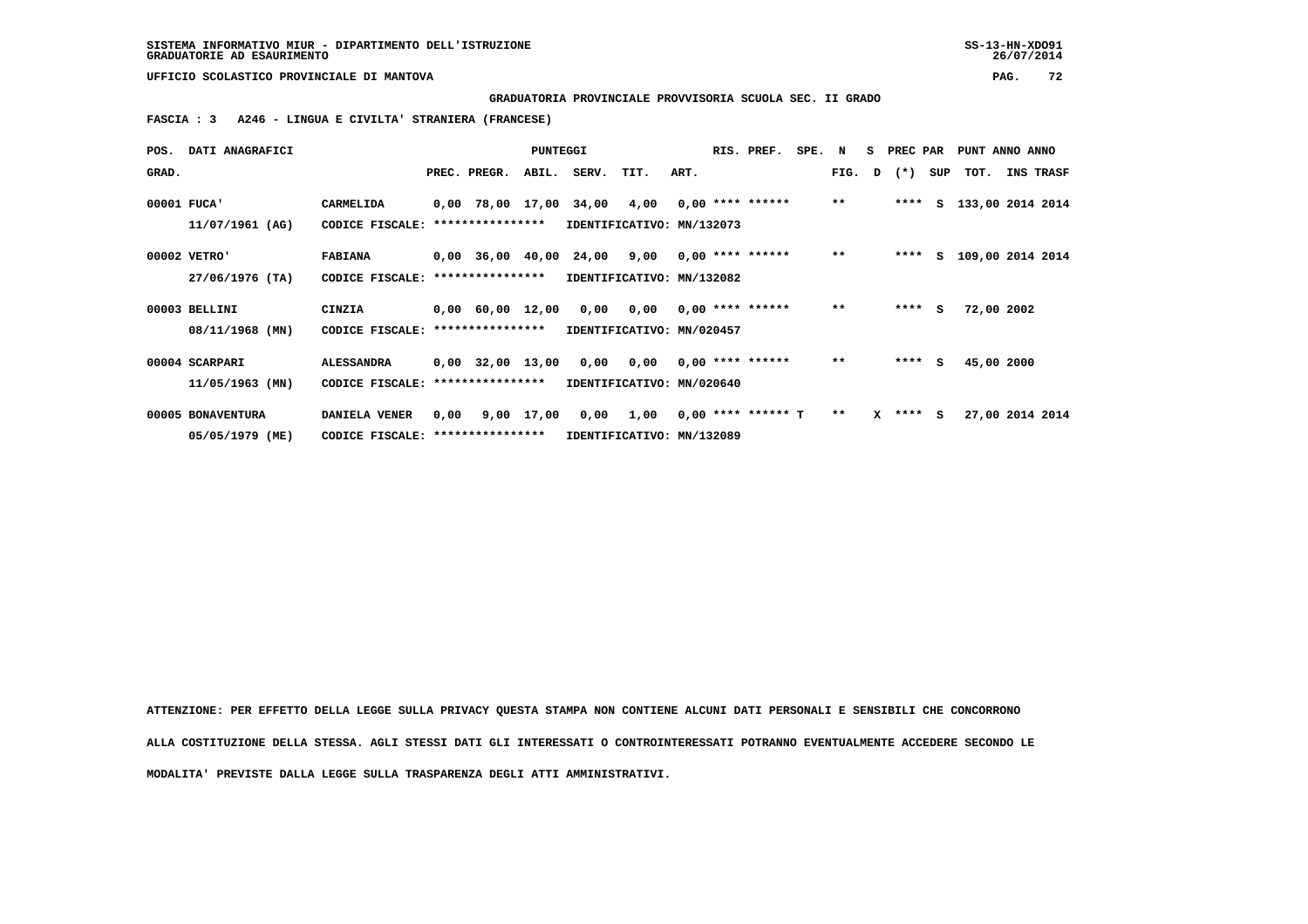**GRADUATORIA PROVINCIALE PROVVISORIA SCUOLA SEC. II GRADO**

 **FASCIA : 3 A346 - LINGUA E CIVILTA' STRANIERA (INGLESE)**

|       | POS. DATI ANAGRAFICI                                                                                                            |                                                                             |                          | PUNTEGGI |                                                                              |      | RIS. PREF. SPE.  | N      |         | S PREC PAR PUNT ANNO ANNO |  |
|-------|---------------------------------------------------------------------------------------------------------------------------------|-----------------------------------------------------------------------------|--------------------------|----------|------------------------------------------------------------------------------|------|------------------|--------|---------|---------------------------|--|
| GRAD. |                                                                                                                                 |                                                                             | PREC. PREGR. ABIL. SERV. |          | TIT.                                                                         | ART. |                  | FIG. D | (*) SUP | TOT. INS TRASF            |  |
|       | 00001 BELLINI<br>08/11/1968 (MN)                                                                                                | <b>CINZIA</b><br>CODICE FISCALE: *****************                          | 0.00144.0014.0036.00     |          | 0,00<br>IDENTIFICATIVO: MN/020457                                            |      | 0,00 **** ****** | $**$   |         | **** S 194,00 2000        |  |
|       | 00002 MICHELACCI                                                                                                                | <b>SANDRA</b>                                                               | 0,00 132,00 13,00 36,00  |          |                                                                              |      |                  | **     |         | **** S 181,00 2000        |  |
|       | 08/08/1963 (MN)<br>00003 MAIOLINO                                                                                               | CODICE FISCALE: ****************<br><b>ROSELLA</b>                          |                          |          | IDENTIFICATIVO: MN/020584<br>$0,00$ 96,00 42,00 36,00 0,00 0,00 **** ******  |      |                  | $* *$  |         | **** S 174,00 2002        |  |
|       | 20/04/1972 (SR)<br>00004 BORTOLOTTI                                                                                             | CODICE FISCALE: *****************<br>ANNAMARIA                              |                          |          | IDENTIFICATIVO: MN/023006<br>$0,00$ 123,00 13,00 36,00 0,00 0,00 **** ****** |      |                  | $***$  |         | **** S 172,00 2002        |  |
|       | $12/11/1969$ (MN)                                                                                                               | CODICE FISCALE: ****************                                            |                          |          | IDENTIFICATIVO: MN/022967                                                    |      |                  |        |         |                           |  |
|       | 00005 MARETTI<br>18/10/1976 (CR)                                                                                                | <b>MIRELLA</b><br>CODICE FISCALE: ****************                          |                          |          | $0.00$ 72.00 42.00 36.00 15.00 0.00 **** ******<br>IDENTIFICATIVO: MN/024213 |      |                  | $* *$  |         | **** S 165,00 2004        |  |
|       | 00006 BACCHI<br>19/09/1977 (MN)                                                                                                 | <b>SARA</b><br>CODICE FISCALE: ****************                             |                          |          | 0,00 81,00 42,00 36,00 4,00<br>IDENTIFICATIVO: MN/024948                     |      | 0,00 **** ****** | $* *$  |         | **** S 163,00 2005        |  |
|       | 00007 COMPAGNONI<br>14/01/1964 (MN)                                                                                             | CINZIA<br>CODICE FISCALE: ****************                                  |                          |          | 0,00 95,00 16,00 36,00 9,00 0,00 **** ******<br>IDENTIFICATIVO: MN/020267    |      |                  | $* *$  |         | X **** S 156,00 2000      |  |
|       | 00008 PIRONDINI<br>06/05/1967 (MN)                                                                                              | <b>SIMONA</b><br>CODICE FISCALE: ****************                           |                          |          | 0,00 96,00 14,00 36,00 9,00 0,00 **** ******<br>IDENTIFICATIVO: MN/022839    |      |                  | $* *$  |         | X **** S 155,00 2002      |  |
|       | 00009 MORETTI<br>18/04/1961 (MN)                                                                                                | <b>GRAZIA</b><br>CODICE FISCALE: **************** IDENTIFICATIVO: MN/026425 |                          |          | 0,00 97,00 17,00 36,00 4,00 0,00 **** ******                                 |      |                  | $***$  |         | X **** S 154,00 2007      |  |
|       | ATTENZIONE: PER EFFETTO DELLA LEGGE SULLA PRIVACY QUESTA STAMPA NON CONTIENE ALCUNI DATI PERSONALI E SENSIBILI CHE CONCORRONO   |                                                                             |                          |          |                                                                              |      |                  |        |         |                           |  |
|       | ALLA COSTITUZIONE DELLA STESSA. AGLI STESSI DATI GLI INTERESSATI O CONTROINTERESSATI POTRANNO EVENTUALMENTE ACCEDERE SECONDO LE |                                                                             |                          |          |                                                                              |      |                  |        |         |                           |  |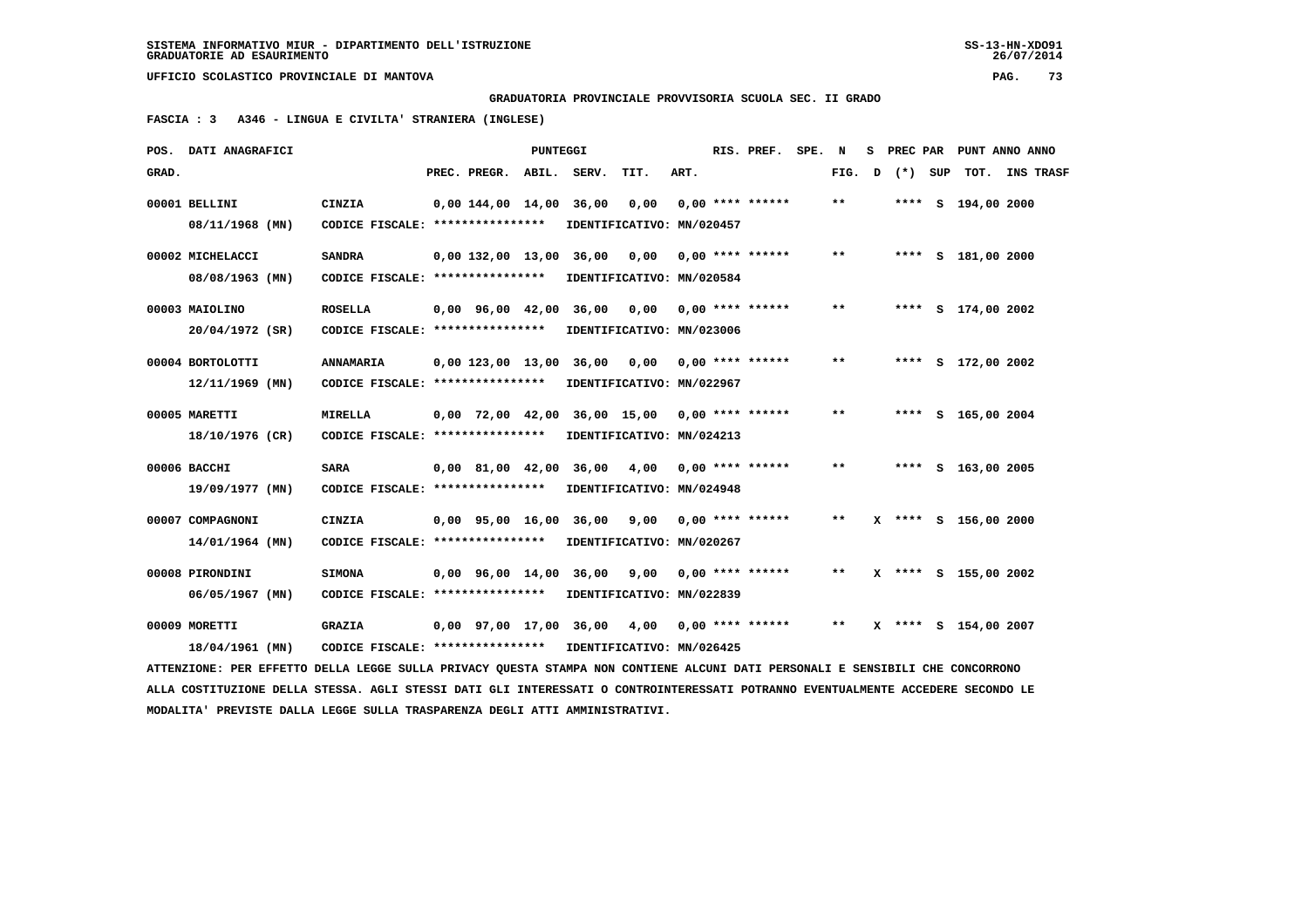**GRADUATORIA PROVINCIALE PROVVISORIA SCUOLA SEC. II GRADO**

 **FASCIA : 3 A346 - LINGUA E CIVILTA' STRANIERA (INGLESE)**

|       | POS. DATI ANAGRAFICI                                                                                                            |                                                            |      |                        | PUNTEGGI |                                         |                           |      | RIS. PREF.                      | SPE. | N      | s | PREC PAR |     | PUNT ANNO ANNO          |  |
|-------|---------------------------------------------------------------------------------------------------------------------------------|------------------------------------------------------------|------|------------------------|----------|-----------------------------------------|---------------------------|------|---------------------------------|------|--------|---|----------|-----|-------------------------|--|
| GRAD. |                                                                                                                                 |                                                            |      | PREC. PREGR.           | ABIL.    | SERV.                                   | TIT.                      | ART. |                                 |      | FIG. D |   | $(*)$    | SUP | TOT. INS TRASF          |  |
|       | 00010 SARTOR                                                                                                                    | <b>ENRICA</b>                                              |      | $0,00$ 87,00 15,00     |          | 36,00                                   | 4,00                      |      | $0.00$ **** ******              |      | $***$  |   |          |     | **** S 142,00 2007      |  |
|       | 31/05/1972 (MN)                                                                                                                 | CODICE FISCALE: ****************                           |      |                        |          |                                         | IDENTIFICATIVO: MN/026405 |      |                                 |      |        |   |          |     |                         |  |
|       |                                                                                                                                 |                                                            |      |                        |          |                                         |                           |      |                                 |      |        |   |          |     |                         |  |
|       | 00011 AZZOLA                                                                                                                    | <b>ANITA</b>                                               |      |                        |          | 0,00 90,00 15,00 30,00                  | 3,00                      |      | $0.00$ **** ******              |      | $* *$  |   |          |     | **** S 138,00 2007      |  |
|       | 04/11/1968 (MN)                                                                                                                 | CODICE FISCALE: ****************                           |      |                        |          |                                         | IDENTIFICATIVO: MN/026156 |      |                                 |      |        |   |          |     |                         |  |
|       | 00012 MOSCONI                                                                                                                   | <b>FRANCESCA</b>                                           |      | $0,00$ $93,00$ $42,00$ |          | 0.00                                    | 3,00                      |      | $0.00$ **** ******              |      | $* *$  |   |          |     | **** S 138,00 2014 2014 |  |
|       | 08/06/1971 (BS)                                                                                                                 | CODICE FISCALE: ****************                           |      |                        |          |                                         | IDENTIFICATIVO: MN/132305 |      |                                 |      |        |   |          |     |                         |  |
|       |                                                                                                                                 |                                                            |      |                        |          |                                         |                           |      |                                 |      | $* *$  |   |          |     |                         |  |
|       | 00013 VILLAROSA                                                                                                                 | <b>STEFANIA</b>                                            |      |                        |          | 0,00 42,00 41,00 36,00                  | 4,00                      |      | 0,00 **** ******                |      |        |   |          |     | **** S 123,00 2014 2014 |  |
|       | 15/03/1980 (NA)                                                                                                                 | CODICE FISCALE: ****************                           |      |                        |          |                                         | IDENTIFICATIVO: MN/132081 |      |                                 |      |        |   |          |     |                         |  |
|       | 00014 MALAGUTTI                                                                                                                 | <b>FRANCESCA</b>                                           |      |                        |          | 0,00 42,00 15,00 30,00                  | 0.00                      |      | 0,00 **** ******                |      | $**$   |   |          | - S | 87,00 2007              |  |
|       | 16/08/1960 (MN)                                                                                                                 | CODICE FISCALE: ****************                           |      |                        |          |                                         | IDENTIFICATIVO: MN/026345 |      |                                 |      |        |   |          |     |                         |  |
|       |                                                                                                                                 |                                                            |      |                        |          |                                         |                           |      |                                 |      | $* *$  |   |          |     |                         |  |
|       | 00015 ROTOLO                                                                                                                    | <b>TERESA</b>                                              |      | $0,00$ 60,00 14,00     |          | 0,00                                    | 3,00                      |      | $0.00$ **** ******              |      |        |   | $***$ S  |     | 77,00 2011 2011         |  |
|       | 04/09/1971 (SA)                                                                                                                 | CODICE FISCALE: ****************                           |      |                        |          |                                         | IDENTIFICATIVO: MN/129801 |      |                                 |      |        |   |          |     |                         |  |
|       | 00016 AZZARO                                                                                                                    | <b>IVANA</b>                                               | 0,00 |                        |          | 2,00 40,00 24,00 10,00 0,00 **** ****** |                           |      |                                 |      | $**$   |   | **** S   |     | 76,00 2011 2011         |  |
|       | 24/03/1980 (TP)                                                                                                                 | CODICE FISCALE: *****************                          |      |                        |          |                                         | IDENTIFICATIVO: MN/129661 |      |                                 |      |        |   |          |     |                         |  |
|       |                                                                                                                                 |                                                            |      |                        |          |                                         |                           |      |                                 |      |        |   |          |     |                         |  |
|       | 00017 BOLLINI                                                                                                                   | <b>ANTONELLA</b>                                           |      | $0,00$ 54,00 14,00     |          | 0,00                                    | 0,00                      |      | $0.00$ **** ******              |      | $**$   |   | **** S   |     | 68,00 2002              |  |
|       | 15/11/1966 (MN)                                                                                                                 | CODICE FISCALE: *****************                          |      |                        |          |                                         | IDENTIFICATIVO: MN/022493 |      |                                 |      |        |   |          |     |                         |  |
|       | 00018 ABBATE                                                                                                                    | <b>FRANCESCA</b>                                           |      |                        |          | 0,00 21,00 13,00 25,00                  |                           |      | $0,00$ $0,00$ $***$ $***$ $***$ |      | $* *$  |   | $***$ S  |     | 59,00 2014 2014         |  |
|       | 29/03/1966 (PA)                                                                                                                 | CODICE FISCALE: **************** IDENTIFICATIVO: MN/132052 |      |                        |          |                                         |                           |      |                                 |      |        |   |          |     |                         |  |
|       | ATTENZIONE: PER EFFETTO DELLA LEGGE SULLA PRIVACY QUESTA STAMPA NON CONTIENE ALCUNI DATI PERSONALI E SENSIBILI CHE CONCORRONO   |                                                            |      |                        |          |                                         |                           |      |                                 |      |        |   |          |     |                         |  |
|       | ALLA COSTITUZIONE DELLA STESSA. AGLI STESSI DATI GLI INTERESSATI O CONTROINTERESSATI POTRANNO EVENTUALMENTE ACCEDERE SECONDO LE |                                                            |      |                        |          |                                         |                           |      |                                 |      |        |   |          |     |                         |  |
|       | MODALITA' PREVISTE DALLA LEGGE SULLA TRASPARENZA DEGLI ATTI AMMINISTRATIVI.                                                     |                                                            |      |                        |          |                                         |                           |      |                                 |      |        |   |          |     |                         |  |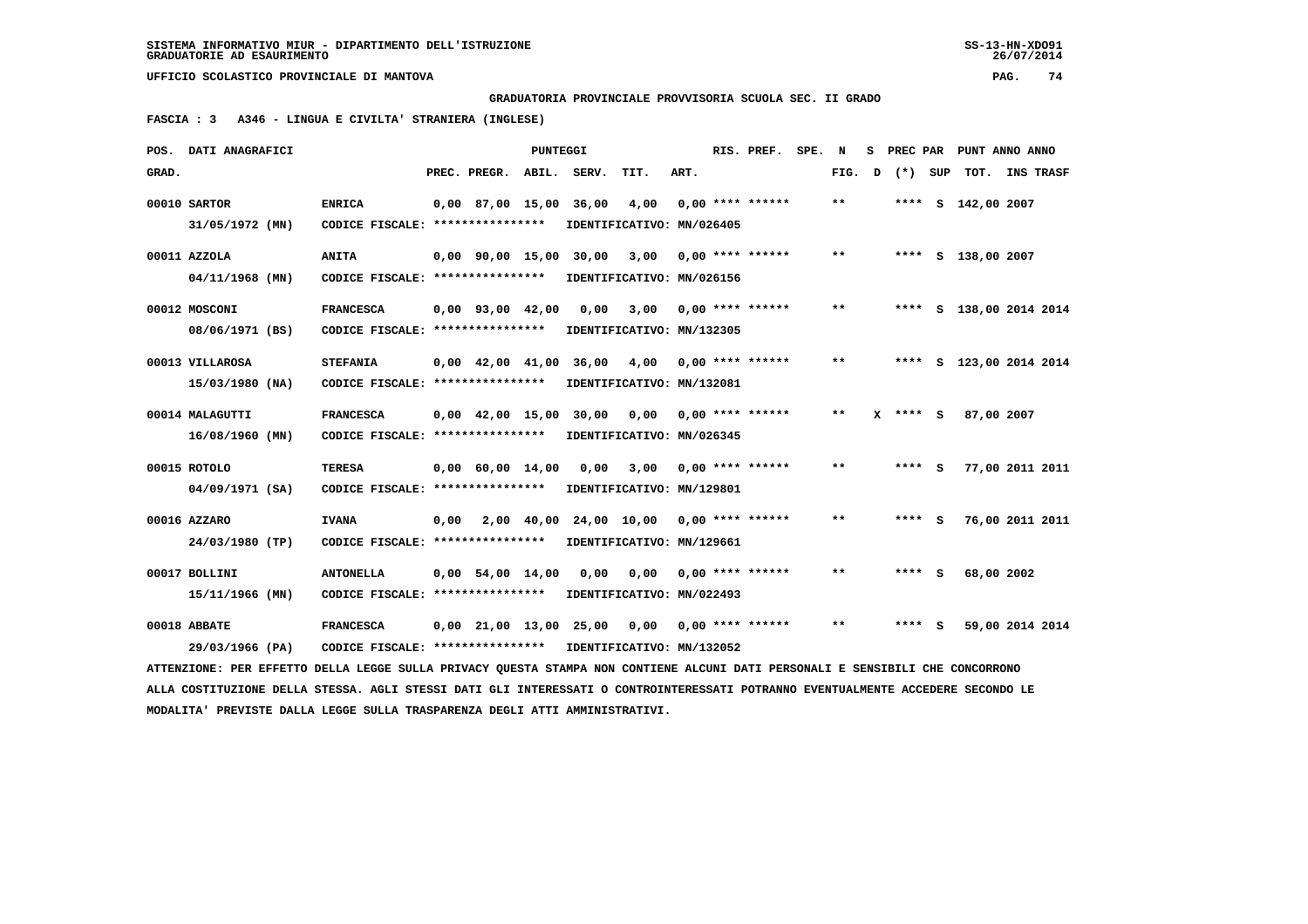**GRADUATORIA PROVINCIALE PROVVISORIA SCUOLA SEC. II GRADO**

 **FASCIA : 3 A346 - LINGUA E CIVILTA' STRANIERA (INGLESE)**

|             | POS. DATI ANAGRAFICI                                                                                                            |                                   |      |                        | PUNTEGGI     |       |                           |      | RIS. PREF.                  | SPE. | N            | s | PREC PAR     | PUNT ANNO ANNO |                 |  |
|-------------|---------------------------------------------------------------------------------------------------------------------------------|-----------------------------------|------|------------------------|--------------|-------|---------------------------|------|-----------------------------|------|--------------|---|--------------|----------------|-----------------|--|
| GRAD.       |                                                                                                                                 |                                   |      | PREC. PREGR.           | ABIL.        | SERV. | TIT.                      | ART. |                             |      | FIG. D       |   | (*) SUP      |                | TOT. INS TRASF  |  |
|             | 00019 TOSCHI                                                                                                                    | <b>ANASTASIA</b>                  | 0,00 |                        | $0,00$ 42,00 | 12,00 | 0,00                      |      | $0.00$ **** ******          |      | $* *$        |   | $***$ S      | 54,00 2007     |                 |  |
|             | 03/09/1981 (CR)                                                                                                                 | CODICE FISCALE: ****************  |      |                        |              |       | IDENTIFICATIVO: MN/026399 |      |                             |      |              |   |              |                |                 |  |
|             | 00020 PROTOPAPA                                                                                                                 | <b>MAURA GERALDI</b>              |      | $0,00$ 35,00 14,00     |              | 0,00  | 3,00                      |      | $0.00$ **** ******          |      | $\star\star$ |   | $***$ S      |                | 52,00 2005 2005 |  |
|             | 16/03/1968 (BR)                                                                                                                 | CODICE FISCALE: ***************** |      |                        |              |       | IDENTIFICATIVO: MN/025215 |      |                             |      |              |   |              |                |                 |  |
|             | 00021 BERARDI                                                                                                                   | <b>AMALIA MANUEL</b>              | 0.00 | 4,00 42,00             |              | 0,00  |                           |      | $6.00$ $0.00$ **** ****** T |      | $***$        |   | $X$ **** $S$ |                | 52,00 2011 2011 |  |
|             | 19/08/1978 (CS)                                                                                                                 | CODICE FISCALE: ****************  |      |                        |              |       | IDENTIFICATIVO: MN/129592 |      |                             |      |              |   |              |                |                 |  |
|             | 00022 CITRINITI                                                                                                                 | SERENA RITA                       | 0.00 |                        | 3,00 42,00   | 0,00  | 6,00                      |      | $0.00$ **** ******          |      | $***$        |   | **** S       |                | 51,00 2011 2011 |  |
|             | 19/10/1982 (CZ)                                                                                                                 | CODICE FISCALE: ****************  |      |                        |              |       | IDENTIFICATIVO: MN/129892 |      |                             |      |              |   |              |                |                 |  |
|             | 00023 ALFIERI                                                                                                                   | ANNA ELIA                         |      | $0.00$ $31.00$ $16.00$ |              | 0,00  | 3,00                      |      | $0.00$ **** ******          |      | $* *$        |   | **** S       |                | 50,00 2014 2014 |  |
|             | 20/05/1971 (NA)                                                                                                                 | CODICE FISCALE: ****************  |      |                        |              |       | IDENTIFICATIVO: MN/132301 |      |                             |      |              |   |              |                |                 |  |
| 00024 FUCA' |                                                                                                                                 | CARMELIDA                         |      | $0,00$ 27,00 14,00     |              | 0,00  | 4,00                      |      | $0.00$ **** ******          |      | $**$         |   | **** S       |                | 45,00 2014 2014 |  |
|             | 11/07/1961 (AG)                                                                                                                 | CODICE FISCALE: ****************  |      |                        |              |       | IDENTIFICATIVO: MN/132073 |      |                             |      |              |   |              |                |                 |  |
|             | 00025 CANTADORI                                                                                                                 | MARINA                            |      | $0,00$ 18,00 14,00     |              | 0,00  | 6,00                      |      | $0.00$ **** ******          |      | $* *$        |   | $***$ S      | 38,00 2002     |                 |  |
|             | 01/07/1966 (MN)                                                                                                                 | CODICE FISCALE: ****************  |      |                        |              |       | IDENTIFICATIVO: MN/022894 |      |                             |      |              |   |              |                |                 |  |
|             | 00026 DOMENELLA                                                                                                                 | ANNA MARIA                        |      | $0,00$ 24,00 14,00     |              | 0,00  | 0,00                      |      | $0.00$ **** ******          |      | $* *$        |   | **** S       | 38,00 2007     |                 |  |
|             | 07/01/1973 (MC)                                                                                                                 | CODICE FISCALE: ****************  |      |                        |              |       | IDENTIFICATIVO: MN/026101 |      |                             |      |              |   |              |                |                 |  |
|             | 00027 MORBINI                                                                                                                   | <b>INES</b>                       | 0,00 |                        | $6,00$ 18,00 | 0,00  | 6,00                      |      | $0.00$ **** ******          |      | $* *$        |   | $***$ S      | 30,00 2003     |                 |  |
|             | 08/10/1972 (MN)                                                                                                                 | CODICE FISCALE: ****************  |      |                        |              |       | IDENTIFICATIVO: MN/023425 |      |                             |      |              |   |              |                |                 |  |
|             | ATTENZIONE: PER EFFETTO DELLA LEGGE SULLA PRIVACY OUESTA STAMPA NON CONTIENE ALCUNI DATI PERSONALI E SENSIBILI CHE CONCORRONO   |                                   |      |                        |              |       |                           |      |                             |      |              |   |              |                |                 |  |
|             | ALLA COSTITUZIONE DELLA STESSA. AGLI STESSI DATI GLI INTERESSATI O CONTROINTERESSATI POTRANNO EVENTUALMENTE ACCEDERE SECONDO LE |                                   |      |                        |              |       |                           |      |                             |      |              |   |              |                |                 |  |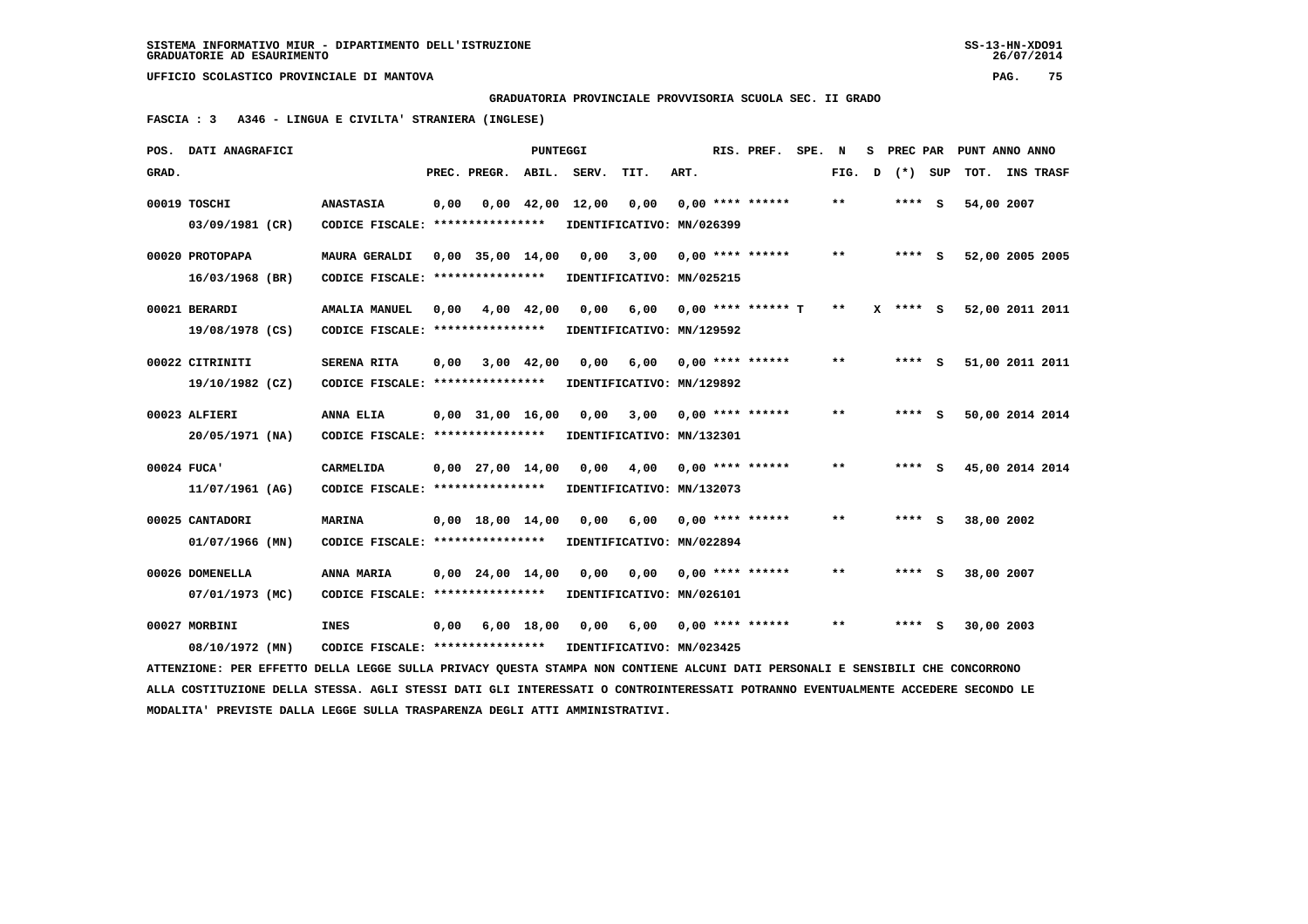**GRADUATORIA PROVINCIALE PROVVISORIA SCUOLA SEC. II GRADO**

 **FASCIA : 3 A346 - LINGUA E CIVILTA' STRANIERA (INGLESE)**

|       | POS. DATI ANAGRAFICI                                                                                                            |                                                            |      |                                | PUNTEGGI     |       |                           |      | RIS. PREF.         | SPE. | N            | s            | PREC PAR   |     | PUNT ANNO ANNO  |           |  |
|-------|---------------------------------------------------------------------------------------------------------------------------------|------------------------------------------------------------|------|--------------------------------|--------------|-------|---------------------------|------|--------------------|------|--------------|--------------|------------|-----|-----------------|-----------|--|
| GRAD. |                                                                                                                                 |                                                            |      | PREC. PREGR.                   | ABIL.        | SERV. | TIT.                      | ART. |                    |      | FIG.         | $\mathbf{D}$ | $(*)$      | SUP | TOT.            | INS TRASF |  |
|       | 00028 CALEFFI                                                                                                                   | <b>RICCARDO</b>                                            | 0,00 |                                | 9,00 18,00   | 0,00  | 3,00                      |      | $0.00$ **** ****** |      | $***$        |              | $***$ S    |     | 30,00 2007      |           |  |
|       | $16/11/1980$ (MN)                                                                                                               | CODICE FISCALE: ****************                           |      |                                |              |       | IDENTIFICATIVO: MN/026199 |      |                    |      |              |              |            |     |                 |           |  |
|       |                                                                                                                                 |                                                            |      |                                |              |       |                           |      |                    |      |              |              |            |     |                 |           |  |
|       | 00029 RENDA                                                                                                                     | <b>ORNELLA</b>                                             | 0,00 |                                |              |       | 0,00 18,00 0,00 10,00     |      | $0.00$ **** ****** |      | $* *$        |              | **** S     |     | 28,00 2011 2011 |           |  |
|       | 09/06/1980 (PA)                                                                                                                 | CODICE FISCALE: *****************                          |      |                                |              |       | IDENTIFICATIVO: MN/129755 |      |                    |      |              |              |            |     |                 |           |  |
|       | 00030 MINASOLA                                                                                                                  | <b>CRISTINA</b>                                            | 0.00 |                                | 0.00 18.00   |       | 0,00 10,00                |      | $0.00$ **** ****** |      | $\star\star$ |              |            | - S | 28,00 2011 2011 |           |  |
|       | 20/05/1978 (TN)                                                                                                                 | CODICE FISCALE: *****************                          |      |                                |              |       | IDENTIFICATIVO: MN/129705 |      |                    |      |              |              |            |     |                 |           |  |
|       |                                                                                                                                 |                                                            |      |                                |              |       |                           |      |                    |      | $***$        |              |            |     |                 |           |  |
|       | 00031 RACCUIA                                                                                                                   | <b>ANNA</b>                                                |      | $0,00 \quad 14,00 \quad 14,00$ |              | 0.00  | 0.00                      |      | $0.00$ **** ****** |      |              |              | $***$ S    |     | 28,00 2011 2011 |           |  |
|       | 05/03/1968 (CT)                                                                                                                 | CODICE FISCALE: ****************                           |      |                                |              |       | IDENTIFICATIVO: MN/129862 |      |                    |      |              |              |            |     |                 |           |  |
|       | 00032 SCARPARI                                                                                                                  | <b>ALESSANDRA</b>                                          |      | $0.00 \quad 12.00 \quad 15.00$ |              | 0.00  | 0.00                      |      | $0.00$ **** ****** |      | $**$         |              | **** S     |     | 27,00 2000      |           |  |
|       | 11/05/1963 (MN)                                                                                                                 | CODICE FISCALE: ****************                           |      |                                |              |       | IDENTIFICATIVO: MN/020640 |      |                    |      |              |              |            |     |                 |           |  |
|       |                                                                                                                                 |                                                            |      |                                |              |       |                           |      |                    |      | $* *$        |              |            |     |                 |           |  |
|       | 00033 AVANZI                                                                                                                    | <b>ROSSELLA</b>                                            | 0,00 |                                | $0,00$ 18,00 | 0,00  | 9,00                      |      | $0.00$ **** ****** |      |              |              | **** S     |     | 27,00 2005      |           |  |
|       | 30/03/1973 (MN)                                                                                                                 | CODICE FISCALE: ****************                           |      |                                |              |       | IDENTIFICATIVO: MN/024923 |      |                    |      |              |              |            |     |                 |           |  |
|       | 00034 CONTESINI                                                                                                                 | <b>ANNA</b>                                                | 0,00 |                                | $0,00$ 17,00 |       | 0,00 10,00                |      | $0.00$ **** ****** |      | $* *$        |              | $X$ **** S |     | 27,00 2007      |           |  |
|       | $02/09/1979$ (RO)                                                                                                               | CODICE FISCALE: ****************                           |      |                                |              |       | IDENTIFICATIVO: MN/026315 |      |                    |      |              |              |            |     |                 |           |  |
|       |                                                                                                                                 |                                                            |      |                                |              |       |                           |      |                    |      |              |              |            |     |                 |           |  |
|       | 00035 ROSSI                                                                                                                     | <b>CHIARA</b>                                              | 0,00 |                                | $0,00$ 18,00 | 0,00  | 9,00                      |      | $0.00$ **** ****** |      | $* *$        |              | **** S     |     | 27,00 2007      |           |  |
|       | 03/07/1974 (RE)                                                                                                                 | CODICE FISCALE: ****************                           |      |                                |              |       | IDENTIFICATIVO: MN/023940 |      |                    |      |              |              |            |     |                 |           |  |
|       | 00036 D'AMBROSIO                                                                                                                | <b>GABRIELLA</b>                                           | 0,00 |                                | 4,00 17,00   | 0,00  | 6,00                      |      | $0.00$ **** ****** |      | $* *$        |              | $***$ S    |     | 27,00 2011 2011 |           |  |
|       | 06/12/1971 (PA)                                                                                                                 | CODICE FISCALE: **************** IDENTIFICATIVO: MN/129625 |      |                                |              |       |                           |      |                    |      |              |              |            |     |                 |           |  |
|       | ATTENZIONE: PER EFFETTO DELLA LEGGE SULLA PRIVACY QUESTA STAMPA NON CONTIENE ALCUNI DATI PERSONALI E SENSIBILI CHE CONCORRONO   |                                                            |      |                                |              |       |                           |      |                    |      |              |              |            |     |                 |           |  |
|       | ALLA COSTITUZIONE DELLA STESSA. AGLI STESSI DATI GLI INTERESSATI O CONTROINTERESSATI POTRANNO EVENTUALMENTE ACCEDERE SECONDO LE |                                                            |      |                                |              |       |                           |      |                    |      |              |              |            |     |                 |           |  |
|       | MODALITA' PREVISTE DALLA LEGGE SULLA TRASPARENZA DEGLI ATTI AMMINISTRATIVI.                                                     |                                                            |      |                                |              |       |                           |      |                    |      |              |              |            |     |                 |           |  |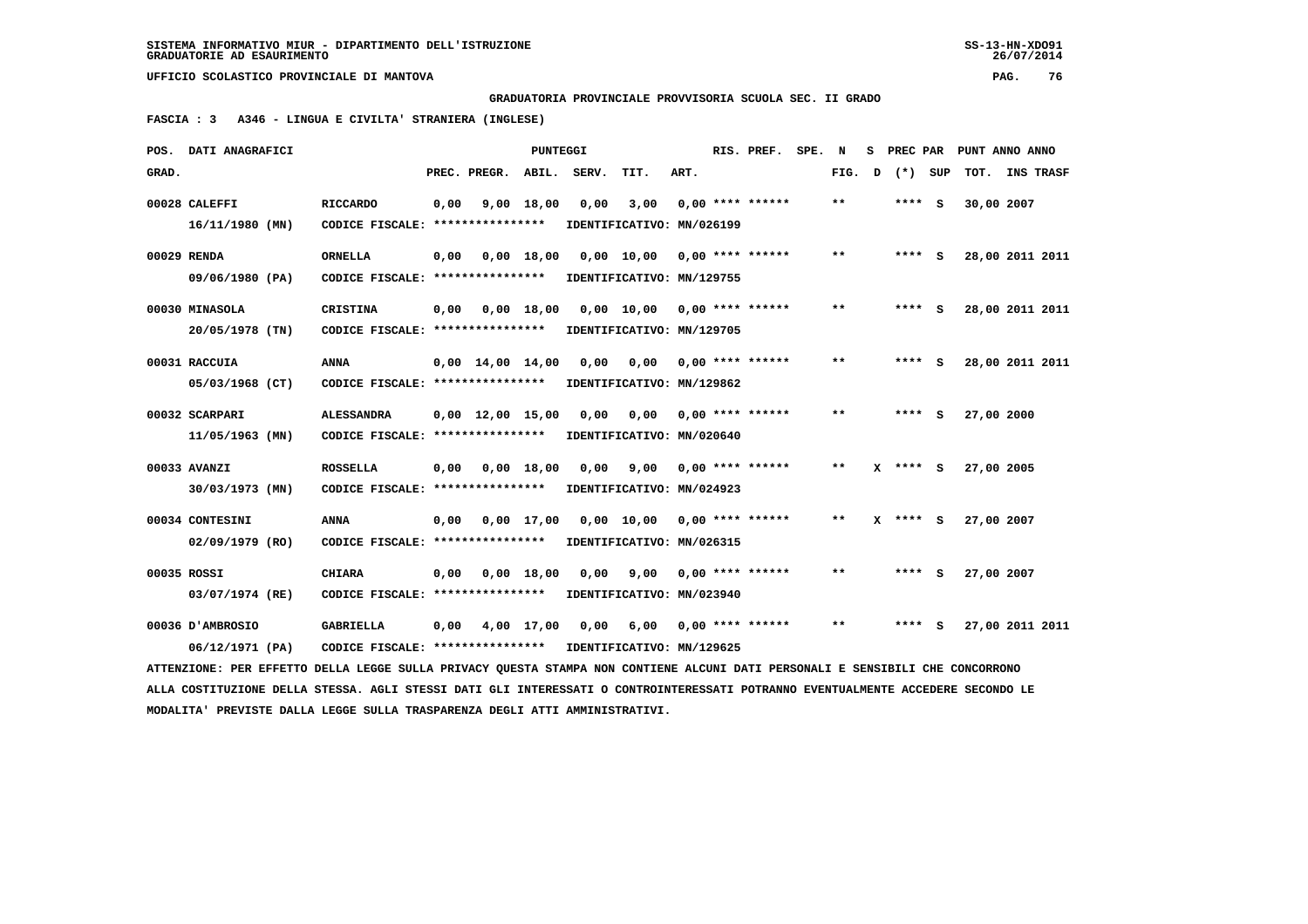**GRADUATORIA PROVINCIALE PROVVISORIA SCUOLA SEC. II GRADO**

 **FASCIA : 3 A346 - LINGUA E CIVILTA' STRANIERA (INGLESE)**

|       | POS. DATI ANAGRAFICI                                                                                                            |                                                            |      |              | PUNTEGGI           |       |                           |      | RIS. PREF.              | SPE. | N                          | s | PREC PAR |            | PUNT ANNO ANNO  |
|-------|---------------------------------------------------------------------------------------------------------------------------------|------------------------------------------------------------|------|--------------|--------------------|-------|---------------------------|------|-------------------------|------|----------------------------|---|----------|------------|-----------------|
| GRAD. |                                                                                                                                 |                                                            |      | PREC. PREGR. | ABIL.              | SERV. | TIT.                      | ART. |                         |      | FIG.                       | D | (*) SUP  | TOT.       | INS TRASF       |
|       | 00037 MARRONE                                                                                                                   | <b>CONCETTA</b>                                            | 0,00 |              | $6,00$ 18,00       | 0,00  | 3,00                      |      | $0,00$ **** ****** T    |      | **                         |   | $***$ S  |            | 27,00 2014 2014 |
|       | 04/03/1968 (CT)                                                                                                                 | CODICE FISCALE: *****************                          |      |              |                    |       | IDENTIFICATIVO: MN/132315 |      |                         |      |                            |   |          |            |                 |
|       | 00038 LAURIA                                                                                                                    | <b>CONCETTA</b>                                            | 0,00 | 7,00 14,00   |                    | 0,00  | 3,00                      |      | $0,00$ **** ******      |      | $* *$                      |   | **** S   |            | 24,00 2014 2014 |
|       | 17/09/1965 (AG)                                                                                                                 | CODICE FISCALE: ****************                           |      |              |                    |       | IDENTIFICATIVO: MN/132328 |      |                         |      |                            |   |          |            |                 |
|       | 00039 SAVOCA LUCINOVO                                                                                                           | <b>CALOGERO</b>                                            | 0,00 | 0,00 17,00   |                    | 0,00  |                           |      | $6,00$ 0,00 **** ****** |      | $***$                      |   | $***$ S  |            | 23,00 2011 2011 |
|       | 16/09/1979 (EE)                                                                                                                 | CODICE FISCALE: *****************                          |      |              |                    |       | IDENTIFICATIVO: MN/129787 |      |                         |      |                            |   |          |            |                 |
|       | 00040 SPERANZA                                                                                                                  | MARZIA                                                     | 0,00 |              | $0,00$ 17,00       | 0,00  | 6,00                      |      | $0.00$ **** ******      |      | $* *$                      |   | **** S   |            | 23,00 2011 2011 |
|       | $16/12/1977$ (BS)                                                                                                               | CODICE FISCALE: ****************                           |      |              |                    |       | IDENTIFICATIVO: MN/129830 |      |                         |      |                            |   |          |            |                 |
|       | 00041 MALAGUARNERA                                                                                                              | <b>DARIO</b>                                               | 0,00 |              | $0,00$ 18,00       | 0,00  | 3,00                      |      | $0.00$ **** ******      |      | $* *$                      |   | **** S   | 21,00 2007 |                 |
|       | 21/12/1979 (EN)                                                                                                                 | CODICE FISCALE: ****************                           |      |              |                    |       | IDENTIFICATIVO: MN/026344 |      |                         |      |                            |   |          |            |                 |
|       | 00042 BILLA                                                                                                                     | <b>SONIA</b>                                               | 0,00 |              | $0,00 \quad 15,00$ | 0,00  | 3,00                      |      | $0.00$ **** ******      |      | $***$                      |   | **** S   |            | 18,00 2014 2014 |
|       | 20/03/1971 (ME)                                                                                                                 | CODICE FISCALE: ****************                           |      |              |                    |       | IDENTIFICATIVO: MN/132087 |      |                         |      |                            |   |          |            |                 |
|       | 00043 MAMELI                                                                                                                    | LUCIA                                                      | 0,00 | 0,00 14,00   |                    | 0,00  | 3,00                      |      | $0.00$ **** ******      |      | **                         |   | **** S   |            | 17,00 2005 2005 |
|       | 30/03/1970 (BR)                                                                                                                 | CODICE FISCALE: ****************                           |      |              |                    |       | IDENTIFICATIVO: MN/025191 |      |                         |      |                            |   |          |            |                 |
|       | 00044 CASNICI                                                                                                                   | LIVIA                                                      | 0,00 | 0,00 13,00   |                    | 0,00  | 0,00                      |      | $0.00$ **** ******      |      | **                         |   | X **** S | 13,00 2002 |                 |
|       | 29/05/1961 (EE)                                                                                                                 | CODICE FISCALE: *****************                          |      |              |                    |       | IDENTIFICATIVO: MN/022767 |      |                         |      |                            |   |          |            |                 |
|       | 00045 CORRADI                                                                                                                   | <b>CRISTINA</b>                                            | 0,00 |              | 0,00 12,00         | 0,00  | 0,00                      |      | $0,00$ **** ******      |      | $\pmb{\times}\pmb{\times}$ |   | $X$ **** | 12,00 2000 |                 |
|       | 27/08/1966 (MN)                                                                                                                 | CODICE FISCALE: **************** IDENTIFICATIVO: MN/020356 |      |              |                    |       |                           |      |                         |      |                            |   |          |            |                 |
|       | ATTENZIONE: PER EFFETTO DELLA LEGGE SULLA PRIVACY QUESTA STAMPA NON CONTIENE ALCUNI DATI PERSONALI E SENSIBILI CHE CONCORRONO   |                                                            |      |              |                    |       |                           |      |                         |      |                            |   |          |            |                 |
|       | ALLA COSTITUZIONE DELLA STESSA. AGLI STESSI DATI GLI INTERESSATI O CONTROINTERESSATI POTRANNO EVENTUALMENTE ACCEDERE SECONDO LE |                                                            |      |              |                    |       |                           |      |                         |      |                            |   |          |            |                 |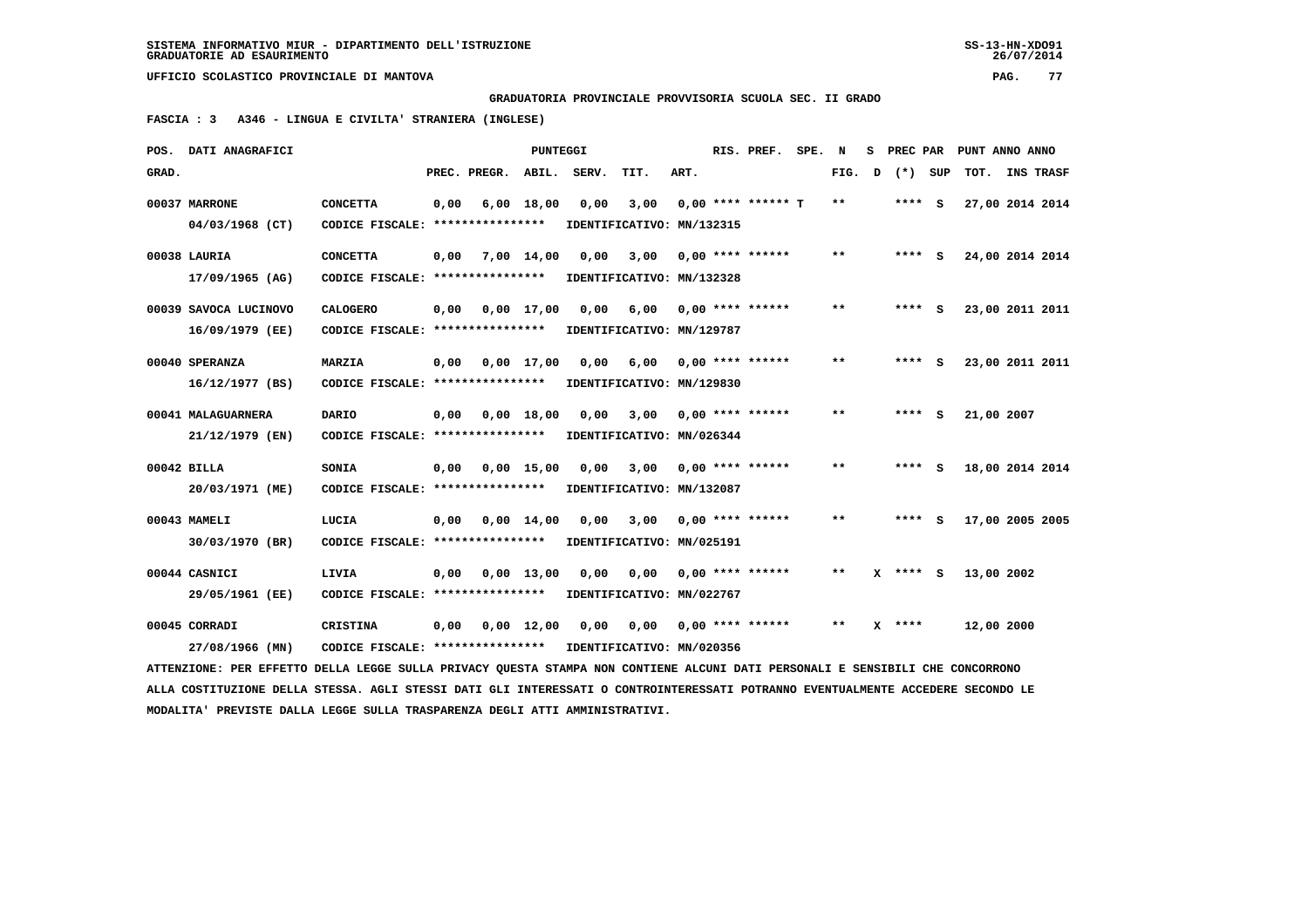**GRADUATORIA PROVINCIALE PROVVISORIA SCUOLA SEC. II GRADO**

 **FASCIA : 3 A546 - LINGUA E CIVILTA' STRANIERA (TEDESCO)**

|            | POS. DATI ANAGRAFICI                                                                                                            |                                   |      |                                | PUNTEGGI       |       |                             |      | RIS. PREF. SPE.      | N                          | s |            |     | PREC PAR PUNT ANNO ANNO |                  |  |
|------------|---------------------------------------------------------------------------------------------------------------------------------|-----------------------------------|------|--------------------------------|----------------|-------|-----------------------------|------|----------------------|----------------------------|---|------------|-----|-------------------------|------------------|--|
| GRAD.      |                                                                                                                                 |                                   |      | PREC. PREGR.                   | ABIL.          | SERV. | TIT.                        | ART. |                      | FIG.                       | D | $(*)$      | SUP | тот.                    | <b>INS TRASF</b> |  |
| 00001 FAVA |                                                                                                                                 | <b>NICOLETTA</b>                  |      | 0,00 174,00 14,00 36,00        |                |       | 0,00                        |      | $0,00$ **** ******   | $* *$                      |   |            |     | **** S 224,00 2000      |                  |  |
|            | 26/09/1962 (MN)                                                                                                                 | CODICE FISCALE: ****************  |      |                                |                |       | IDENTIFICATIVO: MN/020661   |      |                      |                            |   |            |     |                         |                  |  |
|            | 00002 BOTTASSI                                                                                                                  | PATRIZIA                          |      | $0,00$ 132,00 15,00            |                | 30,00 | 9,00                        |      | $0.00$ **** ******   | $* *$                      |   |            |     | **** S 186,00 2002      |                  |  |
|            | 21/08/1958 (MN)                                                                                                                 | CODICE FISCALE: ****************  |      |                                |                |       | IDENTIFICATIVO: MN/022509   |      |                      |                            |   |            |     |                         |                  |  |
|            | 00003 ROSSI                                                                                                                     | <b>CHIARA</b>                     |      | 0,00 96,00 42,00 36,00         |                |       | 9,00 0,00 **** ******       |      |                      | $* *$                      |   |            |     | **** S 183,00 2004 2004 |                  |  |
|            | 03/07/1974 (RE)                                                                                                                 | CODICE FISCALE: ****************  |      |                                |                |       | IDENTIFICATIVO: MN/023940   |      |                      |                            |   |            |     |                         |                  |  |
|            | 00004 LEHMANN                                                                                                                   | EMMY                              |      | 0,00 60,00 42,00               |                | 36,00 | 0,00                        |      | $0.00$ **** ******   | $\pmb{\times}\pmb{\times}$ |   |            |     | **** S 138,00 2007      |                  |  |
|            | $10/08/1969$ (MN)                                                                                                               | CODICE FISCALE: ****************  |      |                                |                |       | IDENTIFICATIVO: MN/026303   |      |                      |                            |   |            |     |                         |                  |  |
|            | 00005 GENTILE                                                                                                                   | MARTINA LYDIA                     |      |                                |                |       | 0,00 39,00 41,00 36,00 6,00 |      | $0,00$ **** ******   | $***$                      |   |            |     | **** S 122,00 2007      |                  |  |
|            | 14/01/1972 (EE)                                                                                                                 | CODICE FISCALE: ****************  |      |                                |                |       | IDENTIFICATIVO: MN/026291   |      |                      |                            |   |            |     |                         |                  |  |
|            | 00006 MORBINI                                                                                                                   | <b>INES</b>                       |      | $0,00$ 36,00 42,00             |                | 0,00  | 6,00                        |      | $0.00$ **** ******   | $***$                      |   | **** S     |     | 84,00 2003              |                  |  |
|            | 08/10/1972 (MN)                                                                                                                 | CODICE FISCALE: ***************** |      |                                |                |       | IDENTIFICATIVO: MN/023425   |      |                      |                            |   |            |     |                         |                  |  |
|            | 00007 MANFREDINI                                                                                                                | <b>STEFANIA</b>                   | 0,00 |                                | $3,00$ $41,00$ | 0.00  | 7,00                        |      | $0,00$ **** ****** T | $\pmb{\times}\pmb{\times}$ |   | $X$ **** S |     | 51,00 2007              |                  |  |
|            | $11/03/1966$ (MN)                                                                                                               | CODICE FISCALE: ****************  |      |                                |                |       | IDENTIFICATIVO: MN/026348   |      |                      |                            |   |            |     |                         |                  |  |
|            | 00008 BELLINI                                                                                                                   | CINZIA                            |      | $0.00 \quad 18.00 \quad 13.00$ |                | 0.00  | 0,00                        |      | $0.00$ **** ******   | $* *$                      |   | **** S     |     | 31,00 2000              |                  |  |
|            | 08/11/1968 (MN)                                                                                                                 | CODICE FISCALE: ****************  |      |                                |                |       | IDENTIFICATIVO: MN/020457   |      |                      |                            |   |            |     |                         |                  |  |
|            | 00009 COMPAGNONI                                                                                                                | <b>ANGELA</b>                     |      | $0,00$ 13,00 15,00             |                | 0,00  | 0,00                        |      | $0,00$ **** ******   | $* *$                      |   | **** S     |     | 28,00 2000              |                  |  |
|            | 08/01/1971 (MN)                                                                                                                 | CODICE FISCALE: ****************  |      |                                |                |       | IDENTIFICATIVO: MN/001051   |      |                      |                            |   |            |     |                         |                  |  |
|            | ATTENZIONE: PER EFFETTO DELLA LEGGE SULLA PRIVACY OUESTA STAMPA NON CONTIENE ALCUNI DATI PERSONALI E SENSIBILI CHE CONCORRONO   |                                   |      |                                |                |       |                             |      |                      |                            |   |            |     |                         |                  |  |
|            | ALLA COSTITUZIONE DELLA STESSA. AGLI STESSI DATI GLI INTERESSATI O CONTROINTERESSATI POTRANNO EVENTUALMENTE ACCEDERE SECONDO LE |                                   |      |                                |                |       |                             |      |                      |                            |   |            |     |                         |                  |  |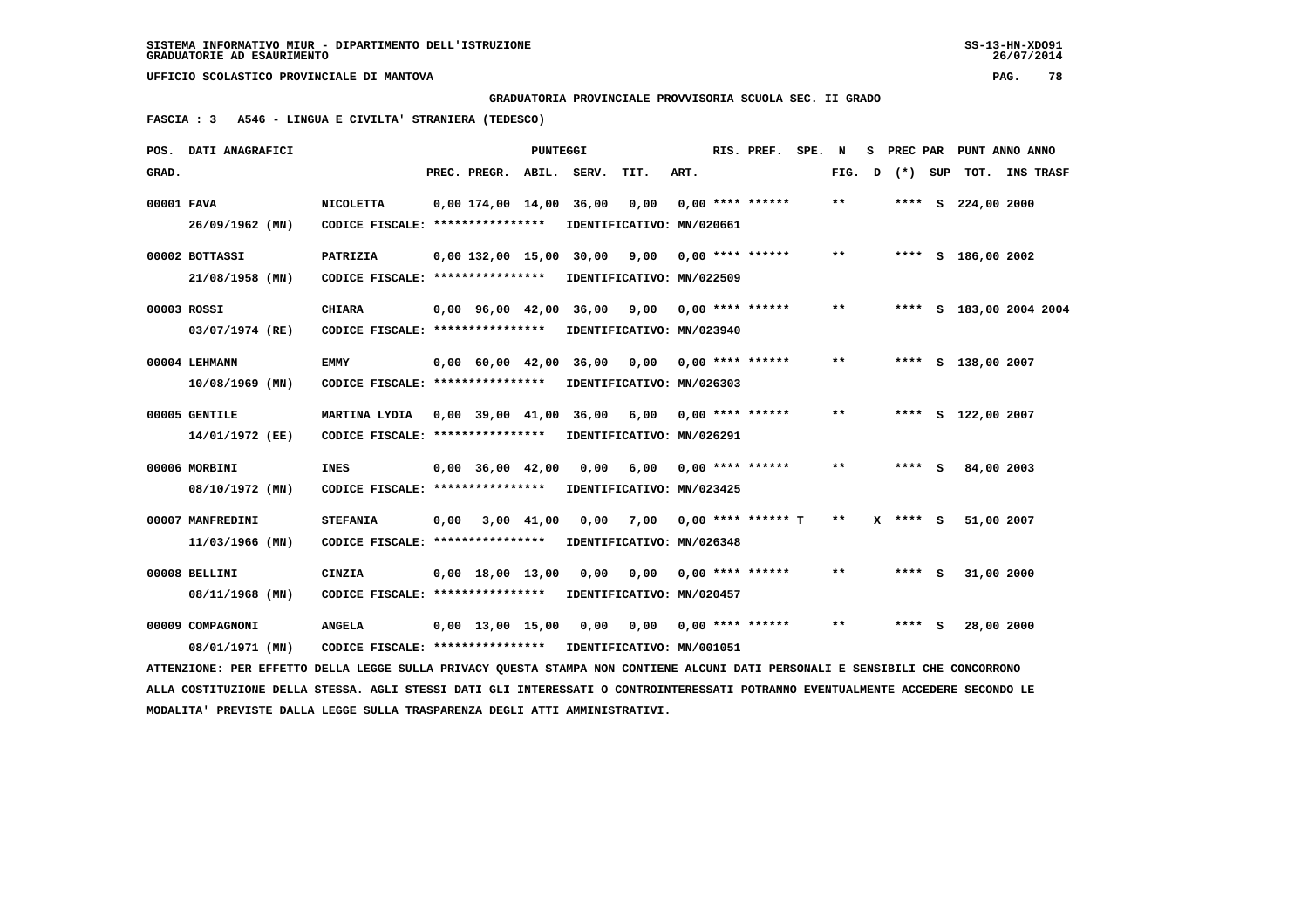**GRADUATORIA PROVINCIALE PROVVISORIA SCUOLA SEC. II GRADO**

 **FASCIA : 3 A546 - LINGUA E CIVILTA' STRANIERA (TEDESCO)**

| POS.  | DATI ANAGRAFICI                 |                                                  |      |                    | PUNTEGGI   |                           |                                   |      | RIS. PREF.         | SPE. N |       |   | S PREC PAR |     | PUNT ANNO ANNO |                  |
|-------|---------------------------------|--------------------------------------------------|------|--------------------|------------|---------------------------|-----------------------------------|------|--------------------|--------|-------|---|------------|-----|----------------|------------------|
| GRAD. |                                 |                                                  |      | PREC. PREGR.       | ABIL.      | SERV.                     | TIT.                              | ART. |                    |        | FIG.  | D | $(* )$     | SUP | тот.           | <b>INS TRASF</b> |
|       | 00010 BACCHI<br>19/09/1977 (MN) | <b>SARA</b><br>CODICE FISCALE: ***************** | 0,00 |                    | 6,00 18,00 | 0,00                      | 4,00<br>IDENTIFICATIVO: MN/024948 |      | $0,00$ **** ****** |        | $* *$ |   | ****       | s   | 28,00 2007     |                  |
|       | 00011 ROVESTA                   | MANUELA                                          |      | $0,00 \quad 12,00$ | 13,00      | 0,00                      | 0.00                              |      | $0.00$ **** ****** |        | $* *$ |   | ****       | s   | 25,00 2007     |                  |
|       | $10/09/1962$ (MN)               | CODICE FISCALE: ****************                 |      |                    |            | IDENTIFICATIVO: MN/026324 |                                   |      |                    |        |       |   |            |     |                |                  |
|       | 00012 MARETTI                   | <b>MIRELLA</b>                                   | 0.00 | 0,00               | 18,00      | 0,00                      | 6,00                              |      | $0,00$ **** ****** |        | $**$  |   | ****       | s   | 24,00 2007     |                  |
|       | 18/10/1976 (CR)                 | CODICE FISCALE: ****************                 |      |                    |            |                           | IDENTIFICATIVO: MN/024213         |      |                    |        |       |   |            |     |                |                  |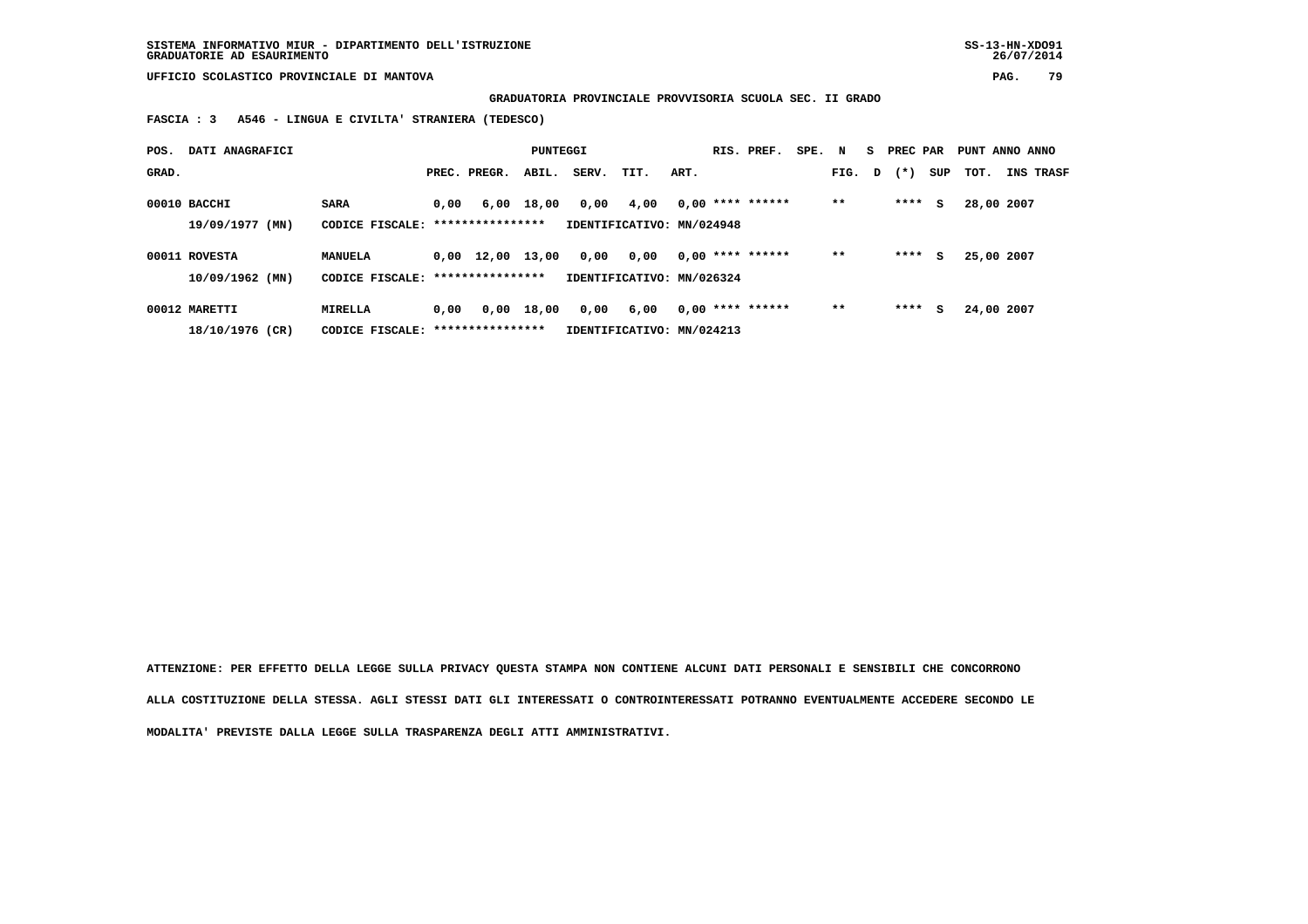**GRADUATORIA PROVINCIALE PROVVISORIA SCUOLA SEC. II GRADO**

 **FASCIA : 3 C032 - CONVERSAZIONE IN LINGUA STRANIERA (INGLESE)**

| POS.  | DATI ANAGRAFICI                 |                                                  |                         | PUNTEGGI |       |                                   |      | RIS. PREF.         | SPE. N |        |   | S PREC PAR |     | PUNT ANNO ANNO |                    |
|-------|---------------------------------|--------------------------------------------------|-------------------------|----------|-------|-----------------------------------|------|--------------------|--------|--------|---|------------|-----|----------------|--------------------|
| GRAD. |                                 |                                                  | PREC. PREGR.            | ABIL.    | SERV. | TIT.                              | ART. |                    |        | FIG. D |   | $(* )$     | SUP | тот.           | <b>INS TRASF</b>   |
|       | 00001 FRETTA<br>28/12/1951 (EE) | ANNA ROSARIA<br>CODICE FISCALE: **************** | 0,00 204,00 15,00 24,00 |          |       | 0,00<br>IDENTIFICATIVO: MN/132368 |      | $0.00$ **** ****** |        | $***$  | x | ****       |     |                | S 243,00 2014 2014 |
|       | 00002 WRIGHT<br>28/04/1960 (EE) | LYNN<br>CODICE FISCALE: ****************         | 0,00 177,00 16,00 36,00 |          |       | 0.00<br>IDENTIFICATIVO: MN/020715 |      | $0.00$ **** ****** |        | $* *$  |   | ****       | S.  | 229,00 2000    |                    |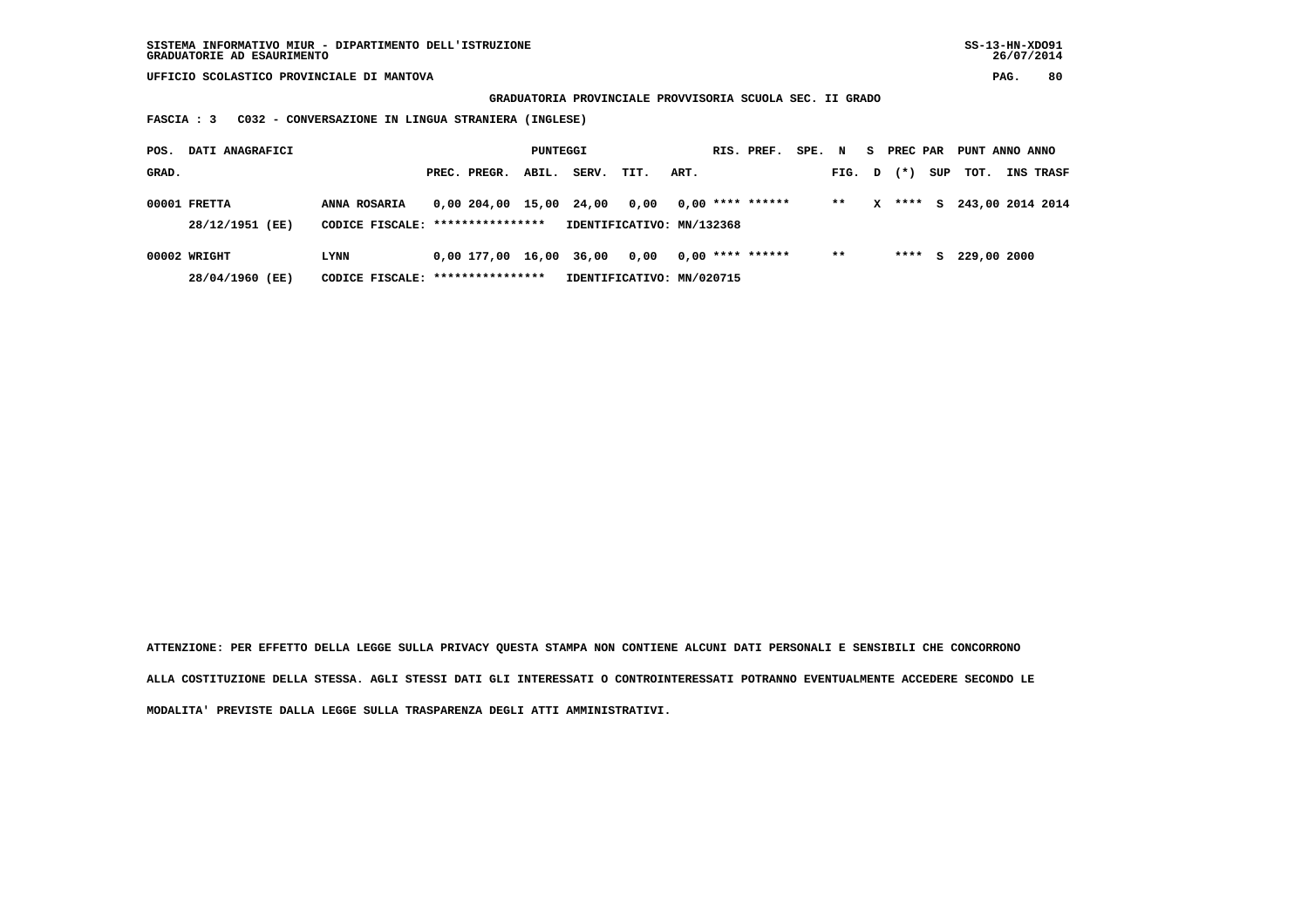| SISTEMA INFORMATIVO MIUR - DIPARTIMENTO DELL'ISTRUZIONE<br>GRADUATORIE AD ESAURIMENTO |                                                    |              |                                                          |       |      |                           |            |        |       |   |            |     |             | $SS-13-HN-XDO91$<br>26/07/2014 |  |
|---------------------------------------------------------------------------------------|----------------------------------------------------|--------------|----------------------------------------------------------|-------|------|---------------------------|------------|--------|-------|---|------------|-----|-------------|--------------------------------|--|
| UFFICIO SCOLASTICO PROVINCIALE DI MANTOVA                                             |                                                    |              |                                                          |       |      |                           |            |        |       |   |            |     |             | 81<br>PAG.                     |  |
|                                                                                       |                                                    |              | GRADUATORIA PROVINCIALE PROVVISORIA SCUOLA SEC. II GRADO |       |      |                           |            |        |       |   |            |     |             |                                |  |
| <b>FASCIA : 1</b>                                                                     | C034 - CONVERSAZIONE IN LINGUA STRANIERA (TEDESCO) |              |                                                          |       |      |                           |            |        |       |   |            |     |             |                                |  |
| DATI ANAGRAFICI<br>POS.                                                               |                                                    |              | PUNTEGGI                                                 |       |      |                           | RIS. PREF. | SPE. N |       |   | S PREC PAR |     |             | PUNT ANNO ANNO                 |  |
| GRAD.                                                                                 |                                                    | PREC. PREGR. | ABIL.                                                    | SERV. | TIT. | ART.                      |            |        | FIG.  | D | $(* )$     | SUP | TOT.        | INS TRASF                      |  |
| 00001 COMPAGNONI                                                                      | <b>ANGELA</b>                                      | 161,00       | 0,00<br>0,00                                             | 6,00  | 0,00 | $0,00$ **** ******        |            |        | $* *$ |   | ****       | S.  | 167,00 2000 |                                |  |
| 08/01/1971 (MN)                                                                       | CODICE FISCALE:                                    |              | ****************                                         |       |      | IDENTIFICATIVO: MN/001051 |            |        |       |   |            |     |             |                                |  |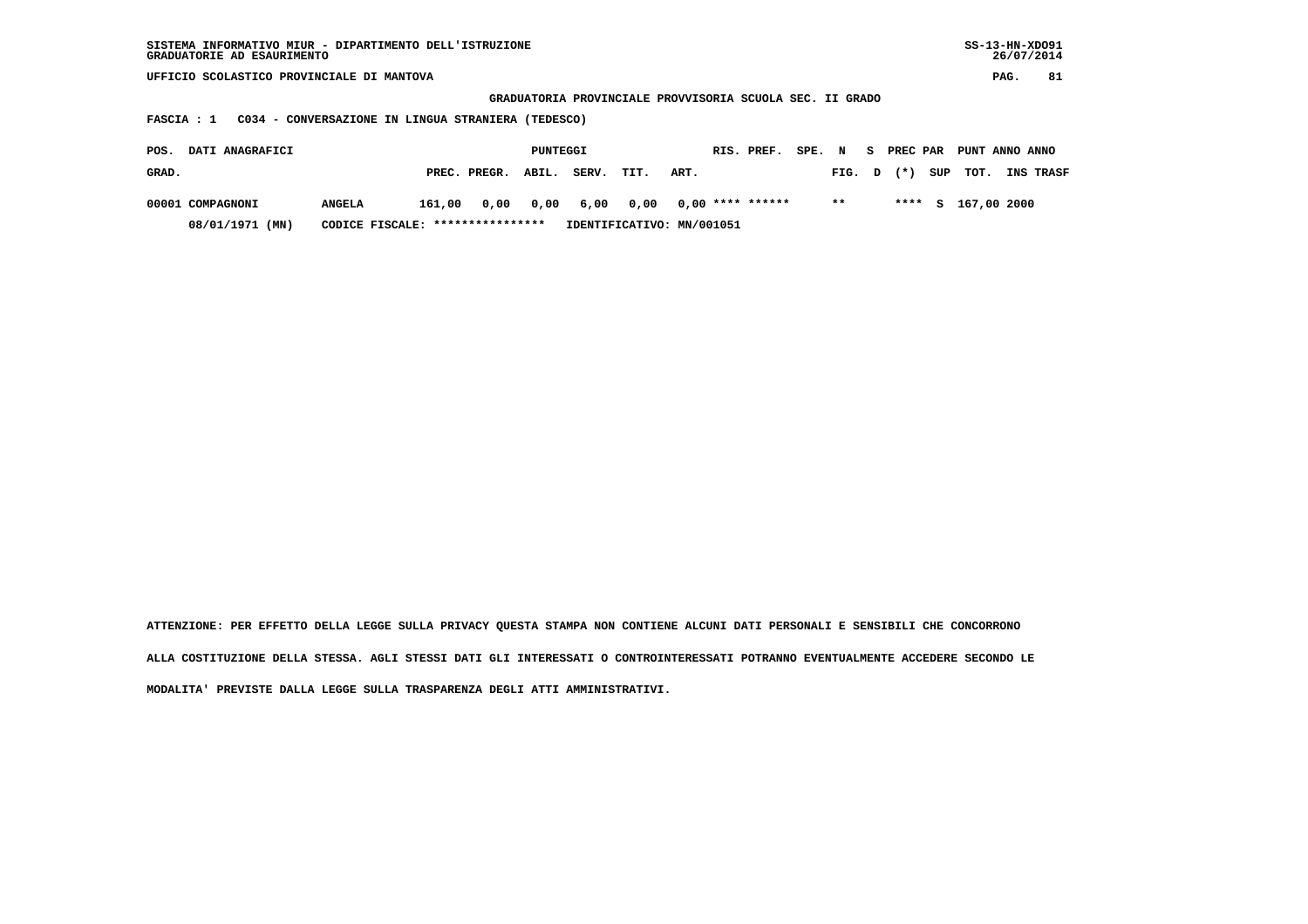| SISTEMA INFORMATIVO MIUR - DIPARTIMENTO DELL'ISTRUZIONE<br>GRADUATORIE AD ESAURIMENTO |                                                     |                   |          |       |      |                                                          |                    |        |    |          |     |             | $SS-13-HN-XDO91$<br>26/07/2014 |
|---------------------------------------------------------------------------------------|-----------------------------------------------------|-------------------|----------|-------|------|----------------------------------------------------------|--------------------|--------|----|----------|-----|-------------|--------------------------------|
| UFFICIO SCOLASTICO PROVINCIALE DI MANTOVA                                             |                                                     |                   |          |       |      |                                                          |                    |        |    |          |     |             | 82<br>PAG.                     |
|                                                                                       |                                                     |                   |          |       |      | GRADUATORIA PROVINCIALE PROVVISORIA SCUOLA SEC. II GRADO |                    |        |    |          |     |             |                                |
| FASCIA : 3                                                                            | C240 - LABORATORIO DI CHIMICA E CHIMICA INDUSTRIALE |                   |          |       |      |                                                          |                    |        |    |          |     |             |                                |
| DATI ANAGRAFICI<br>POS.                                                               |                                                     |                   | PUNTEGGI |       |      |                                                          | RIS. PREF.         | SPE. N | S. | PREC PAR |     |             | PUNT ANNO ANNO                 |
| GRAD.                                                                                 |                                                     | PREC. PREGR.      | ABIL.    | SERV. | TIT. | ART.                                                     |                    | FIG.   | D  | $(* )$   | SUP | TOT.        | INS TRASF                      |
| 00001 GUARNIERI                                                                       | <b>MATTEO</b>                                       | 0,00 108,00 17,00 |          | 36,00 | 1,00 |                                                          | $0.00$ **** ****** | $* *$  |    | ****     | s   | 162,00 2005 |                                |
| 30/11/1980 (MN)                                                                       | CODICE FISCALE:                                     | ****************  |          |       |      | IDENTIFICATIVO: MN/025055                                |                    |        |    |          |     |             |                                |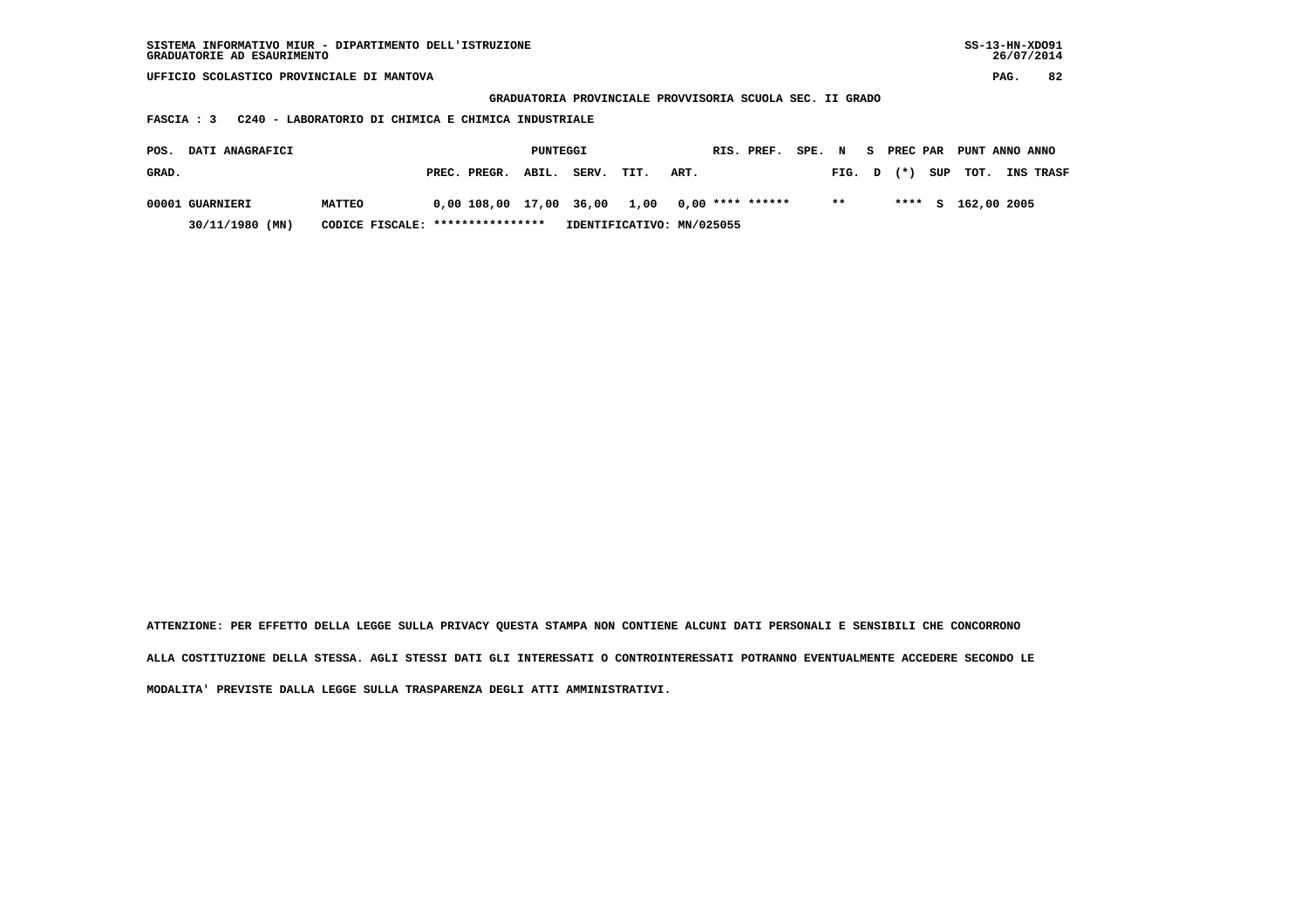**SISTEMA INFORMATIVO MIUR - DIPARTIMENTO DELL'ISTRUZIONE SS-13-HN-XDO91 GRADUATORIE AD ESAURIMENTO 26/07/2014**

 **UFFICIO SCOLASTICO PROVINCIALE DI MANTOVA PAG. 83**

 **GRADUATORIA PROVINCIALE PROVVISORIA SCUOLA SEC. II GRADO**

 **FASCIA : 3 C260 - LABORATORIO DI ELETTRONICA**

| POS.  | DATI ANAGRAFICI |                                   |                        | PUNTEGGI |                           |      |      | RIS. PREF.           | SPE. N |        | S PREC PAR |     | PUNT ANNO ANNO   |           |
|-------|-----------------|-----------------------------------|------------------------|----------|---------------------------|------|------|----------------------|--------|--------|------------|-----|------------------|-----------|
| GRAD. |                 |                                   | PREC. PREGR.           | ABIL.    | SERV.                     | TIT. | ART. |                      |        | FIG. D | $(\star)$  | SUP | тот.             | INS TRASF |
|       |                 |                                   |                        |          |                           |      |      |                      |        |        |            |     |                  |           |
|       | 00001 SALVATORE | <b>NICOLA</b>                     |                        |          | 0,00 152,00 14,00 36,00   | 3,00 |      | $0.00$ **** ******   |        | $***$  | $***$ S    |     | 205,00 2014 2014 |           |
|       | 14/01/1964 (PZ) | CODICE FISCALE: ***************** |                        |          | IDENTIFICATIVO: MN/132109 |      |      |                      |        |        |            |     |                  |           |
|       |                 |                                   |                        |          |                           |      |      |                      |        |        |            |     |                  |           |
|       | 00002 LATASSA   | LORIS                             |                        |          | 0,00 126,00 16,00 24,00   | 3,00 |      | $0.00$ **** ******   |        | $* *$  | **** $S$   |     | 169,00 2014 2014 |           |
|       | 27/06/1979 (CZ) | CODICE FISCALE: ****************  |                        |          | IDENTIFICATIVO: MN/132329 |      |      |                      |        |        |            |     |                  |           |
|       |                 |                                   |                        |          |                           |      |      |                      |        |        |            |     |                  |           |
|       | 00003 ANCONA    | TONJ                              |                        |          | 0,00 58,00 17,00 28,00    | 3,00 |      | $0.00$ **** ****** T |        | $**$   | $***$ S    |     | 106,00 2014 2014 |           |
|       | 23/01/1972 (PA) | CODICE FISCALE: ****************  |                        |          | IDENTIFICATIVO: MN/132055 |      |      |                      |        |        |            |     |                  |           |
|       |                 |                                   |                        |          |                           |      |      |                      |        |        |            |     |                  |           |
|       | 00004 CARUSO    | DAVIDE IGNAZI                     | $0,00$ $21,00$ $17,00$ |          | 0,00                      | 0,00 |      | $0.00$ **** ******   |        | $* *$  | $***$ S    |     | 38,00 2014 2014  |           |
|       | 01/02/1964 (CT) | CODICE FISCALE: ***************** |                        |          | IDENTIFICATIVO: MN/132371 |      |      |                      |        |        |            |     |                  |           |